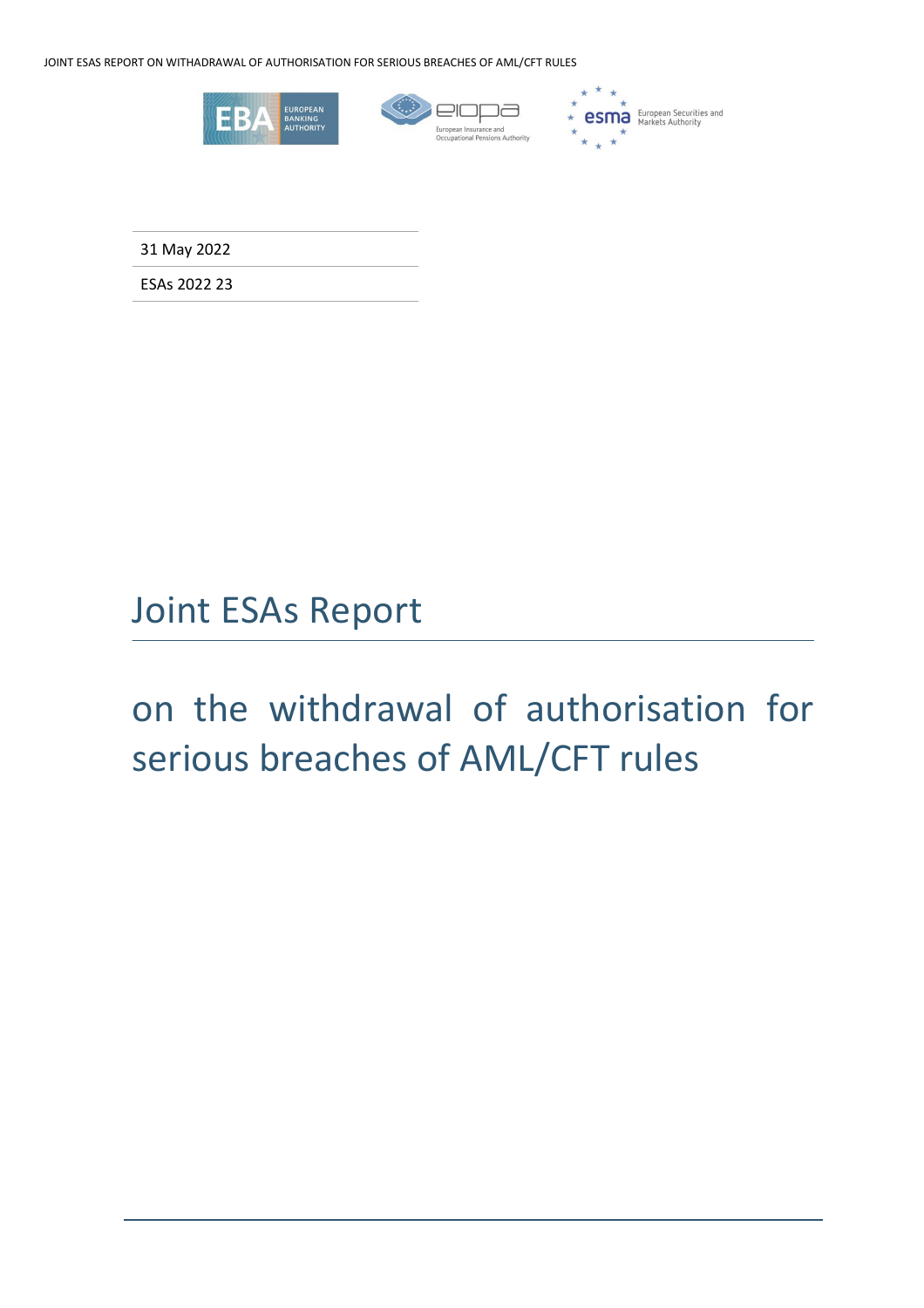





# **Contents**

| <b>Executive Summary</b><br>6                                                                                                    |                                                                                                                             |                                                                                                                                                                                                                                                                                                                                                                                                                            |                |  |  |
|----------------------------------------------------------------------------------------------------------------------------------|-----------------------------------------------------------------------------------------------------------------------------|----------------------------------------------------------------------------------------------------------------------------------------------------------------------------------------------------------------------------------------------------------------------------------------------------------------------------------------------------------------------------------------------------------------------------|----------------|--|--|
|                                                                                                                                  | 9<br><b>Background</b>                                                                                                      |                                                                                                                                                                                                                                                                                                                                                                                                                            |                |  |  |
|                                                                                                                                  | Scope of the project                                                                                                        |                                                                                                                                                                                                                                                                                                                                                                                                                            | 9              |  |  |
|                                                                                                                                  |                                                                                                                             | Development of the project                                                                                                                                                                                                                                                                                                                                                                                                 | 10             |  |  |
|                                                                                                                                  | 1. Degree of discretion and legal bases to withdraw the authorisation for serious breaches of<br><b>AML/CFT rules</b><br>12 |                                                                                                                                                                                                                                                                                                                                                                                                                            |                |  |  |
| Cases of withdrawal of authorisation for serious breaches of AML/CFT rules across the<br>1.1<br>financial sector in the EU<br>12 |                                                                                                                             |                                                                                                                                                                                                                                                                                                                                                                                                                            |                |  |  |
| 1.2                                                                                                                              | Supervisory assessment underpinning withdrawal of authorisation: discretion and<br>proportionality<br>13                    |                                                                                                                                                                                                                                                                                                                                                                                                                            |                |  |  |
| 1.3                                                                                                                              |                                                                                                                             | Legal bases to withdraw the authorisation for serious breaches of AML/CFT rules                                                                                                                                                                                                                                                                                                                                            | 15             |  |  |
|                                                                                                                                  | 1.3.1                                                                                                                       | The case of the Insurance Distribution Directive                                                                                                                                                                                                                                                                                                                                                                           | 18             |  |  |
| 1.4                                                                                                                              |                                                                                                                             | Other financial services providers within the AMLD scope                                                                                                                                                                                                                                                                                                                                                                   | 19             |  |  |
|                                                                                                                                  | 1.4.1<br>1.4.2<br>1.4.3                                                                                                     | "Providers engaged in exchange services between virtual currencies and fiat<br>currencies" and "custodian wallet providers"<br>"Undertakings other than a credit institution, which carry out one or more of the<br>activities listed in points (2) to (12), (14) and (15) of Annex I CRD"<br>Undertakings other than a credit institution, which carry out activities of currency<br>exchange offices (bureaux de change) | 19<br>20<br>20 |  |  |
| 1.5                                                                                                                              | Robustness of the evidence required and procedural arrangements to establish the serious<br>breach of AML/CFT rules<br>21   |                                                                                                                                                                                                                                                                                                                                                                                                                            |                |  |  |
|                                                                                                                                  | 2. Notion of serious breach of AML/CFT rules<br>23                                                                          |                                                                                                                                                                                                                                                                                                                                                                                                                            |                |  |  |
| 2.1                                                                                                                              |                                                                                                                             | Introduction and overview                                                                                                                                                                                                                                                                                                                                                                                                  | 23             |  |  |
| 2.2                                                                                                                              |                                                                                                                             | Uniform interpretation of a serious breach of AML/CFT rules                                                                                                                                                                                                                                                                                                                                                                | 24             |  |  |
|                                                                                                                                  | 2.2.1<br>2.2.2<br>2.2.3                                                                                                     | Identification of 'AML/CFT rules' that may give rise to a serious breach<br>Notion of "breach"<br>Criteria for determining the seriousness of a breach                                                                                                                                                                                                                                                                     | 24<br>25<br>25 |  |  |
|                                                                                                                                  |                                                                                                                             | 3. Crisis management and resolution                                                                                                                                                                                                                                                                                                                                                                                        | 27             |  |  |
| 3.1                                                                                                                              | Introduction                                                                                                                |                                                                                                                                                                                                                                                                                                                                                                                                                            | 27             |  |  |
| 3.2                                                                                                                              |                                                                                                                             | Interaction between the CRD and BRRD                                                                                                                                                                                                                                                                                                                                                                                       | 27             |  |  |
|                                                                                                                                  | 3.2.1<br>3.2.2                                                                                                              | Withdrawal of authorisation and FOLTF determination in the case of serious<br>breaches of AML/CFT rules<br>Cooperation and exchange of information between prudential competent and<br>resolution authorities                                                                                                                                                                                                              | 27<br>30       |  |  |
| 3.3 <sub>1</sub>                                                                                                                 |                                                                                                                             | Serious breaches of AML/CFT rules and resolution                                                                                                                                                                                                                                                                                                                                                                           | 30             |  |  |
|                                                                                                                                  | 3.3.1                                                                                                                       | Interaction between serious breaches of AML/CFT rules and the implementation of<br>the resolution tools                                                                                                                                                                                                                                                                                                                    | 32             |  |  |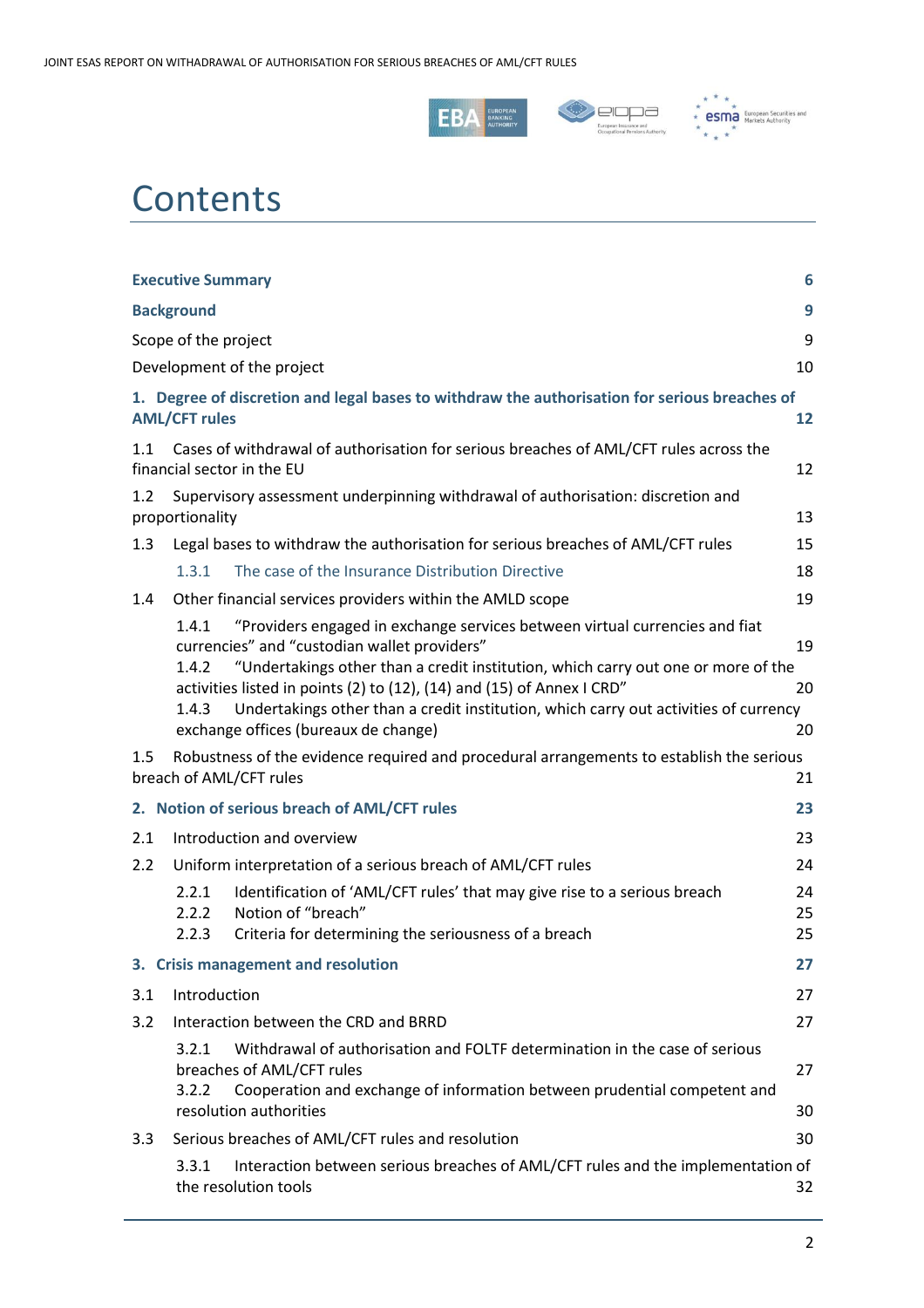





| 3.4                                                                                                                                                                              | Impact of withdrawal of authorisation for serious breaches of AML/CFT rules on the                                                                                                                                                                                                                                                                                                                                                                    |                |  |  |
|----------------------------------------------------------------------------------------------------------------------------------------------------------------------------------|-------------------------------------------------------------------------------------------------------------------------------------------------------------------------------------------------------------------------------------------------------------------------------------------------------------------------------------------------------------------------------------------------------------------------------------------------------|----------------|--|--|
|                                                                                                                                                                                  | functioning of DGSs                                                                                                                                                                                                                                                                                                                                                                                                                                   | 34             |  |  |
| 4. Measures available to prudential authorities to address prudential concerns stemming from<br>money laundering / terrorist financing risks and breaches of AML/CFT rules<br>37 |                                                                                                                                                                                                                                                                                                                                                                                                                                                       |                |  |  |
|                                                                                                                                                                                  | 5. Conclusions<br>41                                                                                                                                                                                                                                                                                                                                                                                                                                  |                |  |  |
|                                                                                                                                                                                  | 6. Annex I: results of the survey on the withdrawal of authorisation for serious breaches of<br><b>AML/CFT rules under the CRD</b><br>45                                                                                                                                                                                                                                                                                                              |                |  |  |
| 6.1                                                                                                                                                                              | Introduction                                                                                                                                                                                                                                                                                                                                                                                                                                          | 45             |  |  |
| 6.2                                                                                                                                                                              | Overview of cases of withdrawal of authorisation for serious breaches of AML/CFT rules                                                                                                                                                                                                                                                                                                                                                                | 45             |  |  |
| 6.3                                                                                                                                                                              | Description of supervisory practices based on the survey results                                                                                                                                                                                                                                                                                                                                                                                      | 46             |  |  |
|                                                                                                                                                                                  | Supervisory assessment underpinning the withdrawal of authorisation<br>6.3.1                                                                                                                                                                                                                                                                                                                                                                          | 46             |  |  |
| 6.4                                                                                                                                                                              | National legal framework: suitable grounds for withdrawal of authorisation for serious<br>breaches of AML/CFT rules                                                                                                                                                                                                                                                                                                                                   | 47             |  |  |
| 6.5                                                                                                                                                                              | Interaction between withdrawal of authorisation and FOLTF assessment                                                                                                                                                                                                                                                                                                                                                                                  | 48             |  |  |
| 6.6                                                                                                                                                                              | Evidence robustness and procedural arrangements to establish the serious breach of<br>AML/CFT rules<br>51                                                                                                                                                                                                                                                                                                                                             |                |  |  |
| 6.7                                                                                                                                                                              | Legal bases for withdrawal of authorisation                                                                                                                                                                                                                                                                                                                                                                                                           | 52             |  |  |
|                                                                                                                                                                                  | 6.7.1<br>Combined application of Articles 18(f) and 67(1)(o) CRD<br>Application of Article 18(c) CRD<br>6.7.2                                                                                                                                                                                                                                                                                                                                         | 52<br>54       |  |  |
| 6.8                                                                                                                                                                              | Non-bank entities which are obliged entities under the AMLD                                                                                                                                                                                                                                                                                                                                                                                           | 55             |  |  |
|                                                                                                                                                                                  | 6.8.1<br>"Providers engaged in exchange services between virtual currencies and fiat<br>currencies" and "custodian wallet providers"<br>"Undertakings other than a credit institution, which carry out one or more of the<br>6.8.2<br>activities listed in points (2) to (12), (14) and (15) of Annex I CRD"<br>Undertakings other than a credit institution, which carry out activities of currency<br>6.8.3<br>exchange offices (bureaux de change) | 55<br>56<br>56 |  |  |
| 7. Annex II: results of the survey on withdrawal of authorisation from payment and e-money<br>institutions under the PSD2 and the EMD2<br>57                                     |                                                                                                                                                                                                                                                                                                                                                                                                                                                       |                |  |  |
| 7.1                                                                                                                                                                              | Introduction                                                                                                                                                                                                                                                                                                                                                                                                                                          | 57             |  |  |
| 7.2                                                                                                                                                                              | Description of supervisory practices based on the survey results                                                                                                                                                                                                                                                                                                                                                                                      | 57             |  |  |
|                                                                                                                                                                                  | 7.2.1<br>Supervisory assessment underpinning the withdrawal of authorisation                                                                                                                                                                                                                                                                                                                                                                          | 57             |  |  |
| 7.3                                                                                                                                                                              | Legal bases to withdraw the authorisation for serious breaches of AML/CFT rules                                                                                                                                                                                                                                                                                                                                                                       | 58             |  |  |
|                                                                                                                                                                                  | National legal frameworks<br>7.3.1                                                                                                                                                                                                                                                                                                                                                                                                                    | 58             |  |  |
| 7.4                                                                                                                                                                              | Evidence of robustness and procedural arrangements to establish the serious breach of<br>59<br>AML/CFT rules                                                                                                                                                                                                                                                                                                                                          |                |  |  |
|                                                                                                                                                                                  | 8. Annex III: results of the survey on withdrawal of authorisation for serious beaches of<br><b>AML/CFT rules under MiFID II</b><br>61                                                                                                                                                                                                                                                                                                                |                |  |  |
| 8.1                                                                                                                                                                              | Introduction                                                                                                                                                                                                                                                                                                                                                                                                                                          | 61             |  |  |
| 8.2                                                                                                                                                                              | Description of supervisory practices based on the survey results                                                                                                                                                                                                                                                                                                                                                                                      | 61             |  |  |
|                                                                                                                                                                                  | Supervisory assessment underpinning the withdrawal of authorisation<br>8.2.1                                                                                                                                                                                                                                                                                                                                                                          | 61             |  |  |
| 8.3                                                                                                                                                                              | Legal bases to withdraw the authorisation for serious breaches of AML/CFT rules                                                                                                                                                                                                                                                                                                                                                                       | 62             |  |  |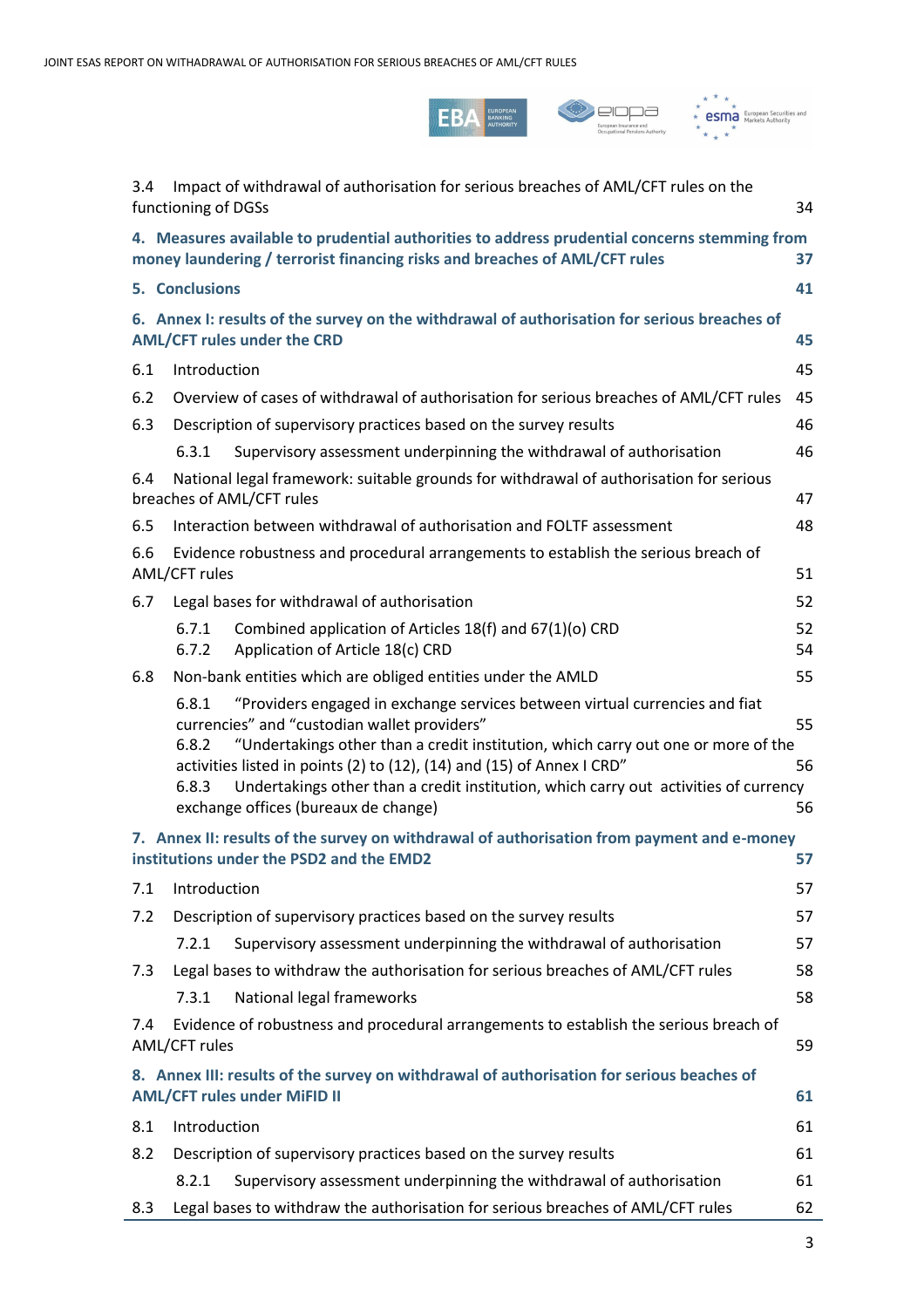

|                                                                                                                                                | 8.3.1                                                                                                                                       | National legal frameworks                                                                                                                                     | 62       |  |  |
|------------------------------------------------------------------------------------------------------------------------------------------------|---------------------------------------------------------------------------------------------------------------------------------------------|---------------------------------------------------------------------------------------------------------------------------------------------------------------|----------|--|--|
| 8.4                                                                                                                                            | Evidence robustness and procedural arrangements to establish the serious breach of<br>AML/CFT rules                                         |                                                                                                                                                               |          |  |  |
|                                                                                                                                                | 9. Annex IV: results of the survey on withdrawal of authorisation for serious breaches of<br>AML/CFT rules under the AIFMD and UCITSD<br>65 |                                                                                                                                                               |          |  |  |
| 9.1                                                                                                                                            | Introduction                                                                                                                                |                                                                                                                                                               | 65       |  |  |
| 9.2<br>Description of supervisory practices based on the survey results                                                                        |                                                                                                                                             |                                                                                                                                                               | 65       |  |  |
|                                                                                                                                                | 9.2.1<br>9.2.2<br>rules                                                                                                                     | Supervisory assessment underpinning the withdrawal of authorisation<br>Overview of cases of withdrawal of authorisation for serious breaches of AML/CFT<br>65 | 65       |  |  |
| 9.3                                                                                                                                            |                                                                                                                                             | Legal bases to withdraw the authorisation for serious breaches of AML/CFT rules                                                                               |          |  |  |
|                                                                                                                                                | 9.3.1                                                                                                                                       | National legal frameworks                                                                                                                                     | 66       |  |  |
| 9.4                                                                                                                                            | Evidence robustness and procedural arrangements to establish the serious breach of<br>AML/CFT rules                                         |                                                                                                                                                               |          |  |  |
| 10. Annex V: results of the survey on withdrawal of authorisation for serious breaches of<br>69<br>AML/CFT rules under Solvency II and the IDD |                                                                                                                                             |                                                                                                                                                               |          |  |  |
|                                                                                                                                                | 10.1 Introduction                                                                                                                           |                                                                                                                                                               |          |  |  |
|                                                                                                                                                | 10.2 Description of supervisory practices based on the survey results                                                                       |                                                                                                                                                               |          |  |  |
|                                                                                                                                                | 10.2.1                                                                                                                                      | Supervisory assessment underpinning the withdrawal of authorisation                                                                                           | 69       |  |  |
| 10.3 Legal bases to withdraw the authorisation for serious breaches of AML/CFT rules                                                           |                                                                                                                                             |                                                                                                                                                               | 70       |  |  |
|                                                                                                                                                | 10.3.1<br>10.3.2                                                                                                                            | Solvency II and national legal frameworks<br>The IDD and national legal frameworks                                                                            | 70<br>71 |  |  |
| 10.4 Evidence robustness and procedural arrangements to establish the serious breach of<br>AML/CFT rules                                       |                                                                                                                                             |                                                                                                                                                               | 72       |  |  |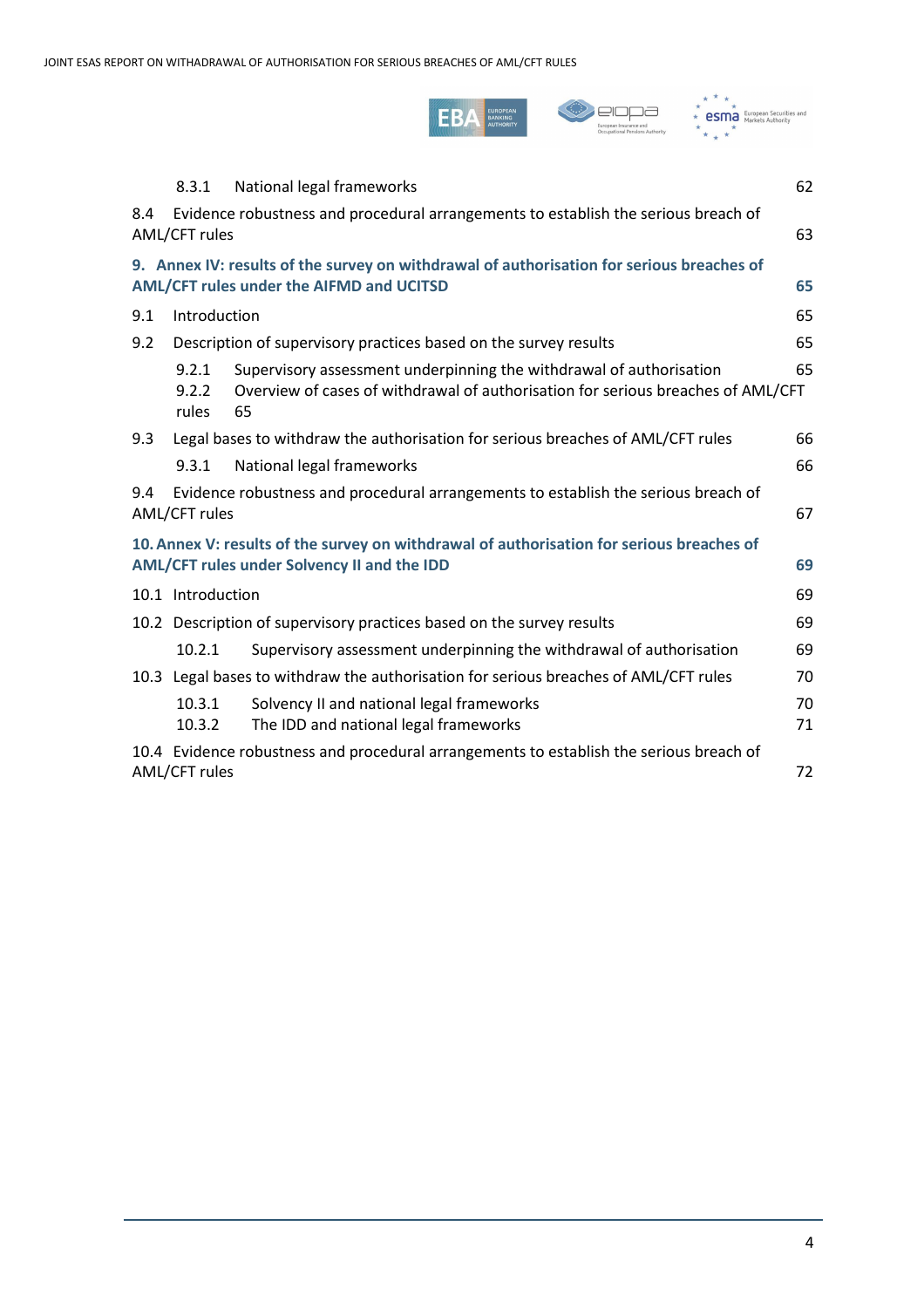





## Abbreviations

| <b>AIFMD</b>    | Directive 2011/61/EU on Alternative Investment Fund Managers                                                                                                                    |  |  |
|-----------------|---------------------------------------------------------------------------------------------------------------------------------------------------------------------------------|--|--|
| <b>AMLD</b>     | Directive (EU) 2015/849on the prevention of the use of the financial system for the<br>purposes of money laundering or terrorist financing                                      |  |  |
| AML/CFT         | Anti-money laundering/combating the financing of terrorism                                                                                                                      |  |  |
| <b>BRRD</b>     | Directive 2014/59/EU establishing a framework for the recovery and resolution of<br>credit institutions and investment firms                                                    |  |  |
| <b>CRD</b>      | Directive 2013/36/EU on access to the activity of credit institutions and the<br>prudential supervision of credit institutions and investment firms                             |  |  |
| CJ              | Court of Justice of the European Union                                                                                                                                          |  |  |
| <b>CRR</b>      | Regulation EU No 575/2013 on capital requirements                                                                                                                               |  |  |
| <b>DGSD</b>     | Directive 2014/49/EU on deposit guarantee scheme                                                                                                                                |  |  |
| <b>EBA</b>      | <b>European Banking Authority</b>                                                                                                                                               |  |  |
| <b>ECB</b>      | European Central Bank                                                                                                                                                           |  |  |
| <b>EIOPA</b>    | European Insurance and Occupational Pensions Authority                                                                                                                          |  |  |
| <b>ESMA</b>     | <b>European Securities and Market Authority</b>                                                                                                                                 |  |  |
| <b>FIU</b>      | Financial intelligence unit                                                                                                                                                     |  |  |
| <b>FOLTF</b>    | Failing or likely to fail                                                                                                                                                       |  |  |
| GC              | General Court of the European Union                                                                                                                                             |  |  |
| <b>IDD</b>      | Directive (EU) 2016/97 on insurance distribution                                                                                                                                |  |  |
| <b>MIFID II</b> | Directive 2014/65/EU on markets in financial instruments                                                                                                                        |  |  |
| ML/TF           | Money laundering/terrorist financing                                                                                                                                            |  |  |
| <b>NCA</b>      | National competent authority                                                                                                                                                    |  |  |
| <b>RA</b>       | Resolution authority                                                                                                                                                            |  |  |
| Solvency<br>Ш   | Directive 2009/138/EC on the taking-up and pursuit of the business of Insurance and<br>Reinsurance                                                                              |  |  |
| <b>UCITSD</b>   | Directive 2009/65/EC on the coordination of laws, regulations and administrative<br>provisions relating to undertakings for collective investment in transferable<br>securities |  |  |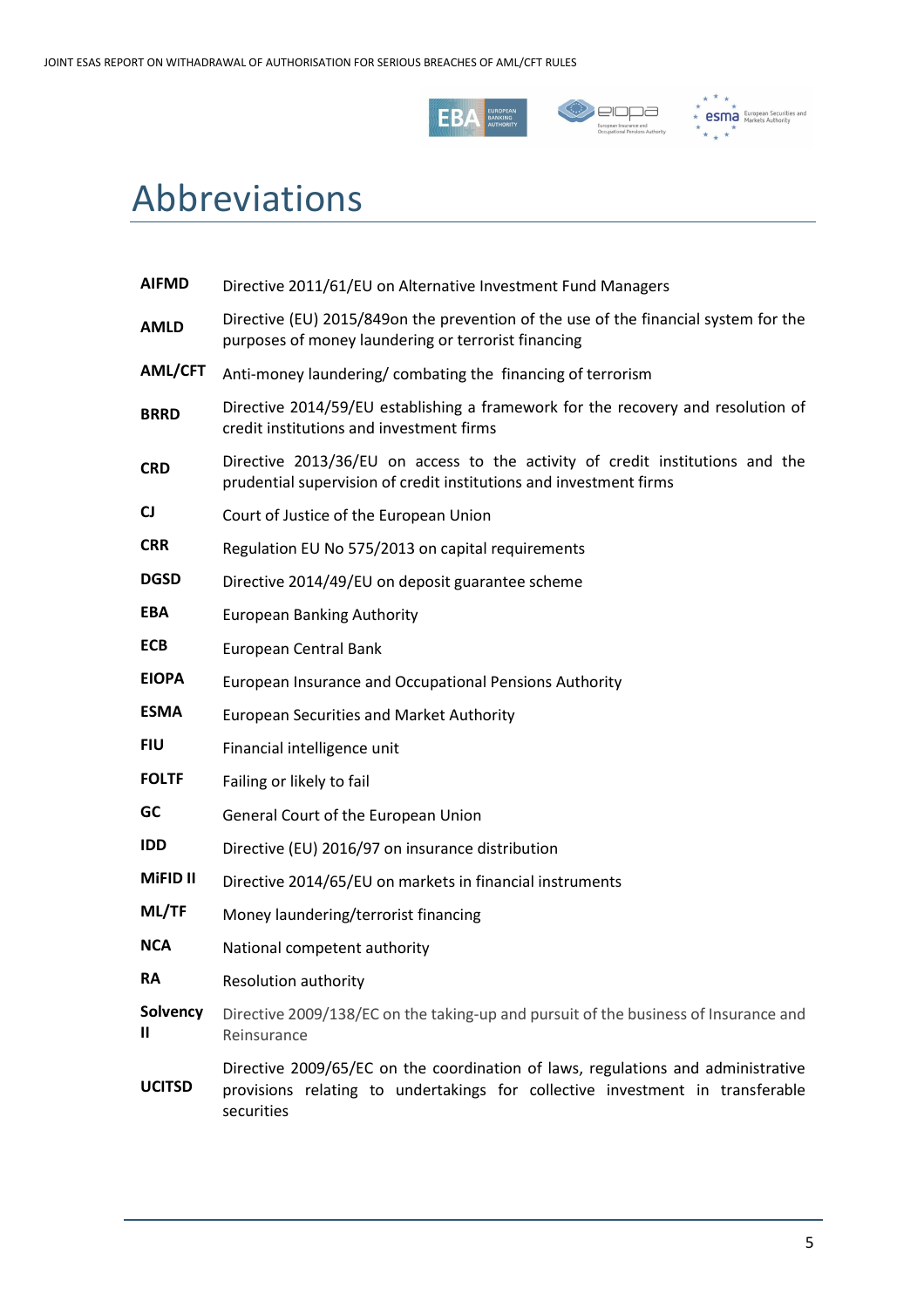



**esma** European Securiti

# Executive Summary

Recent cases have drawn attention to the significant impact that serious breaches of AML/CFT rules may have on the sound and prudent management of supervised financial entities and their ability to continue meeting the conditions for authorisation (or registration)<sup>1</sup>. Based on findings collected for the purposes of this Report, in the past 10 years competent authorities have withdrawn the authorisation (or registration) from financial entities for serious breaches of AML/CFT rules in 26 cases, alone or in combination with other grounds.

In the wake of such events the EU Council Action Plan on AML of 2018 ("AML Council Action Plan") has requested the ESAs to clarify some aspects of the interaction between serious breaches of AML/CFT rules. This Report examines the four action points articulated in Objective 5 of the AML Council Action Plan and illustrates the findings supervisory practices and national legislation. Depending on the specific action point, it identifies areas where the framework could be improved in relation to some sectoral acts or areas where additional analysis is needed (eg. interaction between resolution and AML/CFT regime). In respect of the notion of serious breach of AML/CFT the elements for a uniform interpretation are put forward.

There is consensus among competent authorities that the withdrawal of authorisation (or registration as the case may be) for serious breach of AML/CFT rules is a last resort measure and that has to respect proportionality requirements. The degree of discretion supporting the decision to withdraw the authorisation (or registration) is thoroughly articulated in respect of the criteria of legitimacy, necessity, reasonableness and proportionality of the measure adopted and having regard that it is a last resort measure.

Only the CRD sets out an express ground to withdraw the authorisation for serious breaches of AML/CFT rules. Based on the findings of the survey, the competent authorities across the financial sector may rely on non-specific grounds based on EU or national law. However, for sake of legal certainty, this Report supports the introduction in the sectoral acts which are not yet covered, of a specific ground empowering competent authorities to withdraw the authorisation (or registration) solely on the ground of serious breaches of AML/CFT rules.

The interaction between prudential and AML/CFT regulation should be improved as at the moment of granting authorisation (or registration). It is therefore opportune that all sectoral acts be amended to provide that - as one of the conditions for granting authorisation - competent authorities expressly consider the applicant's exposure to ML/TF risk, and be satisfied that the envisaged arrangements, processes and mechanisms enable sound and effective ML/TF risk management and compliance with AML/CFT requirements.

 $1$  Considering the scope of the current Report, covering those obliged entities under the AMLD that are regulated or supervised entities under the jurisdiction of competent authorities within one of the ESAs' remit, both authorisation and registration as the case may be have been considered. It is to be noted that under the AIFMD, whilst authorisation is generally required to take up activities as an AIFM (Article 6, and withdrawal under Article 11), the specific cases of registration are expressly envisaged by Article 3(3).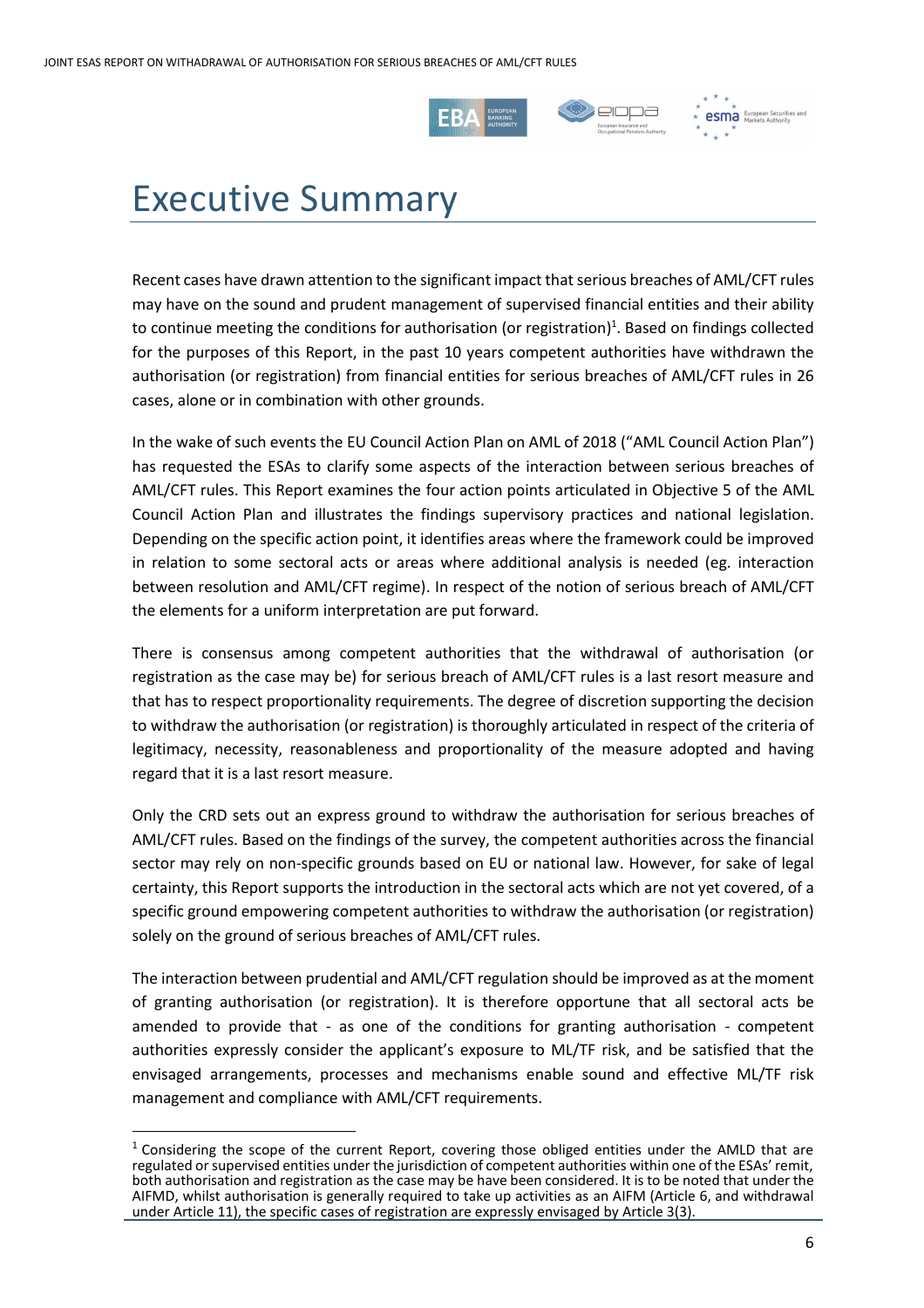



With regard to the notion of serious breaches of AML/CFT rules, the Report clarifies the criteria of a serious breach of AML/CFT rules that shall be considered and assessed by the AML/CFT supervisor, pointing out that the AML/CFT supervisor needs to take into consideration the context of the breach and therefore that it remains a case-by-case assessment. It is underscored that there is no systematic correlation between a serious breach of AML/CFT rules and withdrawal of authorisation (or registration) which is a last resort measure. Rather, the assessment of the serious breach made by the AML/CFT supervisor will be used by the prudential supervisor for the adoption of the appropriate measures within the supervisory toolkit, in accordance with its discretionary assessment.

In respect of the interaction between serious breach of AML/CFT rules, the preservation of critical functions and the involvement of the resolution authorities, attention is firstly directed at the interaction between withdrawal of authorisation and FOLTF assessment. The importance of cooperation and exchange of information between the competent prudential supervisor and the RA is underscored, as well as the need for the RA to be consulted and to object to the withdrawal of the authorisation to the extent that it affects its prerogatives.

As to the interaction between the resolution regime and the AML/CFT framework, the focus has been placed on aspects that may give rise to operational and legal issues and that need further considerations, such as the identification of the competent authority, the timing and methodology to separate the legitimate from the illicit business, the coordination with the competent prudential supervisor when the bridge bank tool is used having regard to authorisation requirements; the supervisory and resolution remedies that may be used in the case of conversion of liabilities held by persons involved in ML/TF activities etc.

It is acknowledged that the discussion undertaken in this context has been of the essence to bringing such issues to the RAs' attention and to running a preliminary mapping of operational and legislative criticalities. Such analysis will be useful also for other cases of crisis which are not triggered by solvency or liquidity issues but rather by breaches of qualitative rules, or that depend on exogenous rather than on idiosyncratic factors, like for instance sanction-related adverse effects. However, at this stage, it is premature to draw conclusions, or to lay down specific criteria or guidance, prior to an overall examination from an operational and legal perspective. The EBA stands ready to provide additional specific advice to the EU institutions as appropriate.

In respect of the interaction with the DGS framework, the Report supports and reiterates the recommendations laid down in the EBA Opinion on Deposit guarantee scheme payouts.

Lastly, concerning the measures available to prudential authorities to address prudential concerns stemming from money laundering / terrorist financing risks and breaches of AML/CFT rules, an overview of how the assessment of ML/TF risks is embedded in prudential regulation and supervision within the CRD/CRR framework, which has been recently updated and revised to embed AML/CFT requirements is carried out. Such an overview may be a useful blueprint for other sectoral acts, in whole or in part considering the specificities of each framework. In particular, the EBA Guidelines on the cooperation between competent authorities, AML/CFT supervisors provide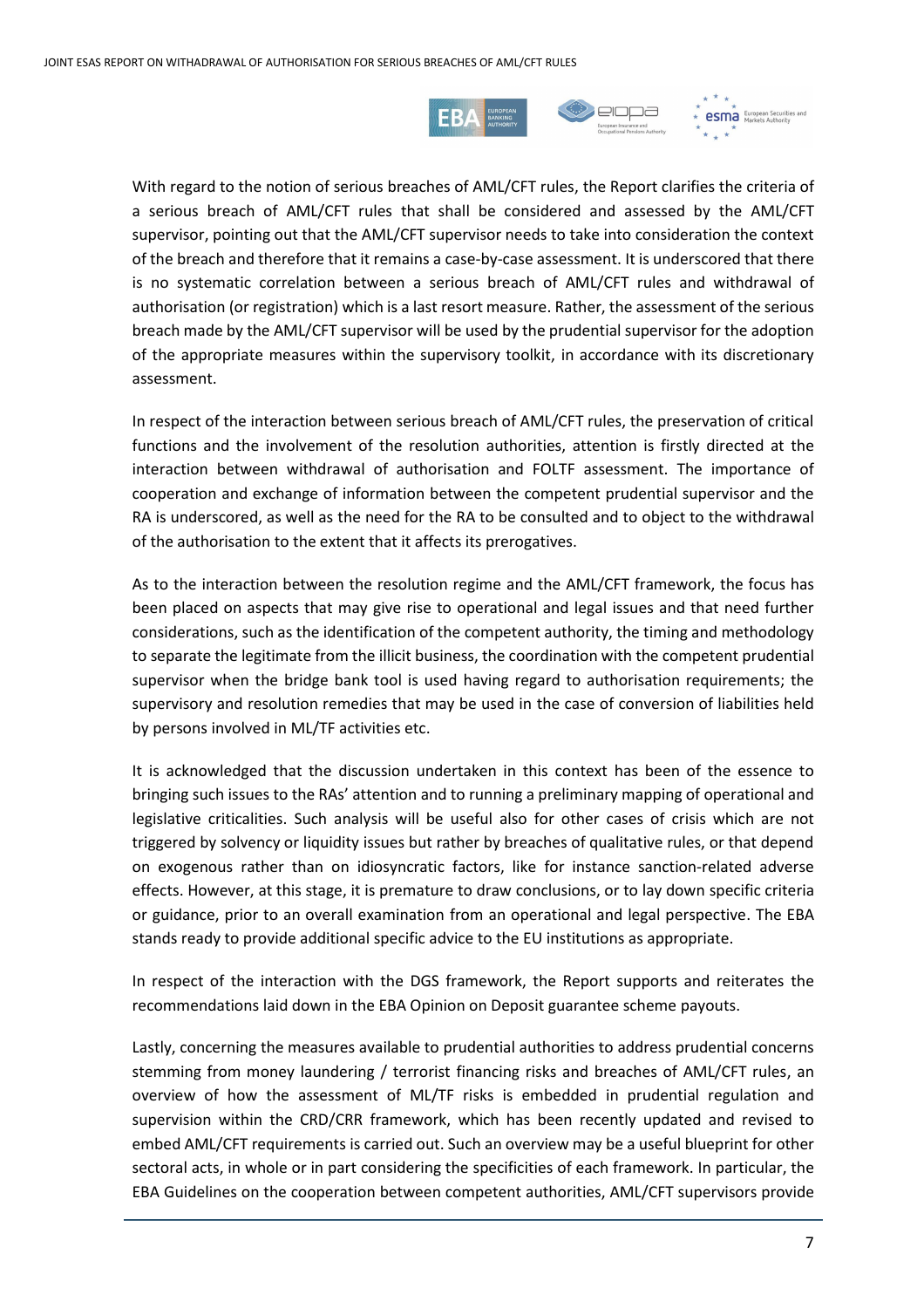

a useful example of how cooperation should be improved also in the context of the withdrawal of authorisation. Considering the ongoing work in each relevant sector, it is concluded to defer to such reviews to better envisage which, if any, aspects may be appropriate to embed in each framework.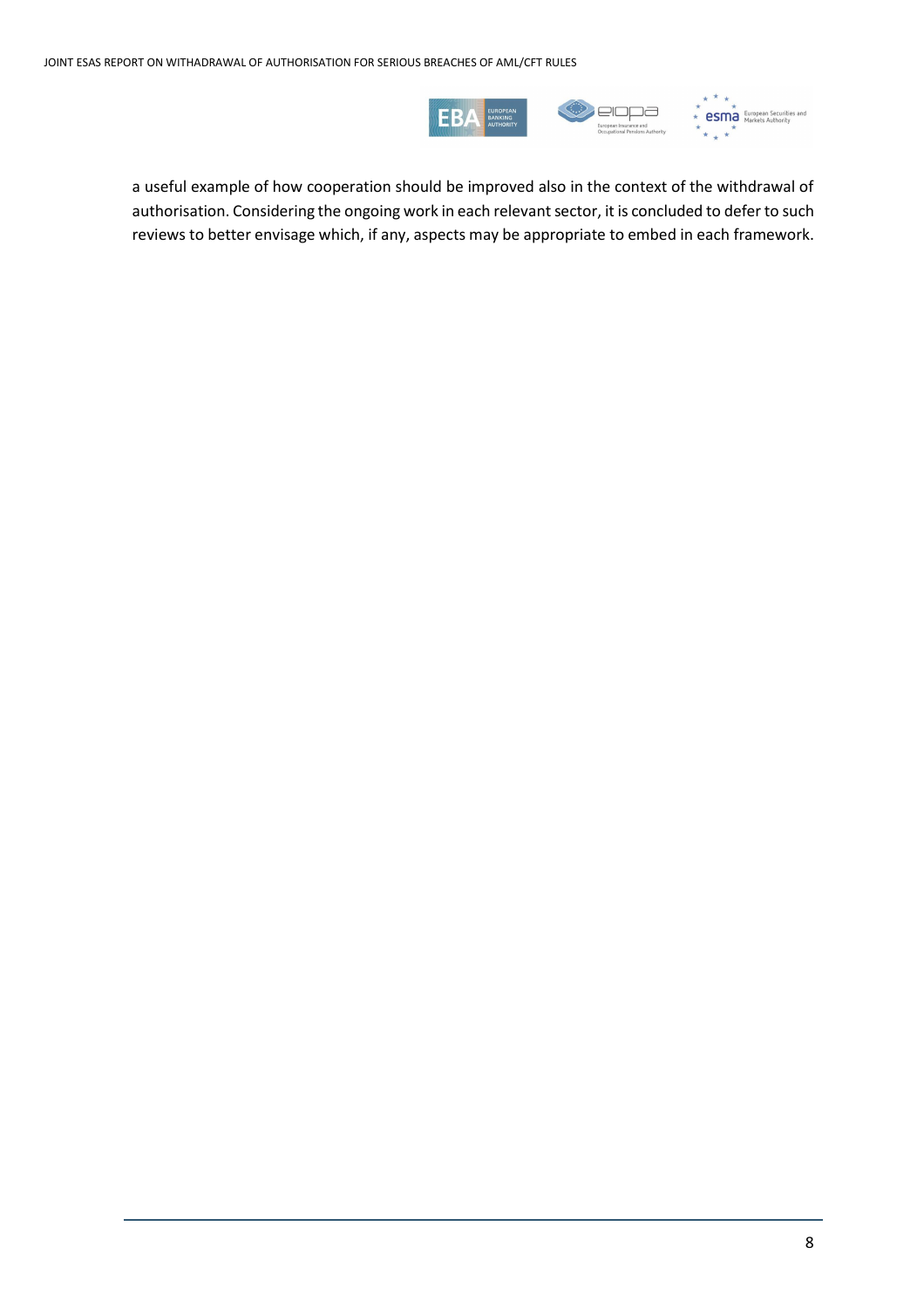



**esma** European Securiti

# Background

Objective 5 of the EU Council Action Plan on AML<sup>2</sup> required the EBA, ESMA, EIOPA, the prudential supervisors and the AML supervisors to "clarify aspects related to the withdrawal of authorisation". It is articulated in the following four points:

- a. "Clarify the degree of discretion of the prudential supervisors and the criteria for the withdrawal of the authorisation once a serious breach of AML/CFT rules has been ascertained, while taking into account the different practices and legal frameworks in Member States;
- b. Ensure a uniform interpretation of the language referring to serious breaches of AML/CFT rules in the Capital Requirements Directive;
- c. Ensure a consistent consideration of the consequences of licence withdrawal, particularly in terms of the need to preserve critical functions in the bank, the involvement of resolution authorities, depositor protection and the possibility to suspend payment of deposits by the deposit guarantee scheme;
- d. Identify measures available to prudential authorities to address prudential concerns stemming from money laundering / terrorist financing risks and breaches of AML/CFT rules".

Objective 5 envisages that the mandate be carried out by the ESAs via cooperation between prudential and AML supervisors. In light of the EBA's lead role in the coordination and monitoring of the EU financial sector's AML/CFT efforts, the project has been conducted under the EBA's steering and coordination.

## Scope of the project

In respect of the scope, and with a view to reflecting the Council's broad mandate, the project covers all financial entities falling within the definition of "obliged entities" under Article 2 AMLD and, at the same time, within the competence of the EBA, ESMA or EIOPA.

However, the project also takesinto account that Objective 5 of the Action Plan itself draws specific attention to institutions covered by the CRD. For this reason, this Report examines and illustrates areas common to all entities within the project's perimeter - such as the notion of serious breaches of AML/CFT rules under the AMLD, the statistical information on withdrawal of authorisation (or registration) for serious breaches of AML/CFT rules, the application of discretion and proportionality to the withdrawal decision, the available legal bases under EU and national law to withdraw the authorisation (or registration) for serious breaches of AML/CFT rules and the

<sup>2</sup> [https://www.consilium.europa.eu/en/press/press-releases/2018/12/04/money-laundering-council](https://www.consilium.europa.eu/en/press/press-releases/2018/12/04/money-laundering-council-adopts-conclusions-on-an-action-plan-for-enhanced-monitoring/)[adopts-conclusions-on-an-action-plan-for-enhanced-monitoring/](https://www.consilium.europa.eu/en/press/press-releases/2018/12/04/money-laundering-council-adopts-conclusions-on-an-action-plan-for-enhanced-monitoring/)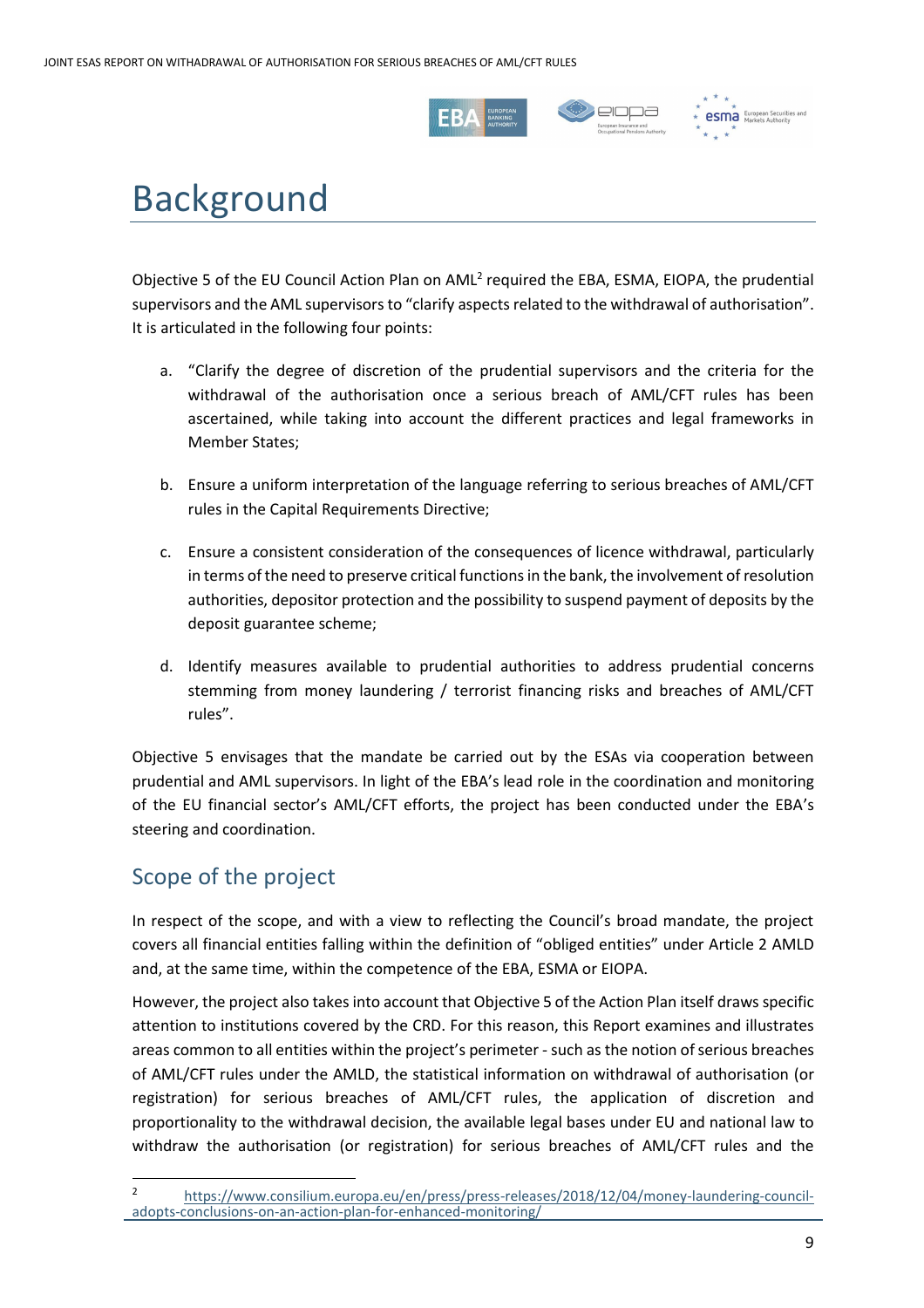

distributions of tasks and cooperation between competent prudential authorities and AML/CFT supervisors, and other aspects which are of concern to CRD/CRR and BRRD institutions only (crisis management, resolution and DGS pay out).

### Development of the project

The development of the mandate has been articulated in different steps and has entailed the involvement of several competent prudential and conduct authorities (as designated under the CRD, PSD2, MiFID, AIFMD, UCITSD, Solvency II and IDD), of resolution authorities and of AML/CFT supervisors.

To fulfil action point a) of Objective 5, relating to the "degree of discretion of the prudential supervisors and the criteria for the withdrawal of the authorisation once a serious breach of AML/CFT rules has been ascertained" and taking into account the legal frameworks in place in the various Member States, a survey on the available legal basis(es) and the actual practice on withdrawal of authorisation due to serious breaches of AML/CFT rules has been conducted with the relevant competent authorities (prudential supervisors as opposed to AML/CFT supervisors) within the EBA, EIOPA and ESMA's remit.

Specifically, the surveys have been distributed to the competent authorities under the CRD, PSD2- EMD2, MiFID, AIFMD, UCITSD, Solvency II and IDD. To allow comparability of results, surveys distributed to the various competent authorities within scope contained the same questions (slightly adapted to the specific applicable EU legislation).

Considering the exclusive relevance of crisis management, resolution and DGS aspects to institutions under the CRD framework, the survey distributed to the competent authorities under the CRD contained questions relating to these aspects.

In addition, the survey distributed to CRD competent authorities contained also questions on:

a) "providers engaged in exchange services between virtual currencies and fiat currencies" and "custodian wallet providers";

b) undertakings other than a credit institution, which carry out one or more of the activities listed in points (2) to (12), (14) and (15) of Annex I CRD;

c) undertakings other than a credit institution, which carry out activities of currency exchange offices (bureaux de change).

The surveys ran from 1 December 2020 to 22 January 2021. The results of the surveys are summarised in Annexes I-V.

In light of the few recent cases of withdrawal of authorisation due to serious breaches of AML/CFT rules, responses to the survey should be considered on a best effort basis and mostly based on policy rather than on actual experience.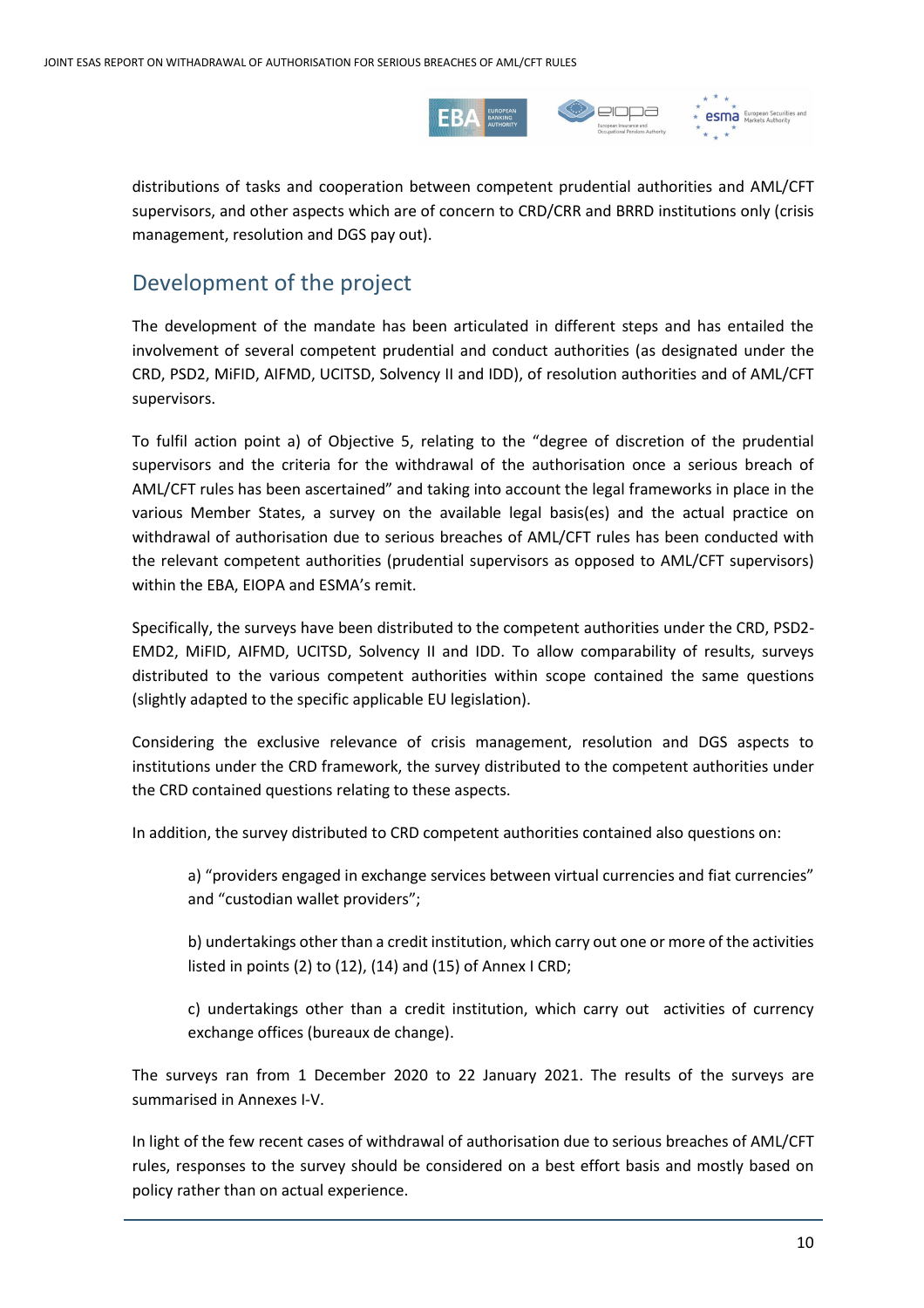

The elaboration of a common understanding of the notion of 'serious breach of AML/CFT rules' has moved from a survey on the meaning of serious AML breaches with impact on prudential supervision addressed to AML/CFT supervisors responsible for the AML/CFT supervision of the entities within scope. The notion of serious breach illustrated in this Report also benefits from further exchange of views with the relevant authorities.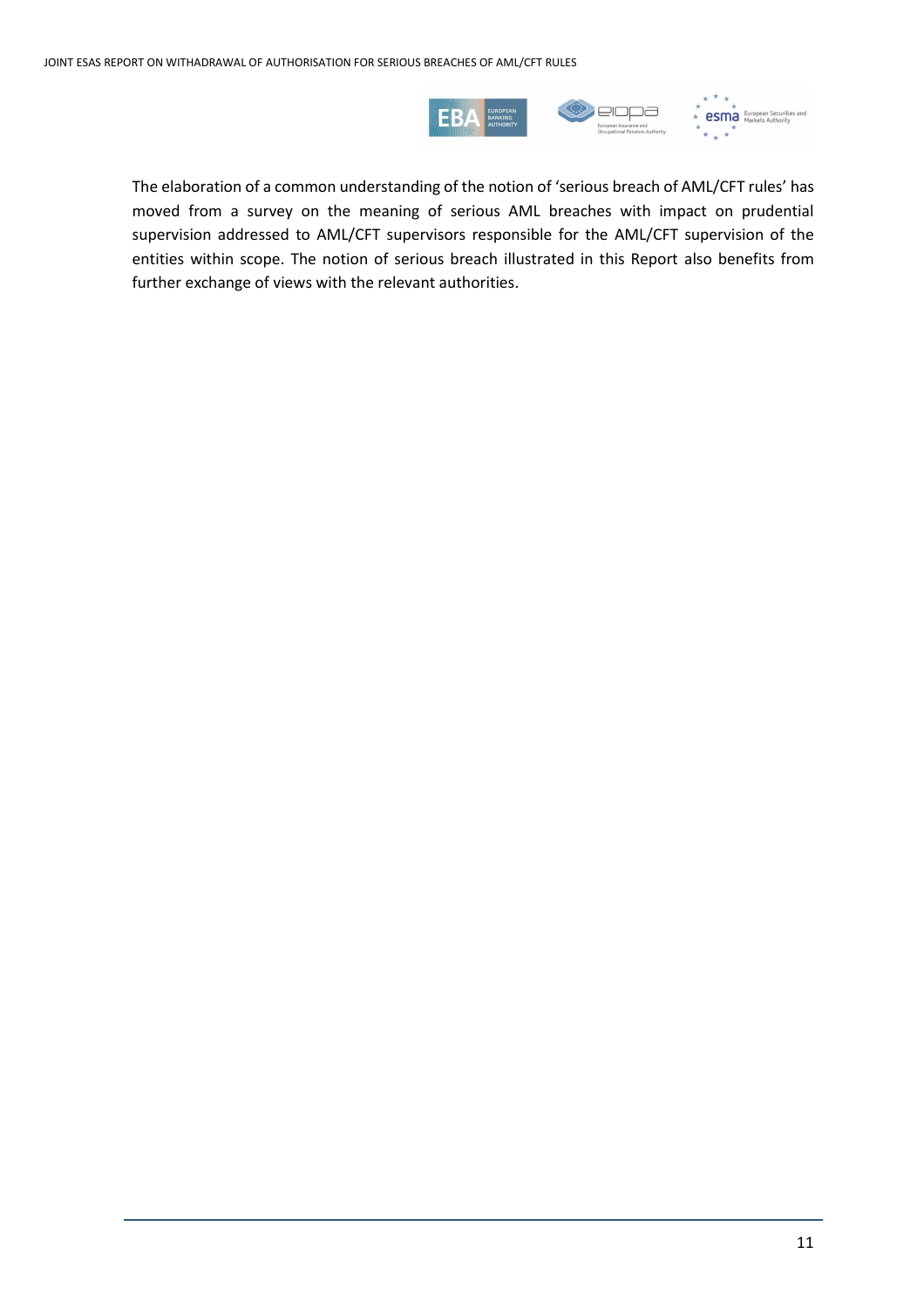





# <span id="page-11-0"></span>1. Degree of discretion and legal bases to withdraw the authorisation for serious breaches of AML/CFT rules

## 1.1 Cases of withdrawal of authorisation for serious breaches of AML/CFT rules across the financial sector in the EU

- 1. In order to fulfil action point a) of Objective 5 of the AML Council Action Plan a survey has been conducted with the competent authorities in charge of the supervision of the entities within scope of the current project, ie those obliged entities identified in Article 2 AMLD subject to the supervision of the competent authorities within the remit of the ESAs.
- 2. Based on the findings from the survey, there have been a total of 25 cases of withdrawal authorisation or registration in the last ten years, distributed as follows:
	- i) seventeen from credit institutions, payment institutions, investment firms, management or investment companies and insurance undertakings;
	- ii) four from other entities such as virtual assets providers, financial intermediaries, bureaux de change;
	- iii) two orders to terminate the activities of intra-EU branches due to serious breaches of AML/CFT;
	- iv) two cases of orders to cease activities carried out via agents or via freedom to provide services under PSD2;

The findings of the surveys show that in a large number of cases the withdrawal decision was based on the serious breach of AML/CFT rules in combination with other legal grounds, such as the breach of prudential requirements, failure to continue meeting the condition for authorisation, or breaches of other laws and regulations.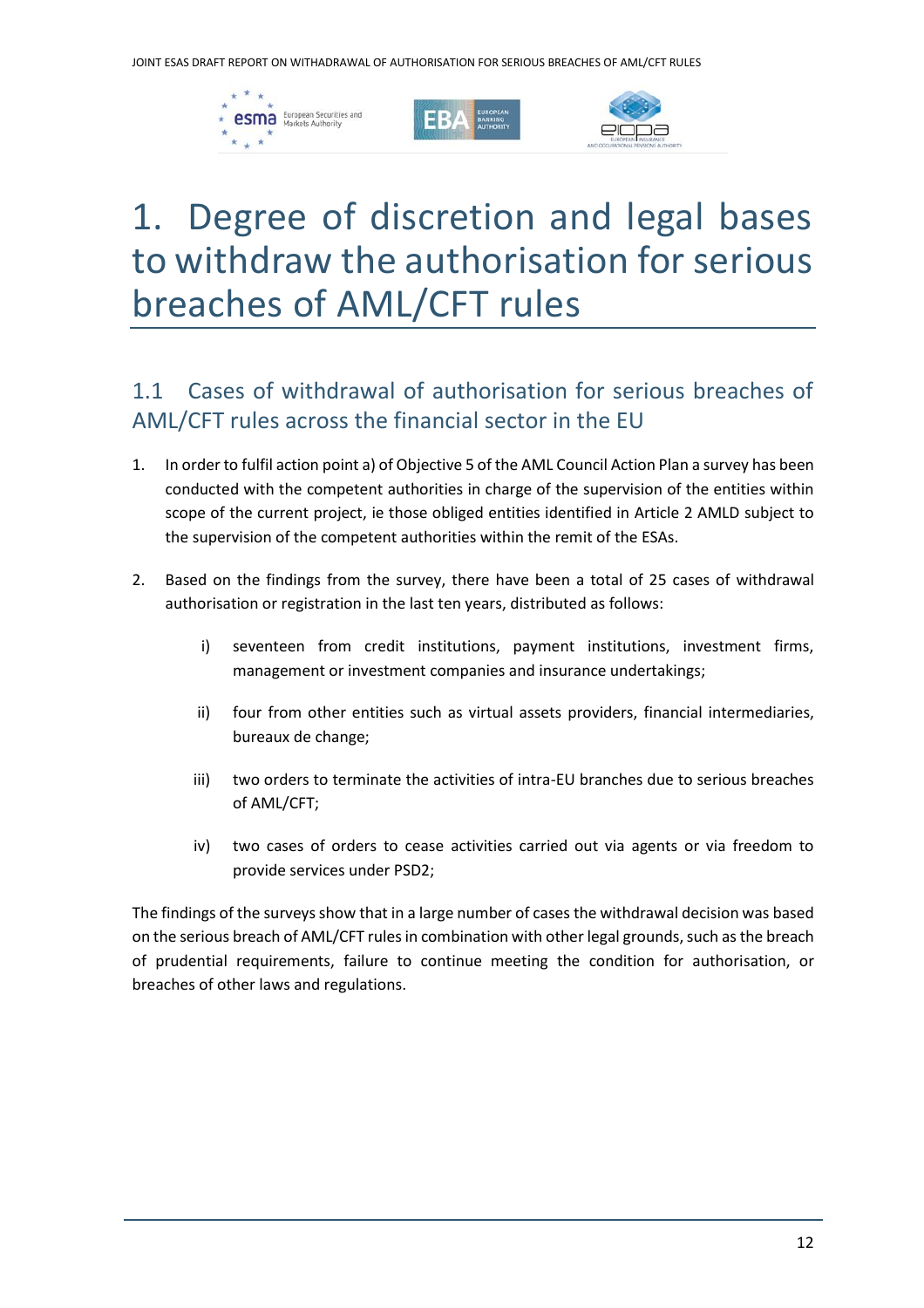JOINT ESAS DRAFT REPORT ON WITHADRAWAL OF AUTHORISATION FOR SERIOUS BREACHES OF AML/CFT RULES







#### **Table 1: Distribution of cases across the financial sector and MSs.**

| No of cases    | <b>Type of entity</b>                                                                                 | <b>MSs</b>           |
|----------------|-------------------------------------------------------------------------------------------------------|----------------------|
| 6              | Credit institutions                                                                                   | DK, ECB (EE, LV, MT) |
| 8              | Payment<br>and<br>e-money<br>institutions                                                             | EE, LT, LV, NO, PT   |
| $\mathbf{1}$   | Investment firm                                                                                       | LV                   |
| 2              | Management<br>company<br>or<br>investment company                                                     | IT, NL               |
| 0              | Insurance undertaking                                                                                 |                      |
| $\mathbf{1}$   | Virtual asset provider                                                                                | MT                   |
| $\mathbf{1}$   | Financial intermediary                                                                                | PT                   |
| $\overline{2}$ | Bureaux de change                                                                                     | FR PT                |
| No of cases    | Type of intra-EU branch                                                                               | <b>MSs</b>           |
| $\overline{2}$ | Credit institution (CRD)                                                                              | EE, IT               |
| $\overline{2}$ | <b>Activities</b><br>carried<br>out<br>via<br>agents or via freedom to<br>provide services under PSD2 | DK, NO               |
| 0              | Branches under PSD2, MiFID,<br>AIFMD, UCITSD, Solvency II                                             |                      |
| No of cases    | Type of third country branch                                                                          | <b>MSs</b>           |
| $\mathbf 0$    | Under CRD, MiFID, AIFMD,<br>UCITSD, Solvency II                                                       |                      |

## 1.2 Supervisory assessment underpinning withdrawal of authorisation: discretion and proportionality

3. Based on the findings of the survey, all competent authorities share the view that the withdrawal of authorisation (or registration) is a last resort measure. Such a discretionary and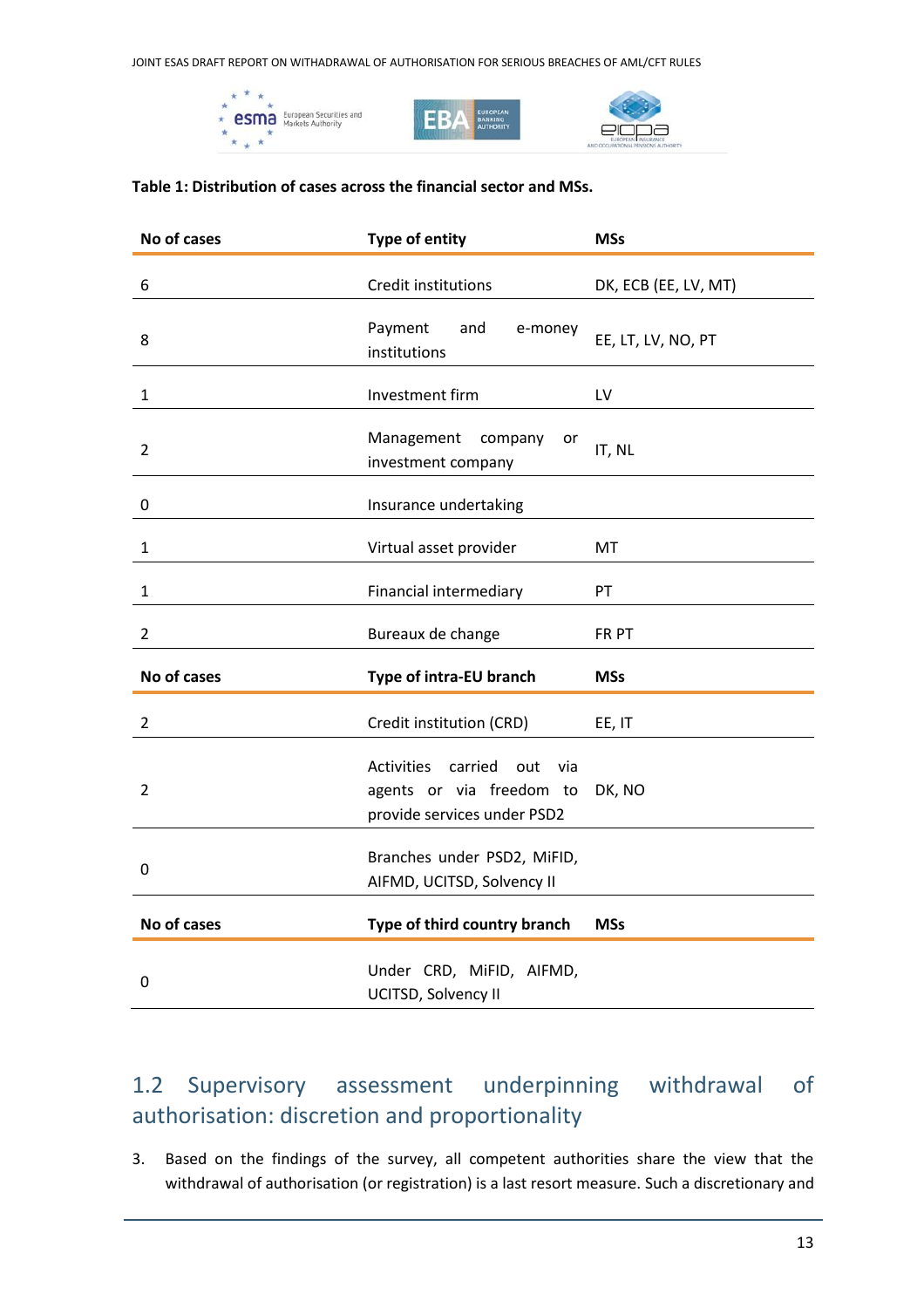





proportionality nature is also underscored by the use of "may withdraw" in the relevant legislative provisions.

- 4. There is a general consensus among competent authorities across the financial sector that where – as a result of their discretionary and proportionate assessment – the circumstances to withdraw the authorisation (or registration) for serious breaches of AML/CFT rules are met, the competent authority has to revoke the authorisation (or registration).
- 5. It is to be noted that in one jurisdiction (ES), the prudential supervisor is not competent to withdraw the authorisation for serious breaches of AML/CFT rules from financial institutions other than credit institutions. For those undertakings the competence to withdraw the authorisation as a consequence of serious breaches of AML/CFT national law lies with the Council of Ministers, following an administrative sanctioning procedure performed by the AML/CFT enforcement authority<sup>3</sup>. Another competent authority (HU) reported that the withdrawal of authorisation from credit institutions by the competent authority is subject to the prior consent of the MoF. The EBA takes note of this internal organisation of the respective competences.
- 6. The survey enquired about the competent authorities' views on the four most relevant  $circ$  – among a predetermined list – that support a decision to withdraw the authorisation (or registration) for serious breaches of AML/CFT rules. Responses underscore the relevance placed by competent authorities on proportionality in the decision to withdraw the authorisation (or registration), its nature as a last resort remedy and the importance to strike an appropriate balance of the various circumstances and interests at stake. It was also observed that the decision to withdraw the authorisation (or registration) depends on the facts and circumstances of the individual case and that it is usually supported by a combination of factors, circumstances and considerations.
- 7. The four criteria within a predetermined list receiving the largest support by competent authorities across the financial sector are: i) the absence of supervisory measures to effectively remedy the serious breach of AML/CFT rules; ii) the consideration of the consequences of withdrawal of the authorisation (or registration) on financial stability; iii) the absence of private measures to remedy the serious breach of AML/CFT rules; and iv) the destruction in value of the firm and/or the market. Other listed criteria in the survey were v) the breach of right of the property of shareholders and creditors; and vi) the consequences of the withdrawal for the real economy.
- 8. The appropriateness of the approach which considers the withdrawal of the authorisation (or registration) as a '*last resort*' measure subject to *discretionary* and *proportionate* assessment

<sup>&</sup>lt;sup>3</sup> The Commission for the Prevention of Money Laundering and Monetary Offences (Article 44 Spanish AML Law). In particular, the withdrawal of the authorisation is one of the possible sanctions to be imposed in the case of serious breach of the AML/CFT national legislation.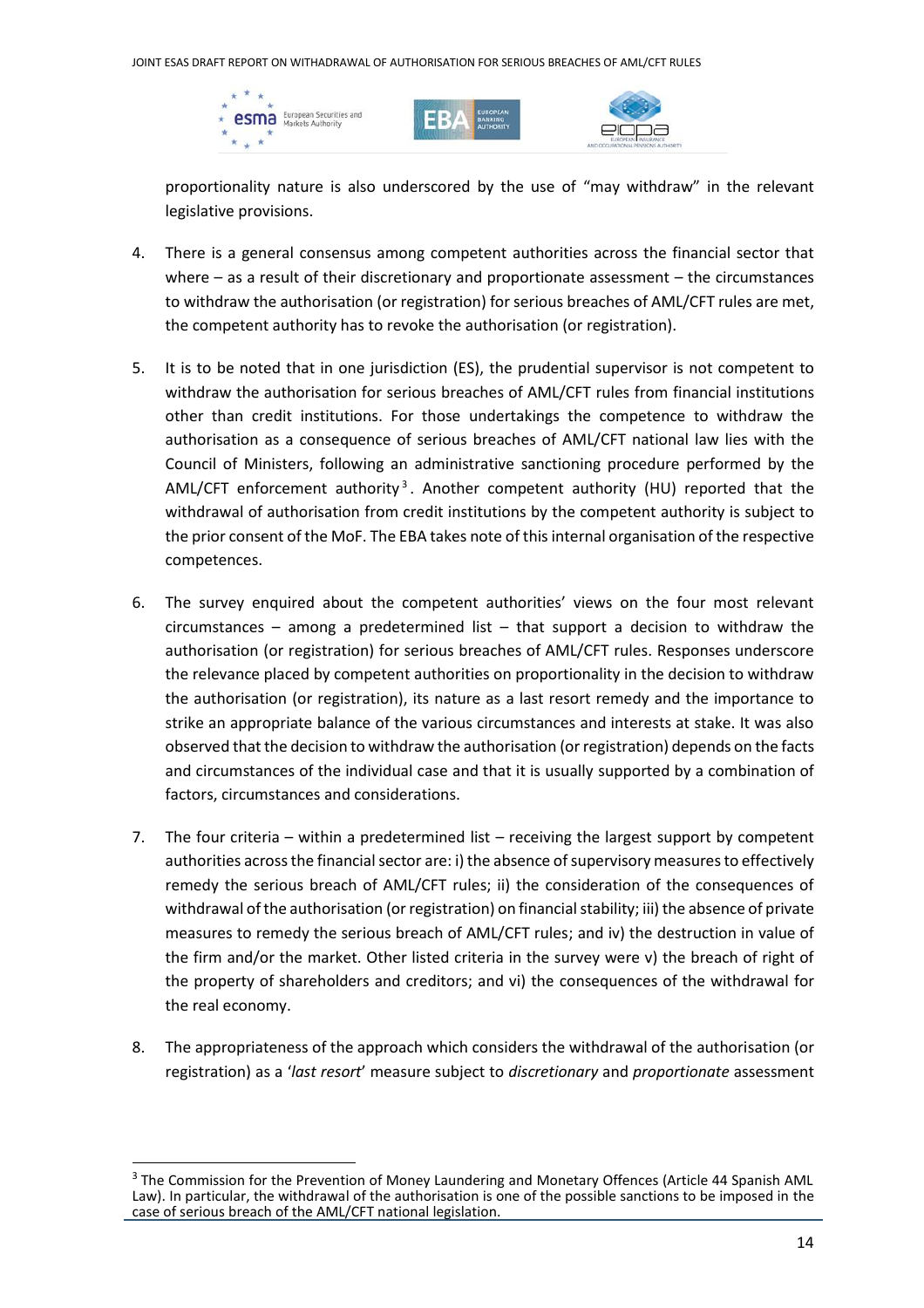





has been recently confirmed by the General Court<sup>4</sup> in two cases relating to the withdrawal of authorisation from credit institutions due to serious breaches of AML/CFT rules. The GC took the view that in both cases at hand that the assessment by the ECB (the competent authority) assessment of the proportionality of the adoption of the measure of withdrawal of authorisation was comprehensive. Such an assessment was structured around the test of the withdrawal decision against the following parameters: i) *legitimacy* – ie pursuance of a legitimate objective  $-$ ; ii) *appropriateness* – in light of the situation to be remedied  $-$ ; iii) *necessity* – absence of effective but less onerous alternative measures to remedy the existing breaches –; and iv) *reasonableness* – weighing of public interest to restore legality against the private interest to avoid the withdrawal.

## 1.3 Legal bases to withdraw the authorisation for serious breaches of AML/CFT rules

- 9. All relevant sectoral acts (CRD, PSD2, MiFID, AIFMD, UCITSD, Solvency II, IDD) limit the withdrawal of authorisation to the grounds set out in the relevant provision(s) or specified in national law. As a general remark, except for those grounds relating to the breach of quantitative prudential requirements specific to each sectoral regime, provisions on withdrawal of authorisation set out in the EU sectoral acts are similar to each other.
- 10. Significantly, however, the CRD is the only sectoral act providing for an express ground of withdrawal of the authorisation for serious breaches of AML/CFT rules. This is set out by the combined reading of Articles 18(f) and 67(1), letter (o)<sup>5</sup> CRD, providing that the authorisation may be withdrawn where the institution is found liable for serious breaches of the AMLD. In actual practice, two CAs reported to have used this legal basis to withdraw the authorisation due to serious breaches of AML/CFT rules, also in combination with other legal bases.
- 11. Absent a specific ground linked to serious breaches of AML/CFT rules in the other sectoral acts, competent authorities have indicated the grounds that could provide a sound support to the decision to withdraw the authorisation (or registration as the case may be).
- 12. As a general consideration, based on the findings of the survey, all competent authorities have indicated the existence of suitable legal grounds in EU or national law (eg. breach of domestic law implementing the AMLD) alone or in combination with other grounds, empowering them to withdraw the authorisation (or registration) in the case of serious breaches of AML/CFT rules. However, there are variations both between competent authorities under a specific sectoral act, and across the financial sector, as to the application of some legal grounds to withdraw the authorisation for serious breaches of AML/CFT rules.

<sup>4</sup> GC, 6 October 2021, T-351/18 and 584/18, *Ukrselhosprom and Versobank v. ECB (hereinafter 'Versobank')*, ECLI:EU:T:2021:669 in particular, paragraphs 276 ; 314—322; an appeal has been lodged against this ruling, Versobank v ECB, Case C-803/21 P; and GC, 2 February 2022, T-27/19, *Pilatus Bank and Pilatus Holding Ltd v. ECB*, ECLI:EU:T:2022:46.

 $5$  Article 18(f): "commits one of the breaches referred to in Article 67(1)". Article 67(1), letter (o): "an institution is found liable for a serious breach of the national provisions adopted pursuant to Directive 2005/60/EC".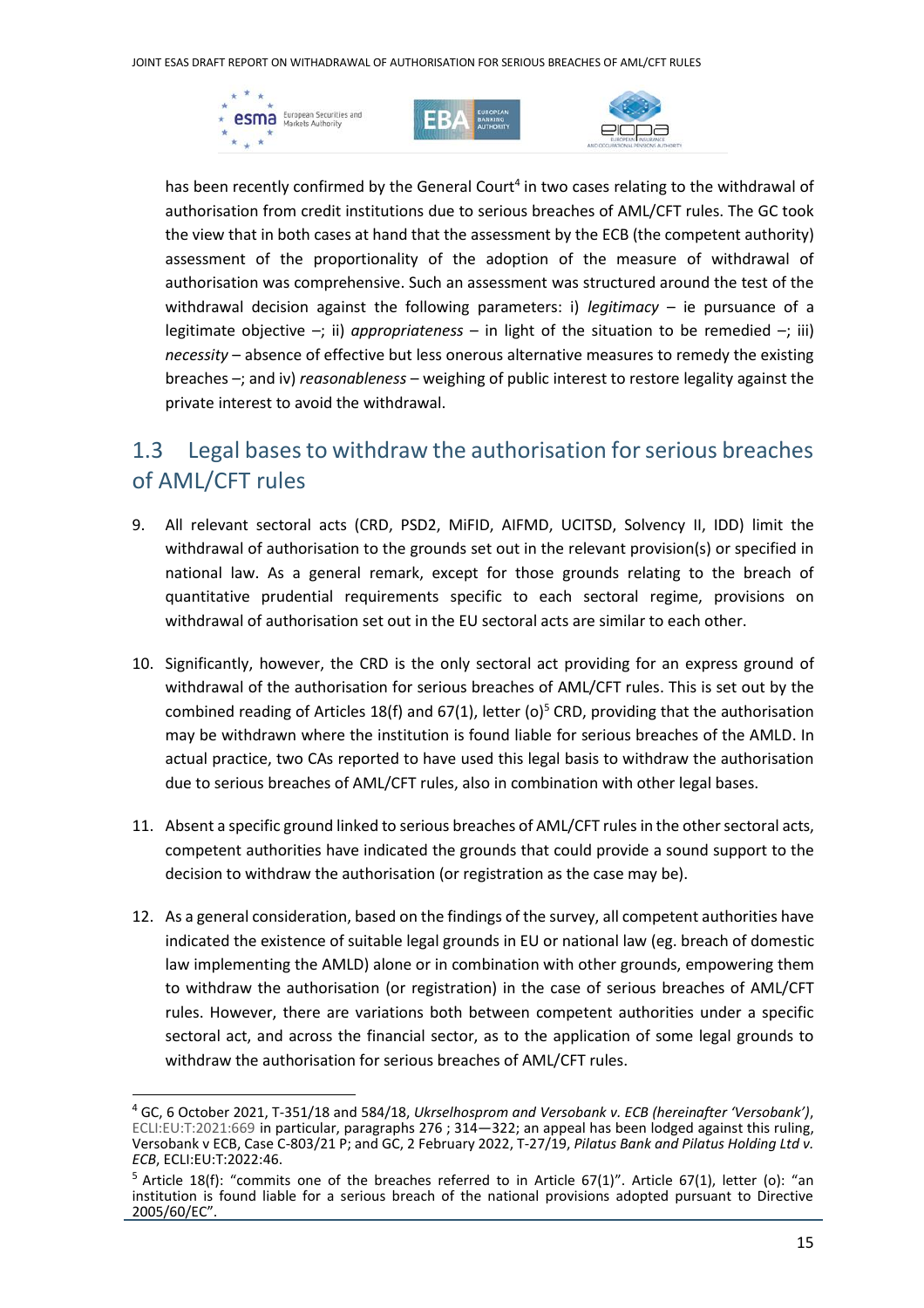





- 13. Based on a comparative overview, competent authorities consider it sound to apply the combination of EU provisions that refer to grounds set out in national law – Article 18(e) CRD; Article 13(1)(e) PSD2; Article 8(e) MiFID II; Article 11(f) AIFMD; Articles 7(5)(f) and 29(4)(e) of UCITS; Article 144(c) Solvency II - with the national law provisions implementing the AMLD. Reference to such combination has been upheld also by the GC in *Versobank<sup>6</sup>* .
- 14. Worthy of notice is also Article 59 AMLD requiring Member States in the case of "serious, repetitive and systematic breaches, or of a combination thereof", of the requirements referred to in that provision – to "ensure that […], the administrative sanctions and measures that can be applied include at least [...]: d) [...] withdrawal or suspension of the authorisation"<sup>7</sup>.
- 15. Alternatively, or in addition to the reference to national law implementing the AMLD, competent authorities indicated grounds relying on the breach of other rules and regulations set out in national law, including, for investment firms, management companies and investment companies, the breach of capital market laws.
- 16. Based on the findings of the survey across the financial sector, several competent authorities reported to have used the combination of EU and national legal provisions implementing the AMLD to support the decision to withdraw the authorisation due to serious breaches of AML/CFT rules. Reported breaches are similar across the financial sector and concern shortcomings in operational risk, internal controls, and risk management in relation to Customer Due Diligence (CDD), Enhanced Due Diligence (EDD), transactions reporting and record-keeping.
- 17. Another ground that several competent authorities have reported to have applied in actual cases of withdrawal of the authorisation for serious beaches of AML/CFT rules is the failure to continue fulfilling the "conditions under which authorisation was granted" (Article 18(c) CRD, Article 13(1)(c) PSD2-EMD2, Article 8(c) MiFID, Article 11(c) AIFMD; Articles 7(5)(c) and 29(4)(c) of UCITS; Article 144(b) Solvency II).
- 18. The AML/CFT-related conditions for authorisation that had been breached concerned: the suitability of shareholder(s), governance and internal control requirements (relating to CDD and EDD; on-boarding process, record-keeping; transaction monitoring systems) and capital requirements. In respect of the AIFMD, one CA reported that breaches of AML/CFT related to CDD inadequacy.
- 19. The comparative overview of the suitable legal grounds to support a decision to withdraw the authorisation for serious breaches of AML/CFT rules, also shed light on the relevance in cases of serious breaches of AML/CFT rules, of the ground empowering the competent authority to withdraw the authorisation when it has been obtained "through false statements or any other irregular means", that is envisaged in Article 18(b) CRD, Article 13(1)(b) PSD2, Article 8(b) MiFID II, Article 11(b) AIFMD and Articles 7(5)(b) and 29(4)(b) UCITSD.

 $6$  See paragraphs 187-189 of the judgment.

 $7$  Along the same lines, see Article 11(2) and Article (20) AMLA Regulation.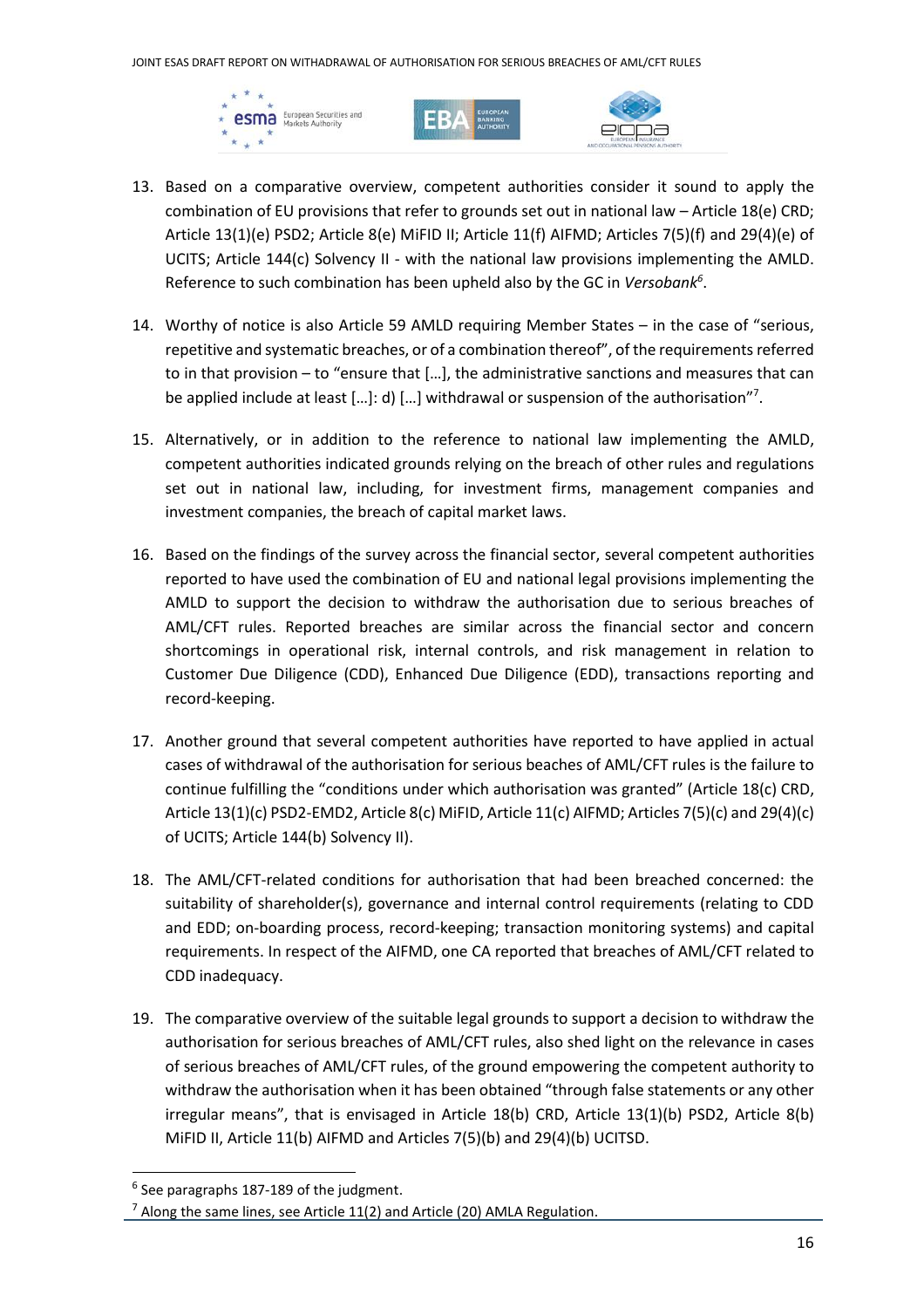JOINT ESAS DRAFT REPORT ON WITHADRAWAL OF AUTHORISATION FOR SERIOUS BREACHES OF AML/CFT RULES







- 20. As a general conclusion, based on the survey responses and the subsequent comments, competent authorities consider that the current EU and national legal framework provides grounds to withdraw the authorisation in the case of serious breaches of AML/CFT rules. However, for the sake of legal certainty, several of them consider it opportune that sectoral **acts be amended to insert an express legal ground specifically empowering them to withdraw the authorisation or the registration solely for serious breaches of AML/CFT rules.** Conversely, for the sake of clarity, competent authorities under the CRD considers that such an amendment is not required in the CRD where an express legal ground is already envisaged in Article 18(1)(f).
- 21. The review of the cases and the comments submitted by competent authorities have also stimulated the general consideration of the importance that specific ML/TF risk assessment be carried out at the time of granting authorisation (or registration). One area providing for the refusal of authorisation linked to AML/CFT reasons is the suitability of members or shareholders with qualifying holdings. Article 14(2) CRD provides that "competent authorities shall refuse authorisation to commence the activity if […] they are not satisfied as to the suitability of the shareholders or members in accordance with the criteria set out in Article 23(1)", ie including integrity and the actual or potential risk of involvement in ML/TF activities. Similar provisions are set out in the other sectoral acts, requiring refusal to grant authorisation, "taking into account the need to ensure the sound and prudent management of a management company, they are not satisfied as to the suitability of the shareholders or members [...]"<sup>8</sup>. However, the wording is somewhat different, since there is no express reference in the Level 1 text of those acts to the prudential assessment criteria, including the existence of reasonable grounds to suspect that ML/TF is being or has been committed or attempted, or that the related risk could be increased.
- 22. With specific regard to the CRD, in respect of other areas of assessment of the application for authorisation, Article 10 CRD expressly requires the competent authority to assess the risk management arrangements, processes and mechanisms and that where it is not satisfied that they are sound and effective it has to refuse the authorisation; it is to be noted, however, that no express reference to ML/TF risk is made in that provision. Rather, ML/TF risks are expressly covered by the RTS on information to be submitted with the application<sup>9</sup> and by the EBA Guidelines on a common assessment methodology for granting authorisation as a credit institution<sup>10</sup>.

<sup>&</sup>lt;sup>8</sup> Article 10 MIFID; Article 8 UCITSD; Article 9 AIFMD/ The criteria for the prudential assessment of qualifying holdings are set out in other provisions of these sectoral acts and clarified in Joint ESAs Guidelines on the prudential assessment of acquisition or increase of qualifying holdings in the financial sector (JC/GL/2016/01). Article 11(6) PSD2 (it is to be noted that the EBA GL on authorisation under PSD2 ( EBA/GL/2017/19) refer to the criteria "introduced with Directive 2007/44/EC and specified in the joint guidelines for the prudential assessment of acquisitions of qualifying holdings (JC/GL/2016/01)").

<sup>9</sup> EBA/RTS/2017/08, available at https://www.eba.europa.eu/regulation-and-policy/other-topics/rts-and-itson-the-authorisation-of-credit-institutions.

<sup>&</sup>lt;sup>10</sup> EBA/GL/2021/12 available at [https://www.eba.europa.eu/regulation-and-policy/other-topics/guidelines](https://www.eba.europa.eu/regulation-and-policy/other-topics/guidelines-authorisation-credit-institutions)[authorisation-credit-institutions](https://www.eba.europa.eu/regulation-and-policy/other-topics/guidelines-authorisation-credit-institutions)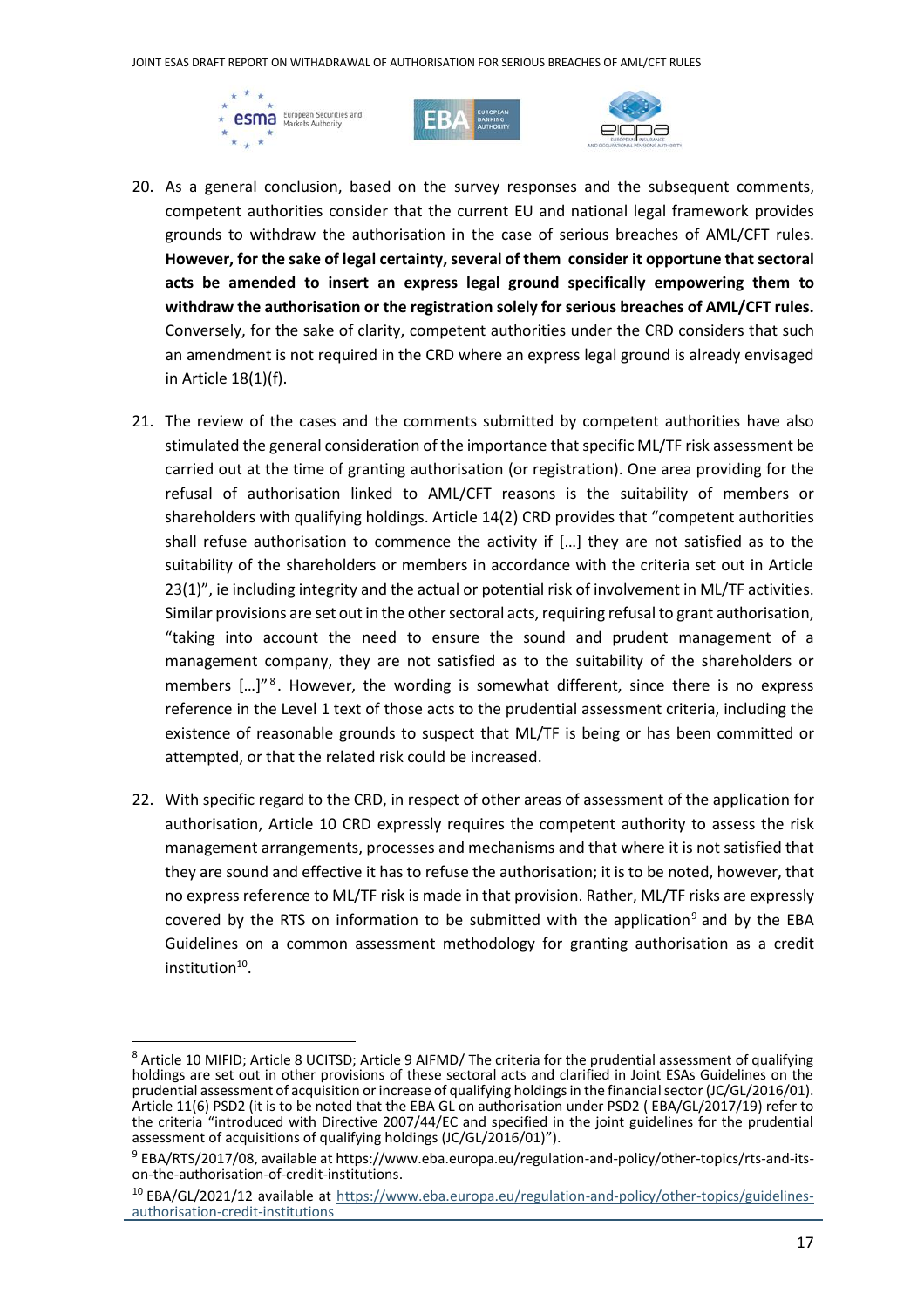





- 23. Several competent authorities across the financial sector have reported that assessments of ML/TF risk are generally performed in practice for purposes of granting the authorisation (or registration), though several competent authorities have expressed their support for an express reference in the sectoral acts.
- 24. In the light of the above, it is opportune that **all sectoral acts should be amended to provide that – as one of the conditions for granting authorisation – competent authorities expressly consider the applicant's exposure to ML/TF risk, and be satisfied that the envisaged arrangements, processes and mechanisms enable sound and effective ML/TF risk management and compliance with AML/CFT requirements. For this purpose, cooperation and information exchange between prudential supervisors and AML/CFT supervisors should be ensured.**

#### **1.3.1 The case of the Insurance Distribution Directive**

- 25. The specificities of the IDD and the responses provided by competent authorities to the dedicated questions included in the survey, require that separate attention is devoted to such a sectoral act.
- 26. Several CAs indicated in the survey that the national transposition of Article 10 IDD is only applicable to the (re)insurance distributor's employees, i.e. the natural persons. Considering that the requirement of good repute and a clean criminal report can only be met by natural persons, Article 10 is not deemed applicable as a sufficient ground to withdraw the registration/authorisation of the insurance intermediary/undertaking that is a legal entity.
- 27. In order to anticipate any potential concerns arising from gaps in the regulatory framework and to harmonise the relevant requirements at EU level, it is **recommended to include in the IDD an express ground for withdrawal of authorisation/registration from the insurance intermediary/undertaking for serious breaches of AML/CFT rules such as the requirement for the insurance intermediary to be of good repute under Article 10(3) IDD.**
- 28. Considering that the majority of CAs indicated that Article 10(3) (which requires natural persons to be of good repute and have a clean criminal record) and Article  $33(1)(d)$  IDD (which empowers Member States to impose sanctions if an insurance distributor fails to meet the provisions of Article 10) are the most suitable legal grounds within the IDD to withdraw the authorisation/registration in the case of serious breaches of AML/CFT rules, it would make sense to include an express ground for withdrawal of authorisation/registration from the insurance intermediary/undertaking for serious breaches of AML/CFT rules in Articles 10 and/or 33(1)(d) IDD, for example by including AML/CFT crimes amongst those mentioned in the good repute criterion in Article 10(3) IDD.
- 29. When introducing AML/CFT requirements into the IDD, it is important to have a causal link to the actual "insurance distribution" activity, i.e. the sale of an insurance product or insurance products through the conclusion directly/indirectly of an insurance contract – this can either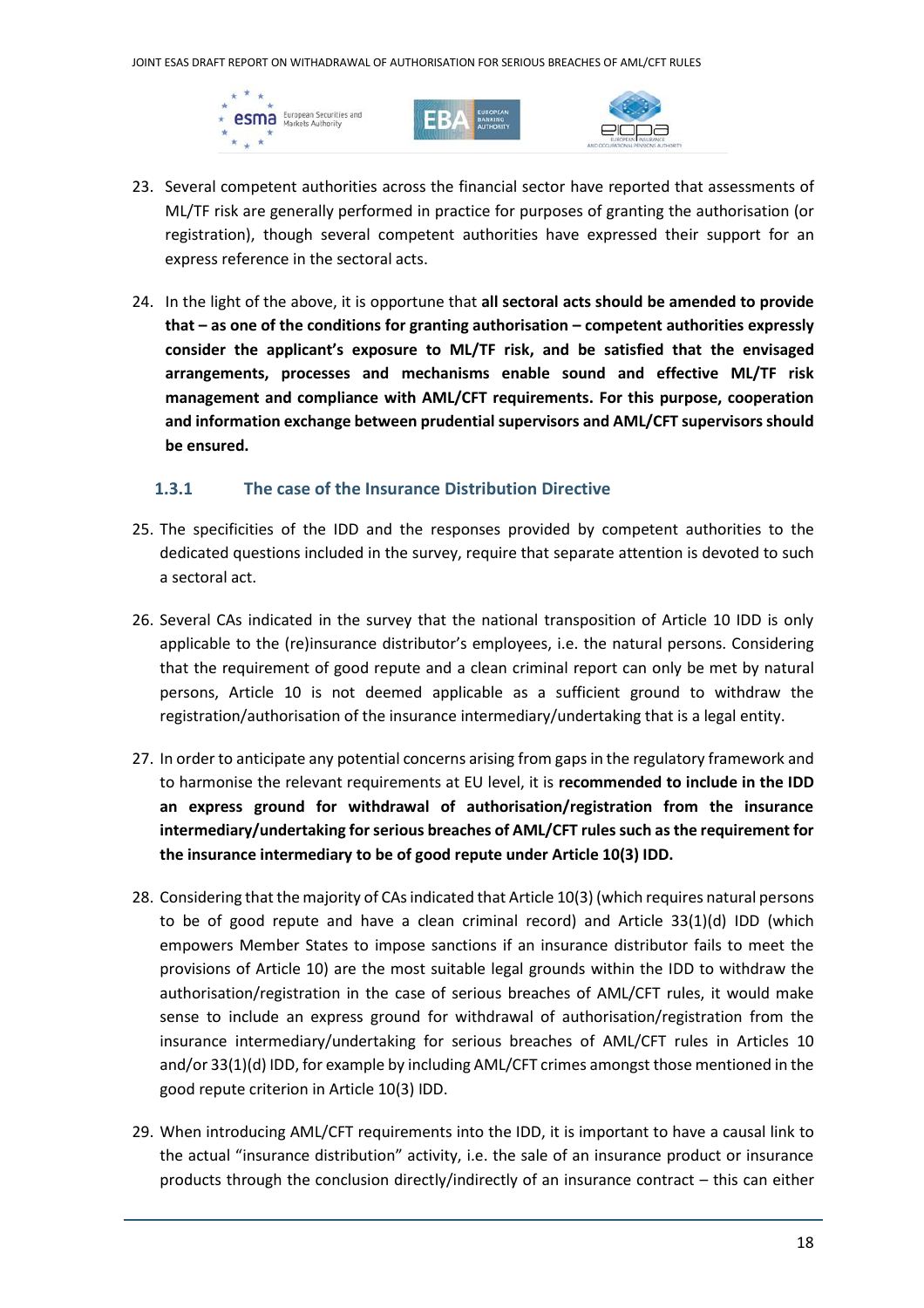JOINT ESAS DRAFT REPORT ON WITHADRAWAL OF AUTHORISATION FOR SERIOUS BREACHES OF AML/CFT RULES







be pre-sale, point-of-sale or post-sale activities (see definition of "insurance distribution" under Article 2(1), number 1 IDD).

30. It is also important to further explore the measures which conduct authorities and/or other authorities can take to address conduct concerns stemming out of money laundering.

### 1.4 Other financial services providers within the AMLD scope

- 31. The survey addressed to competent authorities under the CRD included some questions on other types of financial services providers which are obliged entities pursuant to the AMLD and which are not subject to EU regulation, but to national regulation (if any).
- 32. As a general remark, not all competent authorities responded to such questions, since whilst the envisaged entities are subject to AMLD requirements they are not necessarily subject to prudential regulation and supervision in all jurisdictions.

#### **1.4.1 "Providers engaged in exchange services between virtual currencies and fiat currencies" and "custodian wallet providers"**

- 33. Most authorities did not respond to this question, presumably because of their lack of competence. Three Competent authorities which responded to this question reported that they are not competent for the registration/authorisation and supervision of such entities, which rather fall under the jurisdiction of the AML/CFT supervisors, another CA reported that the supervision of these entities falls under FIUs whereas another one reported that it falls under the National Tax and Customs Authority; finally, another CAs reported that the supervision of these entities falls under the Financial Crime Investigation Service under the Ministry of the Interior, or, as required in another MS, they have to register with the body of other agents and mediators and are under the jurisdiction of the Ministry of Economy and Finance.
- 34. One competent authority reported one case of withdrawal of the authorisation from a virtual financial asset service provider for failure to systematically comply with the relevant AML/CFT legislation.
- 35. With regard to the grounds for the withdrawal of the authorisation or registration, those competent authorities which responded to the question indicated that grounds for withdrawal of the authorisation/registration are serious breaches of AML/CFT rules, including unsuitability of managers and failure to comply with professional obligations set out in the specific AML/CFT framework.
- 36. In the light of these findings, it is opportune that competent authorities granting authorisation or registration to the non-bank entities indicated in this paragraph be empowered to withdraw the authorisation/registration for serious breaches of AML/CFT rules. In this regard, the Report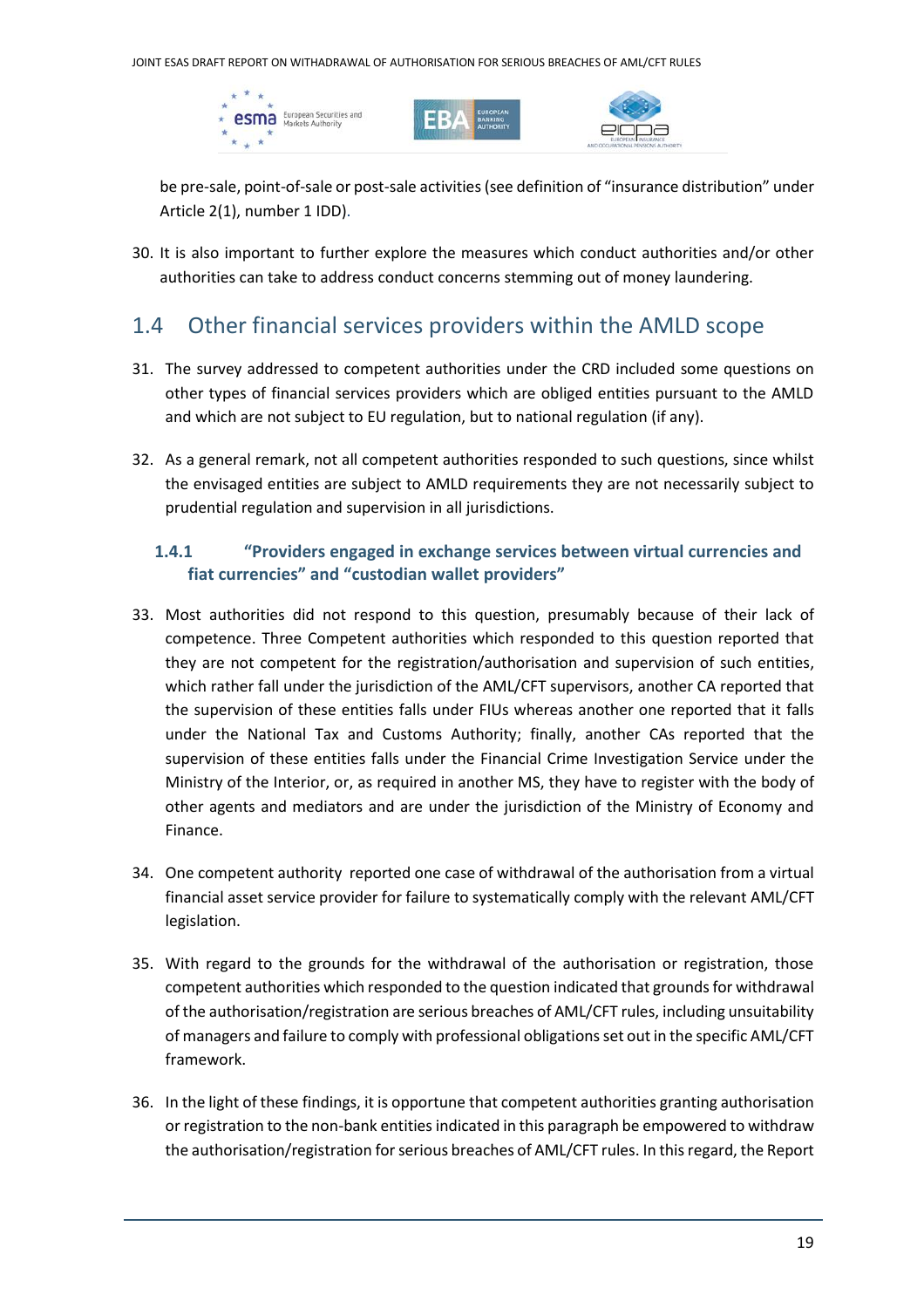





acknowledges the upcoming Market in Crypto-Assets Regulation (MiCAR)<sup>11</sup>, and deems opportune to highlight the need for MiCAR to appropriately integrate AML/CFT issues in prudential supervision of entities to be regulated and supervised under the regime that will be envisaged in that EU Regulation.

#### **1.4.2 "Undertakings other than a credit institution, which carry out one or more of the activities listed in points (2) to (12), (14) and (15) of Annex I CRD"**

- 37. Undertakings other than a credit institution, which carry out one or more of the activities listed in points (2) to (12), (14) and (15) of Annex I CRD, may include credit providers regulated under national law, such as financial intermediaries, factoring and leasing firms, and these undertakings are obliged entities under the AMLD. To the extent that they are subject to authorisation or registration, competent authorities were requested to indicate the grounds for the withdrawal of the registration/authorisation.
- 38. Based on the survey findings, two competent authorities reported the actual withdrawal of the authorisation or registration for serious breaches of AML/CFT rules: in one case in respect of a financial company for breach of preventive obligations such as identification and due diligence duty, and internal controls; in the other case in respect of a micro-credit institution for breaches of AML/CFT and other rules.
- 39. With regard to the grounds and the legal basis for the withdrawal of the authorisation or registration of such intermediaries, the majority of competent authorities which responded to this question indicated: (i) serious breaches of AML/CFT rules, or (ii) the same or similar grounds applicable to credit institutions as ground for the withdrawal of the authorisation from credit institutions.
- 40. Three competent authorities indicated that no specific ground for the withdrawal of authorisation or registration for breach of AML/CFT rule are provided in their national law. However, these competent authorities clarified that the authorisation/registration can be withdrawn as a sanction for breach of regulatory rules of supervisory measures. Another competent authority has reported to be empowered to withdraw the authorisation or registration from such undertakings, based on the national implementation of AMLD provisions.
- 41. Broadly speaking, there is consensus that competent authorities should be empowered to withdraw the authorisation or registration from such undertakings. **It may therefore be concluded that where not already envisaged under domestic law, an express ground to withdraw the authorisation or registration for serious breaches of AML/CFT rules should be introduced.**
	- **1.4.3 Undertakings other than a credit institution, which carry out activities of currency exchange offices (bureaux de change)**

<sup>11</sup> COM(2020) 593 final of 24 September 2020.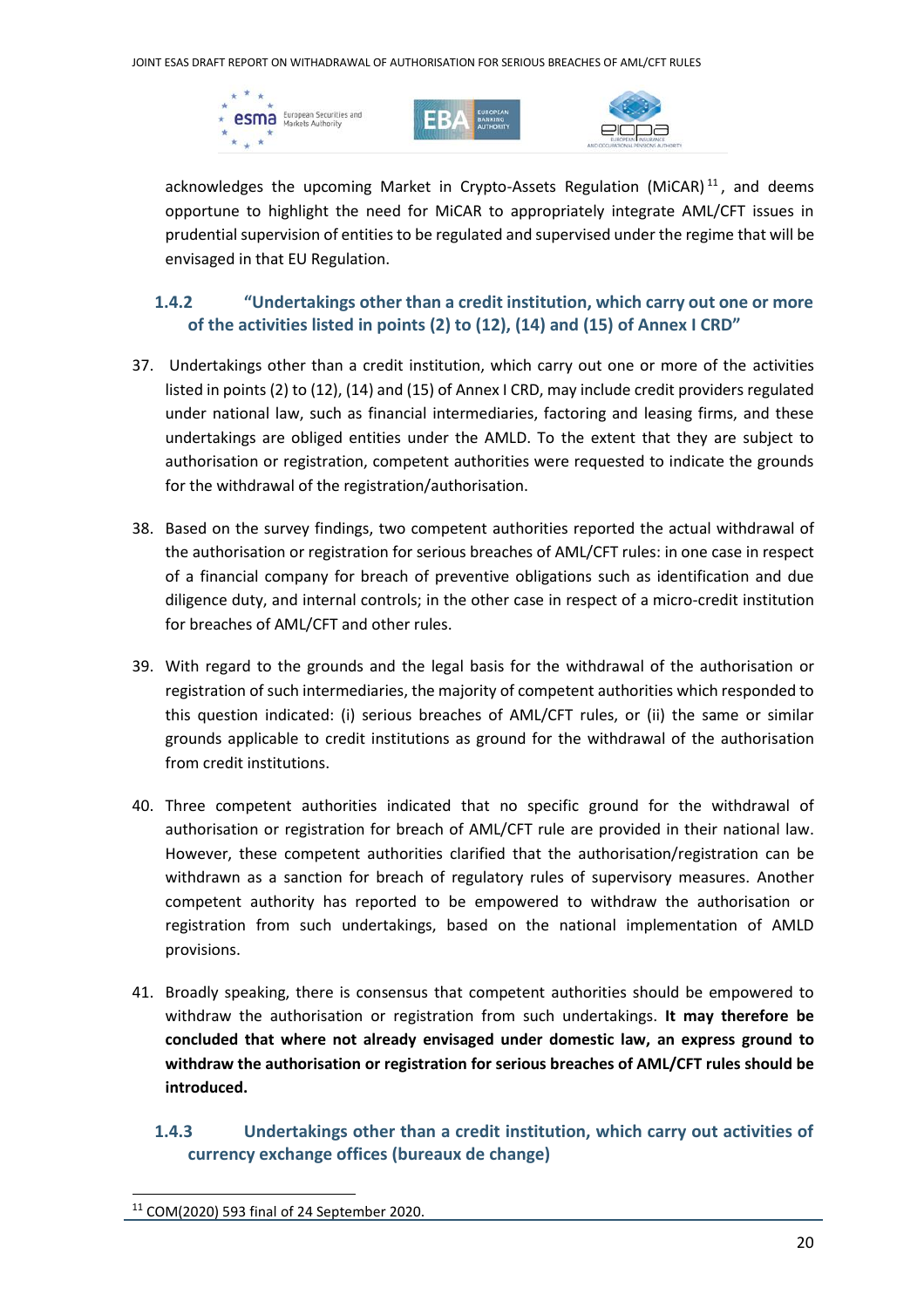





- 42. In most MSs the grounds for withdrawal of the authorisation or registration applicable to these entities are the same as are applicable to other entities and the withdrawal of authorisation or registration for serious breaches of AML/CFT rules is envisaged.
- 43. Two competent authorities reported to have withdrawn the authorisation/registration from such entities based on the combination of grounds, including breach of AML/CFT rules. It is to be noted that in one jurisdiction, although there has not been any withdrawal of a licence so far, since the introduction of the requirement of registration, several applications have been rejected.
- 44. Based on the responses to the survey and subsequent comments, competent authorities consider it critical that the authorisation or registration may be withdrawn for serious breaches of AML/CFT rules. Some authorities have pointed out that such a power is already envisaged by the AMLD and the related national transposition.
- 45. **It may therefore be concluded that where not already envisaged under domestic law, an express ground to withdraw the authorisation or registration for serious breaches of AML/CFT rules should be introduced.**

## 1.5 Robustness of the evidence required and procedural arrangements to establish the serious breach of AML/CFT rules

- 46. The surveys included questions to gather information on the degree of robustness required to support a decision to withdraw the authorisation for serious breaches of AML/CFT rules and on which authority is in charge of assessing the existence of the serious breach of AML/CFT law based on the available evidence.
- 47. To that purpose four options of robustness of evidence were included in the survey: i) supervisory findings, ii) compelling evidence, iii) formal decision or iv) judicial ruling. For each of these cases, the survey also asked to specify the authority in charge to make the relevant assessment, whether the competent (prudential) authority, the AML/CFT supervisor or two such competent authorities in cooperation.
- 48. Several competent (prudential) authorities specified that they are an integrated authority, i.e. prudential and AML/CFT supervisor, so that they are two different departments/units of the same authority and cooperate intensively. The authority's decision-making body ultimately represents both the prudential and the AML/CFT supervisor. In the light of this, responses to the procedural questions do not appear to be conclusive.
- 49. Few prudential competent authorities responded that the AML/CFT supervisor is separate from the prudential competent authority and that there is an intense cooperation between the two authorities; however, whilst in two cases (ECB and MT) the competence to withdraw the authorisation rests with the prudential competent authority, in another case (ES) the competence to withdraw the authorisation for serious breaches of AML/CFT rules in the case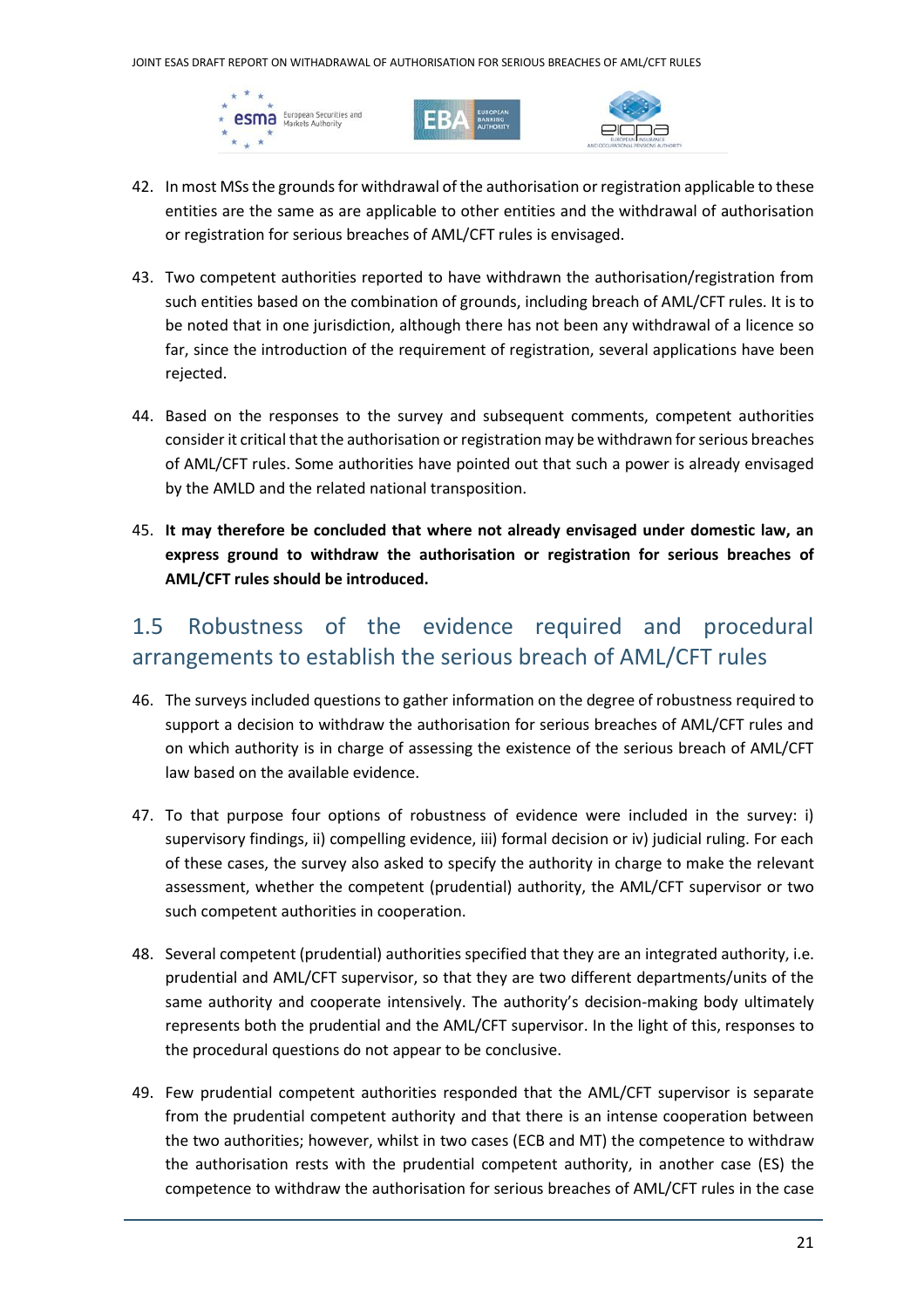





of financial institutions other than credit institutions rests within the Council of Ministers following an administrative sanctioning procedure performed by the AML/CFT enforcement authority<sup>12</sup>.

- 50. In respect of the required evidence, as a general remark, no option was significantly preferred over the others. Survey responses generally provided support to all alternatives, but reference to "supervisory findings" received more support and the reference to the requirement for a judicial decision received little support.
- 51. With regard to the competence to establish the serious breach of AML/CFT rules, integrated competent (prudential) authorities generally underscored that internal close cooperation with AML supervisors is in place. At the same time, it was also underscored that whilst the assessment of the breach of AML/CFT rules falls within the competence of the AML/CFT supervisor, the adoption of the decision to withdraw the authorisation rests with the competent (prudential) authority $^{13}$ .

<sup>&</sup>lt;sup>12</sup> The Commission for the Prevention of Money Laundering and Monetary Offences. In particular, the withdrawal of the authorisation is one of the possible sanctions to be imposed in the case of a very serious breach of the AML/CFT national legislation

<sup>13</sup> This distribution of competence has been recently upheld by the General Court in *Versobank*, paragraph 190.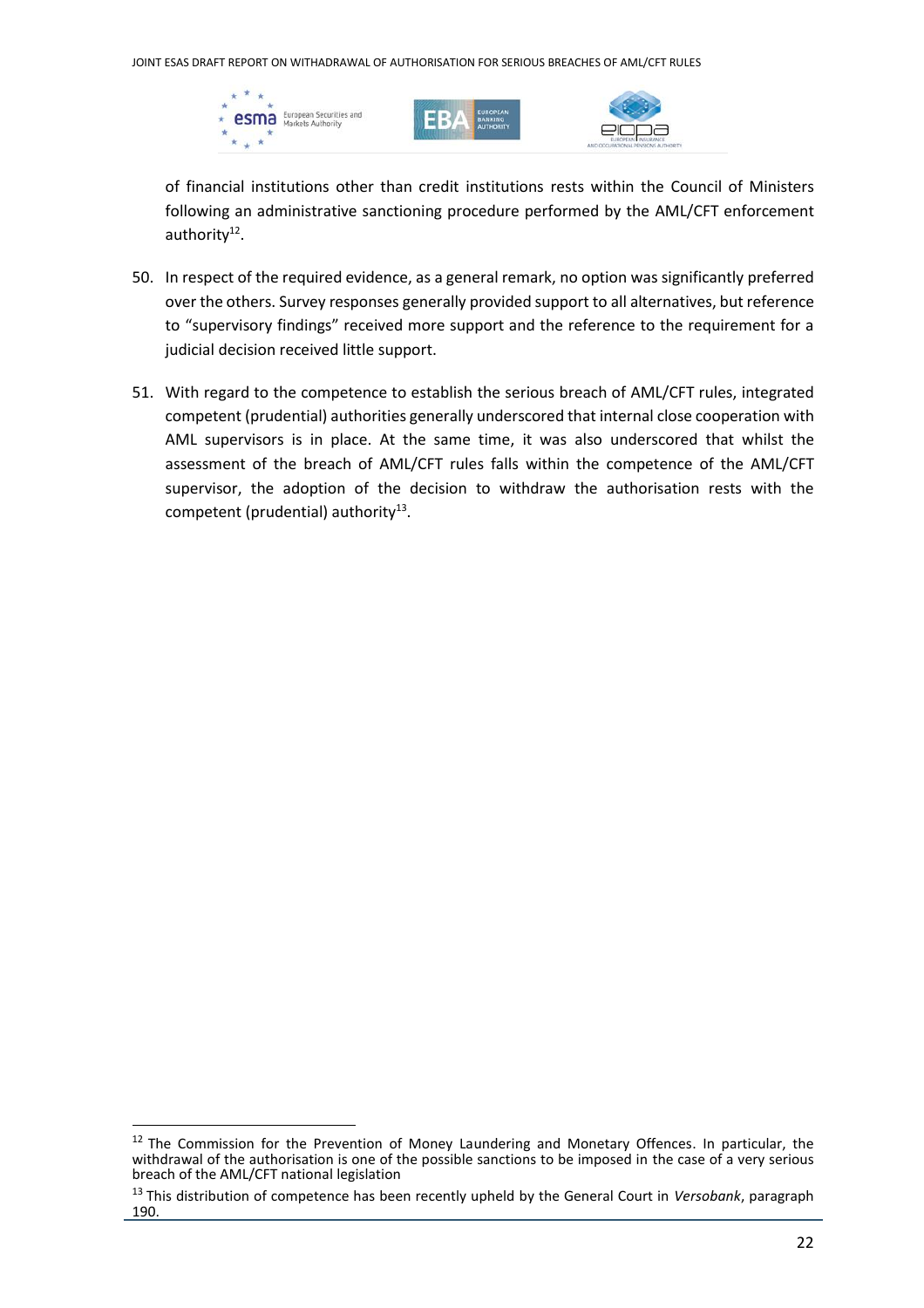





# 2. Notion of serious breach of AML/CFT rules

## 2.1 Introduction and overview

- 52. In fulfilment of action point (b) of the Council Action Plan on AML/CFT, this Chapter lays down "a uniform interpretation of the language referring to serious breaches of AML/CFT rules in the Capital Requirements Directive".
- 53. In line with the overall scope of the Report, covering all obliged entities within the meaning of the AMLD, and at the same time falling within the supervision of the competent authorities within the remit of the ESAs, the development of action point (b) of the Council AML Action Plan aims at laying down a uniform interpretation of serious breach across the whole financial sector, and not limited to the CRD. This approach aims to ensure a consistent interpretation and is in line with the EBA's mandate to lead, coordinate and monitor the EU financial sector's fight against ML/TF.
- 54. From a process perspective, the proposed notion laid down in this Chapter has been built upon existing views and EU legal provisions referring to serious breaches or to similar concepts, on previous public articulations of the same or a similar concept by the three ESAs and, at a later stage, by the EBA, and finally, on the findings of an ad hoc survey run in 2020 addressed to the AML/CFT supervisors designated under the AMLD.
- 55. This Report's approach to outlining the notion of serious breach of AML/CFT rules is also aligned with the Final report on the RTS on the AML/CFT central database<sup>14</sup> that deals with "material weaknesses", which may be considered serious breaches.
- 56. As a preliminary consideration the notion of "serious breach" of AML/CFT rules developed herein is addressed to AML/CFT supervisors, who are in charge of assessing the type and seriousness of breach of the rules set out in the AMLD, and of communicating such assessment to the competent prudential authorities.
- 57. The latter have to take into account the AML/CFT supervisor's assessment, and remain fully in charge, in the exercise of the supervisory mandate, to appreciate the prudential consequence of such breaches and to adopt the most opportune and adequate measure having regard to the circumstances. This is enshrined in Article 67(1), letter (o) – setting out the expression "serious breach" of national laws implementing the AMLD – and Article 68(2), letter (c) of the CRD, which expressly links serious breaches of national laws implementing the AMLD, to the adoption of

<sup>&</sup>lt;sup>14</sup> [https://www.eba.europa.eu/sites/default/documents/files/document\\_library/Publications/Draft%20Tech](https://www.eba.europa.eu/sites/default/documents/files/document_library/Publications/Draft%20Technical%20Standards/2021/1025576/RTS%20on%20AML%20CFT%20central%20data%20base.pdf) [nical%20Standards/2021/1025576/RTS%20on%20AML%20CFT%20central%20data%20base.pdf](https://www.eba.europa.eu/sites/default/documents/files/document_library/Publications/Draft%20Technical%20Standards/2021/1025576/RTS%20on%20AML%20CFT%20central%20data%20base.pdf)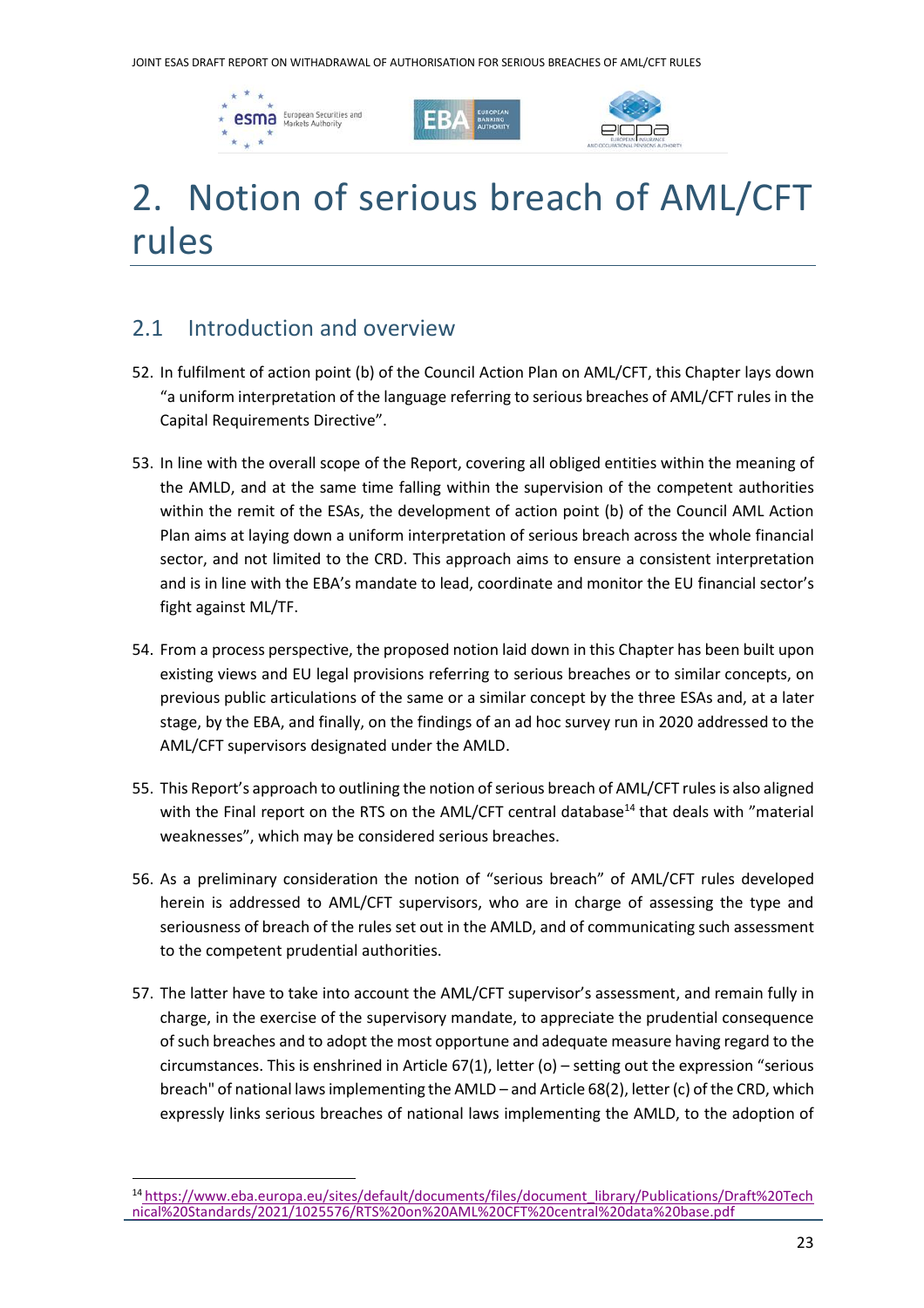





administrative penalties and administrative measures "*including* the withdrawal of authorisation"

58. In the light of the above, it is clear – as further illustrated in Chapter [1](#page-11-0) of this Report – that not all serious breaches of AML/CFT rules may lead to the withdrawal of authorisation (or registration) and that the latter is a last resort measure, to be adopted respecting the principles of proportionality, necessity, adequacy and reasonableness.

### 2.2 Uniform interpretation of a serious breach of AML/CFT rules

- 59. It is acknowledged that not all breaches of AML/CFT rules are considered serious and that both of the following factors matter:
	- a. the type of AML/CFT provision that is not complied with;
	- b. the features of the breach.
- 60. Recognising the explanations above, different approaches to assessing the seriousness of a breach have been considered.
- 61. A qualitative approach rather than a quantitative approach is considered appropriate to outline the notion of serious breach of AML/CFT rules. The qualitative approach is in line with the riskbased approach set out in the AMLD and ensures that competent authorities (AML/CFT supervisors) can consider contextual factors when assessing whether a breach is serious. However, in as much as it relies on supervisory judgement, it leaves greater room for uncertainty and inconsistency (within a jurisdiction and between them) than the quantitative approach, but a certain degree of supervisory judgment is embedded in the assessment.
- 62. A quantitative approach, whereby quantitative factors would be solely used to develop a common definition of 'serious breaches of AML/CFT rules' is not considered appropriate, since it does not allow to take proportionality or risk-sensitivity into account. In particular, by reducing the assessment of the seriousness of a breach to a mathematical approach, it completely disregards the context where a breach occurs, including the impact that the breach has or could have, and the supervisory judgment. For example, the failure in ten cases by a small cooperative bank to verify the identities of the beneficial owners of local bakeries is likely to be less serious than the failure in five cases by a private bank to identify the beneficial owners of trusts that are registered in a third country tax haven.

#### **2.2.1 Identification of 'AML/CFT rules' that may give rise to a serious breach**

- 63. In order to identify relevant AML/CFT rules that may give rise to a serious breach, reference has to be made in particular to Articles 59(1) and 8 AMLD.
- 64. Based on such provisions, the term "AML/CFT rule" includes requirements on: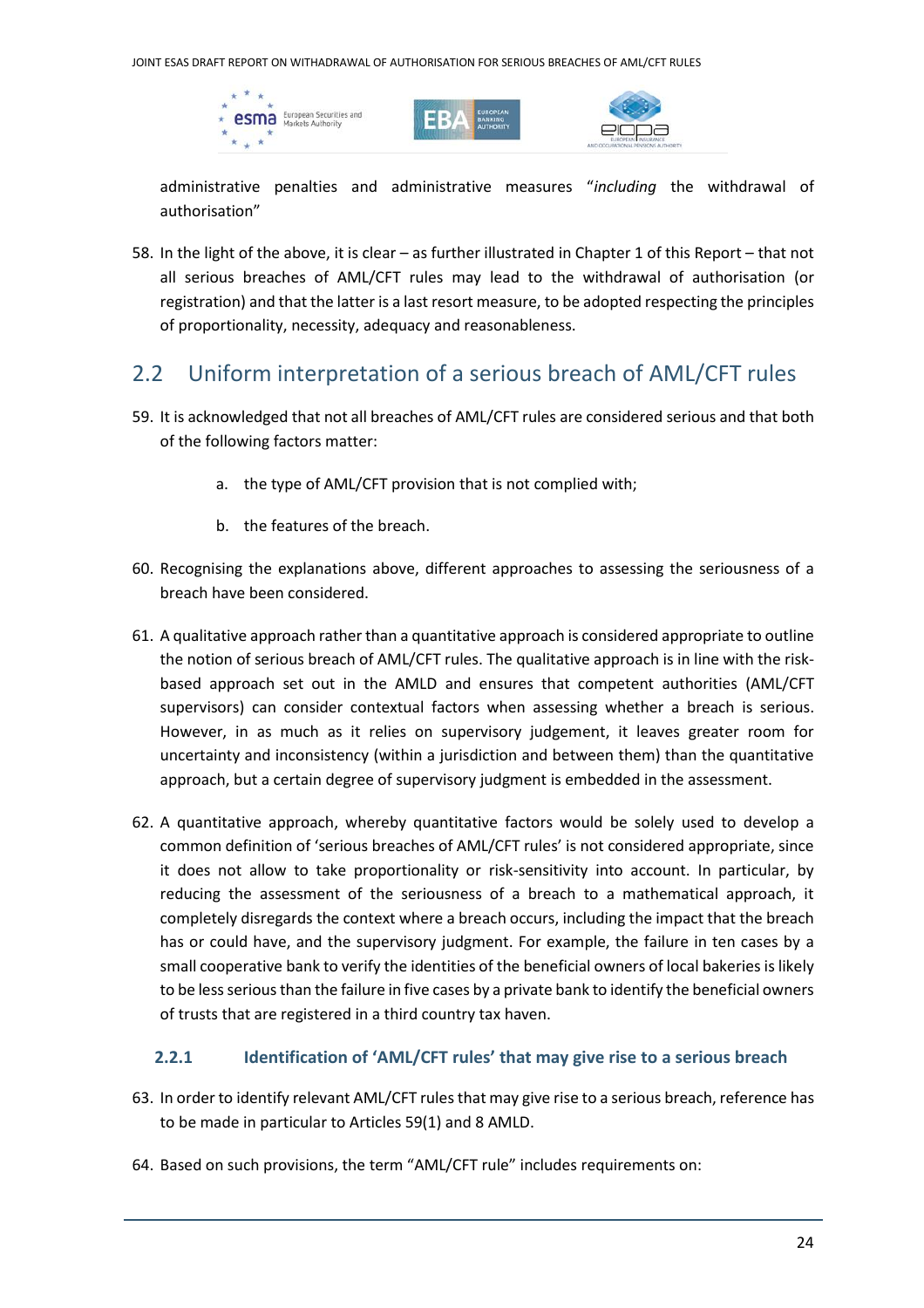





- a. customer due diligence measures including customer ML/TF risk assessments, the reliance on third parties and transaction monitoring.
- b. suspicious transaction reporting;
- c. record-keeping;
- d. internal AML/CFT systems and controls, risk management systems, including business‐ wide ML/TF risk assessments.

#### **2.2.2 Notion of "breach"**

- 65. With a view to providing a notion of the wording "breach", and for purposes of internal consistency, reference should be made to the RTS on the AML/CFT central database<sup>15</sup>. A "breach" should therefore be understood as "any violation of an AML/CFT rule committed by an obliged entity which has been identified by the competent authority (AML/CFT supervisor)".
- 66. Such a notion therefore differs from that of "weakness", since the latter may or may not entail a breach of AML/CFT rules.

#### **2.2.3 Criteria for determining the seriousness of a breach**

- 67. In order to determine whether a 'breach of AML/CFT rules' is serious, it is opportune that competent authorities (AML/CFT supervisors) consider and assess the following criteria:
	- a. the breach has persisted over a significant period of time (duration);
	- b. the breach occurred repeatedly;
	- c. the breach is egregious;
	- d. the obliged entity's senior management or compliance staff either appears to have had knowledge of the breach and decided not to remediate it, or they adopted decisions or deliberations directed at generating the breach;
	- e. there is a structural failure within the obliged entity, with regards to AML/CFT systems and controls;
	- f. the breach has a significant impact on the integrity, transparency and security of the financial system of a Member State or of the Union as a whole;
	- g. the breach has a significant impact on the viability of the obliged entity or on the financial stability of a Member State or of the Union as a whole;

<sup>15</sup> EBA/RTS/2021/16 of 20 December 2021, available at https://www.eba.europa.eu/eba-paves-way-settingcentral-database-anti-money-laundering-and-countering-financing-terrorism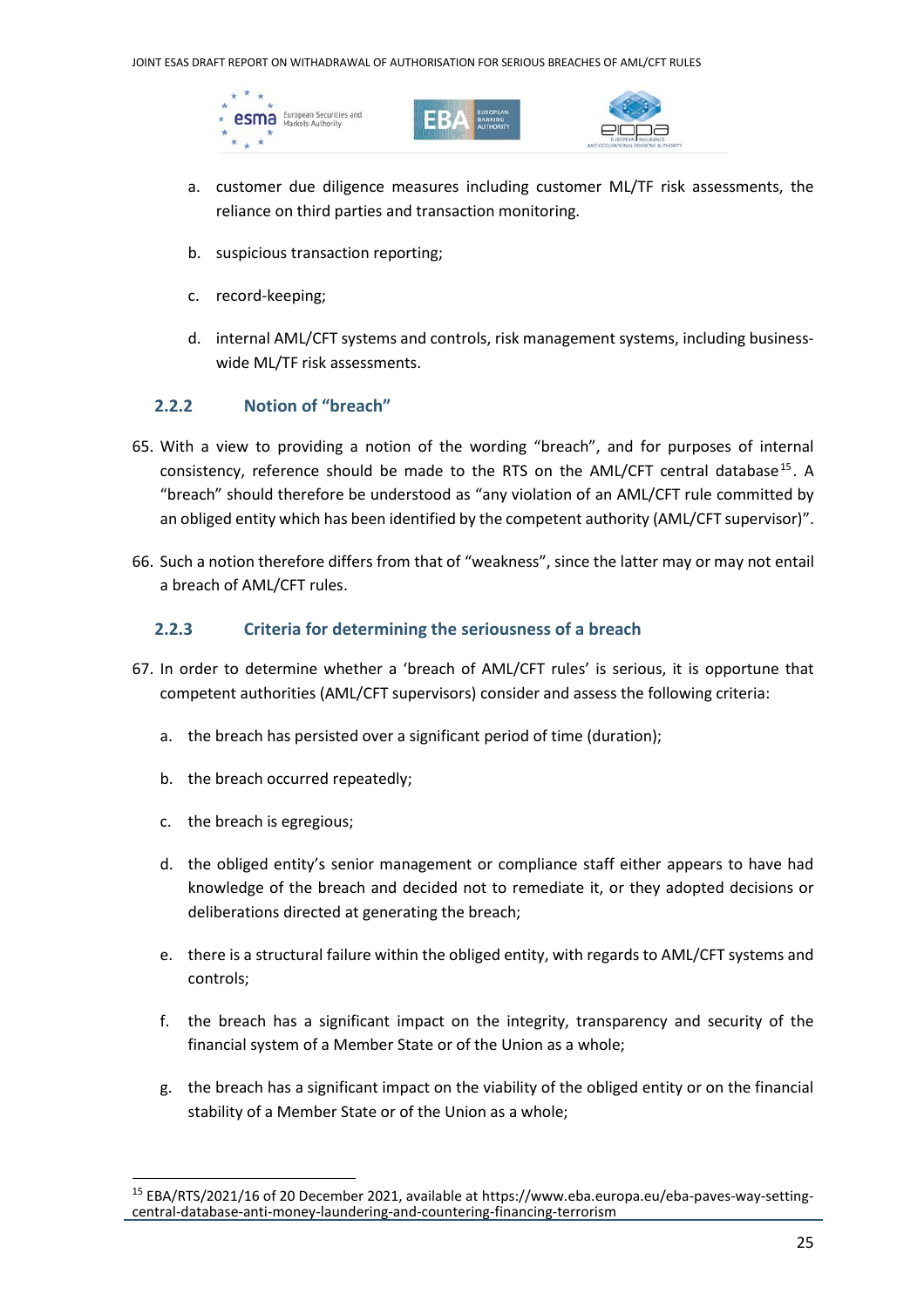





- h. The breach has a significant impact on the orderly functioning of financial markets;
- i. Significant financial criminal activity has been facilitated or is otherwise attributable to the breach.
- 68. A number of breaches, which would not be considered a "serious breach of AML/CFT rules" if they were assessed in isolation, could, together, amount to a "serious breach of AML/CFT rules".
- 69. The choice of the criteria above also clarifies that the seriousness of a breach is not solely determined by evidence that ML and/or TF has materialised *but can also concern the failure, by an obliged entity, to put in place adequate and sufficiently effective AML/CFT systems and controls.*
- 70. Competent authorities (AML/CFT supervisors) keep records of their assessments.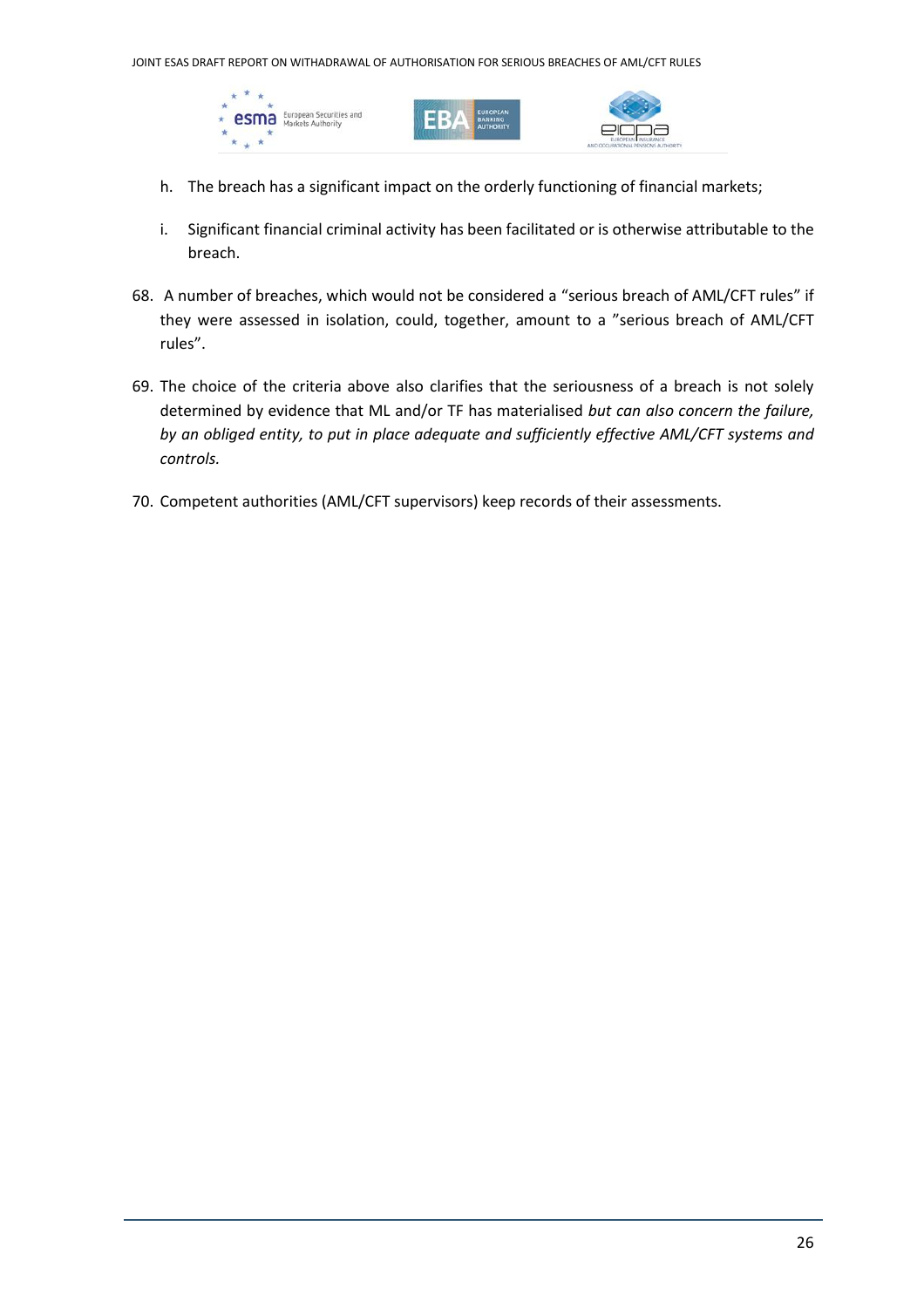





# 3. Crisis management and resolution

### 3.1 Introduction

- 71. In accordance with action point (c) of the AML Council Action Plan, this section is devoted to the crisis management and resolution aspects linked to the withdrawal of authorisation for serious breaches of AML/CFT rules, as well as to the impact on the DGS.
- 72. It is worth clarifying that this section only concerns credit institutions and investment firms to which the resolution framework set out in the BRRD (or SRMR) applies.

### 3.2 Interaction between the CRD and BRRD

#### **3.2.1 Withdrawal of authorisation and FOLTF determination in the case of serious breaches of AML/CFT rules**

- 73. The survey distributed to CRD competent authorities(see Chapter [1\)](#page-11-0) examined the interaction, in cases of serious breaches of AML/CFT rules, between Article 18 CRD on the withdrawal of authorisation and the determination as to whether an institution is failing or likely to fail (FOLTF) pursuant to Article 32(1)(a) BRRD (Article 18 SRMR).
- 74. The FOLTF determination falls as a default solution within the competence of the prudential supervisor but may also be made by the resolution authority under the same conditions. In either case, the FOLTF determination may only be issued after prior consultation with the other authority, i.e. the resolution authority (RA) or the supervisory authority as the case may be.
- 75. As background, it is worth recalling that, pursuant to Article  $32(4)^{16}$  BRRD, an institution is considered FOLTF for the breach, or likely breach in the near future, of solvency or liquidity requirements, or for the infringement or the likely infringement, in the near future, of "the requirements for continuing authorisation in a way that would justify the withdrawal of the authorisation by the competent authority including but not limited to because the institution

<sup>&</sup>lt;sup>16</sup> "For the purposes of point (a) of paragraph 1, an institution shall be deemed to be failing or likely to fail in one or more of the following circumstances:

<sup>(</sup>a) the institution infringes or there are objective elements to support a determination that the institution will, in the near future, infringe the requirements for continuing authorisation in a way that would justify the withdrawal of the authorisation by the competent authority including but not limited to because the institution has incurred or is likely to incur losses that will deplete all or a significant amount of its own funds;

<sup>(</sup>b) the assets of the institution are or there are objective elements to support a determination that the assets of the institution will, in the near future, be less than its liabilities;

<sup>(</sup>c) the institution is or there are objective elements to support a determination that the institution will, in the near future, be unable to pay its debts or other liabilities as they fall due;

<sup>(</sup>d) extraordinary public financial support is required except when, in order to remedy a serious disturbance in the economy of a Member State and preserve financial stability, the extraordinary public financial support takes any of the following forms: […]".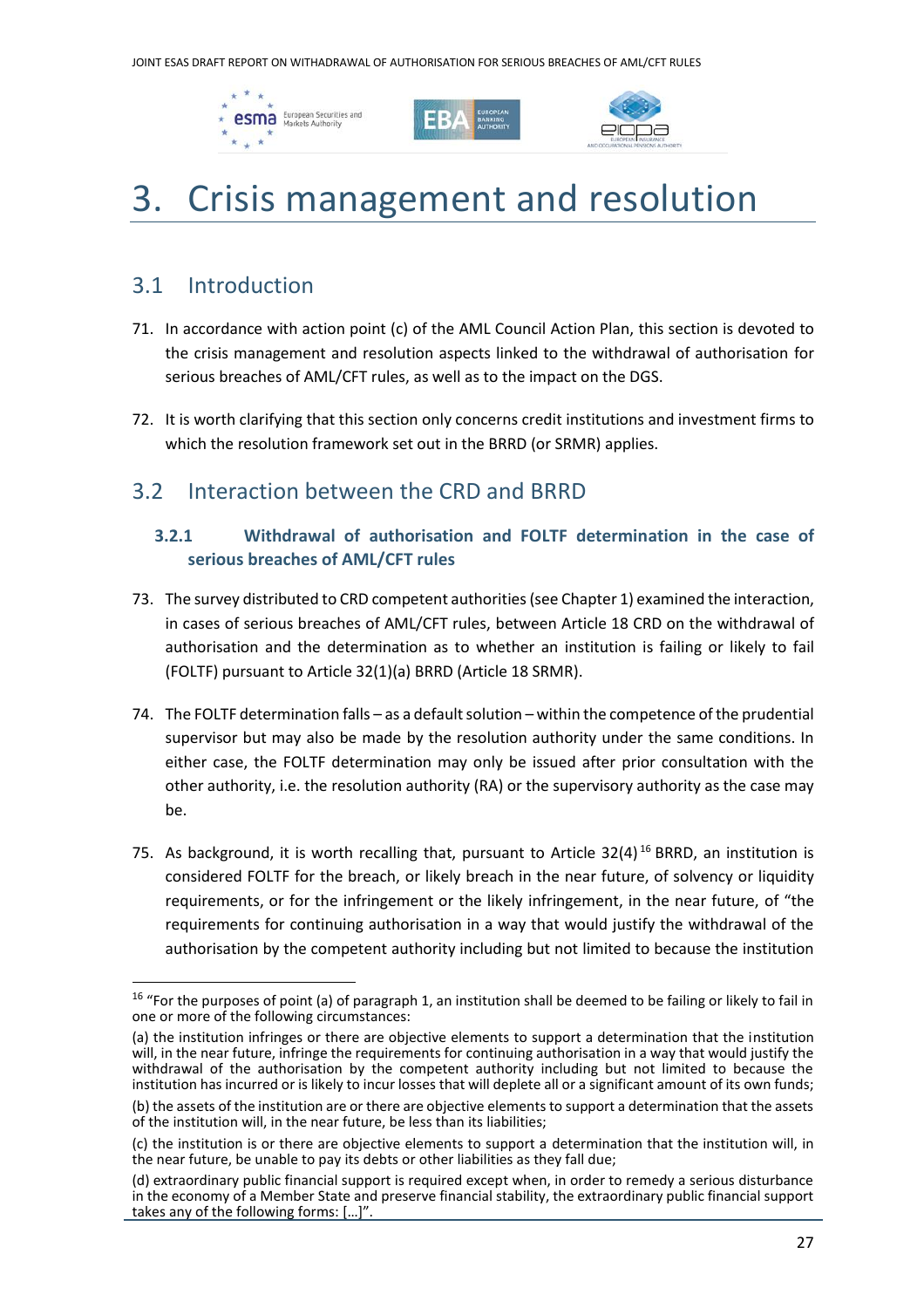





has incurred or is likely to incur losses that will deplete all or a significant amount of its own funds" (Article 32(4)(a) BRRD). Such grounds are further explained in Section 4 of the EBA Guidelines on "failing or likely to fail" <sup>17</sup>, laying down some examples.

- 76. Unlike the FOLTF determination, which is forward-looking and considers, alongside current circumstances, also likely developments in the near future, the grounds for the withdrawal of authorisation set out in Article 18 CRD refer to an actual breach of prudential or other requirements and do not cover likely breaches in the near future.
- 77. The withdrawal of authorisation determines the immediate exit from the market of the credit institution. As clarified by the GC in its order in *Pilatus Bank*<sup>18</sup>, once the competent authority has withdrawn the authorisation, the undertaking is no longer a credit institution subject to the jurisdiction of the supervisory authority.
- 78. The FOLTF determination triggers the resolution process which leads to the decision to be taken by the resolution authority – whether the other two conditions for resolution (absence of private or supervisory measures to restore the viability of the institution and public interest test) are met and whether the institution has to be subject to resolution.
- 79. In this regard, recital (41) BRRD (n. (57) of the SRMR) makes a distinction between failing to continue meeting the conditions for authorisation and entry into resolution, indicating that "the fact that an entity does not meet the requirements for authorisation should not justify per se the entry into resolution, especially if the entity remains or is likely to remain viable".
- 80. The responses to the survey addressed to CRD competent authorities largely reflect the distinction between withdrawal of authorisation and FOLTF. The competent authorities' prevailing view is that the FOLTF assessment is not a necessary condition for the competent authority to withdraw the authorisation.
- 81. The responses to the survey also reveal that there is a consensus among CRD competent authorities that FOLTF should be declared in all cases of liquidity and solvency-led crisis which may also originate from serious breaches of AML/CFT rules.
- 82. Diverging views have emerged among CAs as to whether, in order to withdraw the authorisation, the FOLTF assessment should be performed if the serious breach of AML/CFT rules has no impact on solvency and liquidity requirements. The EBA notes that the matter has been recently examined by the GC in two cases. In *Versobank*<sup>19</sup> , the GC ruled that the ECB was

<sup>&</sup>lt;sup>17</sup> EBA Guidelines on the interpretation of the different circumstances when an institution shall be considered as failing or likely to fail under 32(6) of Directive 2014/59/EU (EBA/GL/2015/07).

<sup>18</sup> GC, 24 September 2021, *Pilatus Bank* v *ECB*, T-139/19 (Order), not published, EU:T:2021:623.

<sup>&</sup>lt;sup>19</sup> Paragraph 152 states that "There is no functional equivalence between a failing or likely to fail assessment and a withdrawal of authorisation. While it is true that such an assessment may be based on a finding that the conditions for continuing authorisation are no longer satisfied under Article 18(4)(a) of the SRM Regulation, those two acts are in no way equivalent. In that regard, it is sufficient to note that the conditions for withdrawal of authorisation set out in Article 18 of Directive 2013/36 differ clearly from the considerations underlying the failing or likely to fail assessment, as set out in Article 18(4) of that regulation (order of 6 May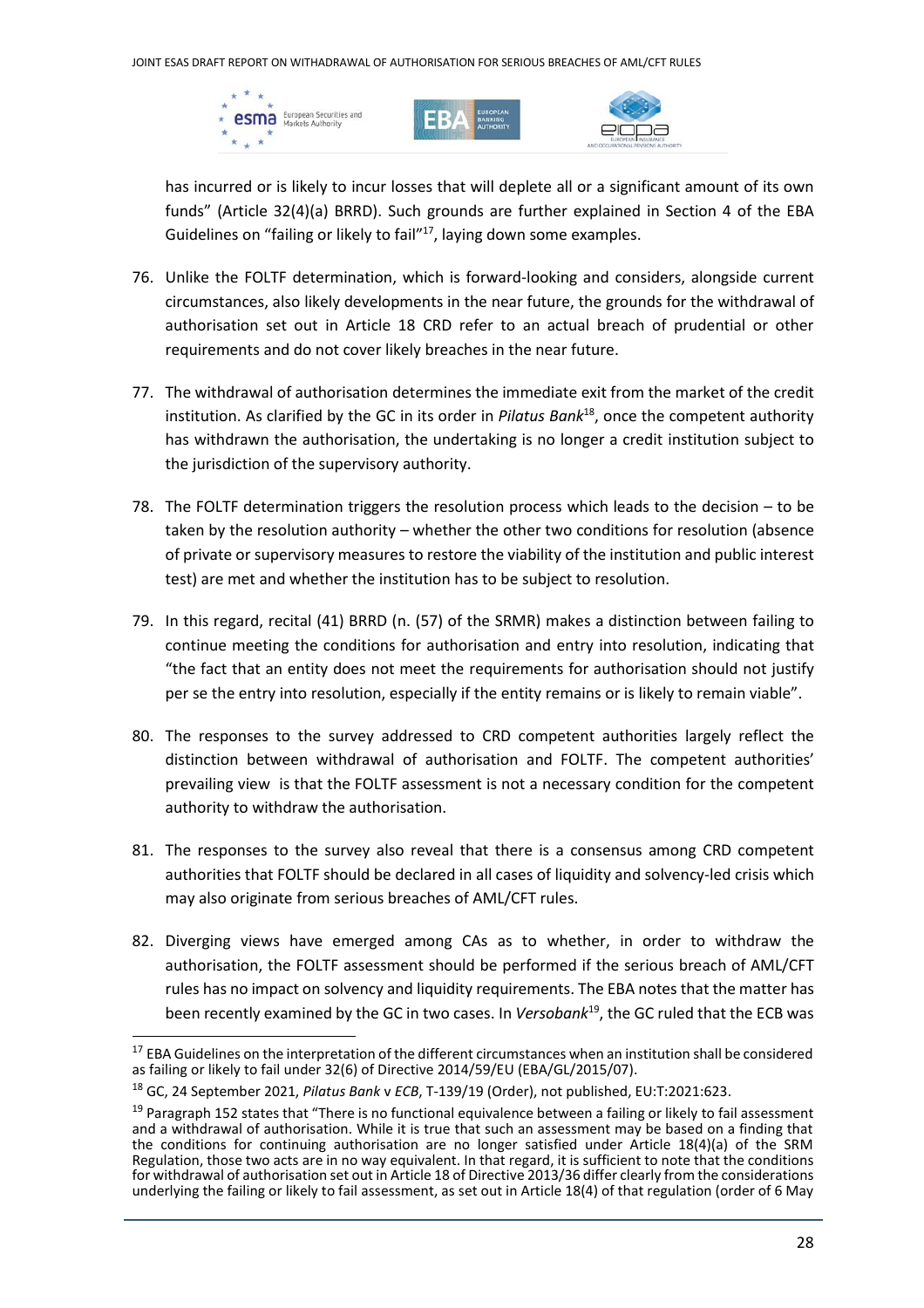





competent to withdraw the authorisation based on Articles 18(e), 18(f) and 67(1)(o) CRD, where following the FOLTF assessment conducted by the NCA in respect of the less significant institution at hand, the NRA determined that the public interest test was not met, and that resolution was not justified. In *Pilatus Bank<sup>20</sup>*, the GC has upheld the withdrawal of the authorisation by the ECB in accordance with Article 18(c) CRD for the failure of the bank's sole shareholder to continue meeting the requirement of good repute, considering the negative impact that lack of integrity had on the sound and prudent management of the institution. It should be underscored that in both cases (*Versobank* and *Pilatus Bank*), the NRAs had been consulted and granted the opportunity to oppose the withdrawal based on Articles 83-84 of ECB Regulation (EU) No 468/2014 (SSM Framework Regulation).

- 83. The EBA further observes that the GC' ruling in *Versobank* is currently subject to appeal before the Court of Justice<sup>21</sup> and that the interaction between withdrawal of authorisation and FOLTF assessment has recently received policy attention. The Commission Proposal for the review of the Capital Requirements Directive (CRDVI Proposal)<sup>22</sup> introduces a new express legal basis for the withdrawal of authorisation. Proposed new letter g) of Article 18 CRD envisages that the authorisation may be withdrawn where, following the FOLTF assessment, the second condition for resolution set out in Article 32(1)(b) BRRD (Article 18(1), point (b) SRMR) –i.e. absence of public or private measures to remedy the distressed situation - is met, but the third condition for resolution set out in Article 32(1)(c) BRRD – (Article 18(1), point (c) SRMR) – i.e. a positive public interest assessment – is not met and therefore the institution is not put into resolution.
- 84. In these circumstances the EBA takes note of the ongoing developments and deems it appropriate to defer to the upcoming judicial and legislative developments. The EBA limits itself to observing that, on the one hand, the withdrawal of authorisation is part of the supervisory toolkit and may have the colour of a sanction in certain jurisdictions; on the other hand, that Article 32(4) BRRD includes various grounds for a bank to be considered 'failing or likely to fail'. In addition, from a policy perspective, the EBA points out that it is important that when exercising the power to withdraw the authorisation, the competent authority has to ensure that the RA is appropriately consulted and be given the opportunity to oppose the revocation of the authorisation where it interferes with the RA's prerogatives. The consultation process and the NRA's power to object to the withdrawal of authorisation under

<sup>2019,</sup> ABLV Bank v ECB, T‑281/18, EU:T:2019:296, paragraph 46)". In addition, paragraphs 177-179 read: "The measures adopted under the SSM and the SRM could be mutually exclusive, as claimed by the applicants, only where an entity no longer satisfies the conditions for continuing authorisation and, in addition, is no longer solvent. In that case alone, the ECB would have to give priority to a resolution measure adopted by the SRB or by a national resolution authority […]. The coexistence of the SSM and the SRM cannot be understood as precluding the possibility for the competent authority for prudential supervision, namely the ECB, to withdraw authorisation, in the absence of the conditions required for adopting a resolution measure, namely where the credit institution in question is not at risk of becoming unviable. That would amount to exempting credit institutions which are financially sound from the obligation to comply with the other prudential rules imposed on them for the purposes of maintaining their authorisation".

<sup>20</sup> GC, 2 February 2022, T-27/19, *Pilatus Bank and Pilatus Holding Ltd v. ECB*, ECLI:EU:T:2022:46.

<sup>21</sup>*Versobank v ECB*, Case C-803/21 P.

<sup>&</sup>lt;sup>22</sup> Proposal for a Directive of the European Parliament and of the Council amending Directive 2013/36/EU as regards supervisory powers, sanctions, third-country branches, and environmental, social and governance<br>risks, and amending Directive 2014/59/EU, COM(2021) 663 final, available at risks, and amending Directive 2014/59/EU, COM(2021) 663 final, available at [https://ec.europa.eu/finance/docs/law/211027-proposal-crd-5\\_en.pdf](https://ec.europa.eu/finance/docs/law/211027-proposal-crd-5_en.pdf)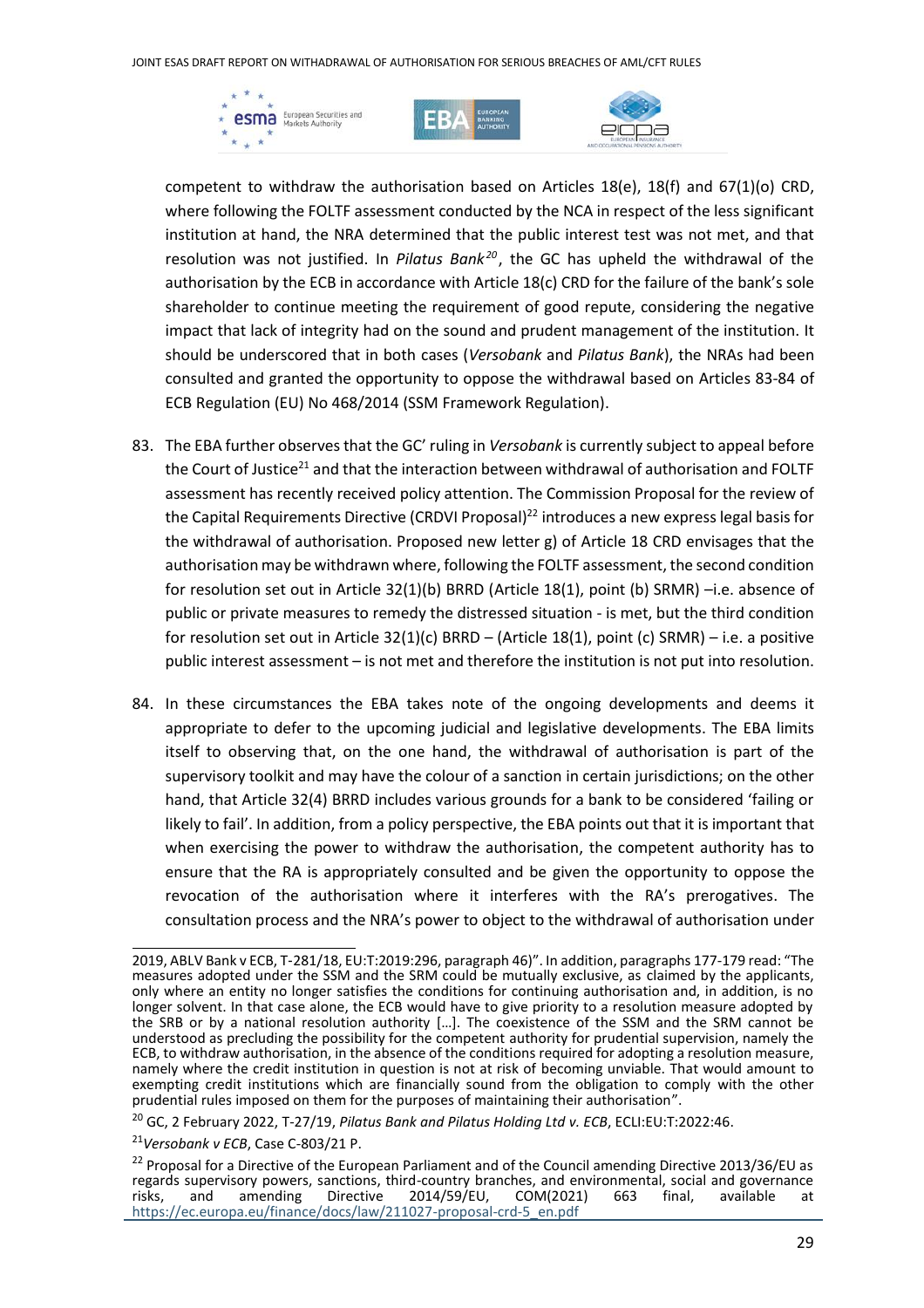





Articles 83 and 84 SSM Framework Regulation may be considered a pragmatic and balanced solution that could be enacted also by non-participating jurisdictions, where any such coordination and possibility of objection is not expressly envisaged.

### **3.2.2 Cooperation and exchange of information between prudential competent and resolution authorities**

- 85. The relevance of prior coordination between competent and resolution authorities in the case of withdrawal of the authorisation, including for serious breaches of the AML/CFT rules, has been underscored by the CRD competent authorities in their responses to the survey. In the course of exchanges with the resolution authorities, the latter have also underscored the importance of cooperation and coordination with the CRD competent authorities.
- 86. Regarding the BRRD, a general obligation of cooperation between competent and resolution authorities is embedded in Article 3(4) BRRD. Prior consultation between the competent and the resolution authority (or vice versa as the case may be) is expressly envisaged by Article 32(1) and 32(2) BRRD for the FOLTF assessment.
- 87. As mentioned above, under the SSM framework, such cooperation is expressly envisaged by Article 14(6) SSM Regulation and Articles 80 et seq. of ECB Regulation (EU) No 468/2014 providing for the possibility for national RAs to object to an intended withdrawal of authorisation.
- 88. The findings of the survey distributed to CRD competent authorities indicate that the large majority of respondents agree that prior coordination with RAs is always necessary in the case of withdrawal of authorisation, including for serious breaches of AML/CFT rules<sup>23</sup>. As observed above, the EBA underscores the importance that the RA is given an actual say and is not deprived of its prerogatives where the authorisation is withdrawn.

## 3.3 Serious breaches of AML/CFT rules and resolution

89. This Section has been developed based on discussions and an exchange of views among RAs within EBA resolution groups and is not based on a survey distributed to RAs. The discussion within the EBA resolution group has brought to the fore that serious breaches of AML/CFT rules may give rise to operational and legal questions relating to resolution actionsthat require further examination. The interaction between various authorities – namely prudential competent authorities, RAs, AML/CFT supervisors and FIUs as the case may be – is also critical and requires additional analysis. For these reasons, the current Section only purports to summarise the elements of such an initial discussion which has had the merit of raising resolution authorities' attention towards these matters.

<sup>&</sup>lt;sup>23</sup> Some CRD competent authorities are of the view that cooperation is only necessary where the serious breach of AML/CFT rules entails a solvency and liquidity crisis, since it is only in such circumstances that, in their view, a FOLTF determination has to be issued. On this latter point it should be observed that coordination and cooperation between the relevant authorities should always be a guiding principle, as required by the legal provisions illustrated above.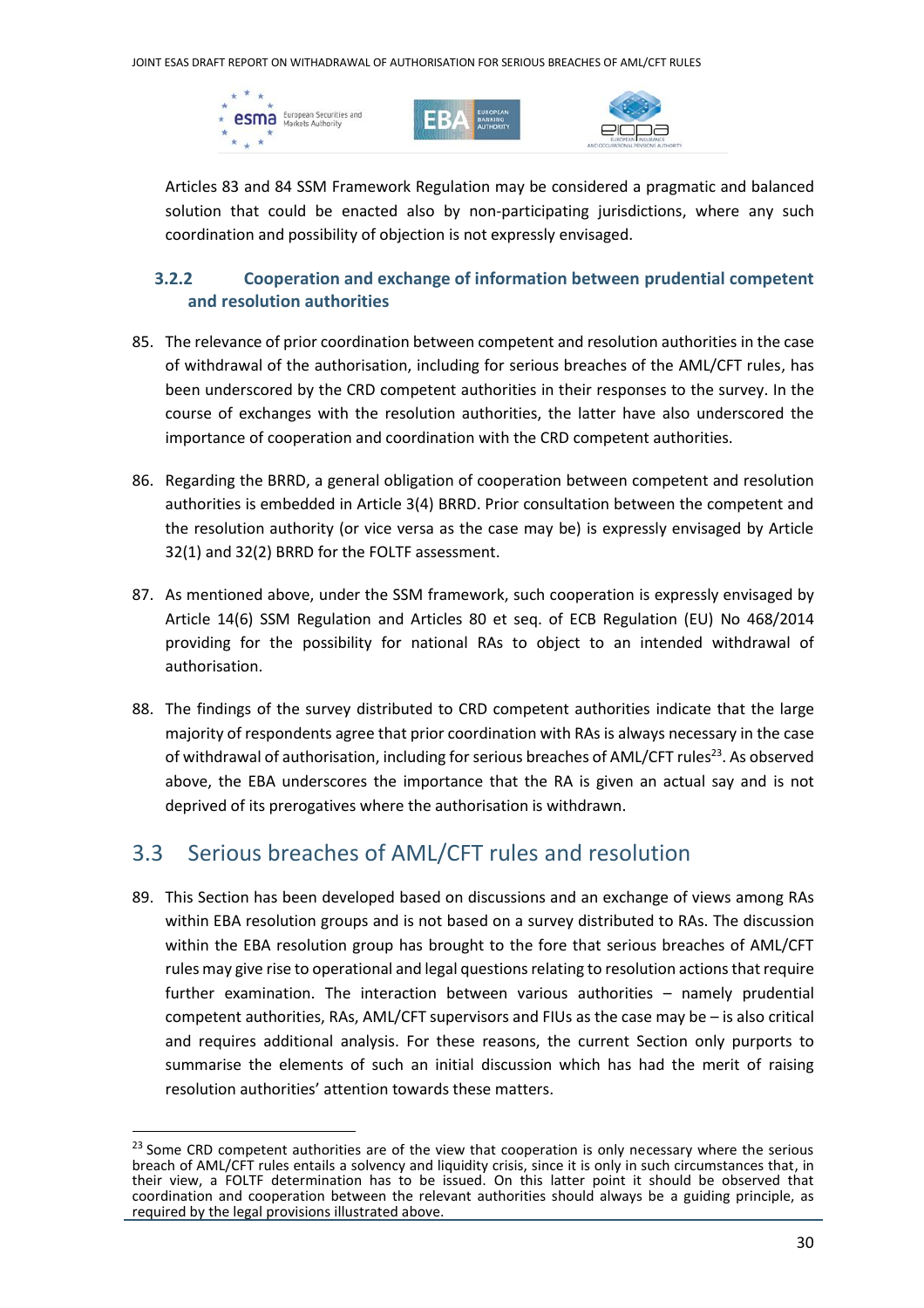





- 90. In the light of the above, the observations below are limited to providing an initial mapping of legal and regulatory elements that can be considered by RAs, including in the course of their exchanges with prudential competent authorities, whenever breaches of AML/CFT rules are so serious as to require consideration of the institution's exit from the market or alternatively, its resolution in order to restore long term viability. For the same reasons, these considerations do not purport to lay down any specific Guidelines or Recommendations for the RAs or supervisory competent authorities.
- 91. Discussions within EBA resolution groups paid particular attention to the non-financial aspects of those crises that are triggered in whole or in part by serious breaches of AML/CFT rules, and to the means available to RAsto tackle them. Reference has been made in particular to internal governance and internal controls shortcomings, and to business models targeted atML/TF high-risk customers and markets. In the discussions relating to the attainment of resolution objectives in cases of crisis related to serious breaches of AML/CFT rules, RAs have drawn attention to such potential cases where the affected institution does not present solvency or liquidity shortfalls, thus questioning whether resolution would be the best line of action and whether it would meet resolution objectives to a better extent than normal insolvency proceedings.
- 92. As a general consideration, the EBA notes that it is important that, in a similar way to crisis induced by other types of causes, RAs focus on all resolution objectives set out in Article 31 BRRD<sup>24</sup>, namely continuity of critical functions, maintenance of financial stability, protection of depositors and protection of clients' funds and money. In assessing whether to attain such objectives is feasible, it is important that RAs consider their full toolkit including the resolution tools, the other powers entrusted to them (Articles 63 and ff) and the general principles governing resolution actions (Article 34 BRRD). A case in point, for instance, is the RA's power to replace – where appropriate – the management body and senior management of the institution under resolution or to retain them – where appropriate – in order to provide the necessary assistance for the achievement of the resolution objectives. Complementary is the RA's power to appoint a special management (Article 35 BRRD) having the powers of the shareholders and of the management body and under the RA's control. The comprehensive range of prerogatives entrusted to the RAs aims to ensure that resolution action is not exhausted in financial measures to restore long-term viability but addresses and redresses the causes that triggered the crisis.
- 93. The EBA also acknowledges that this is a novel issue, and several aspects deserve further consideration, in order to comprehensively assess the operationalisation of resolution actions and powers, their effectiveness and their limits in the case of crisis triggered in whole or in part by AML/CFT serious breaches. Undisputedly, the exchange of views within the EBA resolution group has been critical in bringing such issues to the authorities' attention. It is therefore

<sup>&</sup>lt;sup>24</sup> Namely: "(a) to ensure the continuity of critical functions; (b) to avoid significant adverse effect on the financial system, in particular by preventing contagion, including to market infrastructures, and by maintaining market discipline; (c) to protect depositors covered by Directive 2014/49/EU and investors covered by Directive 97/9/EC; (d) to protect clients funds and clients assets".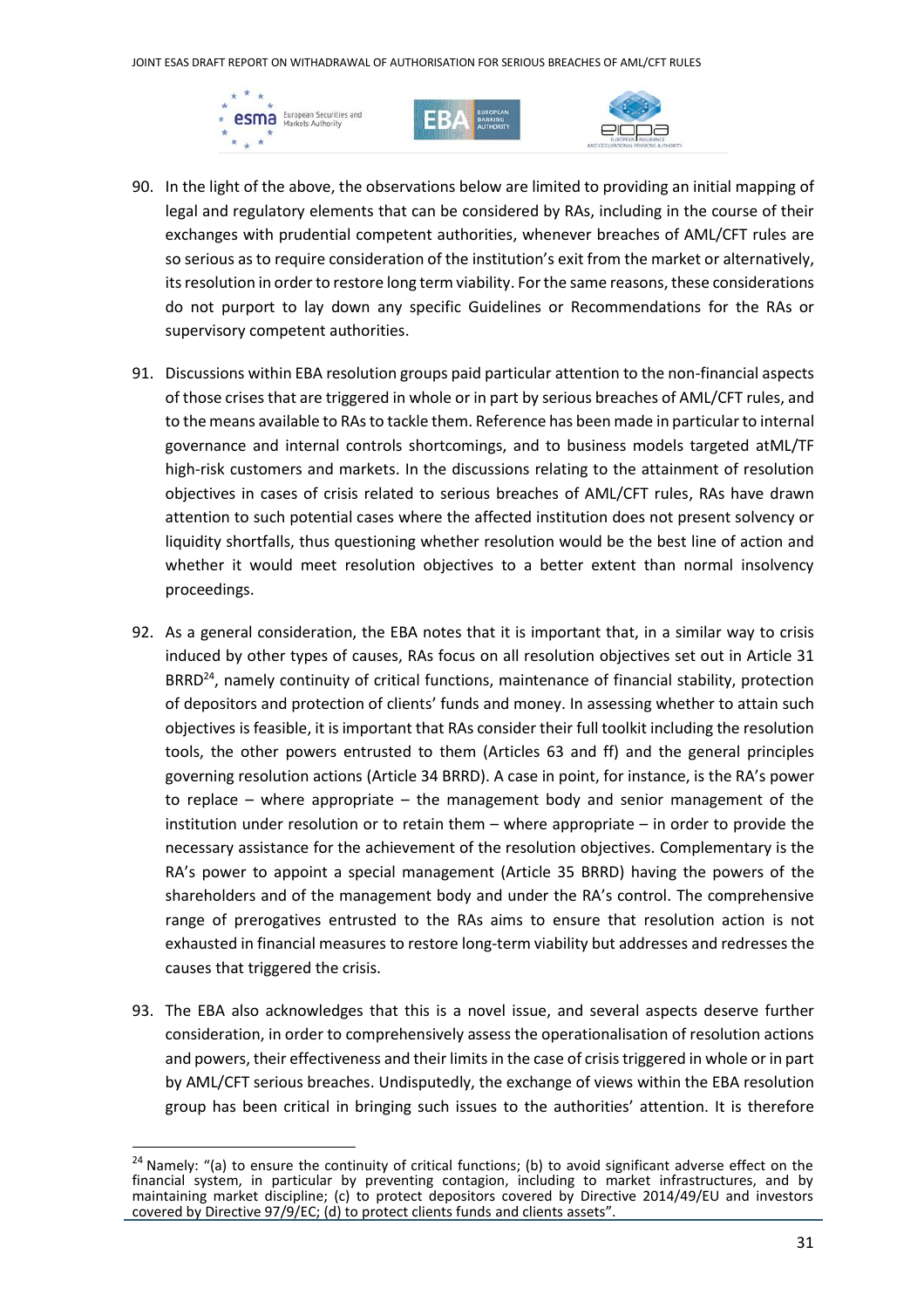





premature to draw conclusions, or to lay down specific criteria or guidance, prior to an overall examination from an operational and legal perspective. The EBA stands ready to provide additional specific advice to the EU institutions as appropriate.

#### **3.3.1 Interaction between serious breaches of AML/CFT rules and the implementation of the resolution tools**

- 94. RAs drew attention to potential impacts of serious breaches of AML/CFT rules on the implementation of the resolution tools and to potential obstacles to their operationalisation. Based on experience of past cases, serious breaches of AML/CFT rules usually relate to inadequate internal control systems, such as suspicious transaction monitoring and reporting; onboarding of depositors, CDD and EDD; the business model's exposure to ML/TF high risk markets and customers; the integrity or existence of reasonable grounds to suspect that shareholders with qualifying holdings and/or members of the board of directors are involved in ML/TF activities. RAs have therefore directed their attention to the following operational and legal issues that need additional examination.
- 95. At the outset the interaction of the resolution framework with the AMLD and the prudential supervisory framework comes to the fore.
- 96. From an AML/CFT perspective, suffice it here to recall that AMLD obliged entities have to be satisfied with the outcome of the customer due diligence in order to establish or entertain business relationships with a natural or legal person and that, where "an obliged entity is unable to comply with the customer due diligence requirements laid down in points (a), (b) or (c) of the first subparagraph of Article 13(1), it shall not carry out a transaction through a bank account, establish a business relationship or carry out the transaction, and shall terminate the business relationship and consider making a suspicious transaction report to the FIU in relation to the customer in accordance with Article 33" (Article 14 AMLD).
- 97. Considering the scenario where serious breaches of AML/CFT rules are detected, one issue of concern is the identification and separation of the legitimate from the illicit business in the context of the implementation of the resolution tools. From an operational perspective, topics of attention are the timing and the coordination and cooperation among the authorities best placed to run such an exercise, namely RAs, prudential supervisors and AML/CFT supervisors. From a methodological perspective, the technique to separate the legitimate from the illicit business requires additional thought, in order to examine, having regard to the circumstances, when a loan by loan assessment would be feasible or when a sample review would be adequate, and how that sample should be determined taking into account prudential and AML/CFT risk approaches.
- 98. In general RAs have expressed the view that they are not best placed for this task and some of them have pointed out the opportunity, where circumstances so allow, that such operations be undertaken when the institution is still a going concern. It has been suggested that the appointment of a temporary administrator (under Article 29 BRRD) may be a suitable solution for the adoption of such preparatory steps – eg. identification of the business areas, of the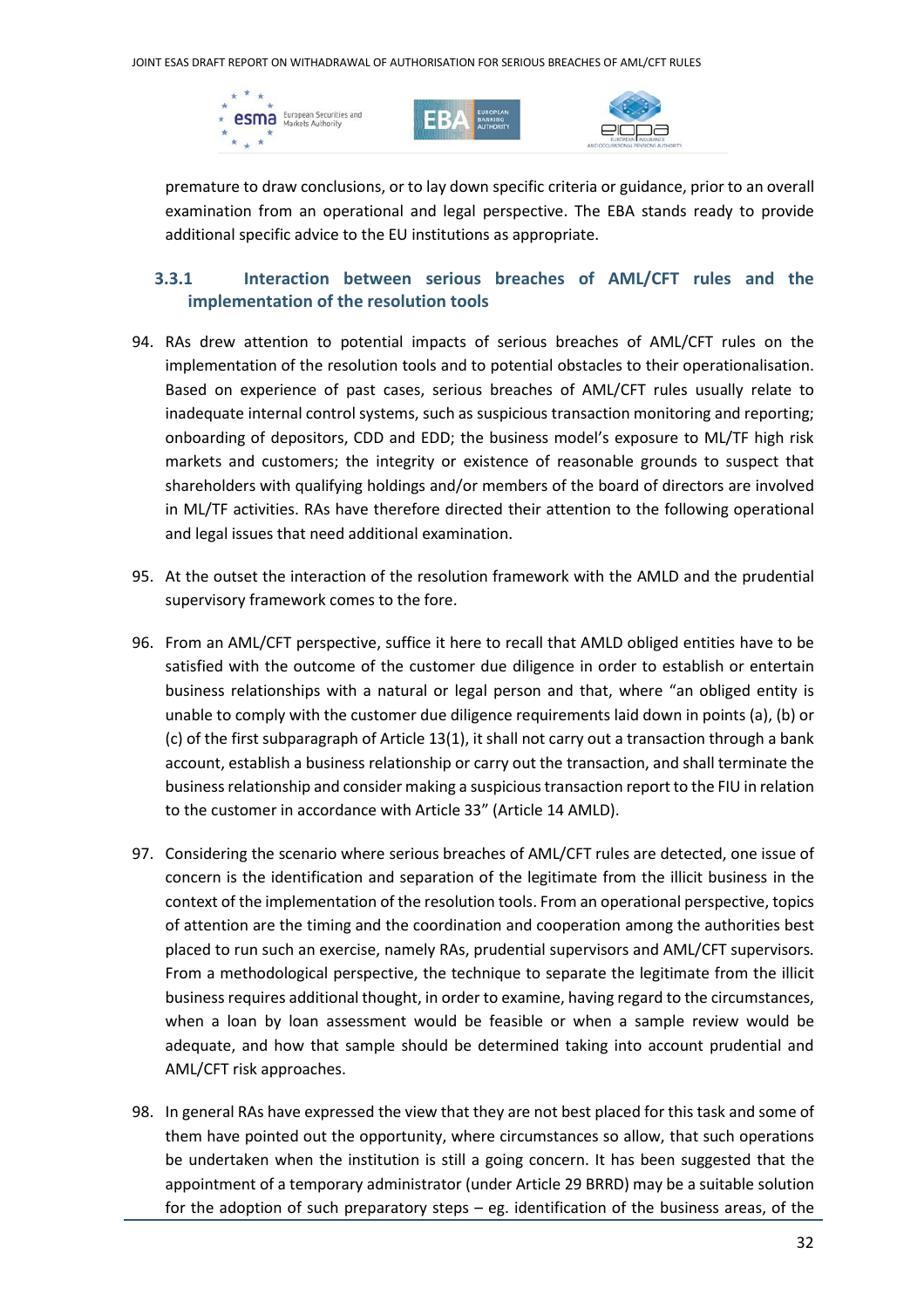





assets and liabilities impacted by the AML/CFT serious breaches - before the FOLTF assessment is issued. Some RAs also noted that from an operational perspective the involvement of the institution in illegitimate activities may severely affect the marketability of its assets and liabilities and involve significant risks for potential purchasers. Others observed that where the institution's internal controls are in breach of regulatory requirements such an assessment may be impossible to perform at the moment of the adoption of resolution measures for lack of reliable information.

- 99. Where, taking into account the circumstances, the identification and separation of activities may only be carried out after the adoption of resolution measures, supervisory consequences and reputational adverse risk effects have to be taken into account and may be an obstacle to the implementation of the sale/transfer. It is therefore important that the adopted measures envisage the appropriate administrative or contractual mechanisms to adjust the transfer perimeter of assets and liabilities based on the results of post-resolution execution due diligence/forensic investigations.
- 100. As to contractual safeguards, the inclusion in the sale agreements with the third party purchaser of clauses enabling the purchaser to transfer back to the ailing bank assets and liabilities (e.g. deposits) affected by AML/CFT concerns could be further examined. The interaction with AML/CFT rules of the potential solutions referred to herein should be further analysed, as well as the cooperation with the prudential supervisor and the AML/CFT supervisor.
- 101. As to administrative measures, the RA may consider the use of the power to transfer back such assets to the ailing bank in resolution where available. One RA suggested that where the separation of activities is not possible before resolution due to time constraints, the adoption of the bridge bank tool could be useful to conduct a comprehensive assessment of the bank's AML/CFT material deficiencies and their impact on specific positions. This solution has merit and has already been applied in the past, but further analysis needs to be carried out in respect of the coordination with the prudential authority that is competent to assess whether the requirements for granting authorisation to the bridge bank are fulfilled. Potential exposure to reputational risk by the RA in connection with the control of the bridge bank should also be factored in.
- 102. In the case of bail-in execution, specific measures may be required in the reorganisation plan to be developed by the management and submitted to the resolution and the competent authorities.
- 103. The write down and conversion of liabilities has to be executed before the implementation of any of the resolution tools. It may be limited to absorbing losses, or extend  $-$  if need be  $-$  to recapitalising the institution - if the bail-in tool is adopted – or to providing capital to the bridge bank, where the latter is used. Subject to further consideration, the holding of liabilities by persons exposed to AML/CFT concerns might not be an impediment to their write down and conversion, in order to restore the financial soundness and viability of the institution. AML/CFT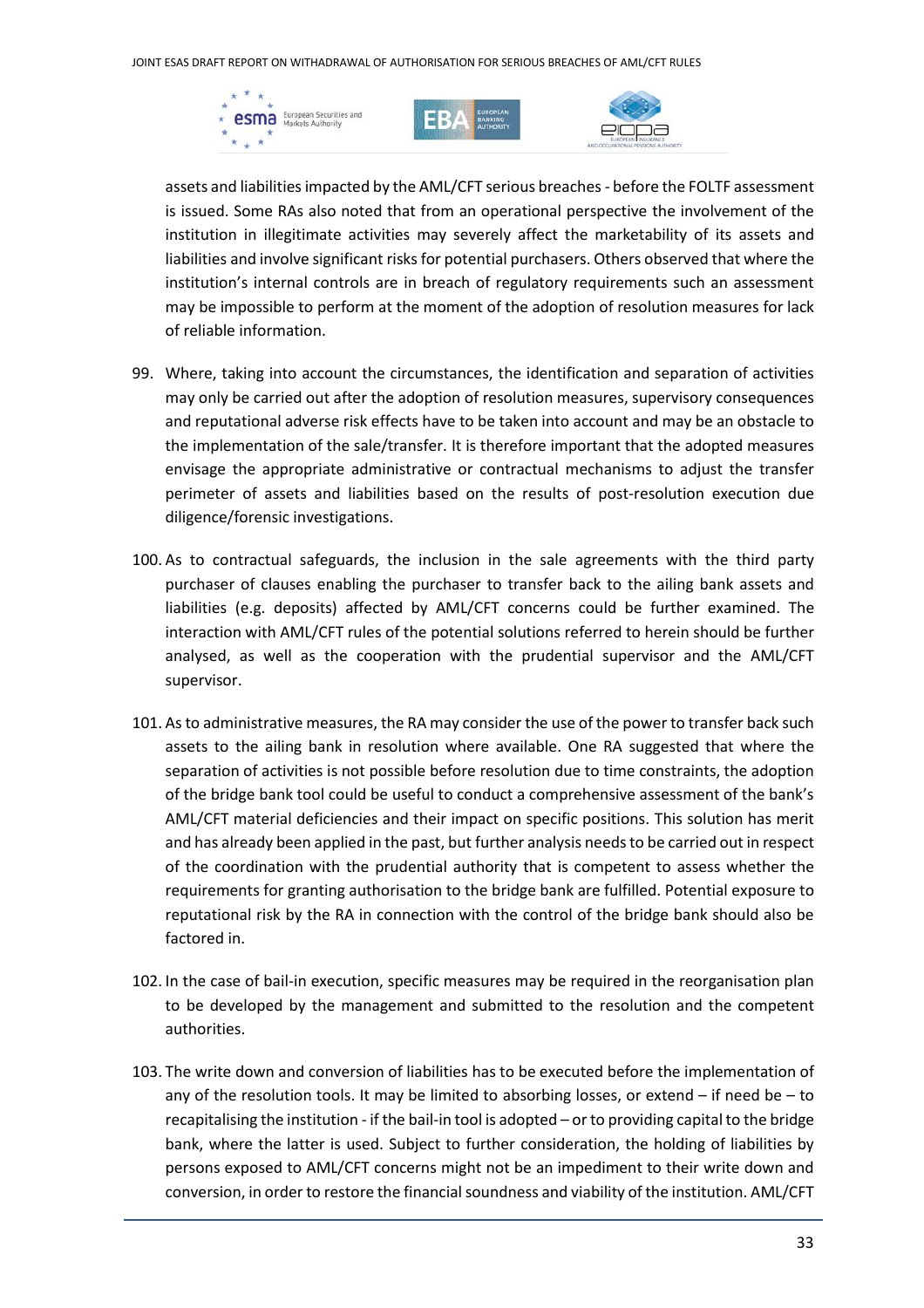





scrutiny would rather occur in connection with the prudential assessment of the acquisition of qualifying holdings by the competent authority.

- 104. In that context prudential competent authorities will run an assessment, in accordance with Article 23(1) CRD, and in particular the criterion set out in letter (e) therein, relating to the suspicion of money laundering. Where the competent authority  $-$  in cooperation with the AML/CFT supervisor as appropriate – considers the existence of ML/TF actual or potential risk associated with the holder of shares deriving from the conversion of liabilities, it is empowered to oppose such an acquisition<sup>25</sup> and adopt the relevant measures to freeze the voting rights attached to such qualifying holdings. As to the RA, it is empowered to order the holder to divest such holdings<sup>26</sup>.
- 105. From a legal perspective, worthy of consideration is the interaction between the determination of the transfer perimeter informed by AML/CFT criteria (ie separation of the legitimate from the illicit source of business, e.g. of deposits or loans) and the resolution and insolvency framework. In particular, the consistency of the separation of the legitimate from the illicit business with the creditors' hierarchy and the principle of NCWO.
- 106. Based on the analysis of the outlined issues, consideration may need to be given to how to ensure resolution preparedness to tackle AML/CFT matters. Specific approaches in the planning phase, however, should be informed by the operationalisation of the resolution actions. At the current stage of the analysis, the indication of specific resolution planning measures appears to be premature.
- 107. It is understood that close cooperation and exchange of information between all the relevant authorities involved – competent prudential authority, AML/CFT supervisor and RA - about relevant supervisory findings and any measure that has been adopted remain key to a smooth preparation for crisis management.
- 108. As explained at the outset of this Section, discussion among RAs has been critical to running this preliminary mapping of operational and legislative issues, opening up the way for additional legal and methodological analysis. The EBA stands ready to undertake additional analysis that may be requested.

## 3.4 Impact of withdrawal of authorisation for serious breaches of AML/CFT rules on the functioning of DGSs

109. In the case of withdrawal of authorisation from a credit institution, covered deposits, within the meaning of the DGSD, should be paid out within seven working days from the date when

 $25$  As provided in Article 63(1), letter (m) BRRD, the RA is empowered "to require the competent authority to assess the buyer of a qualifying holding in a timely manner by way of derogation from the time-limits laid down in Article 22 of Directive 2013/36/EU and Article 12 of Directive 2014/65/EU".

<sup>&</sup>lt;sup>26</sup> See Article 38(9), letter (f), n. (ii) BRRD, referred to also by Article 47(5) relating to bail-in.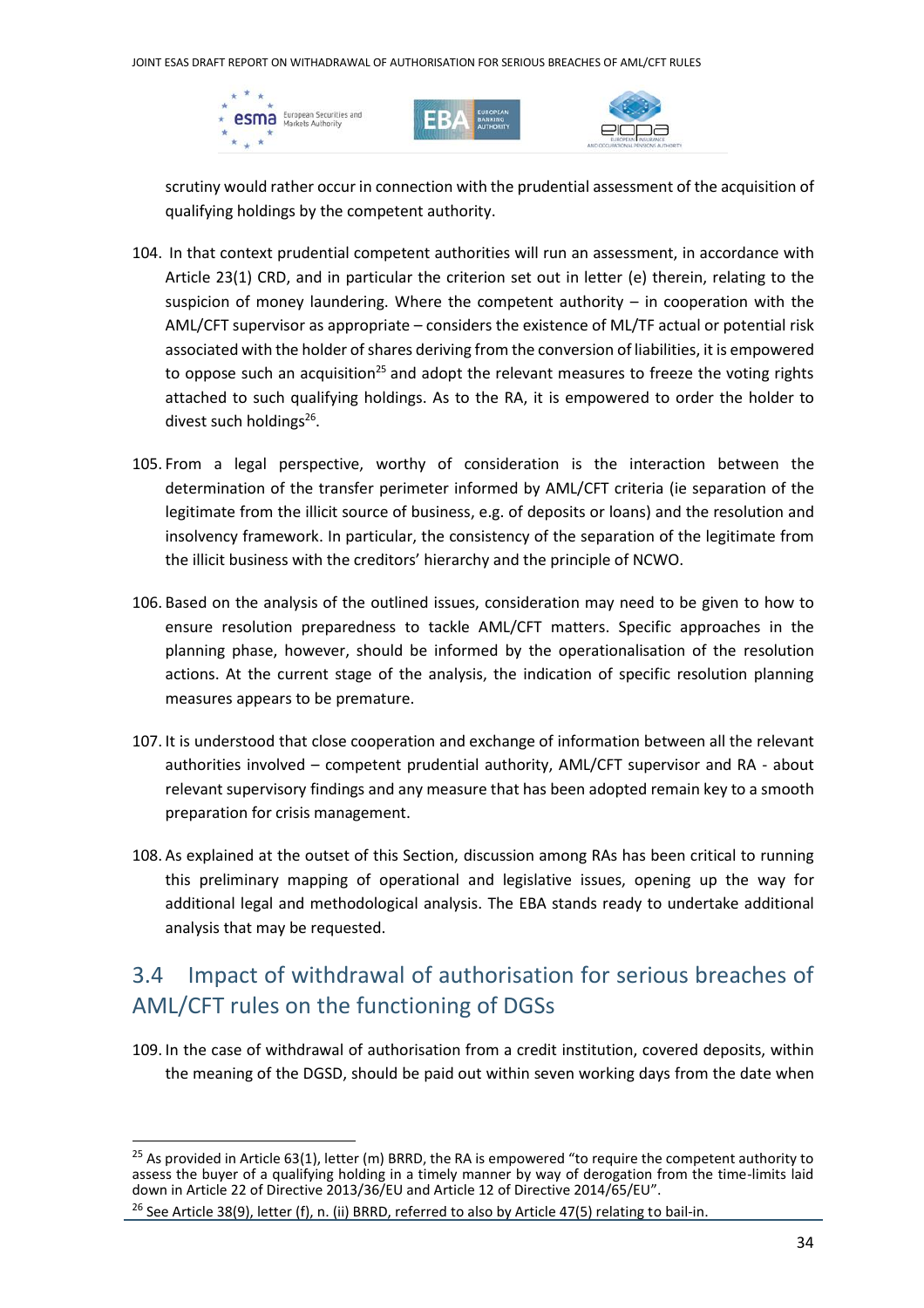





the relevant authority has made the determination that deposits are unavailable (Article 8(1) DGSD).

- 110. To make sure that DGS available funds are not used to repay depositors involved in criminal activities, express exceptions are envisaged in the DGSD:
	- deposits arising out of transactions in connection with which there has been a criminal conviction for ML as defined in Article 1(3) AMLD, should be excluded from DGS payouts (Article 5(1)(c) DGSD);
	- deposits the holder of which has never been identified pursuant to the AMLD should be excluded from payout (Article 5(1)(f) DGSD)
	- depositors or any person entitled to, or interested in, sums held in an account who have been charged with an offence arising out of, or in relation to, ML as defined in Article 1(3) AMLD, for which payouts may be suspended (Article 8(8) DGSD); and
	- deposits subject to restrictive measures imposed by national governments or international bodies because of which DGS payouts could be deferred (Article 8(5)(b) DGSD).
- 111. In the context of the EBA's review of the implementation of the DGSD, the EBA assessed the challenges posed by credit institution where there are money-laundering concerns. This assessment resulted in two Opinions with recommendations addressed to the EU Commission<sup>27</sup>.
- 112. In the said Opinions, the EBA recommended, inter alia, that the legislator should clarify the treatment of cases where there is a suspicion of money-laundering. More specifically, the FIU (or any other AML/CFT authority) should have the power to instruct the DGS to defer the payout for certain deposits/depositors because of ML/TF suspicions and until further instructions are received from the FIU or any other AML/CFT authority (within the existing applicable deadline for such authorities to make their decision). The DGSD should include a provision that requires the DGS to act upon such an instruction from the FIU (or any other AML/CFT authority).
- 113. In the Opinions, the EBA also recommended closer cooperation and exchange of information between relevant authorities, including about significant issues with the quality of the Single Customer View files, in order to ensure an effective preparedness for a DGS payout.
- 114. The Opinions also described, based on the experience of real-life cases, how the exit of a credit institution from the market for serious breaches of AML/CFT may give rise to other issues within the DGS framework.
- 115. As illustrated particularly in the Opinion on DGS payouts, the issue arises out of the combination of DGSD provisions envisaging that the DGS payout is triggered by the relevant authorities' determination that "deposits are unavailable" and that unavailability of deposits

<sup>&</sup>lt;sup>27</sup> [EBA](https://www.eba.europa.eu/sites/default/documents/files/document_library/EBA%20Opinion%20on%20DGS%20Payouts.pdf) Opinion on deposit guarantee scheme payouts, Op-2019-14 of 30 October 2019, available at **EBA** [Opinion on DGS Payouts.pdf \(europa.eu\);](https://www.eba.europa.eu/sites/default/documents/files/document_library/EBA%20Opinion%20on%20DGS%20Payouts.pdf) EBA Opinion on the interplay between the EU Anti-Money Laundering Directive and the EU Deposit Guarantee Schemes Directive, Op-2020-19 of 11 December 2020, available a[t EBA Opinion on the interplay between the AMLD and the DGSD.pdf \(Europa.eu\)](https://www.eba.europa.eu/sites/default/documents/files/document_library/Publications/Opinions/2020/961347/EBA%20Opinion%20on%20the%20interplay%20between%20the%20AMLD%20and%20the%20DGSD.pdf)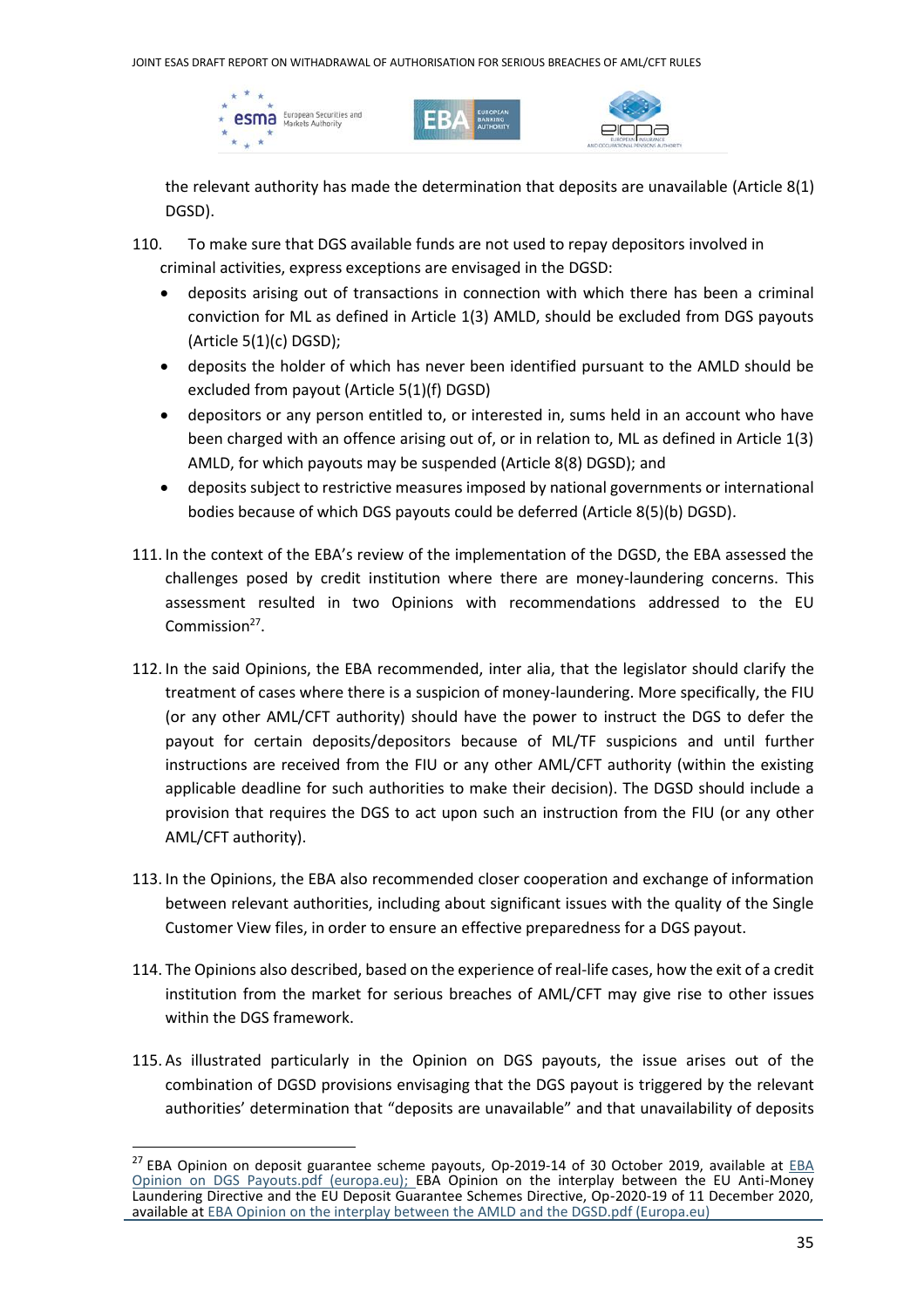





is linked to the "financial circumstances" of the credit institutions. It follows that if depositors' funds become unavailable not because of reasons related to the financial circumstances of the credit institution but for other reasons – such as serious breaches of AML/CFT rules which do not affect the solvency or liquidity of the entity, or supervisory moratoria – it may be argued that the conditions for the start of the payout are not met.

116. In the light of the above the mentioned EBA Opinion lays down the following recommendations to the European Commission, which are fully supported and reiterated in the current Report:

"a) More clarity is needed on the treatment of depositors who do not have access to deposits that are due and payable and when the relevant administrative authority has made the decision required under Article2(1)(8)(a) within 5 working days but it has decided that deposits are not unavailable because the conditions set out in that article have not been met. An amendment to the EU legal framework is desirable to ensure that depositors who do not have access to deposits that are due and payable, but whose deposits have not been determined as unavailable, have access to an appropriate daily amount from their deposits. The provision of such an appropriate daily amount should not be executed using DGS funds but should be done using the institution's funds. Furthermore, the main features of such a tool should be considered further if it is to be introduced into the EU legal framework.

b) Finally, such an amendment should: (i) be introduced not in the DGSD but in another part of the EU legal framework; and (ii) mirror the wording in the current Article33(a)(3) of the Bank Recovery and Resolution Directive (BRRD).

c) Further clarity is needed on the interpretation of the term 'current prospect' of a credit institution repaying a deposit in Article2(1)(8)(a) of the DGSD.

d) Further clarity is needed in the EU legislation on the link between the application of national supervisory moratoria and what constitutes a 'current prospect'."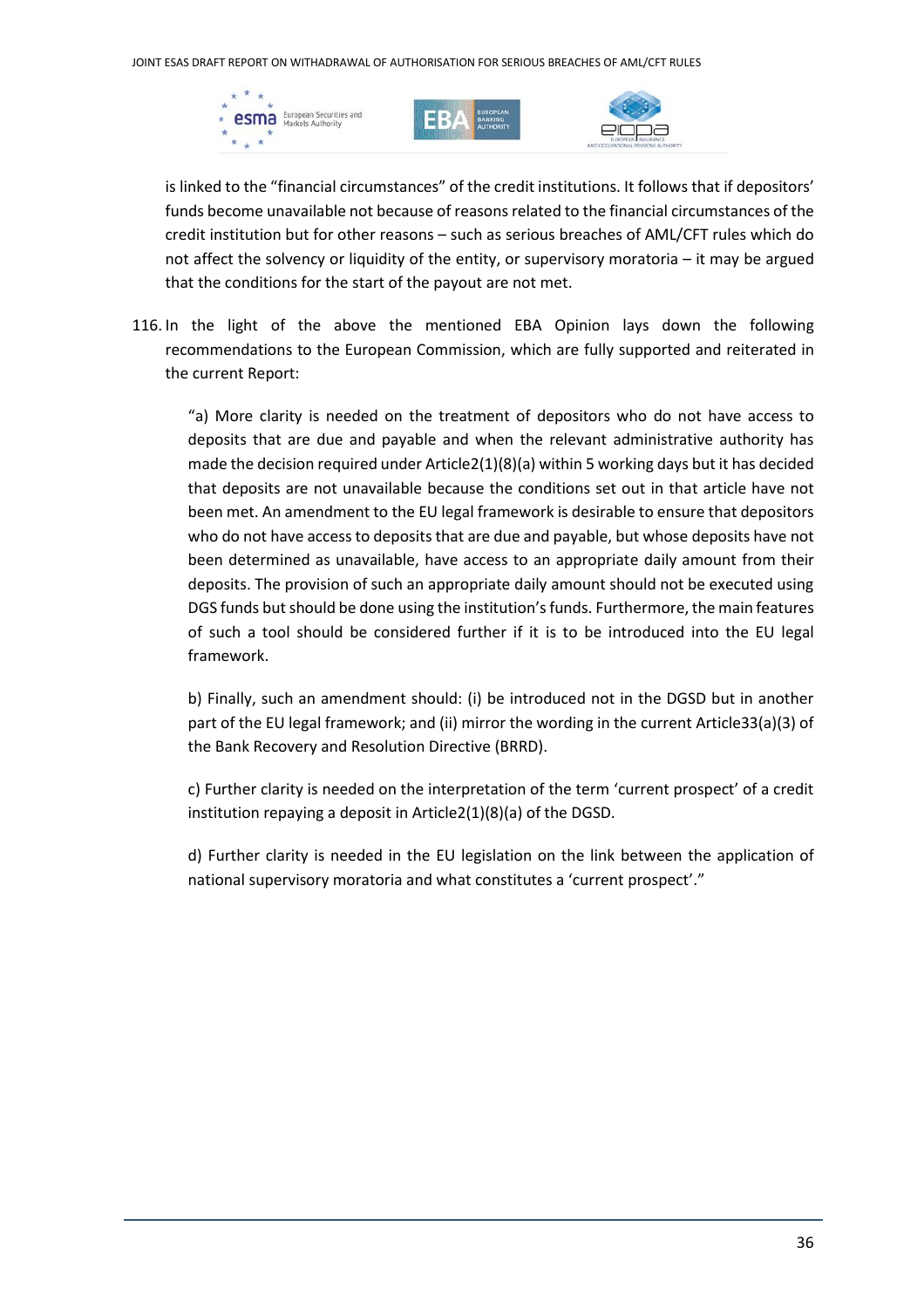





4. Measures available to prudential authorities to address prudential concerns stemming from money laundering / terrorist financing risks and breaches of AML/CFT rules

- 117. This Chapter focuses on action point d) of the Council Action Plan on AML, relating to the measures available to prudential authorities to address prudential concerns stemming from ML/TF risks and breaches of AML/CFT rules. It draws attention to a) the remedial and sanctioning tools available to the supervisors; and b) on the preventative aspects, notably on the assessments and expectations embedded in the prudential regulatory regime. This Chapter is focused on the framework applicable to credit institutions which has been largely updated and revised - in fulfilment of legislative mandates and AML Council Action Plan Objectives – to expressly take ML/TF risk into account, underscoring the interaction between prudential and AML/CFT risks and supervision. The framework outlined below may work as a blueprint for other sectoral acts in whole or in part, having regard to the specificities of each framework, each undertaking, the activities and the associated risks.
- 118. With regard to point a) above, measures to address AML/CFT concerns, reference is made to Article 67(2) CRD providing that administrative penalties and other administrative measures specified therein (including a public statement, a cease and desist order, withdrawal of authorisation, temporary ban against a member of the management body or any other natural person, administrative pecuniary penalties) can be applied when "an institution is found liable for a serious breach of the national provisions adopted pursuant to Directive 2005/60/EC".
- 119. With regard to shareholders with qualifying holdings, the adoption of specific measures is envisaged for the case where the influence exercised by such shareholders is detrimental to the sound and prudent management of the institution, as well as for the case where the qualifying holdings have been acquired notwithstanding the opposition of the competent authority or by failing to comply with the information and notification obligation set out in Article 22 CRD. The measures envisaged include restrictions and penalties against the members of the management body and the freezing of the voting rights attached to the shares or the annulment of the votes cast.
- 120. With regard to authorisation, in accordance with Article 10 in combination with Article 74 CRD, the competent authority shall refuse granting the licence where it is not satisfied "that the arrangements, processes and mechanisms referred to in Article 74(1) enable sound and effective risk management by that institution". These grounds for refusal also include ML/TF risk controls, considering that a) as specified in the EBA Guidelines on a common assessment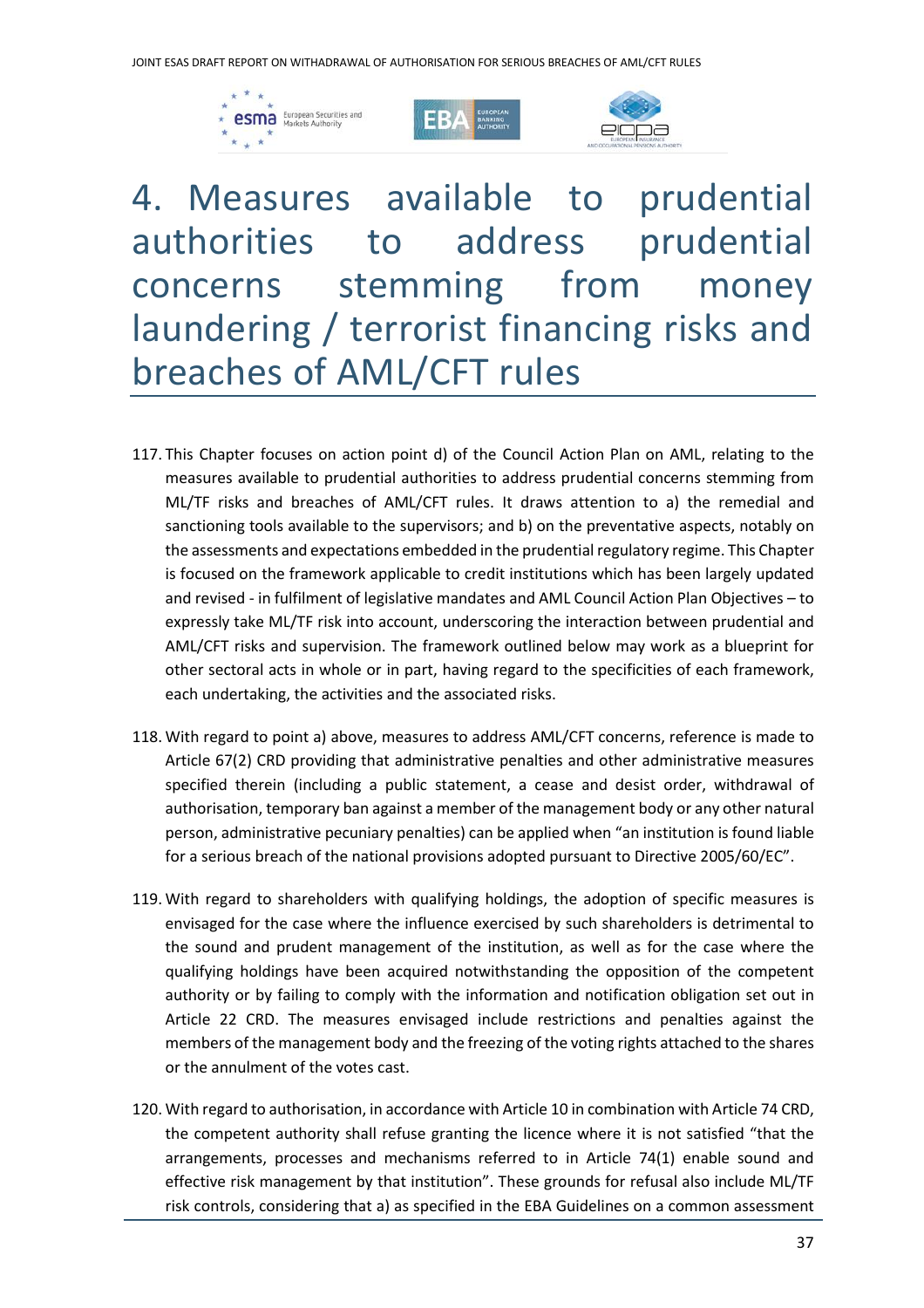





methodology for granting authorisation<sup>28</sup>, ML/TF risk is part of the risks to be assessed for granting the licence, and b) in keeping with the internal governance framework, risk management covers all risks, including ML/TF risk. In addition, the EBA Guidelines on authorisation make specific reference to ML/TF risk in respect of areas of the business plan analysis, internal governance, ICT and cyber security risk, capital and liquidity and point out the importance of cooperation with AML/CFT supervisors in accordance with the EBA Cooperation Guidelines (see below).

- 121. In respect of members of the management body and of key function holders, the revised joint EBA and ESMA Guidelines on the assessment of the suitability of members of the management body and key function holders<sup>29</sup> provide for an obligation of reassessment in the case of material changes including suspicion of ML/TF risk.
- 122. With regard to ongoing supervision, the draft revised EBA Guidelines on common procedures and methodologies for the supervisory review and evaluation process (SREP) and supervisory stress testing<sup>30</sup> expressly embed ML/TF risks and related inputs from AML/CFT supervisors in the relevant SREP components. Hence non-compliance with AML/CFT aspects will impact on the SREP scores in as far as there is a prudential impact and the potential exercise of supervisory powers in accordance with Article 104 CRD.
- 123. The draft revised EBA Guidelines on SREP expressly incorporate guidance on how to factor in ML/TF risks in the following components of the SREP: a) monitoring of key indicators; b) business model analysis; c) assessment of internal governance and institution-wide controls; d) assessment of risks to capital; and e) assessment of risks to liquidity and funding. Each of these aspects is illustrated in detail in the Guidelines. Additionally, prudential supervisors are expected to monitor indicators based on quantitative or qualitative information from prudential reporting that may point to ML/TF risk where available and to share the outcome of the monitoring of these indicators with AML/CFT supervisors if deemed relevant as it may inform their ML/TF risk assessment of the institution. In respect of the business model analysis, if prudential supervisors identify indications (eg. type of activities, geographical distribution, revenue generating model, etc.) that the business model or changes to the business model could give rise to increased ML/TF risk, they are expected to liaise with AML/CFT supervisors as necessary. In respect of internal governance, prudential supervisors are expected to consider whether the institution's framework encompasses arrangements and mechanisms to comply with applicable AML/CFT requirements. As to risks to capital, prudential supervisors are expected to consider ML/TF-related operational risks, including reputational or legal and conduct risks. In respect of credit risk, prudential supervisors are expected to assess whether ML/TF risks are considered in the context of the credit granting process including whether

<sup>&</sup>lt;sup>28</sup> Available at https://www.eba.europa.eu/regulation-and-policy/other-topics/guidelines-authorisationcredit-institutions.

<sup>&</sup>lt;sup>29</sup> Available at, [https://www.eba.europa.eu/joint-esma-and-eba-guidelines-assessment-suitability](https://www.eba.europa.eu/joint-esma-and-eba-guidelines-assessment-suitability-members-management-body-revised)[members-management-body-revised](https://www.eba.europa.eu/joint-esma-and-eba-guidelines-assessment-suitability-members-management-body-revised)

<sup>&</sup>lt;sup>30</sup> CP/2021/26 available at [https://www.eba.europa.eu/regulation-and-policy/supervisory-review-and](https://www.eba.europa.eu/regulation-and-policy/supervisory-review-and-evaluation-srep-and-pillar-2/guidelines-for-common-procedures-and-methodologies-for-the-supervisory-review-and-evaluation-process-srep-and-supervisory-stress-testing)[evaluation-srep-and-pillar-2/guidelines-for-common-procedures-and-methodologies-for-the-supervisory](https://www.eba.europa.eu/regulation-and-policy/supervisory-review-and-evaluation-srep-and-pillar-2/guidelines-for-common-procedures-and-methodologies-for-the-supervisory-review-and-evaluation-process-srep-and-supervisory-stress-testing)[review-and-evaluation-process-srep-and-supervisory-stress-testing](https://www.eba.europa.eu/regulation-and-policy/supervisory-review-and-evaluation-srep-and-pillar-2/guidelines-for-common-procedures-and-methodologies-for-the-supervisory-review-and-evaluation-process-srep-and-supervisory-stress-testing)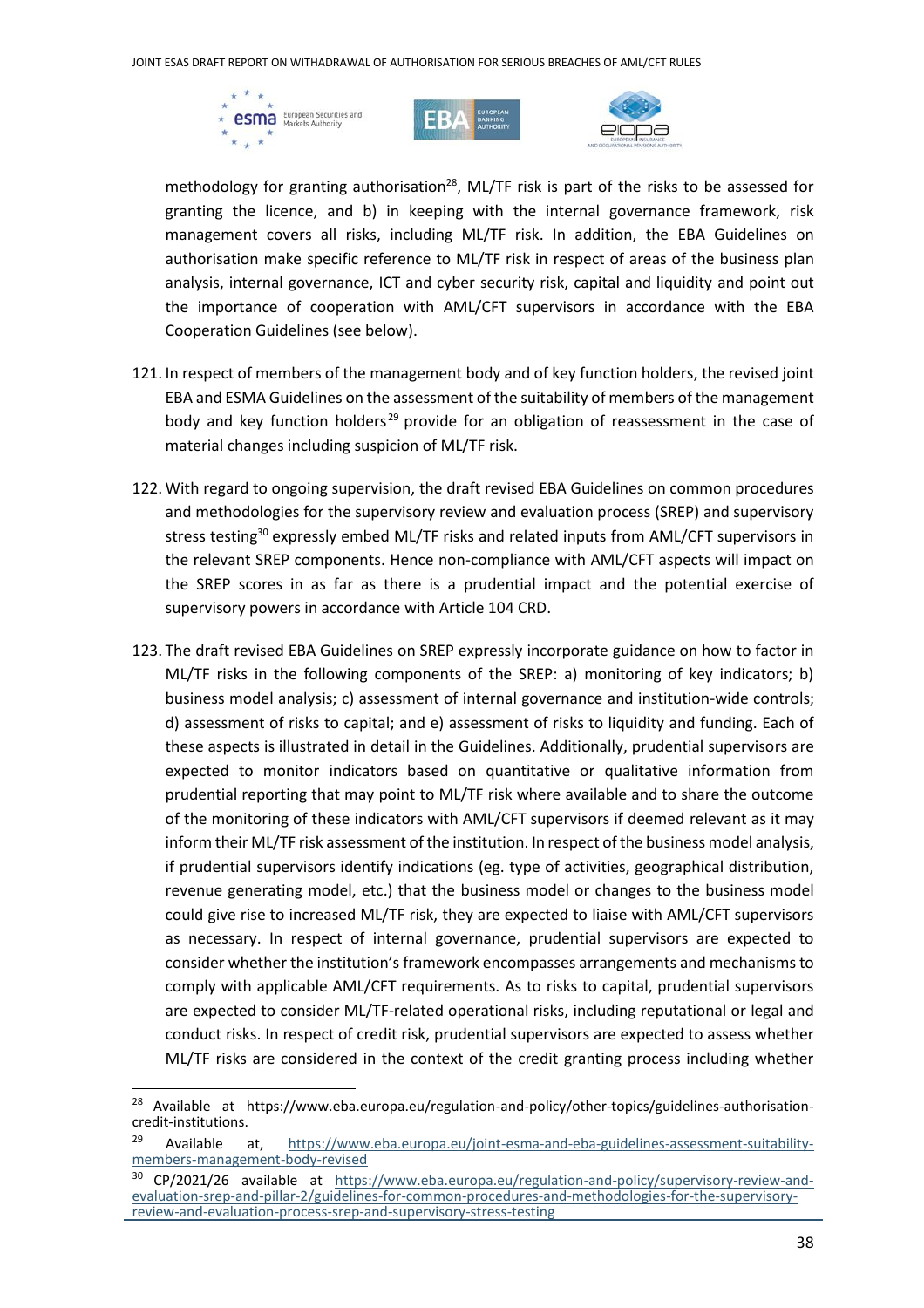





institutions have systems and controls in place to ensure funds used to repay loans are from legitimate sources. As to liquidity and funding, prudential supervisors have to pay attention to indications that could signal ML/TF risks when assessing the liquidity and funding profile of an institution (e.g. deposit taking in high-risk jurisdictions; funding mix that cannot be explained by the business model or strategy of the institution) and liaise with the AML/CFT supervisor accordingly.

- 124. Similarly, ML/TF risk is expressly embedded in the draft EBA and ESMA Guidelines on common procedures and methodologies for the supervisory review and evaluation process (SREP) under the  $IFD<sup>31</sup>$ .
- 125.Other prudential regulatory acts expressly consider ML/TF risk within their scope: (i); the (final draft) RTS and ITS on the authorisation of credit institutions<sup>32</sup>; (ii) the Joint ESAs Guidelines on the prudential assessment of proposed acquisitions and increases of qualifying holdings in the financial sector<sup>33</sup> and the Report on the Peer Review of the application of such Guidelines<sup>34</sup>; the EBA Guidelines on outsourcing arrangements<sup>35</sup>; the EBA Guidelines on internal governance (revised) $^{36}$ .
- 126. Finally, the EBA Guidelines on cooperation and information exchange between prudential supervisors, AML/CFT supervisors and financial intelligence units<sup>37</sup> set out the framework for an effective mutual cooperation and exchange of information between competent (prudential) authorities and AML/CFT supervisors and FIUs. The development of these Guidelines fulfils the mandate set out in Article 117(6) CRD and Objective 4 of the AML Council Action Plan.
- 127. These Guidelines cover a wide range of prudential topics where cooperation is or may be needed, notably: assessment of authorisation applications; assessment of proposed acquisitions or increases of qualifying holdings; assessment of suitability of members of the management body and key function holders; withdrawal of authorisation; merger applications; monitoring of outsourcing arrangements; on-site and off-site supervision and risk assessments; the common assessment of prudential and AML supervisors as set out in Article 97(6) CRD, where, based on the supervisory review, the prudential supervisor has reasonable grounds to suspect ML/TF risk in connection with an institution or increased ML/TF risk. It is to

<sup>&</sup>lt;sup>31</sup> Available at [CP on SREP Guidelines under IFD.pdf \(europa.eu\)](https://www.eba.europa.eu/sites/default/documents/files/document_library/Publications/Consultations/2022/Consultation%20on%20Guidelines%20on%20common%20procedures%20and%20methodologies%20for%20the%20supervisory%20review%20and%20evaluation%20process%20%28SREP%29/1024395/CP%20on%20SREP%20Guidelines%20under%20IFD.pdf)

<sup>&</sup>lt;sup>32</sup> EBA/RTS/2017/08 and EBA/ITS/2017/05/ of 14 July 2017. Both RTS and ITS are available at [https://eba.europa.eu/regulation-and-policy/other-topics/rts-and-its-on-the-authorisation-of-credit](https://eba.europa.eu/regulation-and-policy/other-topics/rts-and-its-on-the-authorisation-of-credit-institutions)**[institutions](https://eba.europa.eu/regulation-and-policy/other-topics/rts-and-its-on-the-authorisation-of-credit-institutions)** 

<sup>33</sup> Available at [https://esas-joint-committee.europa.eu/Publications/Guidelines/JC\\_QH\\_GLs\\_EN.pdf](https://esas-joint-committee.europa.eu/Publications/Guidelines/JC_QH_GLs_EN.pdf)

<sup>34</sup> EBA/REP/2021/24 of August 2021, [https://www.eba.europa.eu/sites/default/documents/files/document\\_library/Publications/Reports/2021/1](https://www.eba.europa.eu/sites/default/documents/files/document_library/Publications/Reports/2021/1018492/EBA%20Peer%20Review%20Report%20on%20ESAs%20Guidelines%20on%20Qualifying%20Holdings.pdf) [018492/EBA%20Peer%20Review%20Report%20on%20ESAs%20Guidelines%20on%20Qualifying%20Holding](https://www.eba.europa.eu/sites/default/documents/files/document_library/Publications/Reports/2021/1018492/EBA%20Peer%20Review%20Report%20on%20ESAs%20Guidelines%20on%20Qualifying%20Holdings.pdf) [s.pdf](https://www.eba.europa.eu/sites/default/documents/files/document_library/Publications/Reports/2021/1018492/EBA%20Peer%20Review%20Report%20on%20ESAs%20Guidelines%20on%20Qualifying%20Holdings.pdf)

<sup>35</sup> Available a[t https://eba.europa.eu/regulation-and-policy/internal-governance/guidelines-on-outsourcing](https://eba.europa.eu/regulation-and-policy/internal-governance/guidelines-on-outsourcing-arrangements)[arrangements\)](https://eba.europa.eu/regulation-and-policy/internal-governance/guidelines-on-outsourcing-arrangements)

<sup>36</sup> Available at<https://www.eba.europa.eu/guidelines-internal-governance-second-revision>

<sup>&</sup>lt;sup>37</sup> Guidelines on cooperation and information exchange between prudential supervisors, AML/CFT [supervisors and financial intelligence units | European Banking Authority \(europa.eu\).](https://www.eba.europa.eu/regulation-and-policy/anti-money-laundering-and-countering-financing-terrorism/guidelines-cooperation-and-information-exchange-between-prudential-supervisors-amlcft-supervisors)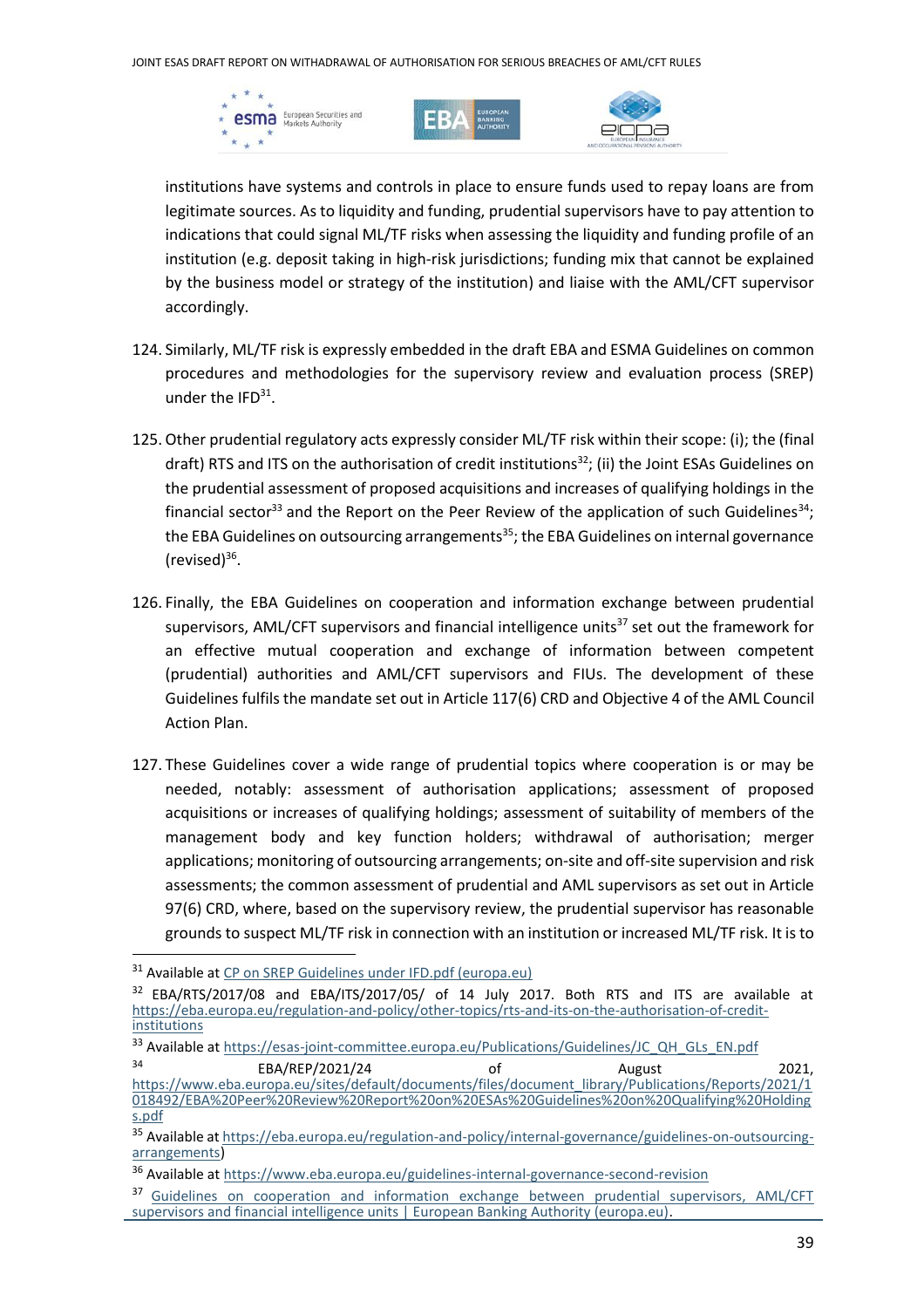





be noted that the EBA Cooperation Guidelines also set out the framework for cooperation and information exchange regarding supervisory measures and sanctions.

- 128. In terms of scope of application, the EBA Cooperation Guidelines are addressed to prudential supervisors<sup>38</sup> and to AML/CFT supervisors<sup>39</sup> to the extent that these authorities are supervising the compliance with AMLD requirements of "institutions as defined in point (3) of Article 3(1) of Directive 2013/36/EU, or […] financial sector operators as defined in point (1a) of Article 4 of Regulation (EU) No  $1093/2010^{40}$  where these operators are included in the institution's prudential consolidation, including […] branches established in the Union whether their head office is situated in a Member State or in a third country" (paragraph 8 of the EBA Cooperation Guidelines).
- 129. In the light of this overview, some prudential competent authorities under other sectoral acts expressed the view that the CRD approach would provide a useful blueprint for regulating how the AML/CFT regime, or parts of it, should be embedded into the area of their competence. Other prudential competent authorities underscored that enhancement of cooperation between the prudential supervisor and the AML/CFT supervisor along the lines of the EBA Guidelines on Cooperation would be useful also in the sector of payment service providers which are not covered by those Guidelines as a standalone institution. Other competent authorities expressed the view that in relation to the sectoral act of their competence there are no such gaps relating to AML/CFT to be filled.
- 130. At this juncture, this Report acknowledges that the above overview of how the AML requirements are embedded into the CRD/CRR framework may be a useful blueprint, in whole or in part, for other sectoral acts, also considering the specificities of each framework, each undertaking, the activities and the associated risks. However, the Report deems it opportune to defer to ongoing work in each relevant sector to better envisage which, if any, aspects may be embedded in the relevant framework.

<sup>38</sup> As defined in point (36) of Article 3(1) of Directive 2013/36/EU and in point (5) of Article 3(1) of Directive (EU) 2019/2034.

<sup>&</sup>lt;sup>39</sup> As defined in point (2)(iii) of Article 4 of Regulation (EU) No 1093/2010.

<sup>&</sup>lt;sup>40</sup> "'financial sector operator' means an 'entity' as referred to in Article 2 of Directive (EU) 2015/849, which is either a financial institution as defined in point (1) of this Article or in point (1) of Article 4 of Regulation (EU) No 1094/2010 or a 'financial market participant' as defined in point (1) of Article 4 of Regulation (EU) No 1095/2010;".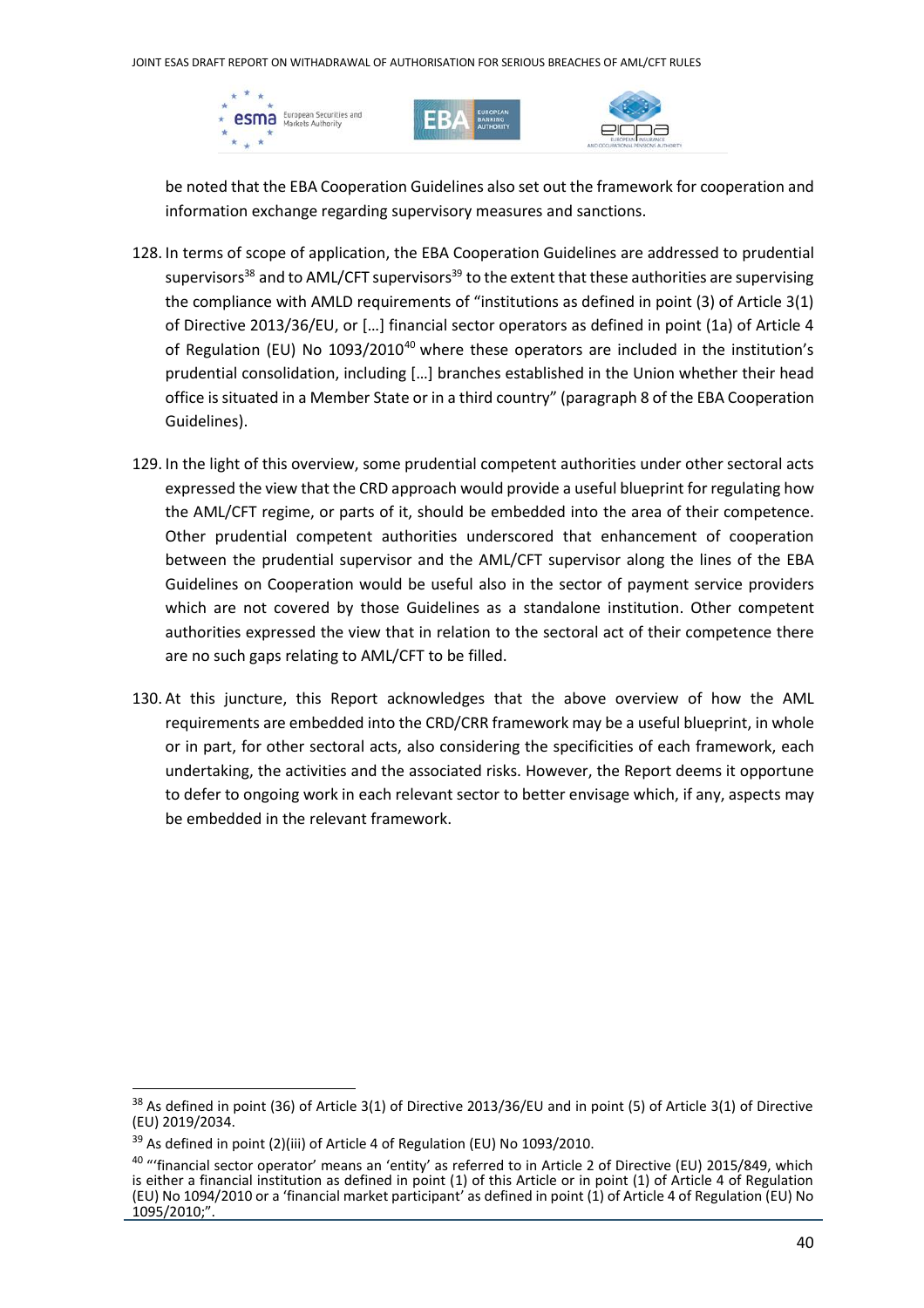JOINT ESAS DRAFT REPORT ON WITHADRAWAL OF AUTHORISATION FOR SERIOUS BREACHES OF AML/CFT RULES







# 5. Conclusions

- 131. The Report has examined and developed the four action points of Objective 5 of the AML Actions Plan.
- a. Action point a): degree of discretion in the decision to withdraw the authorisation
- 132. For purposes of developing this action point, the Report has examined: (i) the availability and suitability of the existing legal bases set out in EU and national law to support the decision to withdraw the authorisation (or registration) for serious breaches of AML/CFT rules; and (ii) the discretionary and proportionate reasoning underlying the withdrawal decision.
- 133. With regard to point (i) the Report acknowledges, based on the findings of the surveys distributed to all competent authorities within scope and the subsequent comments, that all the competent authorities may rely on grounds under EU or national law provisions to withdraw the authorisation for serious breaches of AML/CFT rules.
- 134. At the same time, the **Report, reflecting the views expressed by several competent authorities considers it opportune that sectoral acts be amended to insert an express legal ground specifically empowering them to withdraw the authorisation or the registration as the case may be, solely for serious breaches of AML/CFT rules.** This recommendation does not apply to the CRD which already includes an express ground to withdraw the authorisation for serious breaches of AML/CFT rules.
- 135. The review of the cases and the comments submitted by competent authorities has also stimulated the general consideration of the importance that a specific ML/TF risk assessment be carried out at the time of granting authorisation. Such an express requirement is not set out in EU sectoral acts, but several competent authorities across the financial sector have reported that assessments of ML/TF risk are generally performed for purposes of granting the authorisation. This notwithstanding, they have also expressed their support for an express reference in the sectoral acts.
- 136. In the light of the above, the **ESAs consider it opportune that all sectoral acts be amended to provide that - as one of the conditions for granting authorisation or registration as the case may be - competent authorities expressly consider the applicant's exposure to ML/TF risk, and be satisfied that the envisaged arrangements, processes and mechanisms enable sound and effective ML/TF risk management and compliance with AML/CFT requirements. For this purpose, cooperation and information exchange between prudential supervisors and AML/CFT supervisors should be ensured.**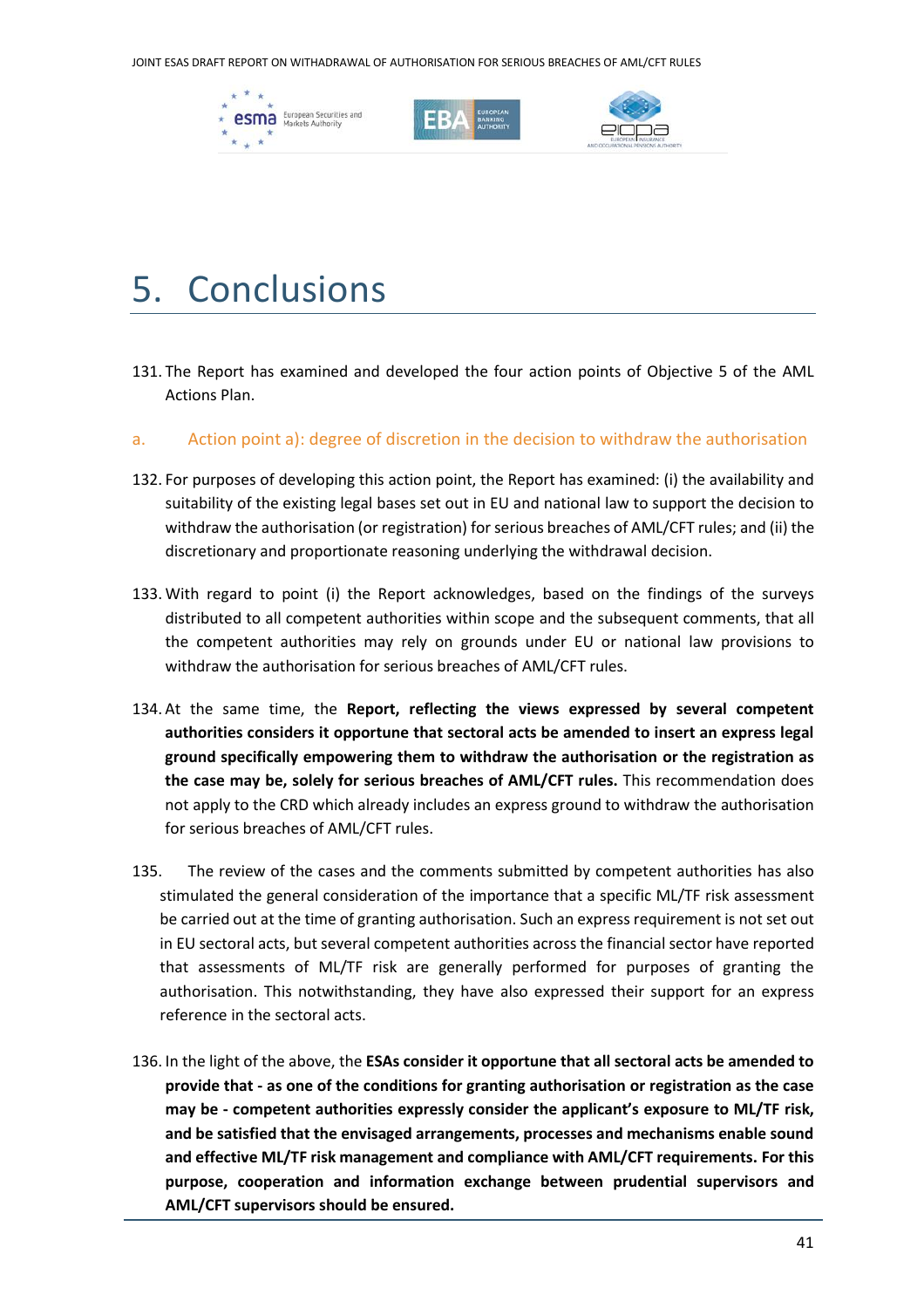





- 137. With regard to the IDD, **EIOPA recommends the inclusion of an express ground for withdrawal of authorisation/registration from the insurance intermediary/undertaking for serious breaches of AML/CFT rules such as the requirement for the insurance intermediary to be of good repute under Article 10(3) IDD. Furthermore, when introducing AML/CFT requirements into the IDD, it is important to have a causal link to the actual "insurance distribution" activity.**
- 138. With regard to "providers engaged in exchange services between virtual currencies and fiat currencies" and "custodian wallet providers", this **Report acknowledges the ongoing lawmaking process on the proposed Markets in Crypto-Assets Regulation (MiCAR), and deems opportune to highlight the need for the MiCAR to appropriately integrate AML/CFT issues in prudential supervision of entities to be regulated and supervised under the regime that will be envisaged in that EU Regulation.**
- 139. With regard to undertakings other than a credit institution, which carry out one or more of the activities listed in points (2) to (12), (14) and (15) of Annex I CRD, based on the responses to the survey, there is consensus that competent authorities should be empowered to withdraw the authorisation or registration from such undertakings for serious breaches of AML/CFT rules. It may therefore **be concluded that where not already envisaged under domestic law, an express ground to withdraw the authorisation/registration for serious breaches of AML/CFT rules should be introduced.**
- 140. As for currency exchange offices, based on the responses received to the survey and subsequent comments, there is support for the view that the authorisation/registration may be withdrawn for serious breaches of AML/CFT rules. However, some authorities have pointed out that such a power is already envisaged by the AMLD and the related national transposition. In the light of this, **it may be concluded that where not already envisaged under national law, an express ground to withdraw the authorisation/registration for serious breaches of AML/CFT should be introduced**.
- 141. With regard to point (ii), the conclusion of this Report reflects the recent ruling of the GC in *Versobank* and *Pilatus Bank*, that the decision to withdraw the authorisation, also in cases of serious breaches of AML/CFT rules, is a last resort measure, subject to discretionary and proportionality assessment articulated in the test of the legitimacy, adequacy, and reasonableness of the measure.
- b. Action point b): uniform interpretation of the language referring to serious breaches of AML/CFT rules in the Capital Requirements Directive
- 142. For the purpose of developing action point b), the Report firstly clarifies the criteria of a serious breach of AML/CFT rules that shall be considered and assessed by the AML/CFT supervisor, pointing out that the AML/CFT supervisor needs to take into consideration the context of the breach and therefore that it remains a case-by-case assessment. Secondly, the Report clarifies that there is no systematic correlation between a serious breach of AML/CFT rules and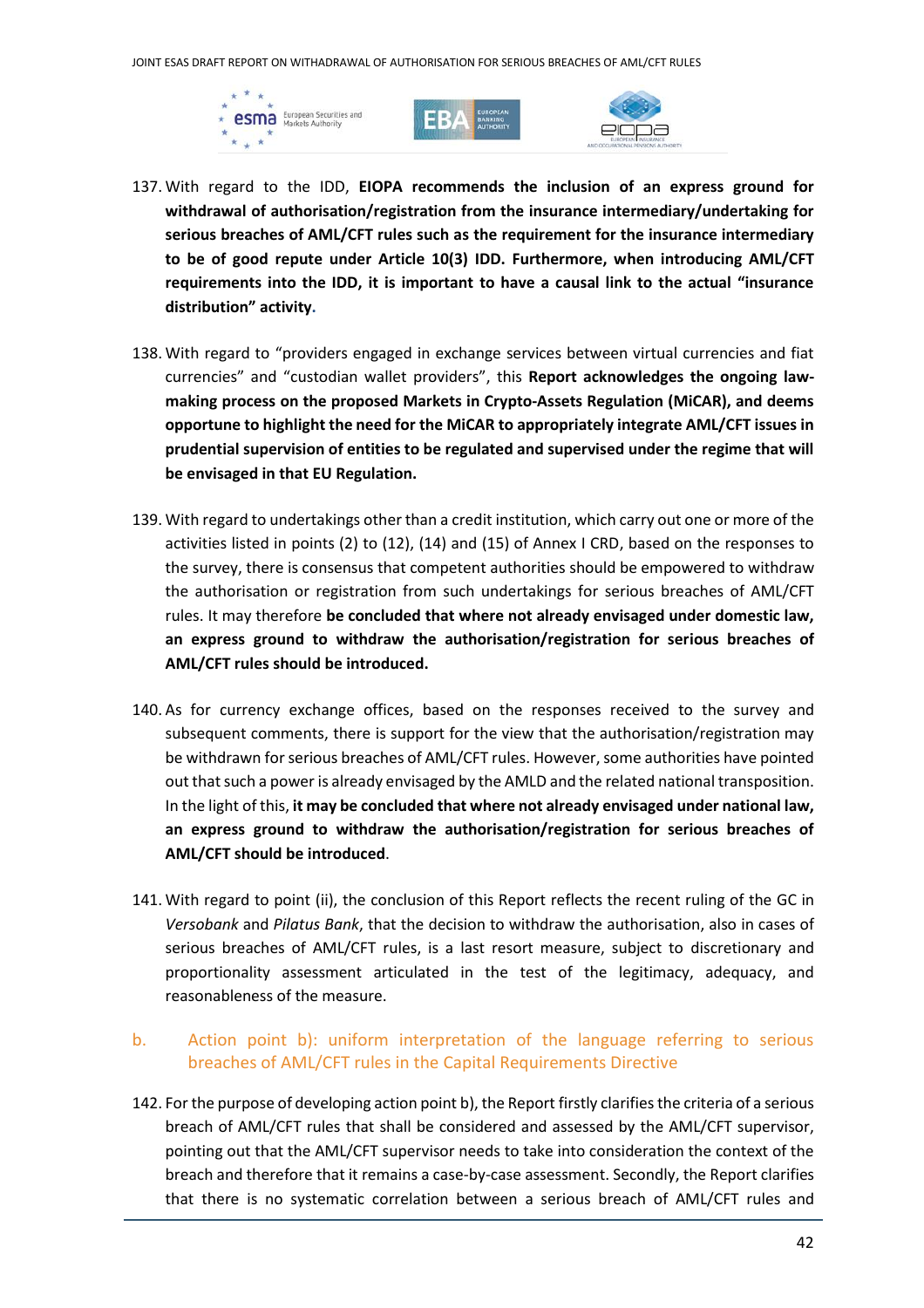





withdrawal of authorisation. It is rather that the assessment of the serious breach made by the AML/CFT supervisor will be used by the prudential supervisor for the adoption of the appropriate measures in accordance with its discretionary assessment. In any case the withdrawal of authorisation is a last resort measure.

- c. Action point c): consistent consideration of the consequences of license withdrawal, particularly in terms of the need to preserve critical functions in the bank, the involvement of resolution authorities, depositor protection and the possibility to suspend payment of deposits by the deposit guarantee scheme;
- 143. The development of this action point has only concerned those credit institutions and investment firms that are subject to the resolution regime and has considered: (i) the interaction between withdrawal of authorisation and FOLTF; (ii) the interaction between serious breaches of AML/CFT rules and the resolution regime and (iii) the impact of the withdrawal of authorisation for serious breaches of AML/CFT rules on DGS payout.
- 144. As to point (i), on the basis of the responses to the survey addressed to CRD competent authorities, the prevailing view is that the FOLTF assessment is not a necessary condition for the competent authority to withdraw the authorisation in the case of serious breaches of AML/CFT rules. The findings also reveal that there is a consensus among CRD competent authorities that FOLTF should be declared in all cases of liquidity and solvency-led crisis which may also originate from serious breaches of AML/CFT rules.
- 145. Diverging views have emerged among CAs as to whether, in order to withdraw the authorisation, the FOLTF assessment should be performed if the serious breach of AML/CFT rules has no impact on solvency and liquidity requirements.
- 146. The EBA takes notes of recent and ongoing judicial and legislative developments on these matters and deems appropriate to defer until their conclusion. The EBA limits itself to observing that, on the one hand, the withdrawal of authorisation is part of the supervisory toolkit and may have the colour of a sanction in certain jurisdictions; on the other hand, that Article 32(4) BRRD includes various grounds for an institution to be considered 'failing or likely to fail', including the failure to continue meeting the conditions for authorisation currently or in the near future. In addition, from a policy perspective, the EBA points out that it is important that, when exercising the power to withdraw the authorisation, the competent authority has to ensure that the RA is appropriately consulted and is given the opportunity to oppose the revocation of the authorisation where it interferes with the RA's prerogatives. The consultation process and the NRA's power to object to the withdrawal of authorisation under Articles 83 and 84 SSM Framework Regulation may be considered a pragmatic and balanced solution that could be enacted also by non-participating jurisdictions, where any such coordination and possibility of objection is not yet expressly envisaged under national law.
- 147. As to point (ii), the Report summarises the exchanges of views within the EBA resolution group which have brought to the fore potential legal and operational issues stemming from the interaction between the resolution and the AMLD framework. In such a context, cooperation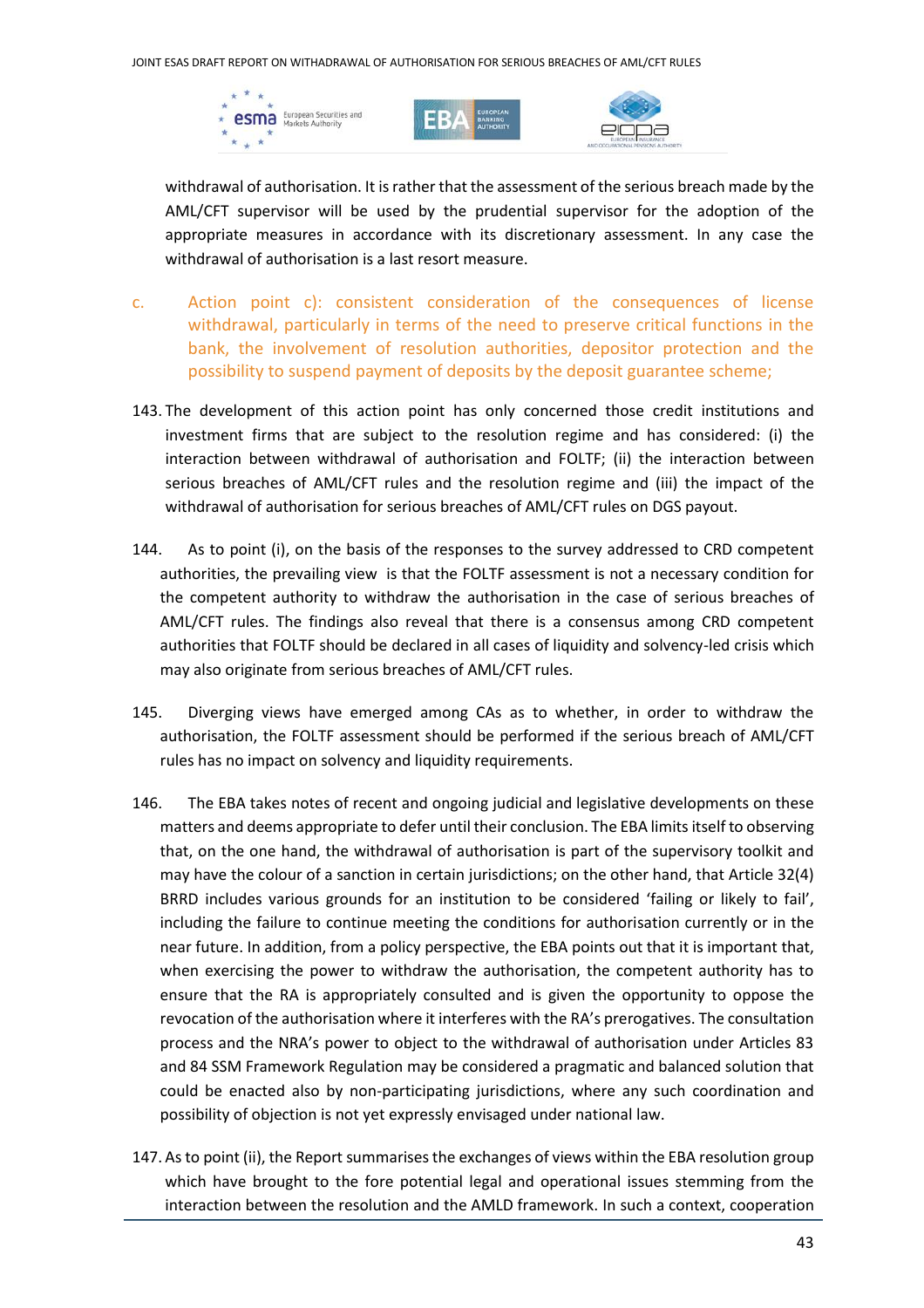





and coordination between the relevant authorities involved, namely the RA, the competent (prudential) authority and the AML supervisor is considered critical.

- 148. The Report acknowledges that such exchanges of views have been of the essence to bringing such issues to the RAs' attention and to running a preliminary mapping of operational and legislative criticalities. However, at this stage, it is premature to draw conclusions, or to lay down specific criteria or guidance, prior to an overall examination from an operational and legal perspective. The EBA stands ready to provide additional specific advice to the EU institutions as appropriate.
- 149. In respect of point (iii), the Report fully supports and reiterates the recommendation laid down in the EBA Opinion on Deposit guarantee scheme payouts.
- d. Identification of measures available to prudential authorities to address prudential concerns stemming from money laundering / terrorist financing risks and breaches of AML/CFT rules
- 150. In order to address action point d), the Report has provided an overview of the supervisory, administrative and sanctioning toolbox available to prudential competent authorities under the CRD to address AML/CFT concerns and serious breaches of AML/CFT breaches.
- 151. The Report has provided an overview of how the assessment of ML/TF risks is embedded in prudential regulation and supervision within the CRD/CRR framework. It is noted that thanks to recent updates and revisions in fulfilment of mandates set out in the CRDV, the framework is rather comprehensive and is completed by a cooperation framework between prudential supervisors and AML/CFT supervisors and FIUs, covering also the withdrawal of authorisation.
- 152. The above overview may be a useful blueprint for other sectoral acts, in whole or in part considering the specificities of each framework, each undertaking, the activities and the associated risks. However, the Report deems it opportune to defer to ongoing work in each relevant sector to better envisage which, if any, aspects may be appropriate to embed in the other respective frameworks.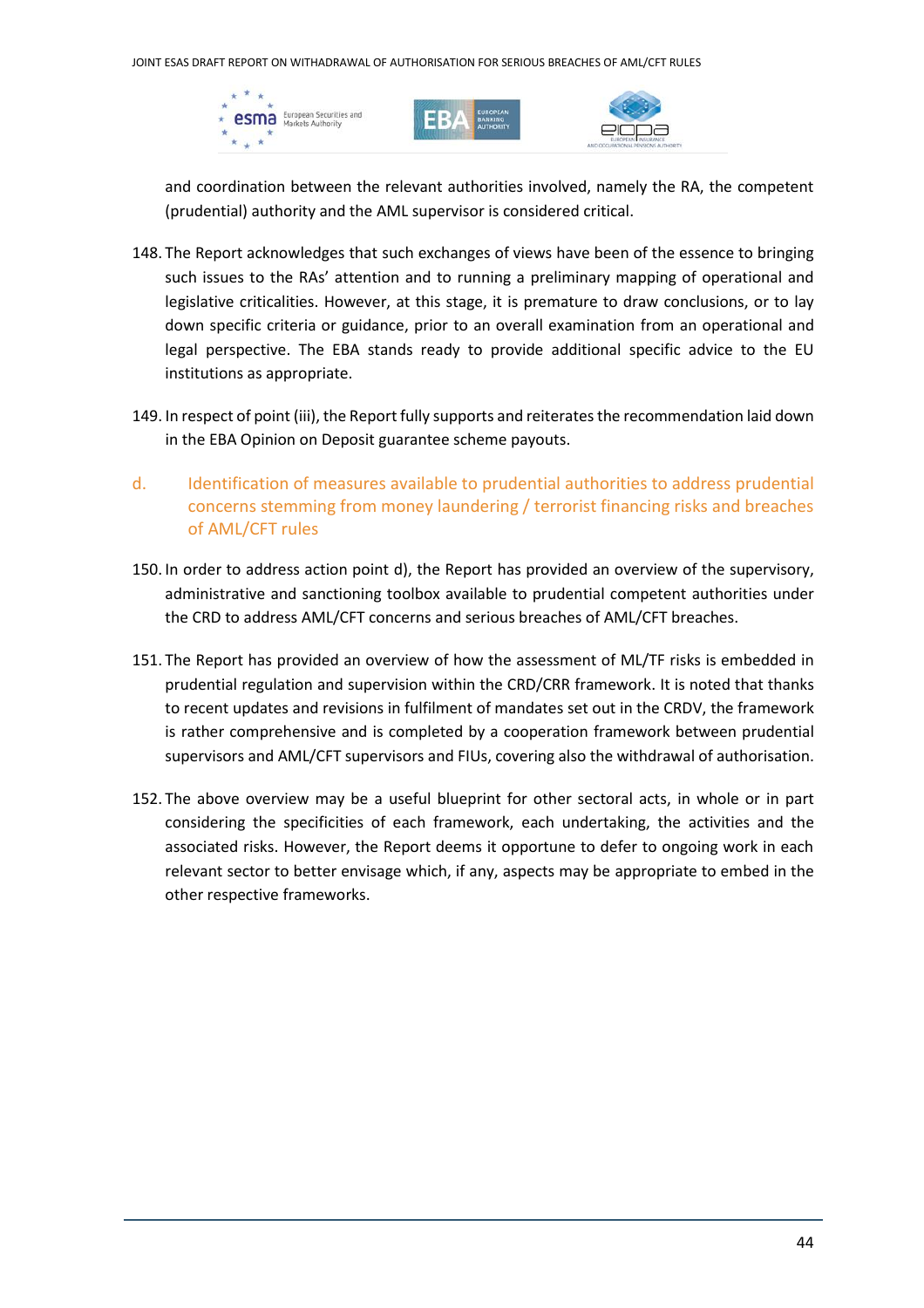





## 6. Annex I: results of the survey on the withdrawal of authorisation for serious breaches of AML/CFT rules under the **CRD**

### 6.1 Introduction

- 153. The CRD lays down a comprehensive regime for withdrawal of authorisation, which is set out in Article 18 and other connected provisions. Unlike other regimes, the CRD envisages an express ground for withdrawing the authorisation granted to credit institution following the breach of AMLD provisions. In such cases, the withdrawal of the authorisation is one of the administrative measures that can be taken by CAs, pursuant to Article 67.
- 154. In the light of the above, the survey focused on collecting information on the legal framework in force, on supervisory practices including relating to actual cases of withdrawal of the authorisation from credit institutions, and, from branches of third country credit institutions and closure of intra-EU branches for serious breaches of AML/CFT. The survey also focused on the robustness of the required evidence to support a decision to withdraw the authorisation due to serious breaches of AML/CFT. Interaction between withdrawal of authorisation and FOLTF determination under the BRRD was also included within the scope of the questionnaire.
- 155. Lastly, a few questions were included in the survey on entities other than credit institutions and which are obliged entities under the AMLD – "providers engaged in exchange services between virtual currencies and fiat currencies" "custodian wallet providers", and undertakings other than a credit institution, which carry out one or more of the activities listed in points (2) to (12), (14) and (15) of Annex I CRD – for those CAs which are designated competent authorities for their registration and/or authorisation under national law, if any.
- 156. As shown by the data below, only a few CAs have gained actual experience of withdrawal of authorisation due to serious breaches of AML/CFT rules, CAs have therefore responded to the survey on a best effort basis and mainly based on policy rather than on actual experience.
- 157. The survey ran from 1 December 2020 until 15 January 2021. 22 responses were received from 22 EU Member States and the ECB and from one an EEA country.

## 6.2 Overview of cases of withdrawal of authorisation for serious breaches of AML/CFT rules

158. In the past ten years, the authorisation has been withdrawn from credit institutions for serious breaches of AML/CFT rules in several cases..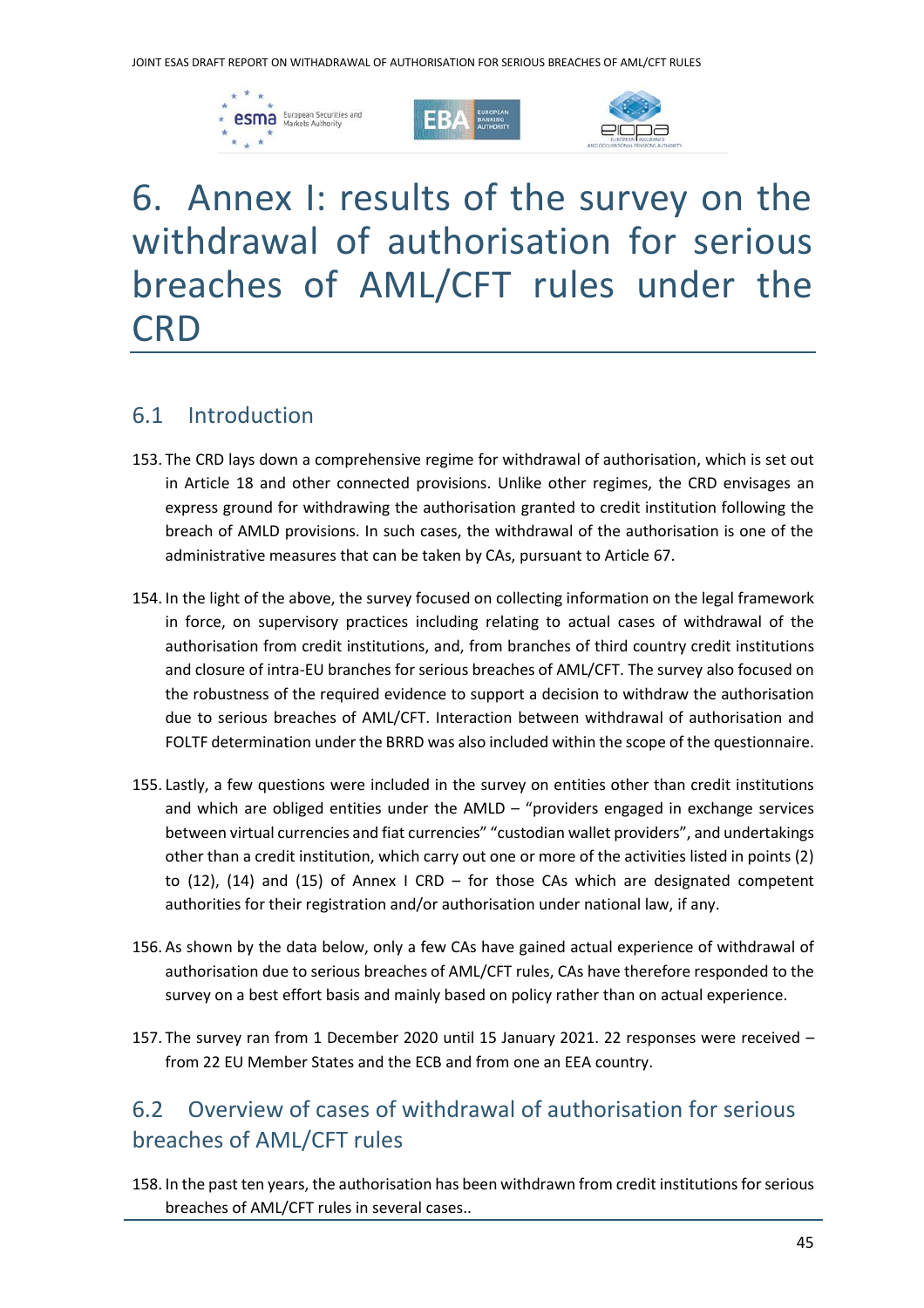





- 159. With regard to intra-EU branches, two CAs reported to have ordered the closure of an intra-EU branch due to serious breach of AML/CFT rules in the past ten years; in both cases the order was issued pursuant to national law transposing Article 44 of the CRD.
- 160. According to these CAs, circumstances leading to the withdrawal consisted in the occurrence of numerous breaches of AML/CFT law, or in the seriousness of breaches and the high risk of repetition of the same breaches.
- 161.One CA reported that the closure of the intra-EU branch gave rise to specific challenges, as regards depositors' protection, in particular whether full repayment of deposits held by the branch should be ensured prior to closure of the branch or whether their transfer to another bank could also be considered a suitable solution. Ensuring full information and transparency to clients proved burdensome from an operational perspective.
- 162. In respect of branches of third country credit institutions, no respondent reported to have withdrawn the authorisation to a branch of a third country credit institution because of serious breaches of AML/CFT rules in the last ten years<sup>41</sup>. It is to be noted that third country branches are not established in all jurisdictions.

## 6.3 Description of supervisory practices based on the survey results

#### **6.3.1 Supervisory assessment underpinning the withdrawal of authorisation**

- 163. All respondents but one reported that the withdrawal of authorisation is always subject to discretionary assessment. The ECB pointed out that it undertakes a thorough assessment, including the identification of legal ground(s) to withdraw, taking into account proportionality considerations of the specific circumstances. In particular, the ECB underscored that three aspects are verified to be met: i) suitability of intended withdrawal, ii) its necessity (absence of other measures) and iii) its reasonableness or proportionality, which requires weighing the public interest in the achievement of the legitimate objective against the private interests affected (eg. shareholders' rights of property), and verifying that private interests are not disproportionately affected in comparison to the public interest pursued.
- 164.Only one respondent reported that in a few cases the CA decision to withdraw the authorisation is not discretionary but mandatory according to the national law, namely when a credit institution has obtained the license fraudulently or by otherwise breaching laws, or pursues the activities prohibited by laws.

<sup>&</sup>lt;sup>41</sup> Based on public information, a third country branch was resolved by the Cypriot resolution authority in 2014 as a consequence of the impact of the US FinCen statement that the third country credit institution to which the third country branch belonged was of primary money laundering concern; the authorisation was withdrawn in 2015, see Central Bank of Cyprus - [Decree by the Resolution Authority;](https://www.centralbank.cy/en/announcements/21072014-1) Central Bank of Cyprus - [Revocation of Licence Granted to FBME Bank Ltd for Operating a Branch in Cyprus.](https://www.centralbank.cy/en/announcements/22122015-1)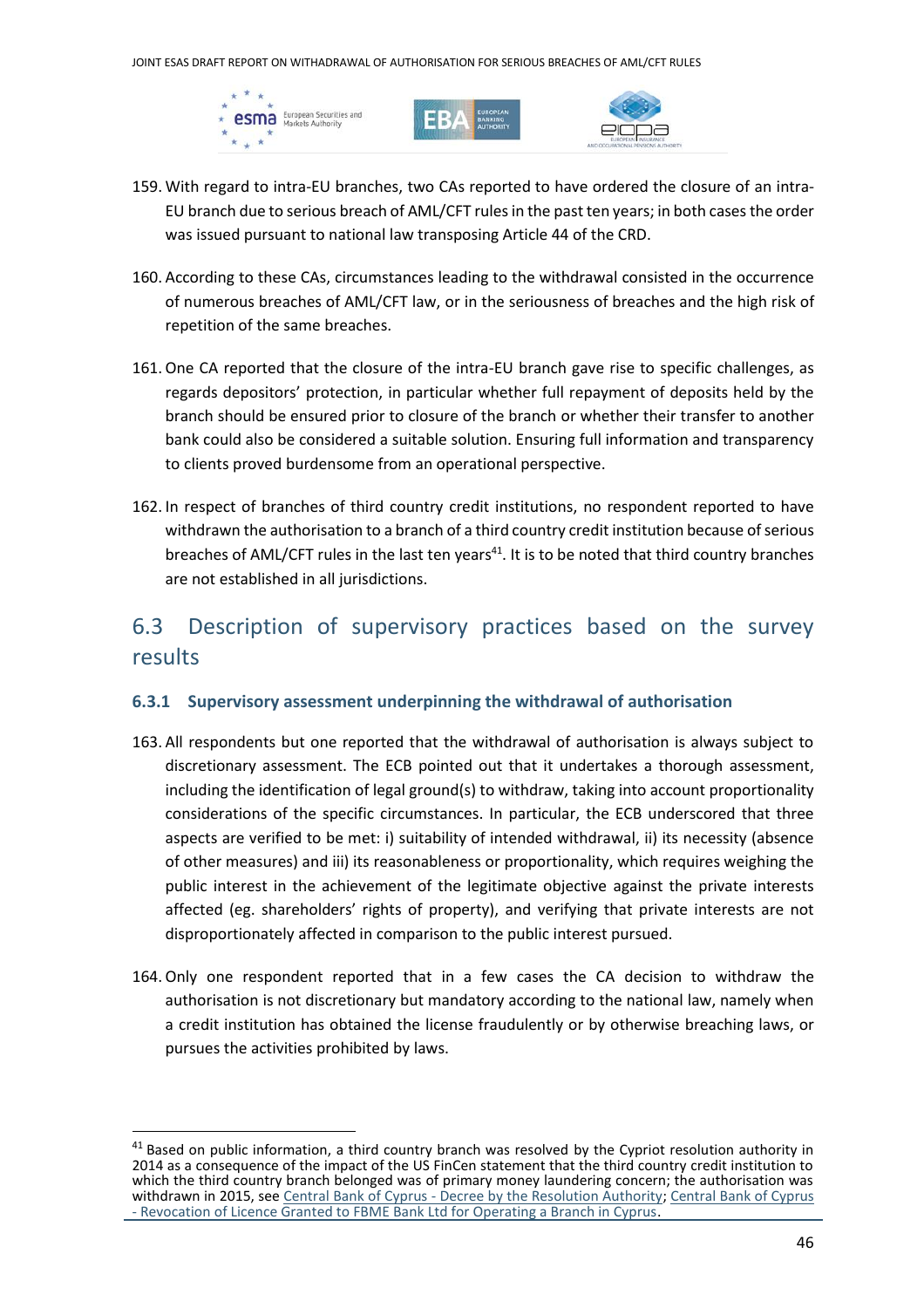





- 165. The survey requested CAs views on the four most relevant circumstances among a predetermined list - that support a decision to withdraw the authorisation for serious breaches of AML/CFT rules. Considering the small number of actual cases, responses have to be understood mainly as policy-based rather than experience based; one CA did not respond to this question given its lack of experience. Two CAs specified that the withdrawal of authorisation has always to be determined on a case-by-case basis and depends on various circumstances, and that there is not one circumstance more relevant than others.
- 166. All ranked circumstances underscore the relevance of proportionality embedded in the decision to withdraw the authorisation and its nature as a last resort remedy.
- 167. The circumstance which received support from the large majority of CAs is the absence of supervisory measures to effectively remedy the serious breach of AML/CFT rules. A large number of responses provided support to considering the consequences of withdrawal of the authorisation on financial stability. Similarly the absence of private measures to remedy the serious breach of AML/CFT rules received significant support (15 respondents); as well as the consideration of the destruction in value of the credit institution and/or the market (12 respondents). The other circumstances within the predetermined list in the survey were breach of right of property of shareholders and creditors in the case of two CAs and consequences of the withdrawal for the real economy for two other CAs.
- 168. As regards other circumstances not included in the closed-end list proposed by the survey, one CA indicated that existing legislative grounds relating to fraud, false statements or other irregular means to obtain the authorisation may be relevant in the context of withdrawal for serious breaches of AML/CFT rules; similarly relevant may be the general grounds according to which the credit institution no longer fulfils the conditions under which the licence was granted; or the credit institution fails to comply with provisions of the national banking law. Another CA indicated as potential circumstances to consider for withdrawal the losses or risk of lossesto depositors, investors, consumers or other creditors whereas another one indicated that the significant breaches of the internal control system at least three times in the four years. Two CAs further clarified the proportionality approach/last resort measure embedded in the decision to withdraw the authorisation, thus indirectly supporting the (listed) criterion relating to the absence of supervisory measures.

## 6.4 National legal framework: suitable grounds for withdrawal of authorisation for serious breaches of AML/CFT rules

169. The survey aimed at collecting information on grounds for withdrawal of authorisation envisaged under national law pursuant to Article  $18(e)$  CRD<sup>42</sup> that could be used in the case of serious breaches of AML/CFT rules.

 $42$  "The competent authorities may only withdraw the authorisation granted to a credit institution where such a credit institution: […] (e) falls within one of the other cases where national law provides for withdrawal of authorisation; […]".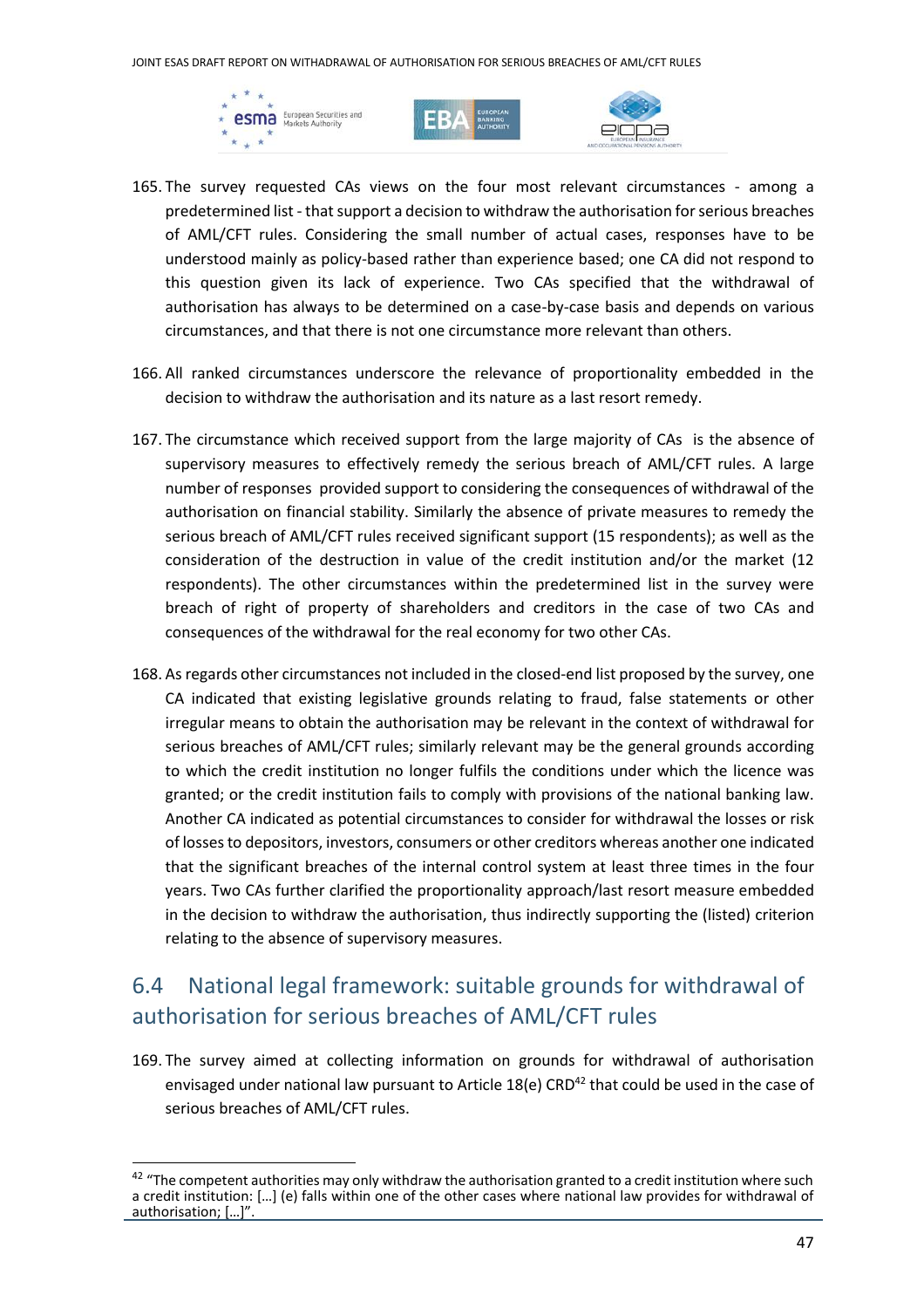





- 170. The large majority of respondents (16) made reference to the breach of national laws implementing the AMLD as additional grounds justifying the withdrawal of authorisation. Such responses provide reassurance that AML/CFT breaches are considered grounds for withdrawal of authorisation, but it is questionable that they are additional grounds envisaged by national law.
- 171.One CA referred to the fact that under its national law, the authorisation may also be withdrawn where the credit institution sets up a special mechanism with the aim or effect of promoting tax fraud by third parties. Although the ground for the withdrawal on this basis is in the first place the underlying criminal behaviour (tax fraud) that could eventually lead to ML or TF where proceeds of this fraud are injected into the financial system, this ground is considered to be also relevant for AML/CFT breaches linked to tax fraud.
- 172.Other responses made reference to cases already covered by the CRD, such as the breach of the other general legal requirements to continue meeting the conditions for authorisation (see Article 18, letter (c) "no longer fulfils the conditions under which authorisation was granted"). One respondent specified that if a supervised entity has seriously failed to comply with prohibition decisions or with a measure imposed by the CA, the main ground for the withdrawal of the authorisation would be both the serious breach of the national AML/CFT law, and the failure to comply with the supervisory decision or measure (see combined reading of Article 18(f) and 67(o) CRD). It is to be noted also that usually breach of AML/CFT rules is just one ground, not the exclusive ground relied upon by CAs to withdraw the authorisation. One CA reported that the national implementing law has not added any further grounds or provisions.

### 6.5 Interaction between withdrawal of authorisation and FOLTF assessment

<span id="page-47-0"></span>173. The survey examined the interaction between Article 18 CRD on the withdrawal of authorisation and Article 32(4) BRRD (Article 18 SRMR) $43$  on the determination as to whether an institution is failing or likely to fail (FOLTF). The question asked the CAs' view as to whether the FOLTF assessment, pursuant to the BRRD/SRMR, is always a prior requirement to the

<sup>&</sup>lt;sup>43</sup> "For the purposes of point (a) of paragraph 1, an institution shall be deemed to be failing or likely to fail in one or more of the following circumstances:

<sup>(</sup>a) the institution infringes or there are objective elements to support a determination that the institution will, in the near future, infringe the requirements for continuing authorisation in a way that would justify the withdrawal of the authorisation by the competent authority including but not limited to because the institution has incurred or is likely to incur losses that will deplete all or a significant amount of its own funds;

<sup>(</sup>b) the assets of the institution are or there are objective elements to support a determination that the assets of the institution will, in the near future, be less than its liabilities;

<sup>(</sup>c) the institution is or there are objective elements to support a determination that the institution will, in the near future, be unable to pay its debts or other liabilities as they fall due;

<sup>(</sup>d) extraordinary public financial support is required except when, in order to remedy a serious disturbance in the economy of a Member State and preserve financial stability, the extraordinary public financial support takes any of the following forms: […]".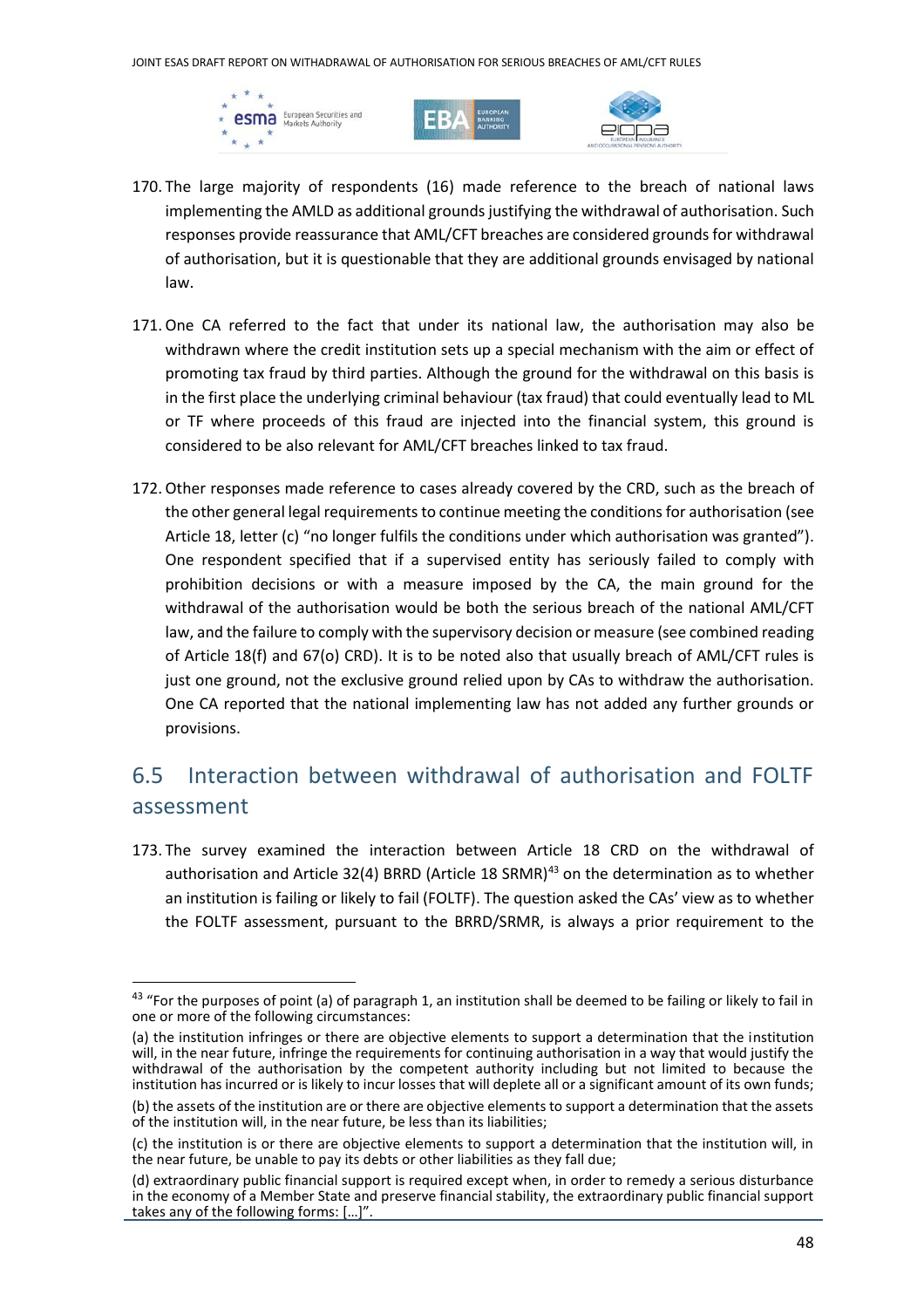





decision to withdraw the authorisation, also in case the reason for the withdrawal is the serious breach of AML/CFT rules<sup>44</sup>.

- 174. Based on responses received, the prevailing view among the majority of the CAs is that the FOLTF assessment is not a necessary condition for the withdrawal of the authorisation. One CA observed that this is without prejudice to the circumstance that in practice the FOLTF assessment has preceded the withdrawal of authorisation. Another CA noted that the need of prior FOLTF assessment depends on the specific circumstance, e.g. solvency/liquidity concerns of the institution and their ability to fund or operationalise a wind down.
- 175. With specific regard to AML/CFT aspects, one CA reported that, whilst the FOLTF assessment is not always a legal requirement for the withdrawal of the authorisation (see paragrap[h 173\)](#page-47-0), if the withdrawal of authorisation depends on serious breaches of AML/CFT rules, the FOLTF assessment is required. Another CA observed that the serious breach of AML/CFT rules is subject to a discretionary assessment as to whether the authorisation should be withdrawn and that a combination or a prioritisation with other processes is not necessary; another CA observed that given that resolution authorities have no competence on AML/CFT issues, they would not be in the position to issue a FOLTF assessment for serious breaches of AML/CFT rules, hence such an assessment should not be required for purposes of withdrawing the authorisation for serious breaches of AML/CFT rules.
- 176. From a general perspective, three CAs pointed out that the authorisation may be withdrawn in cases that are not related to a crisis, notably for the grounds under Article 18(a) CRD which are not covered by the grounds for FOLTF assessment.

Worth of specific analysis is the interpretation of the relevance of letter a) of Article 32(4) as a ground for the FOLTF assessment. This ground is particularly relevant since the serious breach of AML/CFT rules may lead to the withdrawal of the authorisation irrespective of a solvency and/or liquidity crisis, but for other reasons, such as business model, governance and internal governance arrangements, though, there are different views as to whether compliance with the AML/CFT framework is a condition for granting the authorisation or as to the necessity of the FOLTF assessment in the case of serious breaches of AML/CFT rules that may trigger the withdrawal of the authorisation. Only five CAs expressed the view that the FOLTF assessment is a legal requirement for the decision to withdraw an authorisation also in cases of serious breaches of AML/CFT rules. However, one of these CAs clarified that although the FOLTF assessment is a legal requirement for withdrawing the authorisation, the institution should not be considered as FOLTF where the serious breach of AML/CFT does not impact on the institution's solvency and/or liquidity situation. The same CA notes that the current FOLTF approach does not take these circumstances into consideration.

<sup>&</sup>lt;sup>44</sup> In the Targeted Consultation Document on the review of the crisis management and deposit framework, European Commission asked whether all supervisors should be "given the power to withdraw the licence in all FOLF cases" (Question 13), January 2021, available at [https://ec.europa.eu/info/publications/finance](https://ec.europa.eu/info/publications/finance-consultations-2021-crisis-managementdeposit-insurance-review-targeted_en)[consultations-2021-crisis-managementdeposit-insurance-review-targeted\\_en](https://ec.europa.eu/info/publications/finance-consultations-2021-crisis-managementdeposit-insurance-review-targeted_en)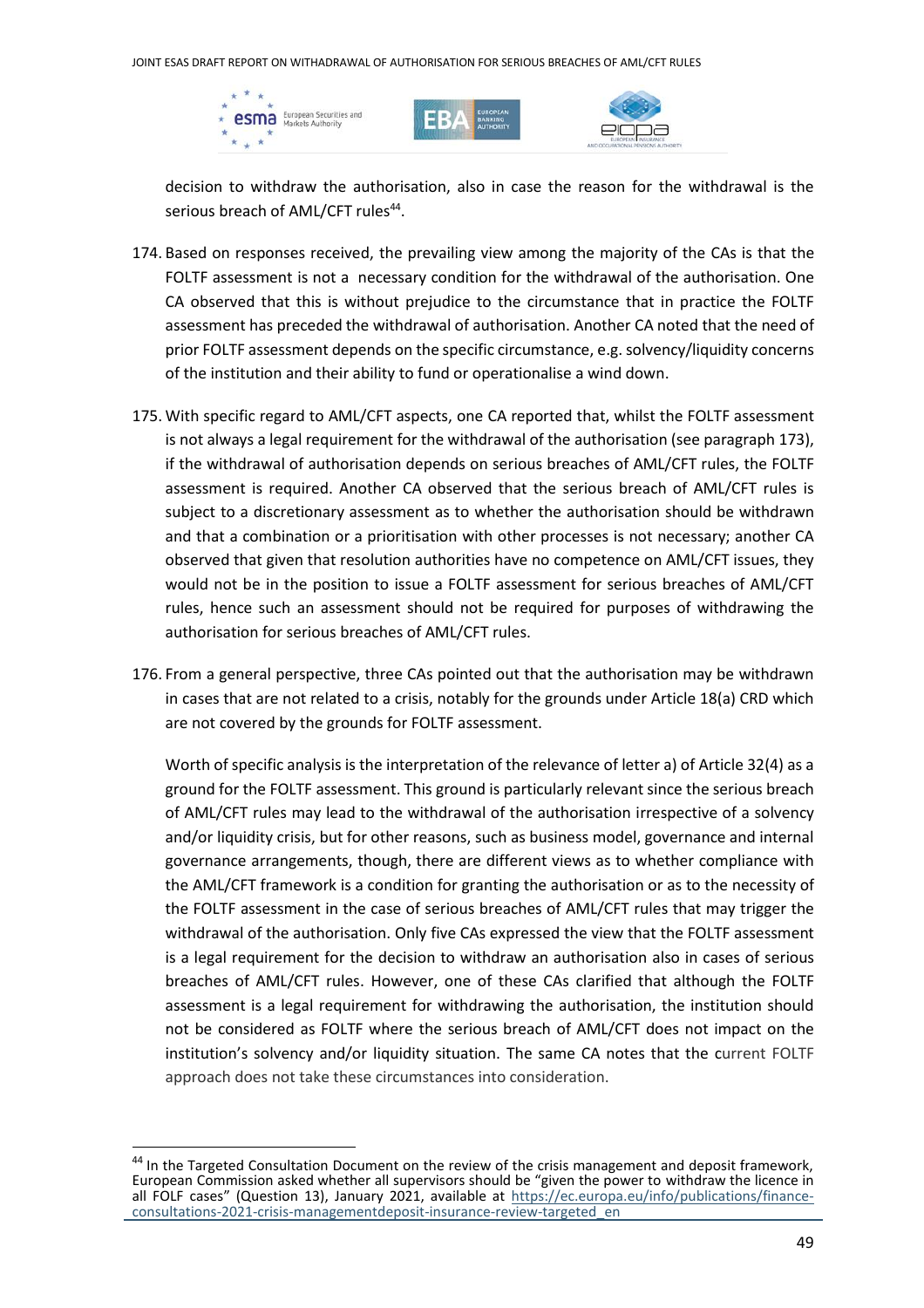





- 177. In this latter regard, one CA acknowledged that compliance with AML/CFT rules is part of the authorisation requirements and as a consequence that a serious breach of AML/CFT rules may in principle lead to the withdrawal of authorisation. However, it specified that whilst the credit institution should be deemed – as a matter of law – FOLTF in such a case, it cannot be derived that the FOLTF assessment is a prior legal requirement for the withdrawal.
- 178. Another CA noted that under the national legal framework the withdrawal of the authorisation follows the entry into insolvency proceedings (compulsory administrative liquidation procedure). Within this framework, serious infringement (or likely infringement) of AML/CFT rules is considered as a breach of conditions for continuing authorisation that may trigger the insolvency procedure, the opening of which rests on a prior FOLTF assessment. As a consequence, the FOLTF assessment for serious breaches of AML/CFT rules is a legal requirement for the withdrawal of the authorisation.
- 179. Another CA pointed out that under the national framework serious breaches of AML/CFT rules could only be included within the scope of the FOLTF assessment if they lead to solvency and liquidity issues of the institution that are covered by letters b) and c) of Article 32(4) BRRD. This notwithstanding, the authorisation may actually be withdrawn for serious breaches of AML/CFT as a form of disciplinary sanction against the credit institution and it has to be adopted in accordance with the internal process governing sanctions. The authorisation is then withdrawn by the ECB. Where the authorisation is withdrawn as a sanction, the credit institution is put in liquidation without any FOLTF and public interest assessment.
- 180. Based on the results of the survey as summarised above, it could be concluded that there is a consensus among CAs that FOLTF is a legal requirement for all cases of liquidity and solvencyled crisis which may also originate from serious breaches of AML/CFT rules.
- 181. Conversely, where the serious breach of AML/CFT rules does not impact solvency and/or liquidity requirements, varied interpretations exist as to whether AML/CFT rules are a condition for authorisation and such is covered by the FOLTF assessment, or whether in these cases the authorisation may only be withdrawn as a sanction by the CA.
- 182. The survey also focused on the impact of the withdrawal of the authorisation on the implementation of the resolution tools (e.g. the sale of business tool and bridge bank tool as regards the transfer of the depositors' books, the bail-in tool because of the assumption that the bank will remain a going-concern) and asked whether, in the case of the withdrawal of the authorisation due to serious breaches of the AML/CFT rules, prior coordination between the competent authority and the resolution authority is always necessary.
- 183. The focus of the question was the specific case of withdrawal of authorisation for serious breaches of AML/CFT rules and the interaction with the FOLTF assessment. Therefore, whist it is plain, based on Article 32(1) BRRD, that the CA has to consult the RA and vice versa, for the purpose of delivering the FOLTF assessment, it is less clear whether such cooperation should occur if and when the FOLTF assessment is not conducted.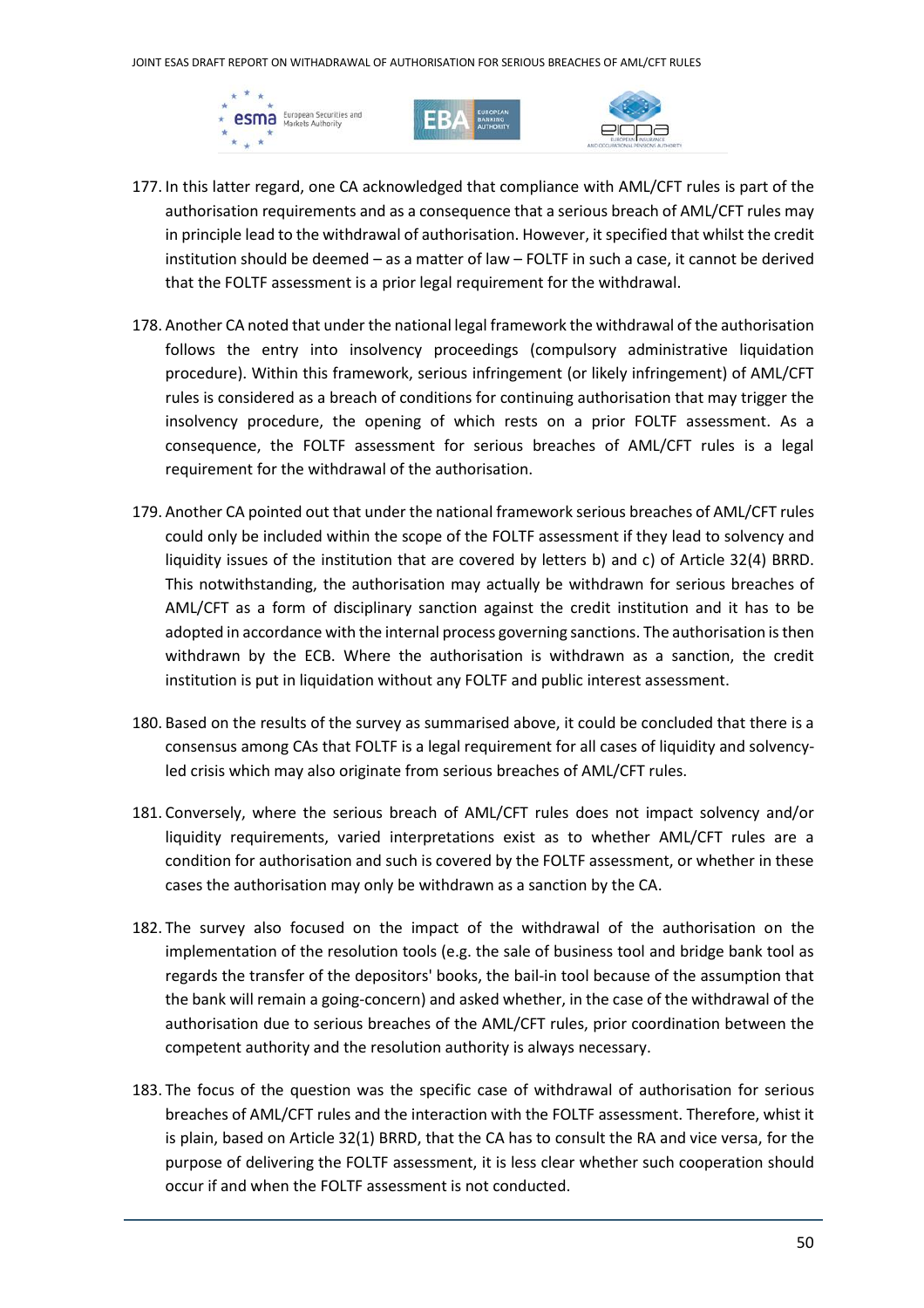JOINT ESAS DRAFT REPORT ON WITHADRAWAL OF AUTHORISATION FOR SERIOUS BREACHES OF AML/CFT RULES







- 184. Noteworthy is the regime in force within the SSM, where such cooperation is required by Article 14(6) SSM Regulation, which indicates the possibility for (national) resolution authorities to object to an intended withdrawal of authorisation. To ensure the effectiveness of such power of objection, a requirement of prior consultation of resolution authorities is foreseen by Articles 80 et seq. of ECB Regulation (EU) No 468/2014. In light of this legislation, the ECB observed that prior coordination between competent and resolution authorities is essential to ensure that withdrawal of authorisation does not hamper a possible activation of resolution tools.
- 185. The large majority of respondents (17) agreed that prior coordination is always necessary; however, two CAs clarified that cooperation is only necessary where the serious breach of AML/CFT rules entails a solvency and liquidity crisis. With specific regard to withdrawal of authorisation due to serious breaches of AML/CFT rules, one CA observed that in light of the applicable national framework, given that withdrawal is considered a sanction in that case, the credit institution is outside of the BRRD's scope because at that moment it is no longer a credit institution. Conversely some CAs are of the view that cooperation is not always necessary.

## 6.6 Evidence robustness and procedural arrangements to establish the serious breach of AML/CFT rules

- 186. The survey aimed at gaining an understanding of the practices as to the robustness of evidence necessary to adopt a decision to withdraw the authorisation and the procedure (if any) to establish such evidence. For that purpose four options were presented about the robustness of evidence required: i) supervisory findings, ii) compelling evidence, iii) formal decision or iv) judicial ruling. For each of these cases, it was also asked which authority makes the relevant assessment about the satisfactory evidence, whether the competent (prudential) authority, the AML/CFT competent authority or in cooperation (this option was chosen by several CAs), whether there is internal cooperation and the authority's decision-making body represents both the prudential and the AML/CFT supervisor
- 187. With regard to the type of evidence, the lowest support was expressed for the need of a judicial or quasi-judicial ruling, indicated by only two CAs.
- 188. As to the other types of evidence, no option was significantly preferred over the others; CAs generally provided responses to all options, but the option relating to 'supervisory findings' received more responses (22); the option relating to 'compelling evidence' received 20 responses, and the option relating to 'formal decision' received 18 responses.
- 189. With regard to the authority in charge of producing or establishing such evidence, responses are quite balanced for all three evidence options above. In particular, as regards 'supervisory findings' CAs responses are equally split among assessment by the: competent authority (several CAs chose this option); AML/CFT supervisor (several CAs); competent authority in cooperation with the AML/CFT supervisor(several CAs chose this option). Two CAsclarified that the existence of breaches of AML/CFT legislation is determined by the AML/CFT supervisor and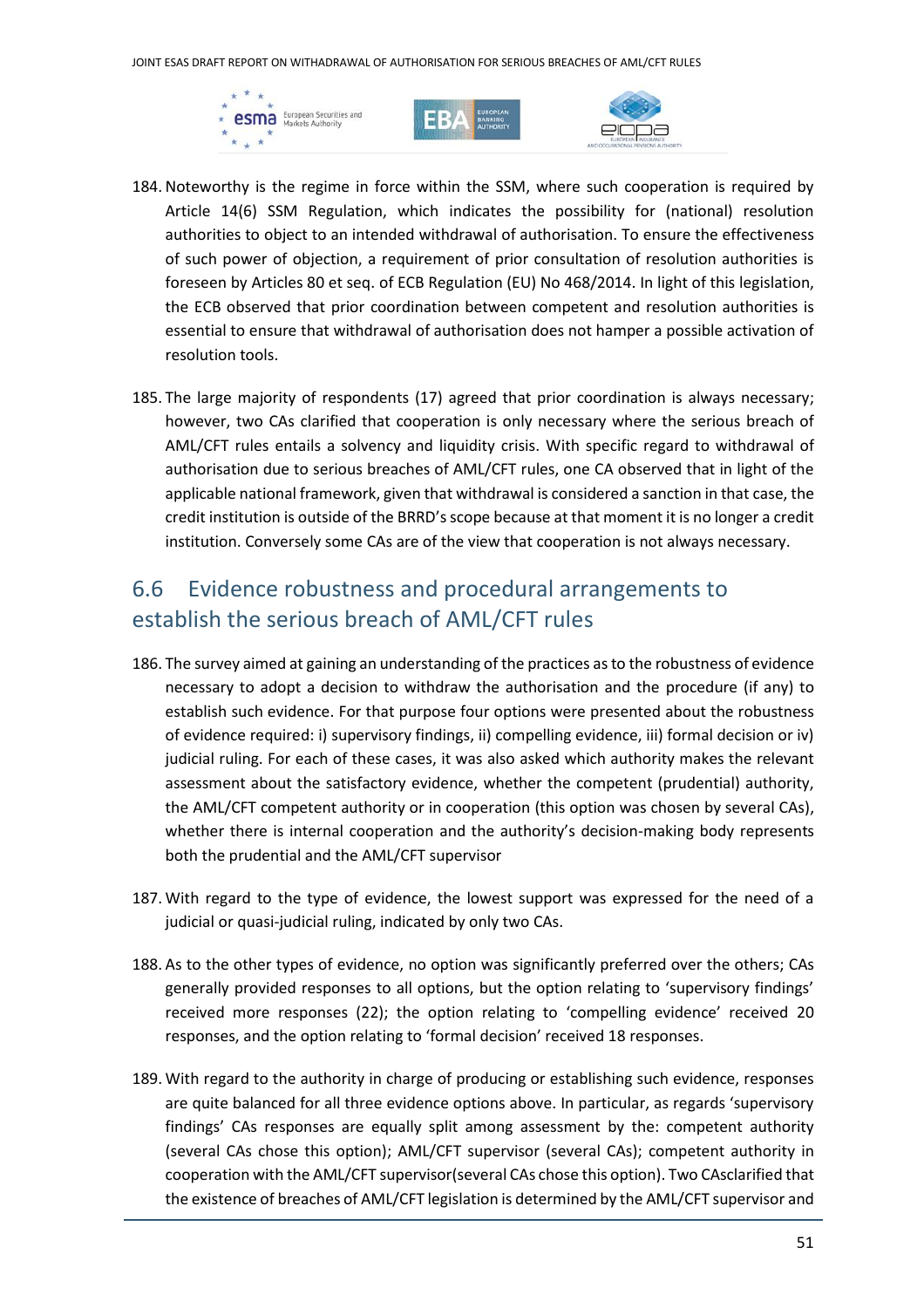





that they will take these determinations into account as fact findings when deciding on a license withdrawal from a prudential perspective. Another CA specified that a withdrawal of the authorisation should be based on supervisory findings, resulting in compelling evidence that one or more of the withdrawal conditions in national law are met.

- 190. In respect of the option 'compelling evidence', responses are equally split between the assessment by the competent authority and the assessment by the AML/CFT supervisor, with the process envisaging the competent authority in cooperation with the AML/CFT supervisor supported by few CAs.
- 191. As to the option relating to the 'formal decision', the cooperation between competent authority and AML/CFT supervisor was reported by the majority of responses, the assessment by the CA was the option chosen by several respondents and the option relating to the AML/CFT supervisor was chosen by a few other respondents. In this respect one CA specified that due to the lack of AML/CFT competences, the determination of AML/CFT findings must be made by the AML/CFT authority, but in their view such determination does not necessarily have to take the form of a formal decision of that authority. The licence withdrawal decision which takes these AML/CFT findings into account, however, is a CA's formal decision.One CA clarified that on top of the evidence consisting in 'supervisory findings' and 'compelling evidence', it is of course also possible that the liability for the serious breach of AML/CFT-rules is assessed by the AML/CFT supervisor on the basis of a formal decision, although such a formal decision is not required as such.
- 192. The question rest on the assumption that there is a clear separation of roles between the competent authority and AML/CFT supervisor even if they are within the same authority. However, based on responses received, this is often not the case.
- 193. The views of TF members are welcome on who (prudential supervisor/AML/CFT supervisor) gathers the evidence and conducts the assessment in practice on the breach of AML/CFT rules and whether there should be a sanction or even a withdrawal of authorisation.
- 194. Also, the survey aimed at understanding the robustness of the required evidence to withdraw the authorisation, although all options received responses. Based on responses received, can it be concluded that the authorisation can be withdrawn simply on the basis of supervisory findings?

#### 6.7 Legal bases for withdrawal of authorisation

#### **6.7.1 Combined application of Articles 18(f) and 67(1)(o) CRD**

195. CAs were asked whether – in the last ten years - they had withdrawn the authorisation due to serious breaches of AML/CFT rules in accordance with the combined reading of Article 18(f) and 67(1)(o) CRD. Several CAs reported to have not applied such combination of provisions in the last ten years; some CAs reported to have applied them to impose administrative penalties and administrative measures.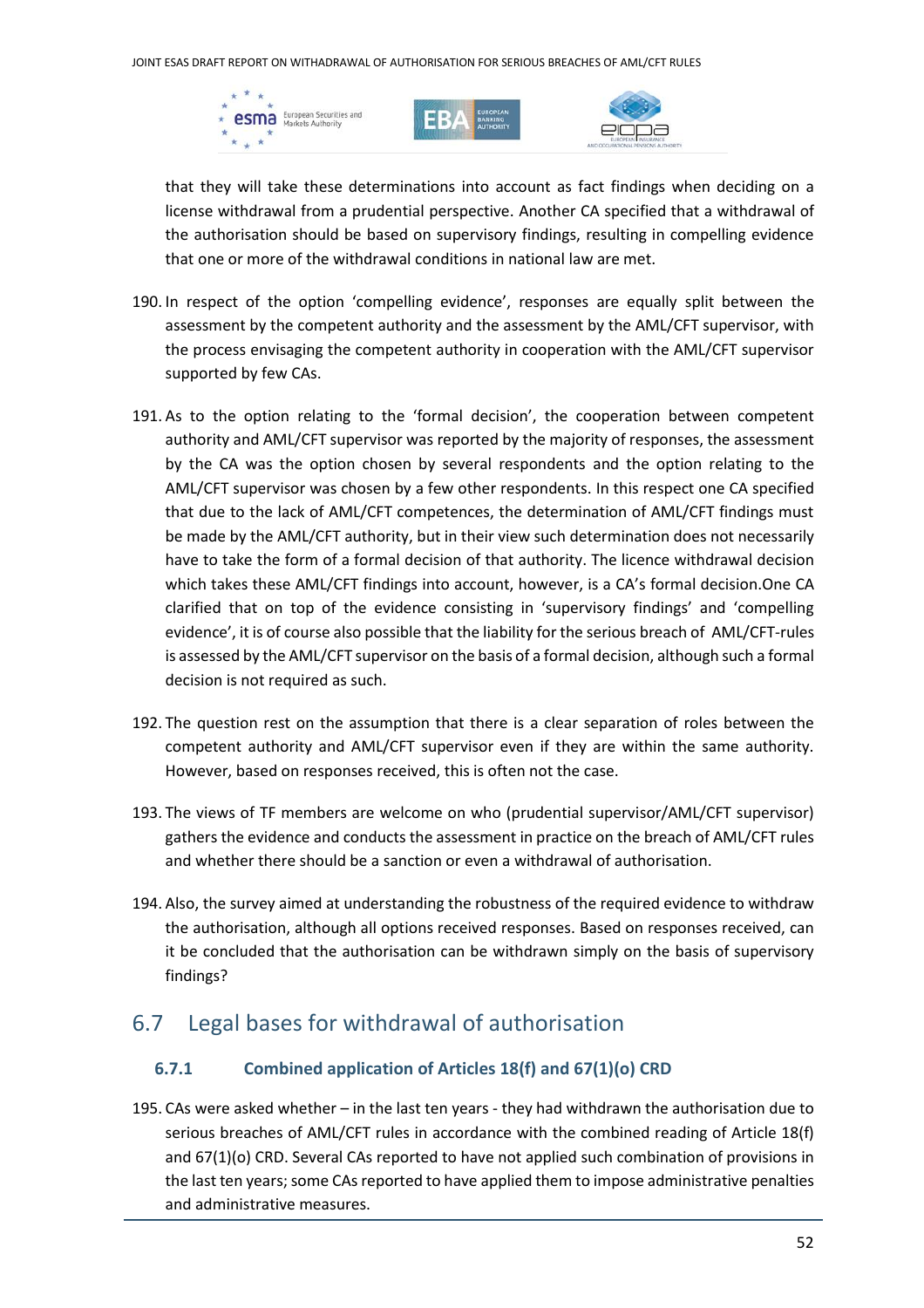





- 196. Two CAs reported that they withdrew the authorisation in accordance with such a combination of provisions. All but one CA clarified that they were not the only grounds for the withdrawal of the authorisation. Only one of them reported to have withdrawn the authorisation also based on the ground solely of a serious breach of AML/CFT rules.
- 197. The other grounds supporting the withdrawal of the authorisation, in addition to the serious breaches of AML/CFT rules in the cases referred to, include: breach of the initial capital or prudential requirements (Article 18(c) and (d) CRD); failure to have in place required governance arrangements (Article 67(1) (d) CRD); failure to continue fulfilling the conditions under which authorisation was granted, in particular failure to meet shareholder(s) suitability requirements (Article 18(c) CRD).
- 198. The following serious breaches of AML/CFT rules leading to the withdrawal of the authorisation have been reported by four CAs:
	- significant deficiencies and shortcomings in the supervised entity's AML governance framework;
	- failure to have in place an adequate AML/CFT framework (i.e. on-boarding process);
	- AML/CFT breaches are systemic and long-lasting in their nature, usually discovered by an on-site inspection;
	- supervised entities have been repeatedly sanctioned and fined for breaching AML regulations.
- 199.One CA specified that for some of the mentioned cases of withdrawal due to a serious breach of the AML/CFT rules, an administrative penalty had been imposed on the supervised entities following the acknowledgement of breaches in the AML/CFT framework by the national competent authority.
- 200. With regard to the circumstances where breaches of the AML/CFT rules can be considered serious enough to provide sufficient grounds to withdraw the authorisation, the large majority of CAs indicated the failure of previously applied administrative measures/penalties to effectively remedy the ML/TF risk. Several CAs indicated the flawed business strategy where it exclusively aims at providing services for the implementation of ML/TF schemes, and the implication of shareholders with qualifying holdings in ML/TF activities.
- 201. In one jurisdiction the serious breaches of AML/CFT rules trigger the FOLTF and opening the insolvency proceedings.
- 202.One CA mentioned that there are additional criteria, one of which is significant internal control breaches at least three times in the last four years. Two respondents said their national frameworks do not contain a definition of "serious breach" of AML/CFT rules and therefore it is not sufficient to withdraw an authorisation based on this alone.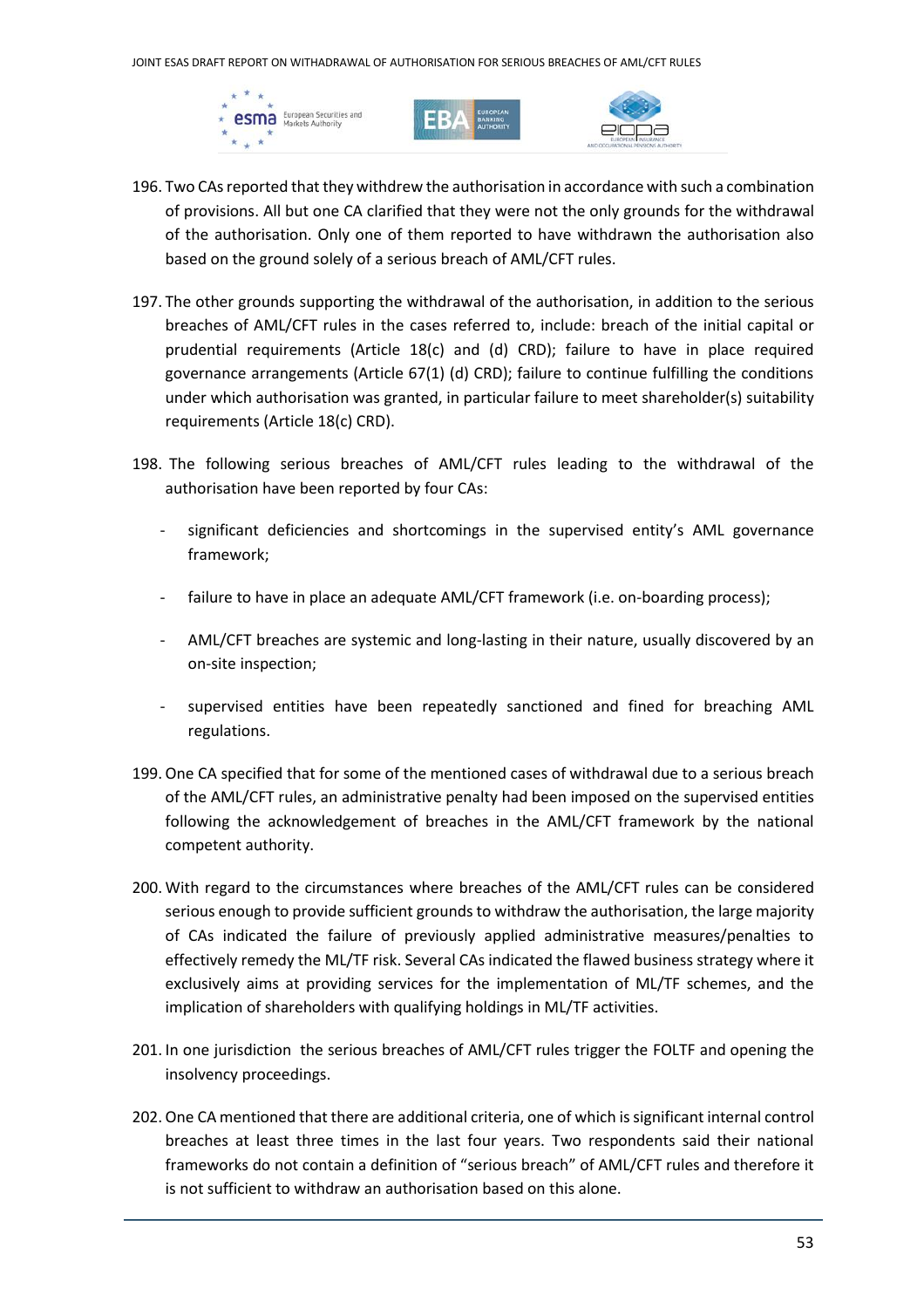JOINT ESAS DRAFT REPORT ON WITHADRAWAL OF AUTHORISATION FOR SERIOUS BREACHES OF AML/CFT RULES







- 203.One CA in particular indicated elements that would be considered to determine whether the serious breach could be a ground for the withdrawal of the authorisation, being understood that the withdrawal is a last resort remedy. For this purpose, the CA drew attention to the features of the breach to be identified as a serious breach, notably determination of the facts and findings (e.g. deficiencies in the AML control framework or internal governance, lack of available resources for the AML control function); related assessment by the AML supervisor and the seriousness thereof (severe, repeated or systematic); period of time over which the violations were committed (and their identification by the AML supervisor). The CA also considers relevant for its assessment other AML-related findings from the past and information on the supervisory follow-up measures.
- 204. The ECB noted in its answer that in addition to proportionality and protecting the interests of depositors, the distinction should also be made between circumstances related to the identified breaches (deficiencies and their gravity and period over which they were committed) and the engagement process with the supervised entity (level and actual commitment by credit institution to enhance its AML/CFT control framework, visibility and oversight by senior management etc).
- 205. In this context, specific regard is given also to the engagement process with the supervised entity, notably: the credit institution's level of shown and actual commitment to enhance its AML control framework and consequently its internal controls framework; the speed at which the credit institution comes up with serious plans to remediate the breaches; the level of timely progress in effectively and sustainably restoring compliance with AML requirements; the degree to which the credit institution takes measures, either imposed or initiated by itself (e.g. dismissal of responsible senior managers, termination of customer relationships, implementation of changes to the business model); the degree to which the credit institution has demonstrated that the improvements were sustainable in the long term. Reference would also be made to the entity's AML culture and "tone at the top", the general visibility and oversight of financial crime at senior management level of the credit institution, the extent to which responsible senior management is or should be aware of the AML risks, the behaviour of the shareholders or whether there is any pressure from the shareholders, etc.). Lastly, consideration would also be paid to the arguments brought up by the credit institution with regard to the intended withdrawal of authorisation.

#### **6.7.2 Application of Article 18(c) CRD**

206. With regard to other legal bases, one CA responded to have applied Article  $18(c)^{45}$  CRD in two cases in the last ten years to withdraw the authorisation due to serious breaches of AML/CFT rules entailing the breach of prudential requirements to which the authorisation is subject (e.g. failures in internal governance; unsuitability of shareholders/members with qualifying holdings; unsuitability of members of the management body). This CA reported that authorisation conditions that were no longer fulfilled in the relevant cases were the breach of suitability of shareholders, of capital requirements, of governance and internal controls

<sup>&</sup>lt;sup>45</sup> "no longer fulfils the conditions under which authorisation was granted; [...]"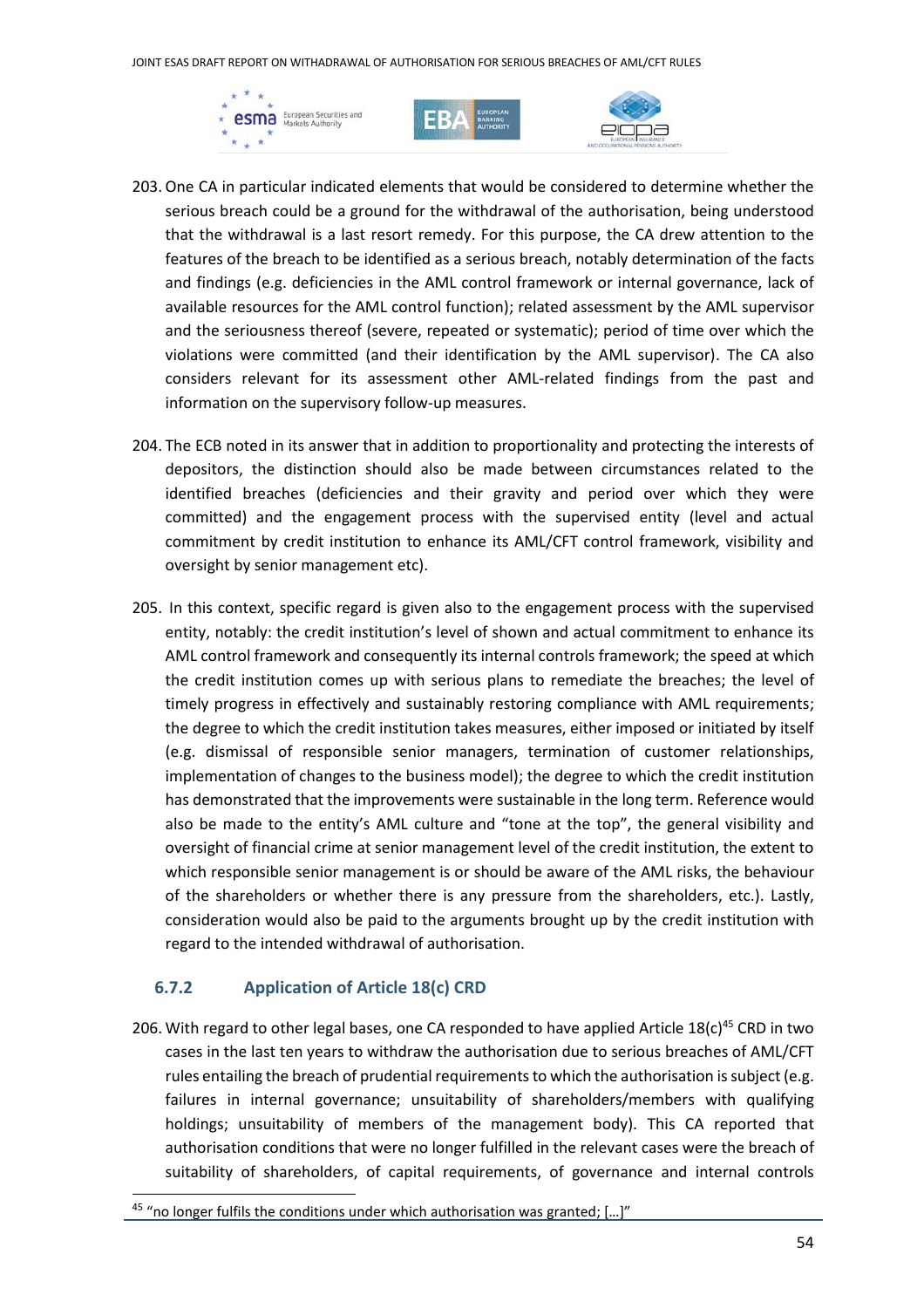





requirements and the breach of or non-compliance with previously applied administrative penalties, measures and investigatory powers. The identified serious breaches consisted in the continuous and long-time failure to ensure the proper functioning of AML/CFT internal controls (violations continued also after the carrying out of onsite inspections), namely inadequacy of risk assessment procedures, of customer due diligence and the on-boarding process; of banks record-keeping; unsatisfactory functioning of the transaction monitoring system; failure to apply enhanced dure diligence (EDD) requirements. In the other case the sole shareholder was arrested for the alleged participation in an ML/TF scheme.

#### 6.8 Non-bank entities which are obliged entities under the AMLD

207. As a general remark, most CAs seem to apply the same AML/CFT rules to all the referred entities because they are obliged entities under the AMLD. It was also mentioned that ML/TF risk is assessed and taken into account in the registration/authorisation process.

#### **6.8.1 "Providers engaged in exchange services between virtual currencies and fiat currencies" and "custodian wallet providers"**

- 208. With regard to entities other than banks that are providers engaged in exchange services between virtual currencies and fiat currencies and custodian wallet providers – which are obliged entities under the AMLD – most CAs responded that they are not competent for their registration/authorisation and supervision. Some clarified that such entities fall under the jurisdiction of the AML/CFT supervisors, one authority reported that these entities fall under the FIUs remit, another one that they fall under the National Tax and Customs Authority remit; finally, another one reported that they fall under the Financial Crime Investigation Service under the Ministry of the Interior, or, as in the case of another CA, they have to register with the body of other agents and mediators under the jurisdiction of the Ministry of Economy and Finance.
- 209. With regard to the grounds for the withdrawal of the authorisation or registration, those CAs which responded to the question indicated that grounds are serious breaches of AML/CFT rules, including unsuitability of managers and failure to comply with professional obligations set out in the specific AML/CFT framework. One CA reported to have withdrawn the authorisation from a virtual financial asset service provider for failure to systematically comply with the relevant AML/CFT legislation.
- 210.One CA responded that the grounds for withdrawal of the registration/authorisation are the same for every supervised entity. Another CA reported that the authorisation may be withdrawn as a disciplinary sanction where an obliged entity does not comply with the applicable national AML/CFT requirements, freezing of assets obligations or a desist order. Some CAs also mentioned that registration requirements have been recently introduced and that the AML/CFT framework needs to be thoroughly assessed in the registration process. No practical experience has been referred to.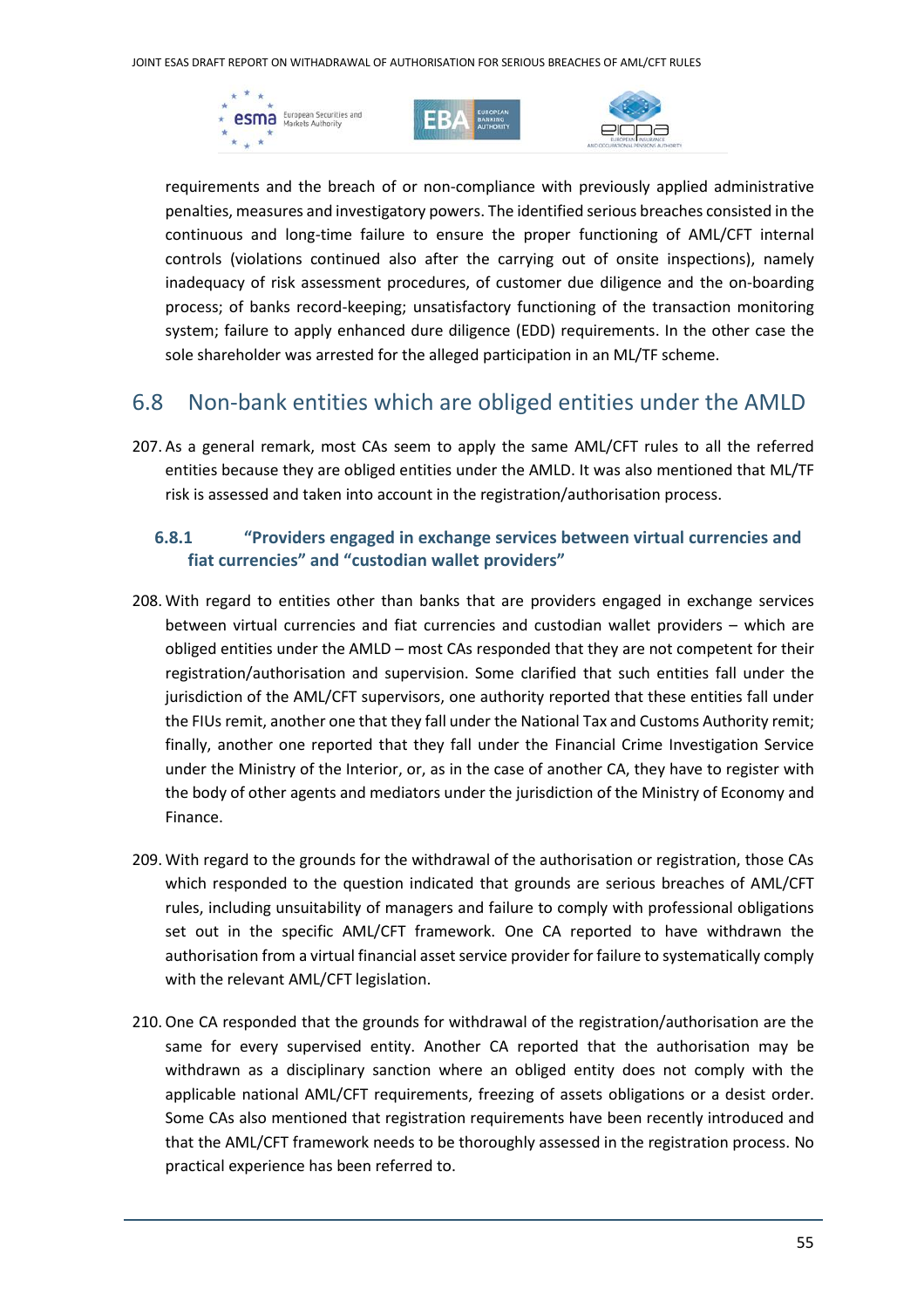





#### **6.8.2 "Undertakings other than a credit institution, which carry out one or more of the activities listed in points (2) to (12), (14) and (15) of Annex I CRD"**

- 211. With specific regard to "undertakings other than a credit institution, which carry out one or more of the activities listed in points (2) to (12), (14) and (15) of Annex I CRD," including credit providers regulated under national law, such as financial intermediaries, factoring and leasing firms, these are obliged entities under the AMLD. To the extent that they are subject to registration/authorisation, CAs were requested to indicate the grounds for the withdrawal of the registration/authorisation
- 212. The majority of CAs which responded to this question indicated serious breaches of AML/CFT rules or the same or similar grounds applicable to credit institutions as ground for the withdrawal of the authorisation/registration. One CA reported that a withdrawal decision would have regard for and be based on the manner in which the entity conducts or proposes to conduct its affairs, or on any other reason which would constitute a threat to the integrity of the financial system; one CA specified the need of robust evidence to support such a decision, including deriving from an on-site inspection; three CAs indicated that no specific ground for the withdrawal of authorisation/registration for breach of AML/CFT rules are provided; another CA reported that under its national law, the registration/authorisation may be withdrawn in the case of exceptionally serious deficiencies in the administration, or exceptionally serious breaches of legislative/administrative rules or rules regulating their activity, including serious breaches of AML/CFT rules.
- 213. In those jurisdictions where no specific ground for the withdrawal of the authorisation/registration for serious breach of AML rules is in force, CAs indicated that the authorisation/registration can be withdrawn as a sanction for breach of regulatory rules or of supervisory measures.
- 214.One CA reported the actual withdrawal of the registration/authorisation for serious breaches of AML/CFT rules, in respect of a financial company for breach of preventive obligations such as, identification and due diligence duty, internal controls, formation duty; and another CA in respect of a micro credit institution for AML/CFT and other breaches.

#### **6.8.3 Undertakings other than a credit institution, which carry out activities of currency exchange offices (bureaux de change)**

- 215. In most countries the grounds for withdrawal of the authorisation/registration are the same as for other entities and the withdrawal of the licence is possible due to AML/CFT breaches.
- 216. Two CAs reported to have withdrawn the authorisation/registration from such entities in one case on ground of serious breach of AML/CFT rules and, in the other case on several legal grounds, including breach of AML/CFT.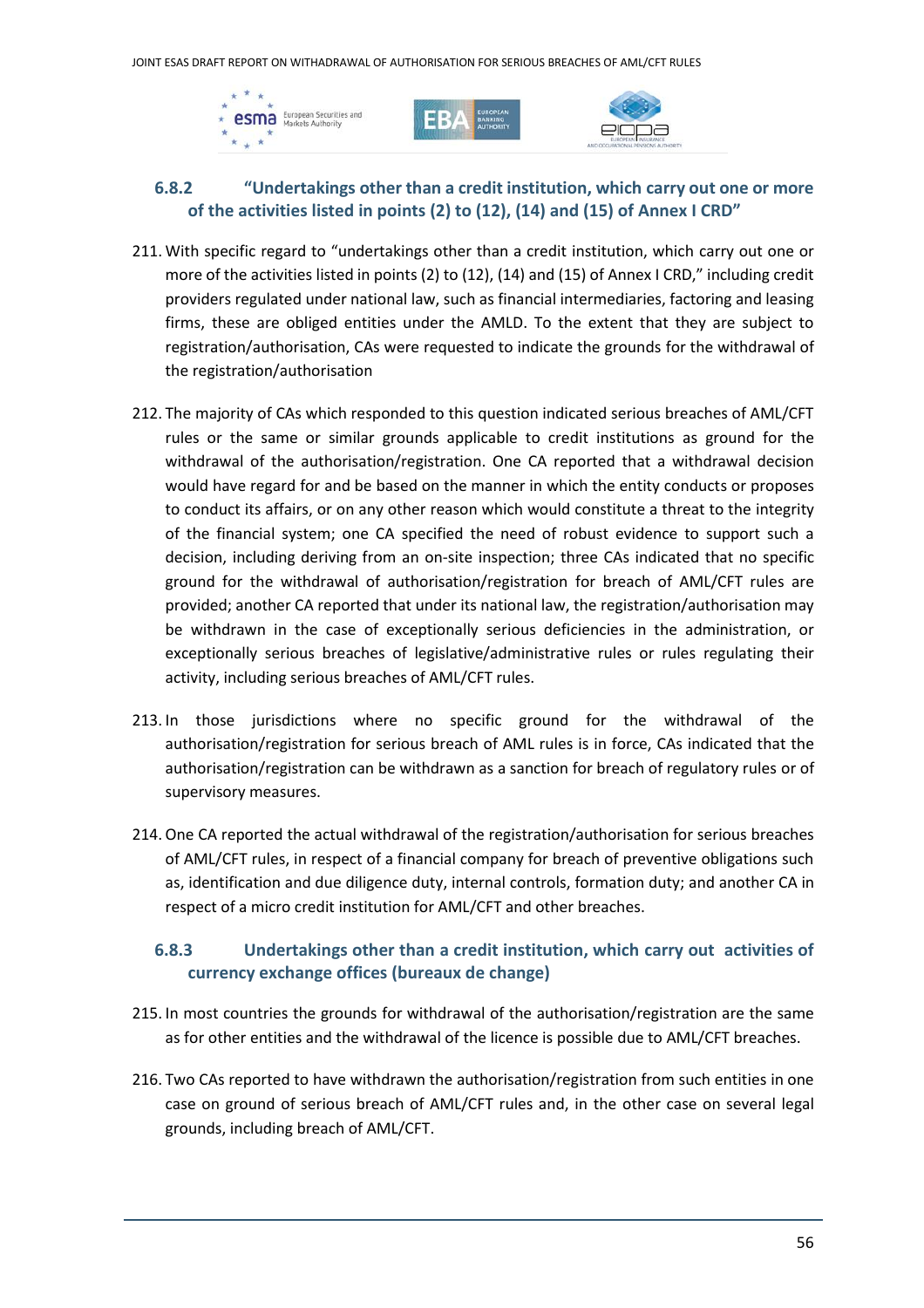





## 7. Annex II: results of the survey on withdrawal of authorisation from payment and e‐money institutions under the PSD2 and the EMD2

#### 7.1 Introduction

217. Based on the results of the survey, there have been eight cases of withdrawal of authorisation of payment institutions/e-money institutions in the past ten years for serious breaches of AML/CFT rules. Conversely, no case of an order to close an intra-EU branch of a payment institution/e-money institution has been reported. However, two CAs requested to payment institutions/ e-money institutions providing services in one of the EU jurisdictions via an agent, via a distributor of e-money or via free provision of services to cease their activities due to serious breaches of AML/CFT requirements.

### 7.2 Description of supervisory practices based on the survey results

#### **7.2.1 Supervisory assessment underpinning the withdrawal of authorisation**

- 218.Out of the 22 respondents, 17 CAs reported that the withdrawal of authorisation is always subject to discretionary assessment, whereas five CAs responded that it is not necessarily subject to discretionary assessment, but they did not specify in which case the withdrawal is mandatory.
- 219. The survey asked CAs for their views on the four most relevant circumstances among a predetermined list – that support a decision to withdraw the authorisation for serious breaches of AML/CFT rules. Considering the small number of actual cases where the authorisation has been withdrawn for serious breaches of AML/CFT rules, responses were mainly policy-based rather than experience based. It was also noted that the decision to withdraw authorisation depends on the facts and circumstances of the individual case. Whilst the indicated criteria would presumably play an important role in the assessment, it is not possible to establish a hierarchical list.
- 220. Responses underscore the relevance that CAs place on proportionality in the decision to withdraw the authorisation, its nature as a last resort remedy and the importance to strike an appropriate balance of the interests at stake.
- 221. The four criteria receiving the largest support by CAs are: the absence of supervisory measures to effectively remedy the serious breach of AML/CFT rules (several CAs); the consideration of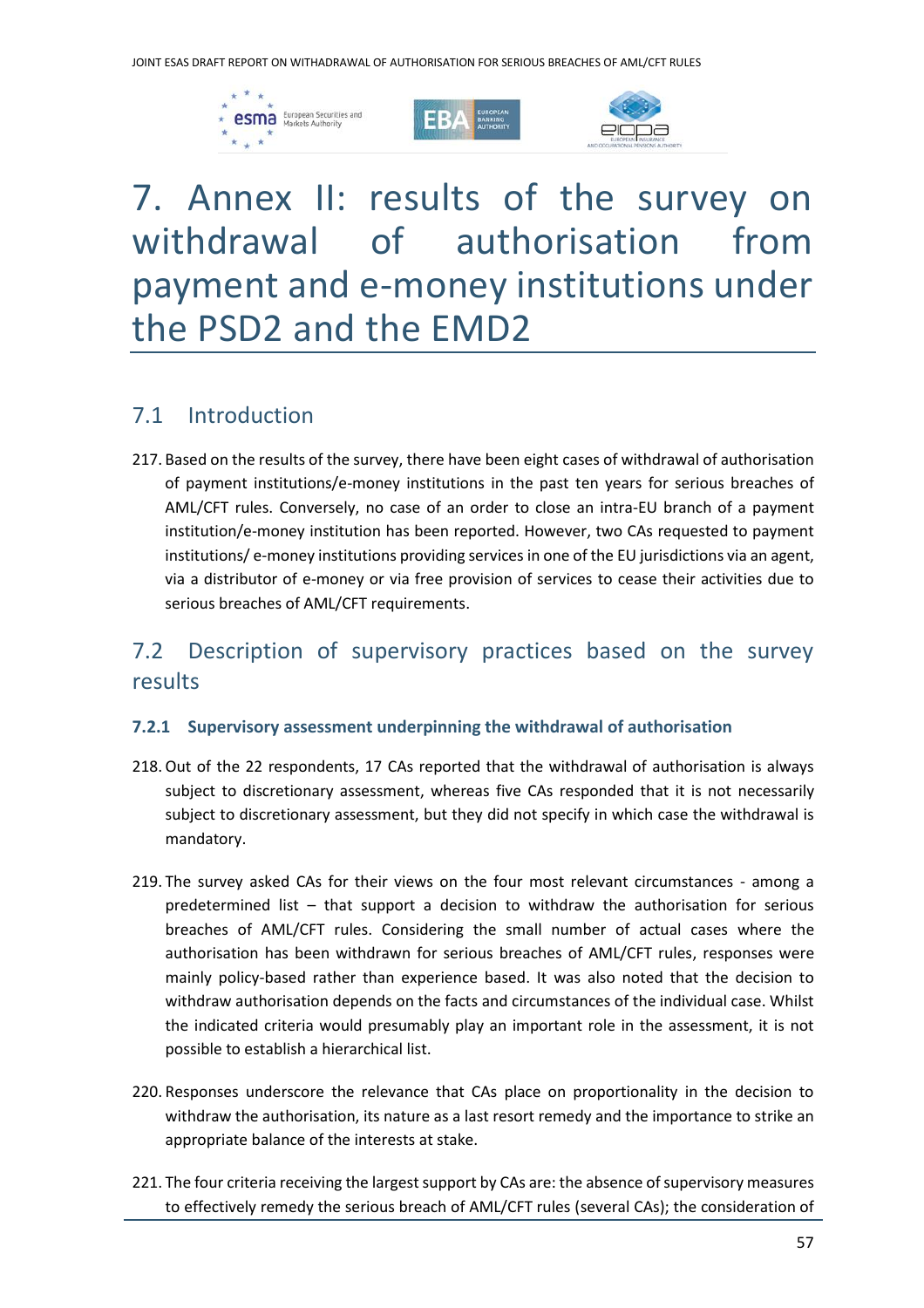





the consequences of withdrawal of the authorisation on financial stability (the majority of CAs); the absence of private measures to remedy the serious breach of AML/CFT rules (several CAs) and the destruction in value of the firm and/or the market (six CAs). The other criteria within the predetermined list in the survey were the breach of right of property of shareholders and creditors (one CA), and consequences of the withdrawal for the real economy (four CAs).

- 222. The majority of CAs indicated other criteria and/or circumstances that are taken into account for the purposes of withdrawing the authorisation. The most commonly mentioned is the fact that the institution no longer meets the conditions under which the authorisation was granted. Furthermore, several respondents highlighted that the decision for the withdrawal of authorisation stems from the assessment of multiple criteria and not just a single one.
- 223. One CA specified that the assessment related to the withdrawal of authorisation in its jurisdiction entails the issuance of an administrative act that must be appropriate, necessary and proportionate. The appropriateness, necessity and proportionality need to be substantiated and thoroughly described in the decision. In order to assess the seriousness, the duration of the breach and the degree of responsibility are considered.

## 7.3 Legal bases to withdraw the authorisation for serious breaches of AML/CFT rules

#### **7.3.1 National legal frameworks**

- 224. Considering the absence of an express ground for withdrawal of authorisation due to serious breaches of AML/CFT rules in PSD2, the survey asked CAs to indicate which of the grounds directly envisaged in Article 13 PSD2 are the most suitable to withdraw the authorisation in the case of serious breaches of AML/CFT rules and whether any other suitable ground is envisaged under national law.
- 225. As a general consideration, responses confirm that CAs are empowered to withdraw the authorisation for serious breaches of AML/CFT rules based on the implementation of the PSD2 provisions – alone or in combination with other national law provisions (AML/CFT provisions, in particular) – or on other grounds envisaged by national law.
- 226. With regard to the legal grounds set out in PSD2 which would be suitable to withdraw the authorisation for serious breaches of AML/CFT rules, CAs indications are the following:
	- (i) no longer meeting "the conditions under which the authorisation was granted or failing to inform the competent authority on major development in this respect" (Article 13(1) letter (c) PSD2) (indicated by several CAs);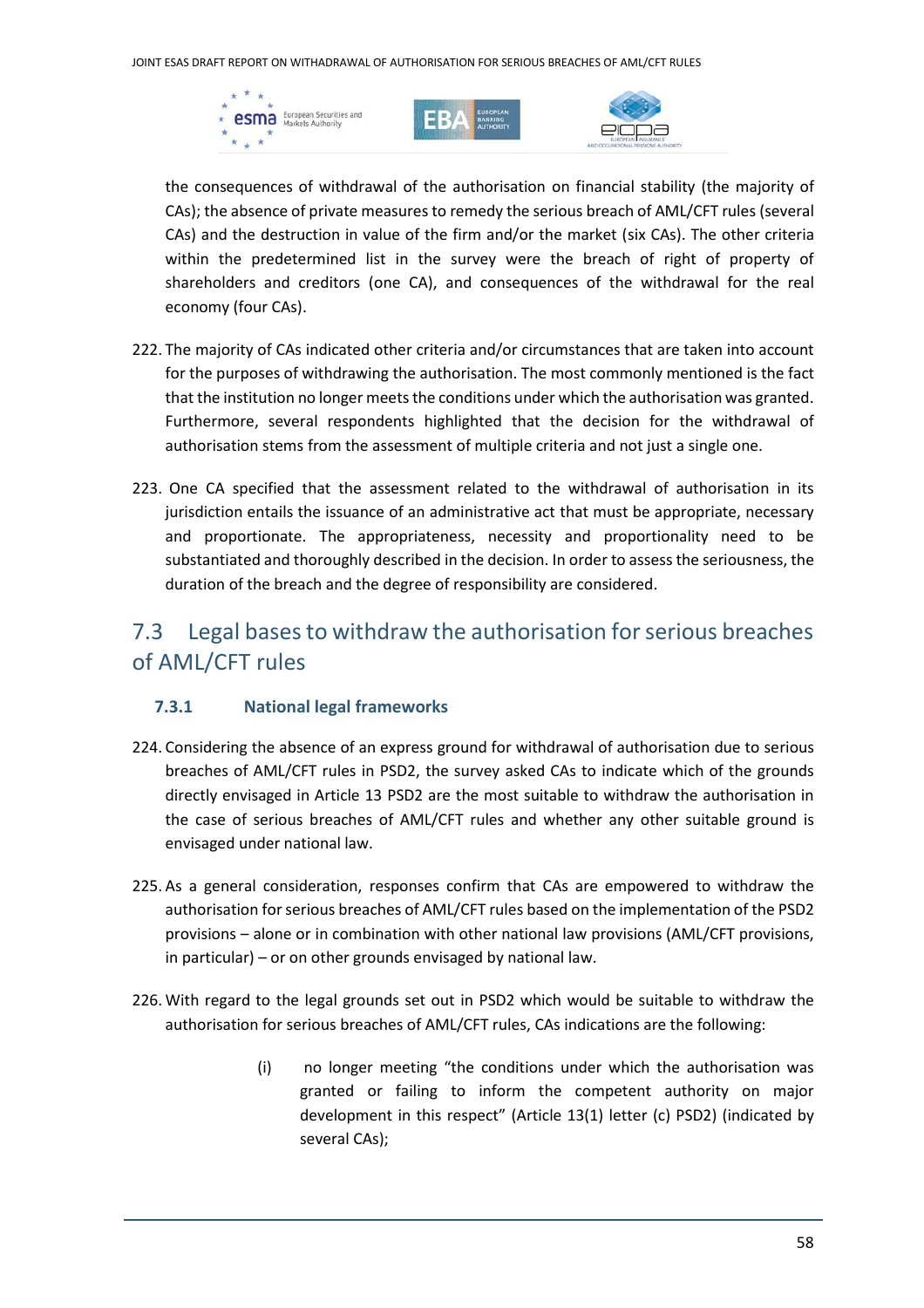esma European Securities and  $\star$ 





- (ii) falls within one of the other cases where national law provides for withdrawal of an authorisation (Article 13(1), letter (e)) (indicated by several CAs);
- (iii) the payment institution would constitute a threat to the stability of or the trust in the payment system by continuing its payment services business (Article 13(1), letter d) (indicated by few CAs).
- 227. Some CAs identified more than one legal ground set out in Article 13 PSD2 that could underpin the decision to withdraw the authorisation for serious breaches of AML/CFT rules (in the case of two CAs). Two other CAs responded that the withdrawal of the authorisation for serious breaches of AML/CFT rules is only possible following provisions set out in national law,one CA did not provide any answer to the question. With respect to the actual practices, one CA reported to have withdrawn the authorisation from a payment institutions/e-money institutions in the past ten years for serious breaches of AML/CFT rules, on the basis of Article 13(1), letter (e) PSD2. No CA reported to have withdrawn the authorisation for serious breaches of AML/CFT rules following the provisions set out in article 13(1), letter (c) PSD2; a few CAs responded that they withdrew the authorisation for serious breaches of AML/CFT rules on grounds other than those mentioned in Article 13 PSD2.

## 7.4 Evidence of robustness and procedural arrangements to establish the serious breach of AML/CFT rules

- 228. The survey aimed at gaining an understanding of the practices as to the robustness of the evidence necessary to adopt a decision to withdraw the authorisation and the authority in charge of the assessment of the serious breach of AML/CFT rules. For that purpose, the survey presented four options about the required degree of robustness of the evidence: i) supervisory findings, ii) compelling evidence, iii) formal decision or iv) judicial ruling.
- 229. For each of these options, the survey also asked which authority makes the relevant assessment that a serious breach of AML/CFT rules has been committed: whether a) the competent (prudential) authority, b) the AML/CFT competent authority or c) in cooperation. However, the survey did not distinguish the case where the same authority is in charge of the prudential and of the AML/CFT supervision and the case where these two competences are attributed to two separate authorities. Therefore, it is not possible to draw definitive conclusions from the responses provided.
- 230. The majority of CAs clarified to be an integrated CA including both prudential and AML/CFT supervision, and that a high degree of internal cooperation generally takes place. This notwithstanding, some CAs clarified that the evidence and the breach of AML/CFT rules are assessed by the competent authority in cooperation with the AML/CFT supervisor and that the decision to withdraw the authorisation is a formal decision taken by the CA which may be based on proven supervisory findings, or on compelling evidence discovered via for example, supervisory findings (in the case of three CAs).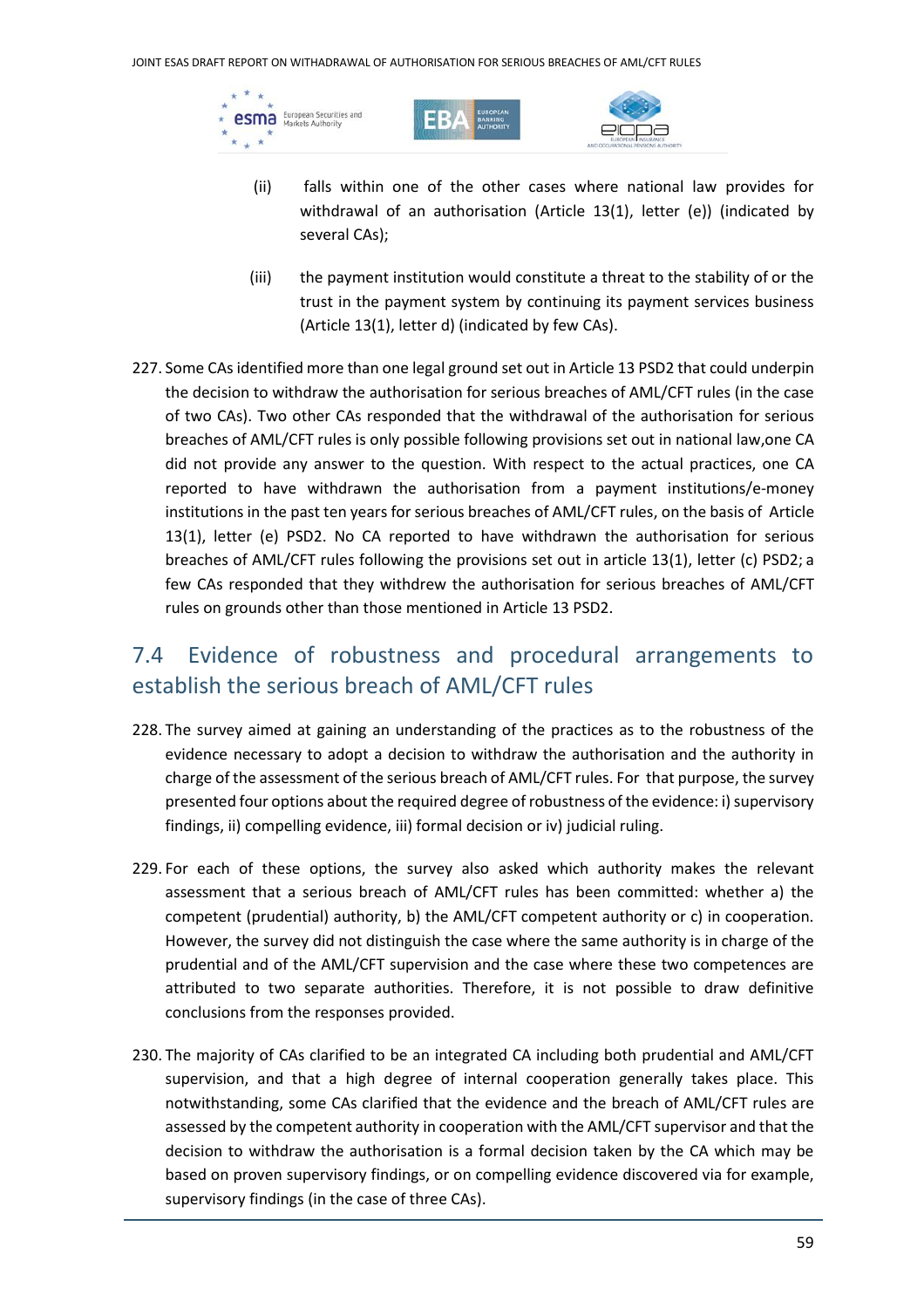JOINT ESAS DRAFT REPORT ON WITHADRAWAL OF AUTHORISATION FOR SERIOUS BREACHES OF AML/CFT RULES







- 231. Two CAs responded that the AML/CFT supervisor is separate from the CA and that there is an intense cooperation between the two authorities; however, whilst in one case (MT) the competence to withdraw the authorisation rests with the CA, in the other case (ES) it is within the powers of the Council of Ministers after an administrative sanctioning proceeding performed by the AML/CFT enforcement authority<sup>46</sup>..
- 232. With regard to the type of evidence, the lowest support was expressed for the need of a judicial ruling, indicated by only a few CAs. As to the other types of evidence, no option was significantly preferred over the others, CAs provided responses to all options.

<sup>&</sup>lt;sup>46</sup> The Commission for the Prevention of Money Laundering and Monetary Offences. In particular, the withdrawal of the authorisation is one of the possible sanctions to be imposed in the case of a very serious breach of the AML/CFT national legislation.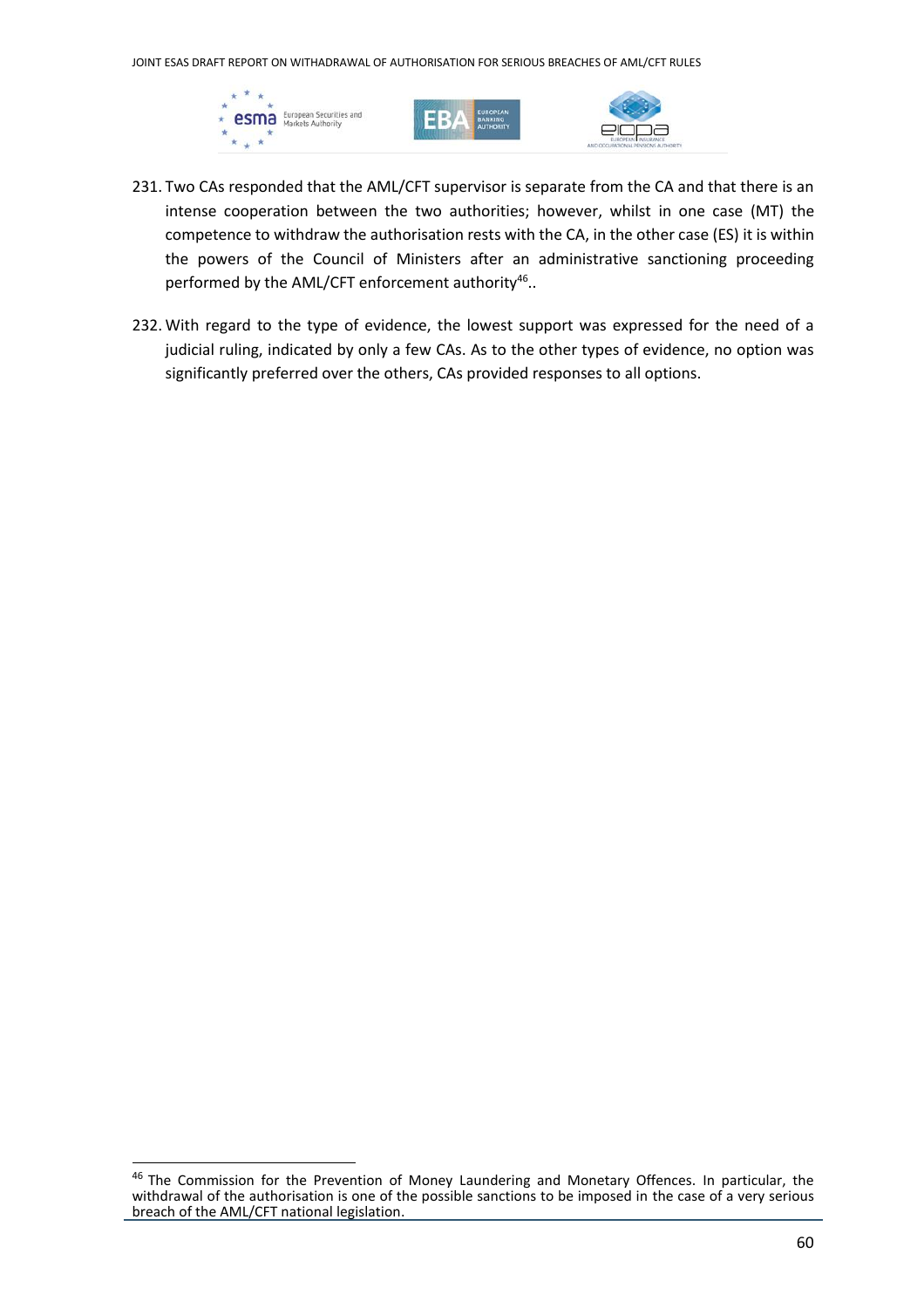





## 8. Annex III: results of the survey on withdrawal of authorisation for serious beaches of AML/CFT rules under MiFID II

#### 8.1 Introduction

- 233. Based on the results of the survey, there has been one case in the past ten years, where the authorisation has been withdrawn from investment firms for serious breaches of AML/CFT rules.
- 234. Conversely, no case of order to close an intra-EU branch of an investment firm has been reported. Similarly, no case of withdrawal of authorisation from a branch of a third country investment firm has been reported<sup>47</sup>.

### 8.2 Description of supervisory practices based on the survey results

#### **8.2.1 Supervisory assessment underpinning the withdrawal of authorisation**

- 235.Out of the 26 respondents, 23 CAs reported that the withdrawal of authorisation is always subject to discretionary assessment. Three CAs responded that it is not necessarily subject to discretionary assessment, but they did not specify in which case the withdrawal is mandatory.
- 236. The survey asked CAs for their views on the four most relevant circumstances among a predetermined list - that support a decision to withdraw the authorisation for serious breaches of AML/CFT rules. Considering the small number of actual cases, responses have to be understood mainly as policy-based rather than experience based. One CA did not respond to this question. Two CAs also noted that the decision to withdraw authorisation depends on the facts and circumstances of the individual case. Whilst the indicated criteria would presumably play an important role in the assessment, it is not possible to establish a hierarchical list.
- 237. Responses underscore the relevance that CAs place on proportionality in the decision to withdraw the authorisation, its nature as a last resort remedy and the importance to strike an appropriate balance of the interests at stake.
- 238. The four criteria receiving the largest support by CAs are: the absence of supervisory measures to effectively remedy the serious breach of AML/CFT rules (the majority of CAs); the consideration of the consequences of withdrawal of the authorisation on financial stability (the majority of CAs); the absence of private measures to remedy the serious breach of AML/CFT

<sup>&</sup>lt;sup>47</sup> Some CAs have specified that there is no branch of a third country investment firm is established in the Member State.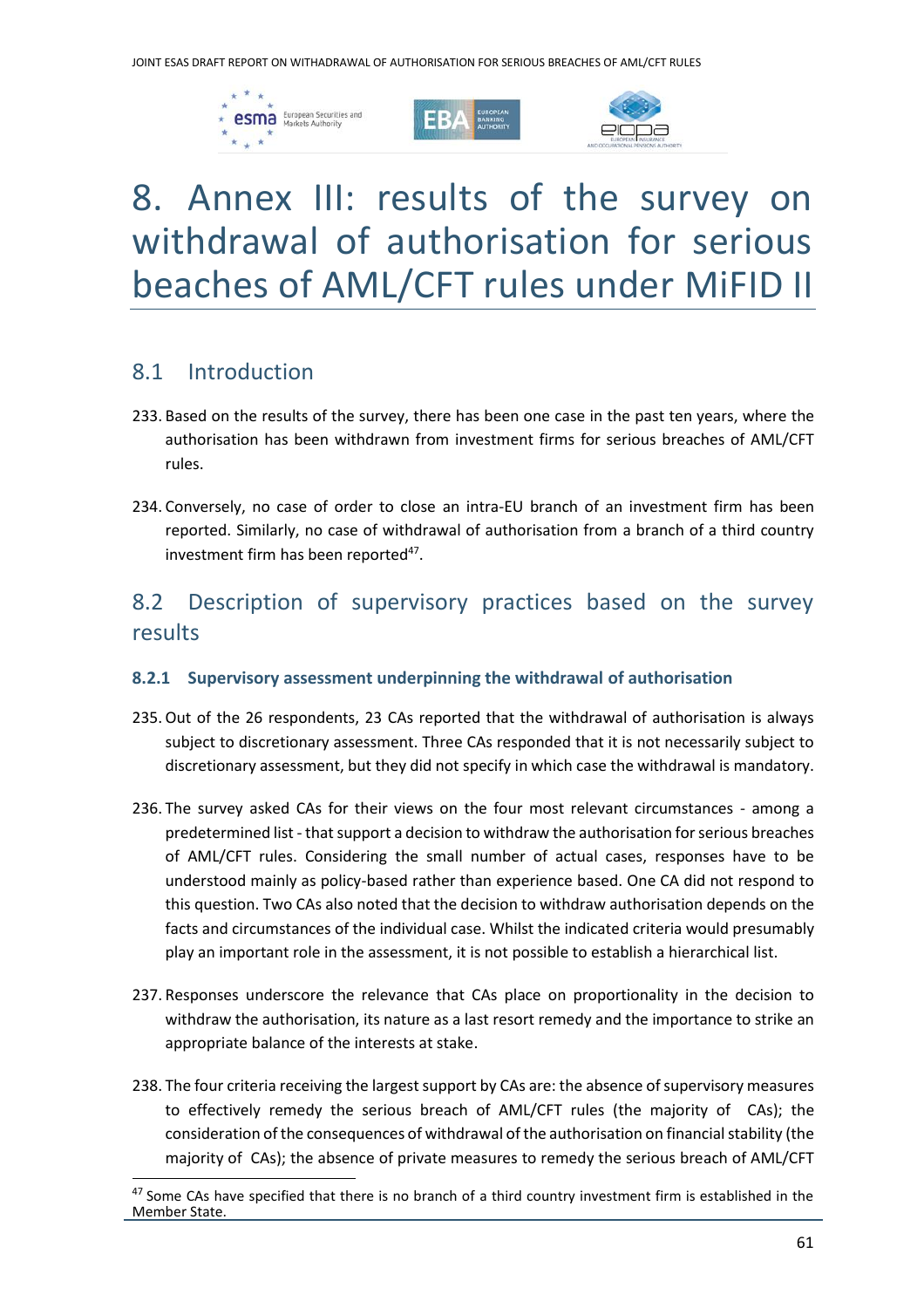





rules (several CAs) and the destruction in value of the firm and/or the market (several CAs). The other criteria within the predetermined list in the survey were the breach of the right of property of shareholders and creditors (several CAs), and consequences of the withdrawal on the real economy (some CAs).

- 239. Several CAs also indicated other criteria and/or circumstances that are taken into account for the purposes of withdrawing the authorisation, the most commonly mentioned being the combination of factors/conditions leading to decision being taken to withdraw the authorisation. Reference has been made to: concealing AML/CFT facts or circumstances that, had they been known to the CA, would have been a ground for refusal of the authorisation (one CA); inadequacy of administrative measures – such as conditional fine, prohibition to conduct business – in light of the seriousness of the breach (one CA); and potential harm to the confidence in the securities market should that business activity continue. One CA specified that in line with AML supervisory guidelines, the assessment relating to the withdrawal of authorisation has to be carried out in the case of breaches of significant internal control system at least three times in the period of four years.
- 240. Two CAs drew the attention on the elements that have to be taken into account when applying a sanction, namely: the seriousness and duration of the breach; the liability of the entity involved; the financial resources of the entity involved; the extent of the benefits gained or losses avoided; third party losses; willingness to cooperate with the supervisory bodies, and previous infringements.

## 8.3 Legal bases to withdraw the authorisation for serious breaches of AML/CFT rules

#### **8.3.1 National legal frameworks**

- 241. Considering the absence of an express ground for withdrawal of authorisation due to serious breaches of AML/CFT rules in MiFID II, the survey asked CAs to indicate which of the grounds directly envisaged in Article 8 MiFID II are the most suitable to withdraw the authorisation in the case of serious breaches of AML/CFT rules and whether any suitable ground is envisaged under national law.
- 242. As a general consideration, responses confirm that CAs are empowered to withdraw the authorisation for serious breaches of AML/CFT rules based on the implementation of the MiFID II provisions – alone or in combination with other national law provisions (AML/CFT provisions, securities market provisions) – or on other grounds envisaged by national law.
- 243. With regard to the legal grounds set out in MiFID II which would be suitable to withdraw the authorisation for serious breaches of AML/CFT rules, CAs indications are the following:
	- (i) obtaining "the authorisation by making false statements or by any other irregular means" (Article 8(b) MiFID II) (indicated by three CAs);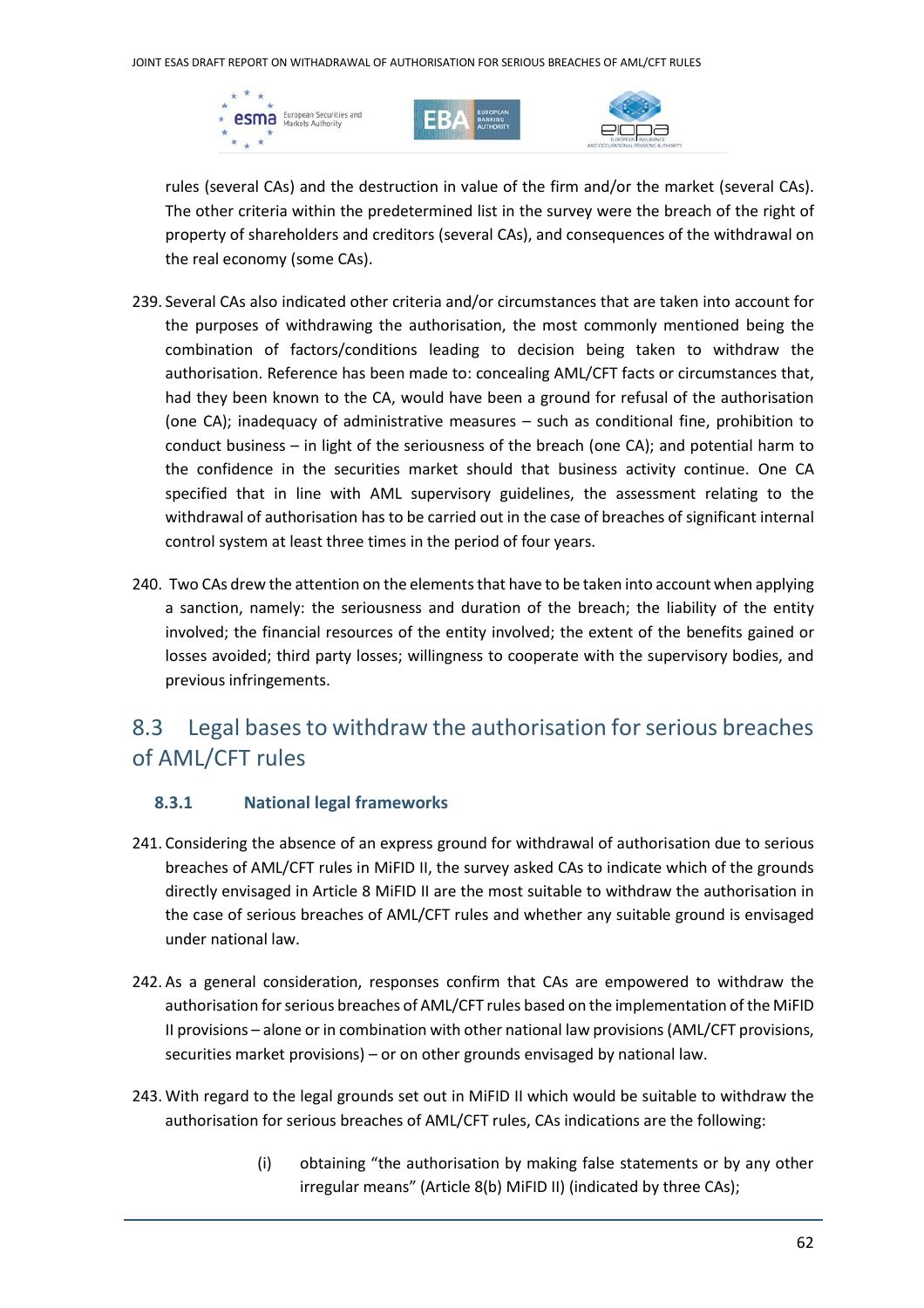esma European Securities and  $\rightarrow$ 





- (ii) no longer meeting "the conditions under which authorisation was granted, such as compliance with the conditions set out in Regulation (EU) No 575/2013" (Article 8(c) MiFID II) (indicated by several CAs);
- (iii) having "seriously or systematically infringed the provisions adopted pursuant to the Directive or Regulation (EU) No 600/2014 governing the operating conditions for investment firms" (Article 8(d)) MiFID II (indicated by two CAs);
- (iv) falling "within any of the cases where national law, in respect of matters outside the scope of this Directive, provides for withdrawal" (Article 8(e)) MiFID II (indicated by several CAs).
- 244. With regard to the suitable grounds for withdrawal envisaged by national law, some CAs indicated the breach of national laws implementing the AMLD, or the breach of other national laws; others the breach of AMLD provisions only; others the severe and repeated breach by the firm of a combination of financial markets law and national AML/CFT rules.
- 245. With respect to actual practice, one CA reported to have withdrawn the authorisation from an investment firm in the past ten years, on the basis of national law (as per Article 8(e) of MiFID) .
- 246. All other respondents reported to have not withdrawn the authorisation for serious breaches of AML/CFT rules from an investment firms under MiFID in the past ten years.

## 8.4 Evidence robustness and procedural arrangements to establish the serious breach of AML/CFT rules

- 247. The survey aimed at gaining an understanding of the practices as to the robustness of the evidence necessary to adopt a decision to withdraw the authorisation and the authority in charge of the assessment of the serious breach of AML/CFT rules. For that purpose, the survey presented four options about the required degree of robustness of the evidence: i) supervisory findings, ii) compelling evidence, iii) formal decision or iv) judicial ruling.
- 248. For each of these options, the survey also asked which authority makes the relevant assessment that a serious breach of AML/CFT rules has been committed: whether a) the competent (prudential) authority, b) the AML/CFT competent authority or c) in cooperation. However, the survey did not distinguish the case where the same authority is in charge of the prudential and of the AML/CFT supervision and the case where these two competences are attributed to two separate authorities. Therefore, it is not possible to draw definitive conclusions from the responses provided.
- 249. Several CAs clarified to be an integrated CA including both prudential and AML/CFT supervision, and that a high degree of internal cooperation generally takes place. This notwithstanding, threeCAs clarified that the evidence and the breach of AML/CFT rules are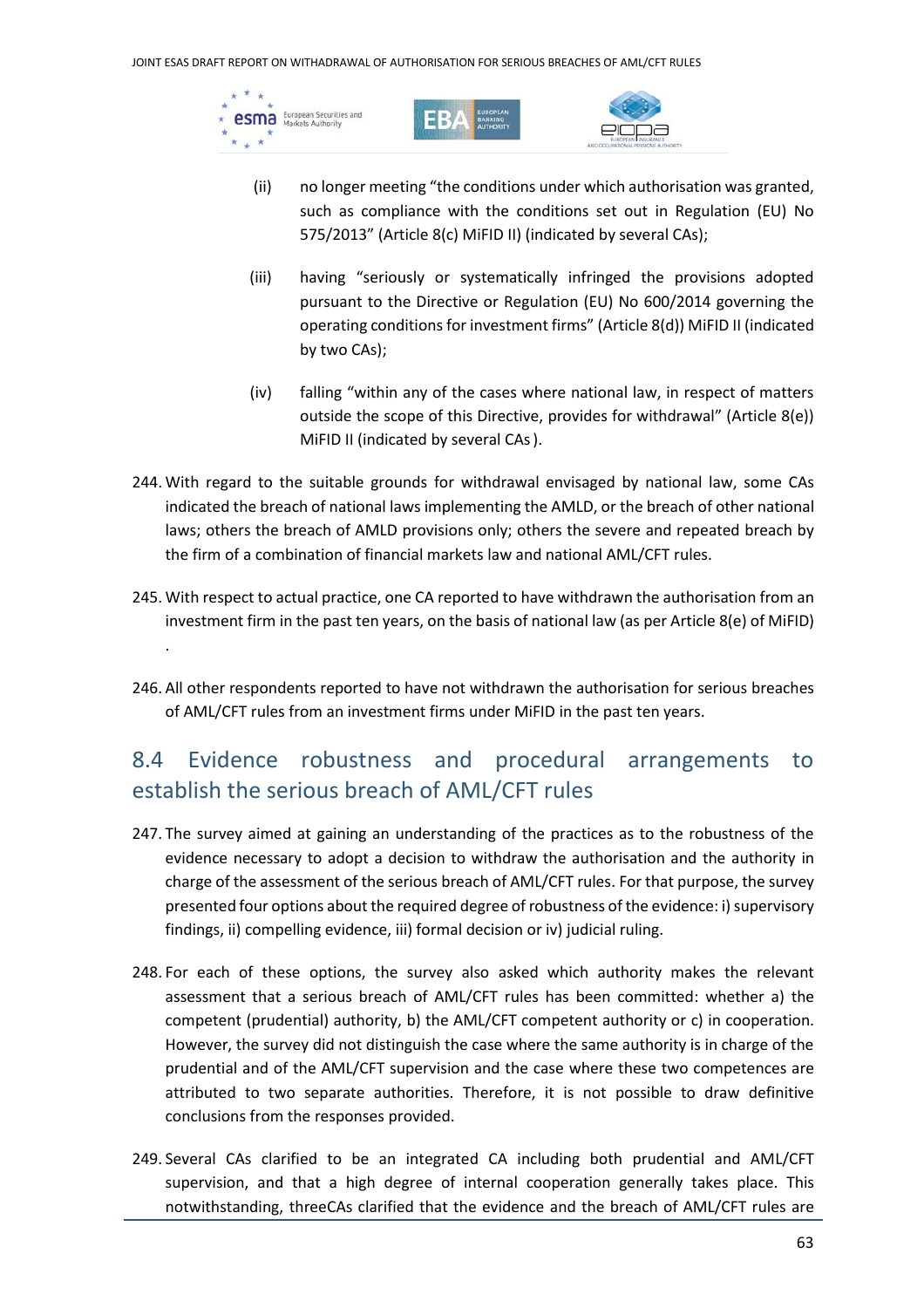





assessed by the AML/CFT supervisor and that the decision to withdraw the authorisation is a formal decision taken by the CA which may be based on proven supervisory findings, or on compelling evidence discovered via for example, supervisory findings.

- 250.One CA responded that the AML/CFT supervisor is separate from the CA and that there is an intense cooperation between the two authorities; the competence to withdraw the authorisation rests with the CA.
- 251. Finally, one CA reported that under its national law the decision to withdraw the authorisation is a sanction and that the decision on the imposition of the sanction is formally taken by the sanction committee. Another CA reported two different alternatives to withdraw the authorisation, the first by way of a sanction (administrative decision) applied by the CA on the basis of the breach of the national law implementing the AMLD; the other as sanction on the basis of the national law implementing MiFID II, on the grounds of (i) breach of legal provisions applicable to its operations (in this case: as an obligated entity) or (ii) an investment firm no longer meeting the conditions under which the authorisation was granted. One CA reported that the assessment of the breach is carried out by the CA, then the AML/CFT supervisor is notified about the findings and the assessment. The views, and/or any additional information, clarifications or comments made by the AML/CFT supervisor on the findings/assessment are taken into account.
- 252. With regard to the type of evidence, the lowest support was expressed for the need of a judicial ruling, indicated by only three CAs. As for the other types of evidence, no option was significantly preferred over the others, CAs provided responses to all options.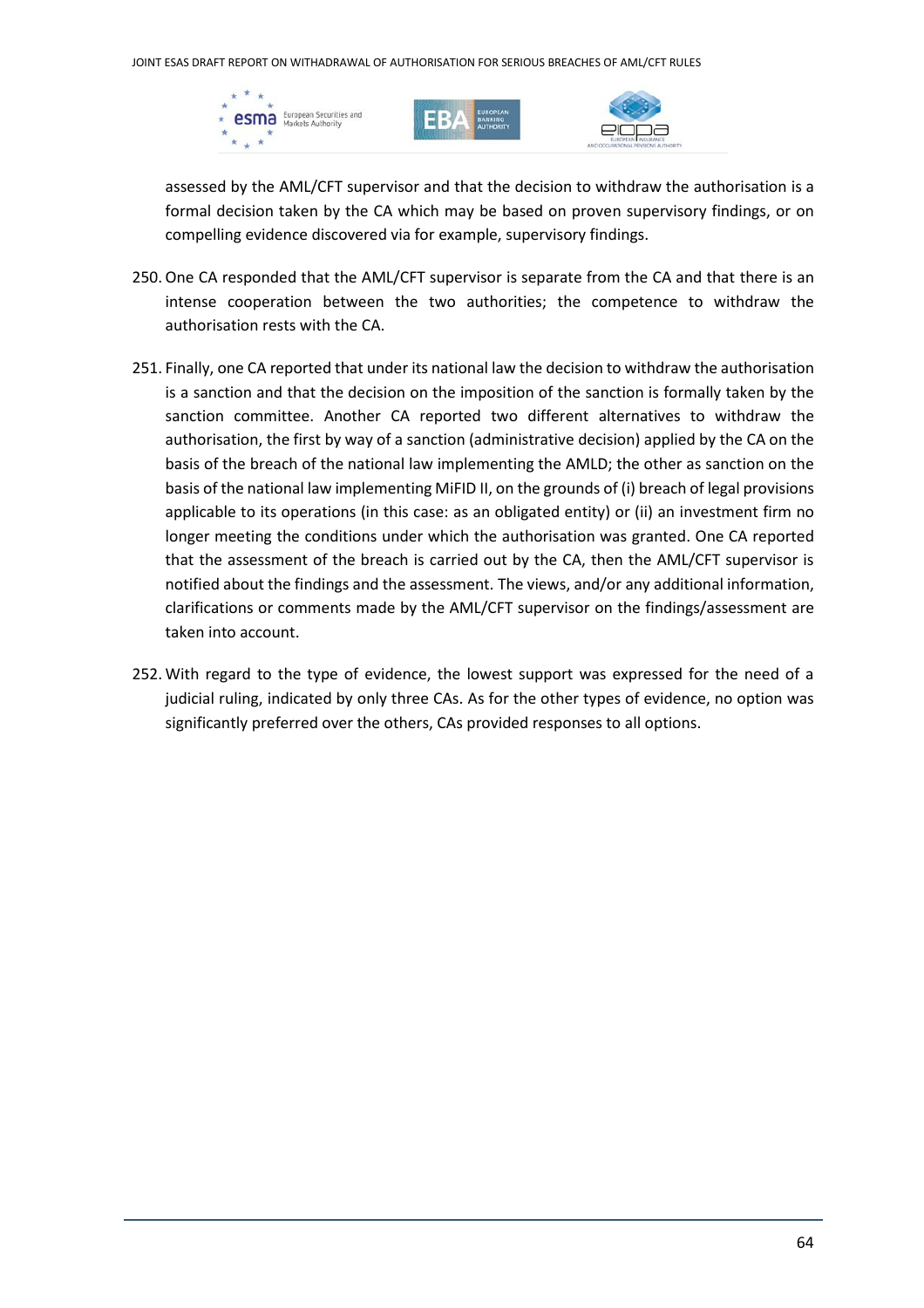





## 9. Annex IV: results of the survey on withdrawal of authorisation for serious breaches of AML/CFT rules under the AIFMD and UCITSD

#### 9.1 Introduction

- 253. Based on the results of the survey, there have been two cases in the past ten years, where the authorisation has been withdrawn from an AIFM management company or from a UCITS investment company for serious breaches of AML/CFT rules.
- 254. Conversely, no case of an order to close the intra-EU branch of an AIFM (according to Art. 4(b) AIFMD) and UCITS management company (according to Art 2 (b) UCITSD). has been reported. Similarly, no case of withdrawal of authorisation from a management company or investment company of a third country undertaking has been reported. In some cases it has been specified that there is not third country branch established in the Member State.

## 9.2 Description of supervisory practices based on the survey results

#### **9.2.1 Supervisory assessment underpinning the withdrawal of authorisation**

255.Out of the 28 respondents, 26 CAs reported that the withdrawal of authorisation is always subject to discretionary assessment. The two CAs which reported that it is not necessarily subject to discretionary assessment, made reference to the obligation to withdraw the authorisation where the undertaking pursues illicit activities.

#### **9.2.2 Overview of cases of withdrawal of authorisation for serious breaches of AML/CFT rules**

- 256. The survey asked CAs for their views on the four most relevant circumstances among a predetermined list - that support a decision to withdraw the authorisation for serious breaches of AML/CFT rules. Considering the small number of actual cases, responses have to be understood mainly as policy-based rather than experience based.
- 257. All selected criteria underscore the relevance of proportionality embedded in the decision to withdraw the authorisation and its nature as a last resort remedy.
- 258. The four criteria receiving the largest support by CAs are: the absence of supervisory measures to effectively remedy the serious breach of AML/CFT rules (the majority of CAs); the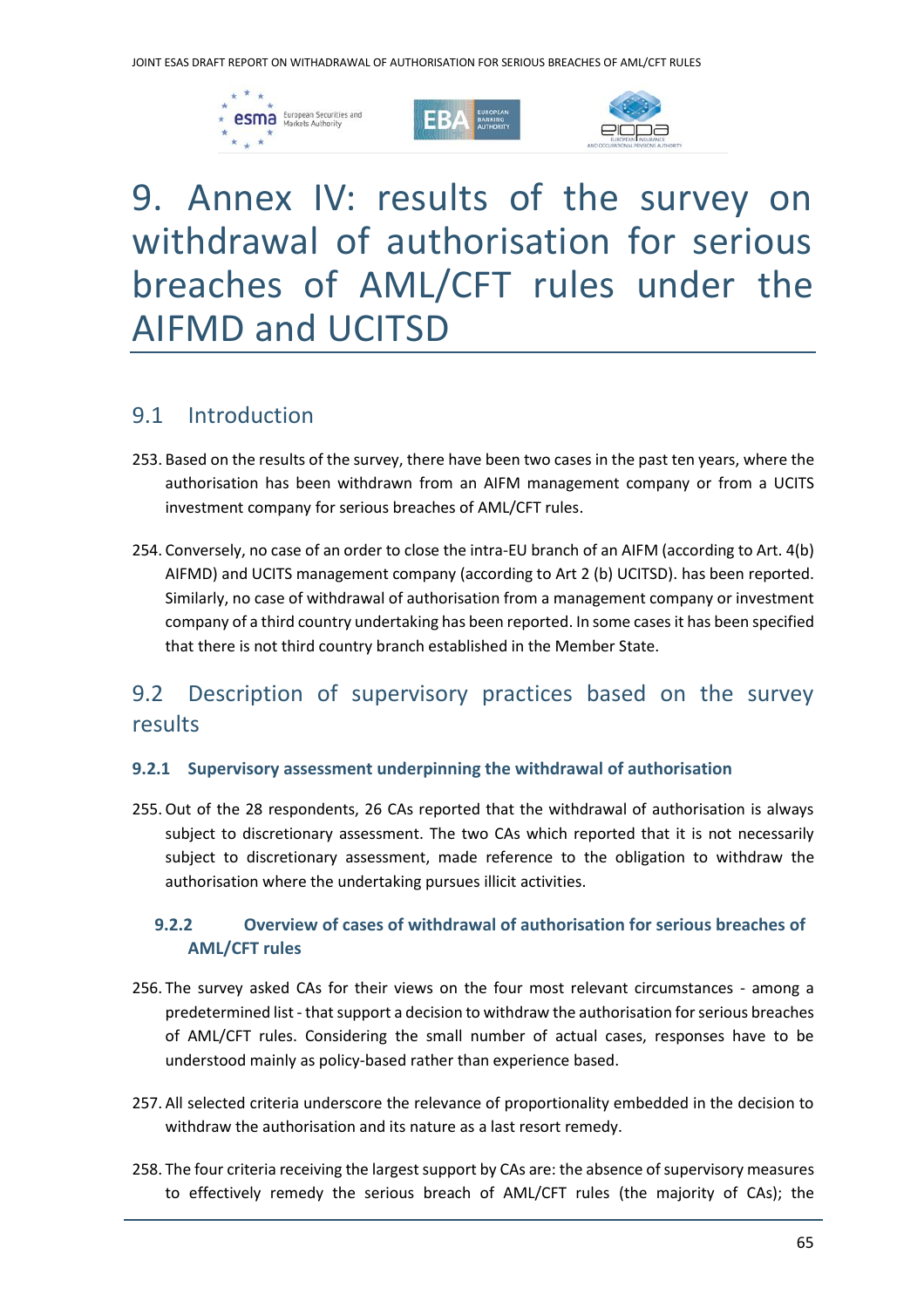JOINT ESAS DRAFT REPORT ON WITHADRAWAL OF AUTHORISATION FOR SERIOUS BREACHES OF AML/CFT RULES







consideration of the consequences of withdrawal of the authorisation on financial stability (several CAs); the absence of private measures to remedy the serious breach of AML/CFT rules (several respondents). Several CAs indicated other criteria, in particular a combination of circumstances such as the seriousness and the duration of the breach and whether it has been systematic; other CAs made reference to the consideration of the losses caused to third parties and/or losses suffered compared to the capital requirements of the undertaking (a few CAs); one CA referred to the achievement of the authorisation by fraudulent or other illicit means, including by concealing AML/CFT information or circumstances; the undertaking's willingness to cooperate with the investigators was reported by three CAs as a mitigating factor when adopting the withdrawal decision.

259. The other criteria within the predetermined list in the survey were the consideration of the destruction in value of the institution and/or the market, the breach of the right of property of shareholders and creditors, and consequences of the withdrawal on the real economy.

## 9.3 Legal bases to withdraw the authorisation for serious breaches of AML/CFT rules

#### **9.3.1 National legal frameworks**

- 260. Considering the absence of an express ground for withdrawal of authorisation due to serious breaches of AML/CFT rules set out in the AIFMD and the UCITSD, the survey asked CAs to indicate which of the grounds directly envisaged in Article 11 AIFMD and in Articles 7(5) and 29(4) of the UCITSD are the most suitable to withdraw the authorisation in case of serious breaches of AML/CFT rules.
- 261. All CAs but one responded that irrespective of the absence of an express ground of withdrawal of the authorisation, the sectoral acts, alone or in combination with national law, provide sufficient legal bases for the withdrawal of authorisation where a serious breach of AML/CFT rules has been committed. Only one CA responded that Article 11 AIFMD, Articles 7(5) and 29(4) UCITS do not provide sufficient legal grounds to withdraw the authorisation.
- 262. Identified suitable legal grounds set out in the AIFMD and UCITSD are:
	- (i) For three CAs, obtaining "the authorisation by making false statements or by any other irregular means (Article 11(b) AIFMD; Article 7(5)(b) and 29(4)(b) UCITSD);
	- (ii) For some CAs no longer meeting "the conditions under which authorisation was granted" (Article 11(c) AIFMD; Articles 7(5)(c) and 29(4)(c) UCITSD);
	- (iii) For some CAs having "seriously or systematically infringed the provisions adopted pursuant to the Directive" (Article 11(e) AIFMD; Article 7(5)(e) and 29(4)(d) UCITSD);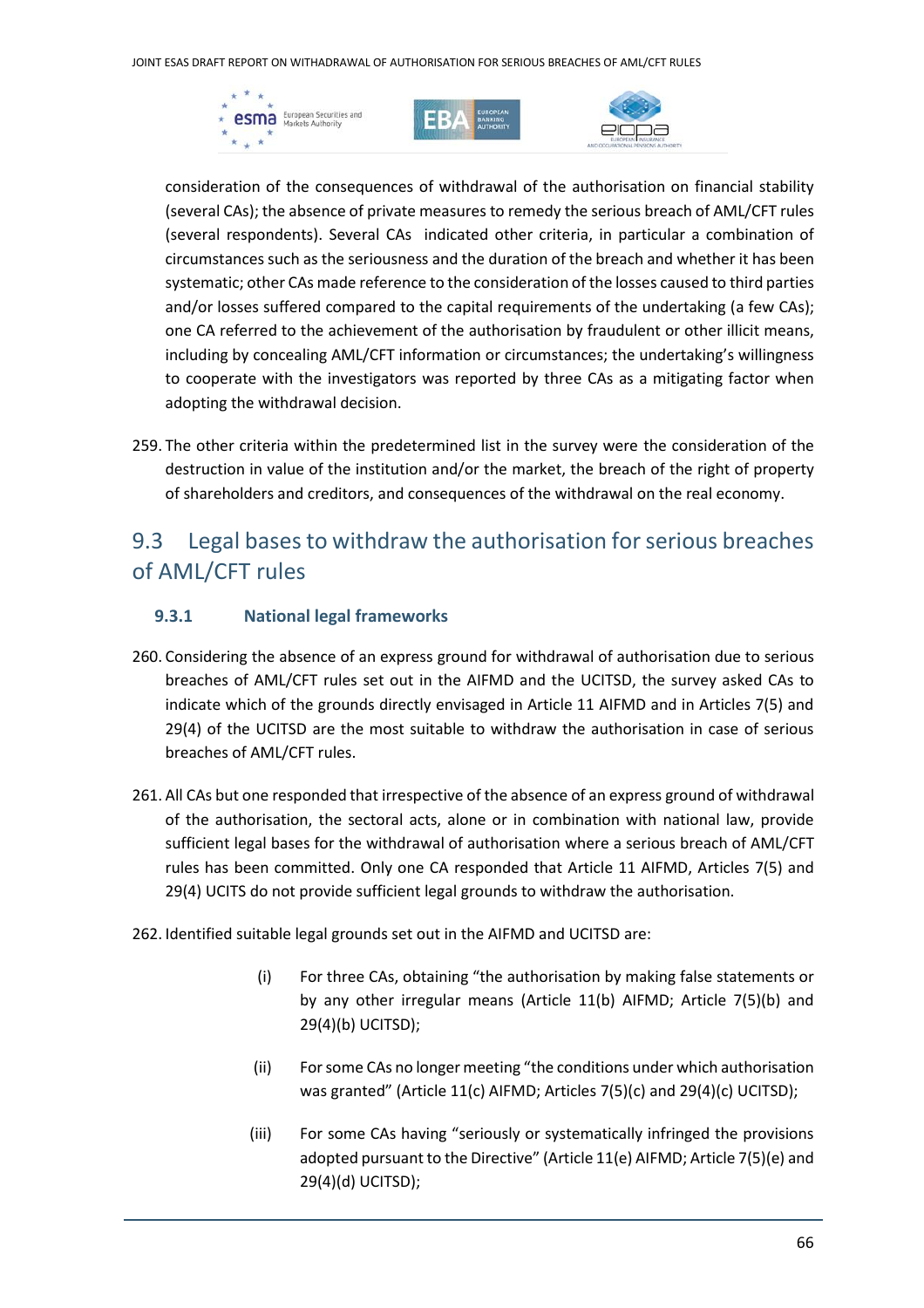JOINT ESAS DRAFT REPORT ON WITHADRAWAL OF AUTHORISATION FOR SERIOUS BREACHES OF AML/CFT RULES







- (iv) For the majority of CAs, falling within any of the cases where national law, in respect of matters outside the scope of this Directive, provides for withdrawal (Article 11(f) AIFMD; Article 7(5)(f) and 29(4)(e) UCITSD). In this regard several CAs indicated the application of this provision combined with the national provisions implementing the AMLD; others indicated the breach of AMLD provisions. Two CAs indicated that there is no need of additional grounds based on national law and that the grounds envisaged by the EU Directives are sufficient to withdraw the authorisation for serious breaches of AML/CFT rules. Two CAs did not respond to this question.
- 263.One CA reported that none of the grounds laid down in Articles 11 AIFMD and in Articles 7(5) and 29(4) UCITSD are suitable and that, should national law not provide suitable legal grounds, they would apply Article 8(c) MIFID II.
- 264. With respect to actual practice, one CA reported to have withdrawn the authorisation from a AIFM management company in the past five years, on the basis of national law implementing Article 11(c) AIFMD, since the company's CDD no longer met adequate standards. The AIFM management company did not collect any documents suitable for client verification and it did not adequately enhance any procedure for high-risk clients. Since the breach affected the structural organisation of the company it was considered to be serious.
- 265. Another CA reported to have withdrawn the authorisation from a AIFM (according to Art. 4(b) AIFMD) and UCITS management company (according to Art 2 (b) UCITSD). in the past ten years, on the basis of national law enabling revocation of the licence on grounds other than breach of prudential requirements. It illustrated that in the very few cases where such a decision was taken, AML deficiencies were associated with weaknesses in corporate governance, internal control structure and operational risk management, and breach of capital requirements.
- 266. All other respondents reported not having withdrawn the authorisation from an AIFM (according to Art. 4(b) AIFMD) and UCITS management company (according to Art 2 (b) UCITSD). in the past ten years.

## 9.4 Evidence robustness and procedural arrangements to establish the serious breach of AML/CFT rules

- 267. The survey aimed at gaining an understanding of the practices as to the robustness of the evidence necessary to adopt a decision to withdraw the authorisation and the procedure (if any) to establish such evidence. For that purpose, the survey presented four options about the required degree of robustness of the evidence: i) supervisory findings, ii) compelling evidence, iii) formal decision or iv) judicial ruling.
- 268. For each of these options, the survey also asked which authority makes the relevant assessment that a serious breach of AML/CFT rules has been committed whether the competent (prudential) authority, the AML/CFT competent authority or in cooperation.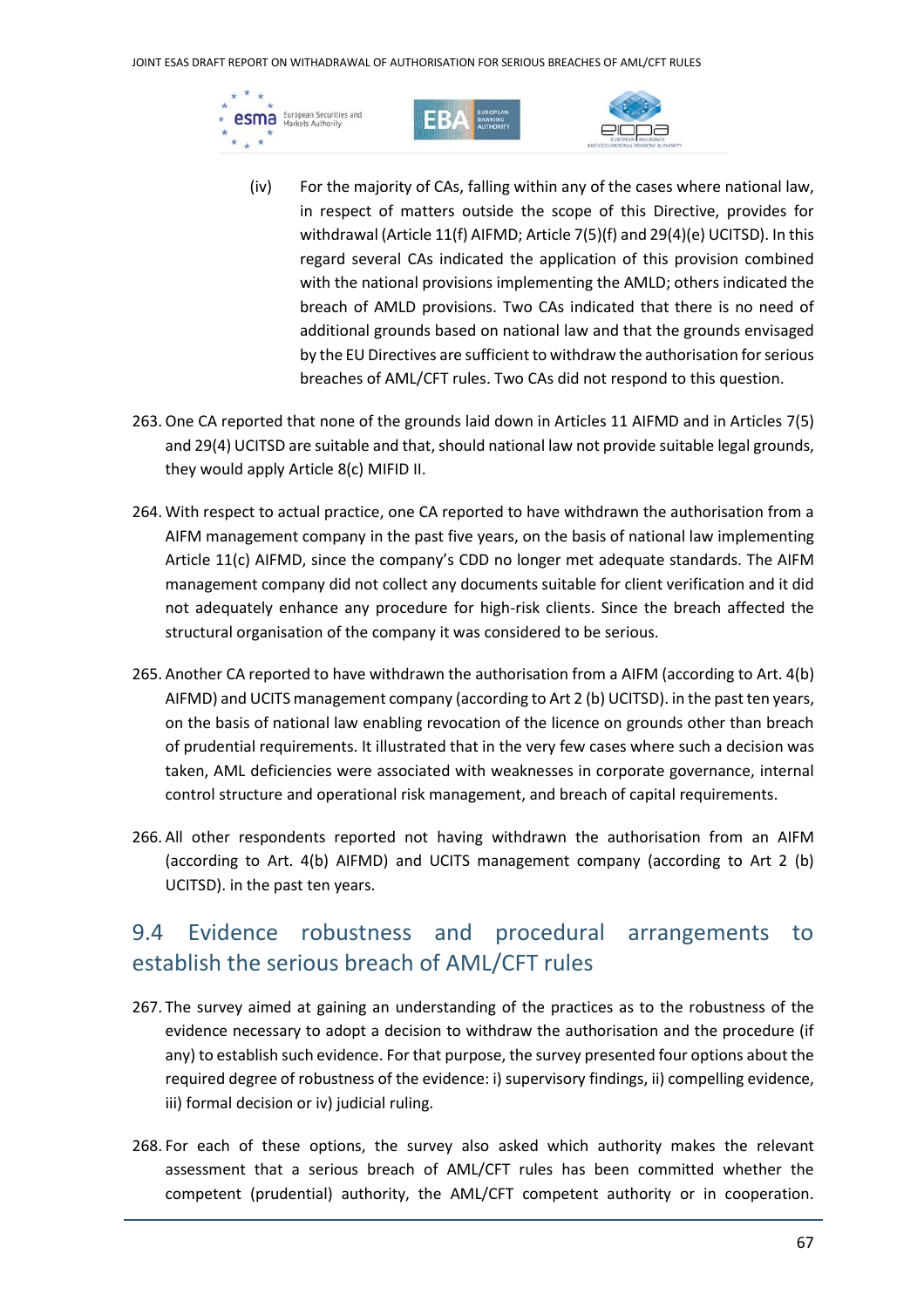





However, the survey did not distinguish the case where the same authority is in charge of the prudential and AML/CFT supervision and the case where these two competences are attributed to two separate authorities. Therefore, it is not possible to draw definitive conclusions. In this regard, one respondent expressly clarified that the assessment as to whether a serious breach of AML/CFT rules has been committed is carried out by the CA which is also the AML/CFT supervisor, and the withdrawal of the authorisation is adopted via formal decision by the CA based on any of the evidence referred to - supervisory findings, compelling evidence, formal decision or judicial ruling – which is suitable to the specific situation according to a case-by-case analysis.

269. With regard to the type of evidence, the lowest support was expressed for the need of a judicial ruling, indicated by only a few CAs. As to the other types of evidence, no option was significantly preferred over the others, CAs provided responses to all options.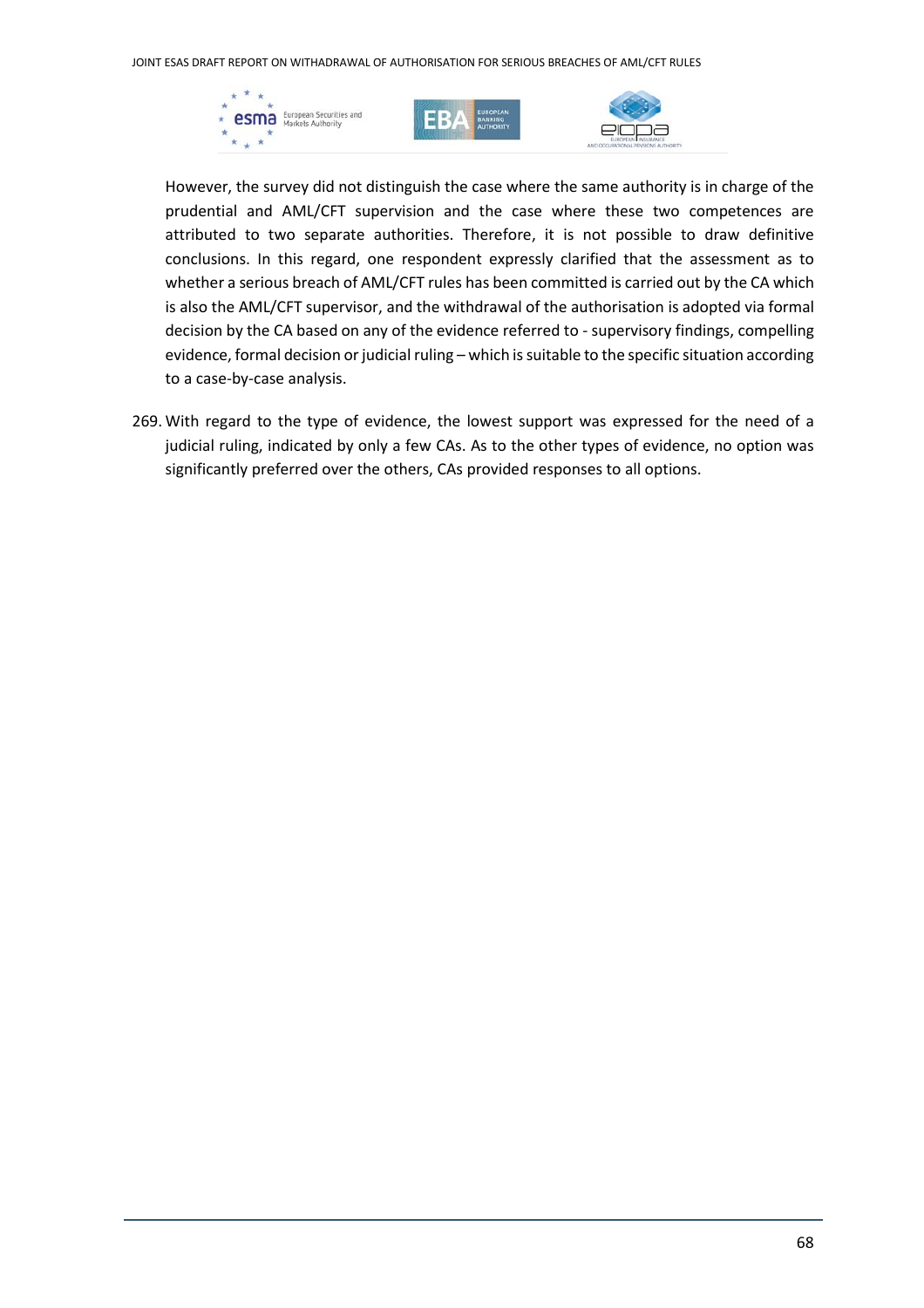





## 10.Annex V: results of the survey on withdrawal of authorisation for serious breaches of AML/CFT rules under Solvency II and the IDD

#### 10.1 Introduction

- 270. 25 CAs responded to the survey, 23 from Member States and 2 from EEA countries (LI and NO). In the case of one CA, some questions were answered by another CA.
- 271. With regard to branches, CAs reported no case of an order to close an intra-EU branch of an insurance undertaking or of withdrawal of authorisation from an EU branch of third country (re)insurance undertakings for serious breaches of AML/CFT rules<sup>48</sup>.

## 10.2 Description of supervisory practices based on the survey results

#### **10.2.1 Supervisory assessment underpinning the withdrawal of authorisation**

- 272.Out of the 25 respondents, the majority of CAs reported that the withdrawal of authorisation is always subject to discretionary assessment. Several CAs responded that the decision is not discretionary, for instance where the authorisation has been obtained through false information and other illicit means (in the case of three CAs), or in the case of failure to remedy the minimum capital requirements within a three month period (in the case of three CAs) -... One CA reported that in the case of an exceptionally serious breach of AML/CFT rules – which is different from those situations where other supervisory or administrative measures can be applied - the competent authority is under the obligation to withdraw the authorisation.
- 273. The survey asked CAs for their views on the four most relevant circumstances among a predetermined list – that support a decision to withdraw the authorisation for serious breaches of AML/CFT rules. Considering the small number of cases of actual withdrawal, responses have to be understood mainly as policy-based rather than experience-based. It was also noted that the decision to withdraw authorisation is a case-by-case decision and whilst the indicated criteria would presumably play an important role in the assessment, it is not possible to establish a hierarchical list.

<sup>&</sup>lt;sup>48</sup> Some CAs have specified that there is no branch of third country insurance undertaking established in the Member State.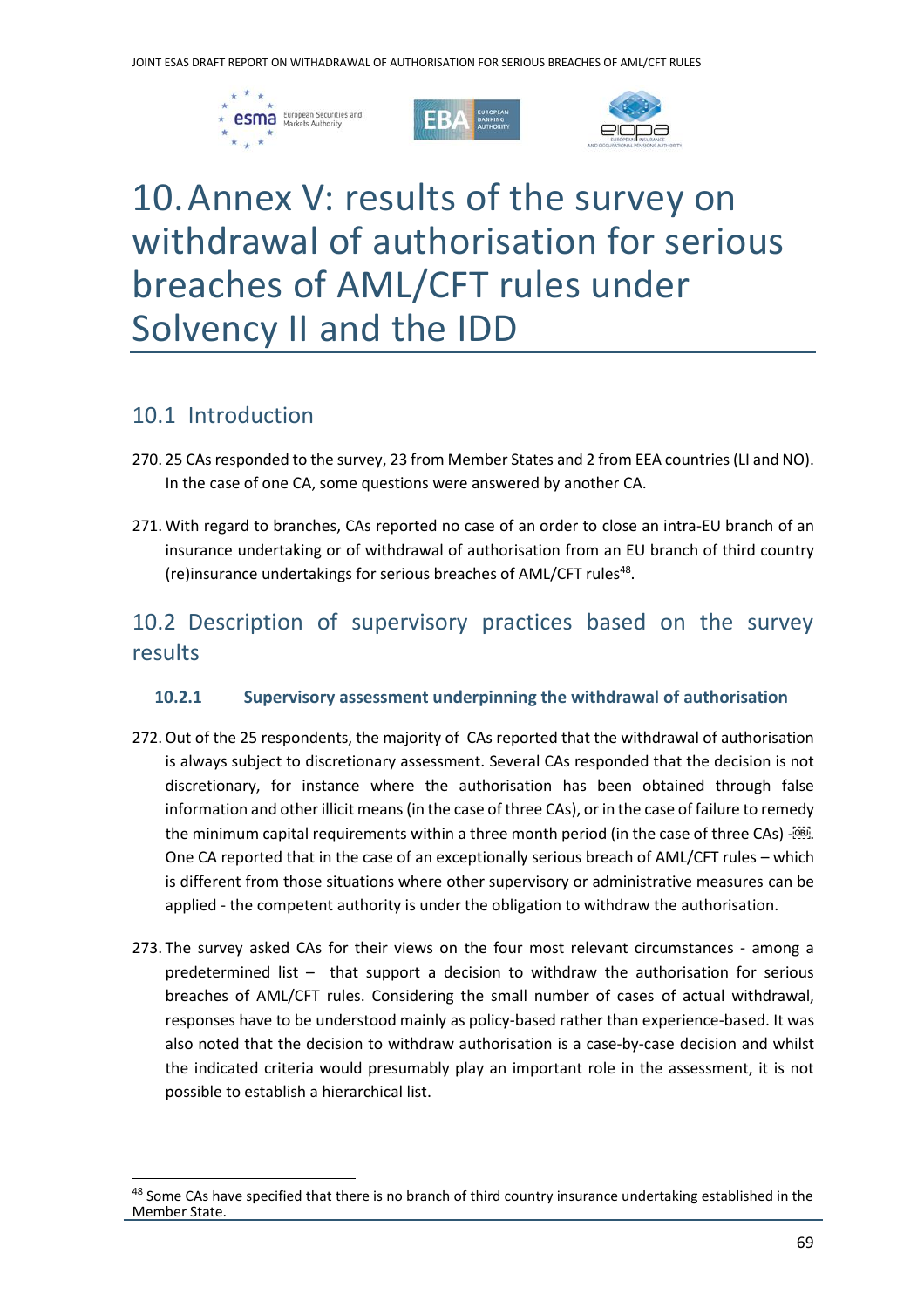





- 274. Responses underscore the relevance that CAs place on proportionality in the decision to withdraw the authorisation, its nature as last resort remedy and the importance to strike an appropriate balance of the interests at stake.
- 275. The four criteria receiving the largest support by CAs are: the absence of supervisory measures to effectively remedy the serious breach of AML/CFT rules (15 CAs); the consideration of the consequences of withdrawal of the authorisation on financial stability (14 CAs); the absence of private measures to remedy the serious breach of AML/CFT rules (14 respondents) and the destruction in value of the firm and/or the market (8 CAs). The other criteria within the predetermined list in the survey were the breach of the right of property of shareholders and creditors (7 CAs), and consequences of the withdrawal on the real economy (5 CAs).
- 276. Several CAs indicated other criteria and/or circumstances that are taken into account for the purposes of withdrawing the authorisation, notably the consequences on the policy holders (which is along the lines of the above criterion on the consequences of the withdrawal on creditors or consequences on the real economy). Two CAs indicated the elements that have to be taken into account when applying a sanction, namely: the seriousness and duration of the breach; the liability of the entity involved; the financial resources of the entity involved; the extent of the benefits gained or losses avoided; third party losses; willingness to cooperate with the supervisory bodies, and previous infringements.

## 10.3 Legal bases to withdraw the authorisation for serious breaches of AML/CFT rules

#### **10.3.1 Solvency II and national legal frameworks**

- 277. Considering the absence of an express ground for withdrawal of authorisation due to serious breaches of AML/CFT rules in Solvency II, the survey asked CAs to indicate which of the grounds directly envisaged in Article 144 Solvency II are the most suitable to withdraw the authorisation in the case of serious breaches of AML/CFT rules and whether any suitable ground is envisaged under national law.
- 278. As a general consideration, responses confirm that CAs are empowered to withdraw the authorisation for serious breaches of AML/CFT rules based on the transposition of the Solvency II provisions – alone or in combination with other national law provisions (AML/CFT provisions) – or on other grounds envisaged by national law.
- 279. With regard to the legal grounds set out in Solvency II which would be suitable to withdraw the authorisation for serious breaches of AML/CFT rules, CAs' indications are the following:
	- (i) seriously failing in its obligations under the regulations to which it is subject pursuant to (Article 144(1)(c) Solvency II) (indicated by the majority of CAs);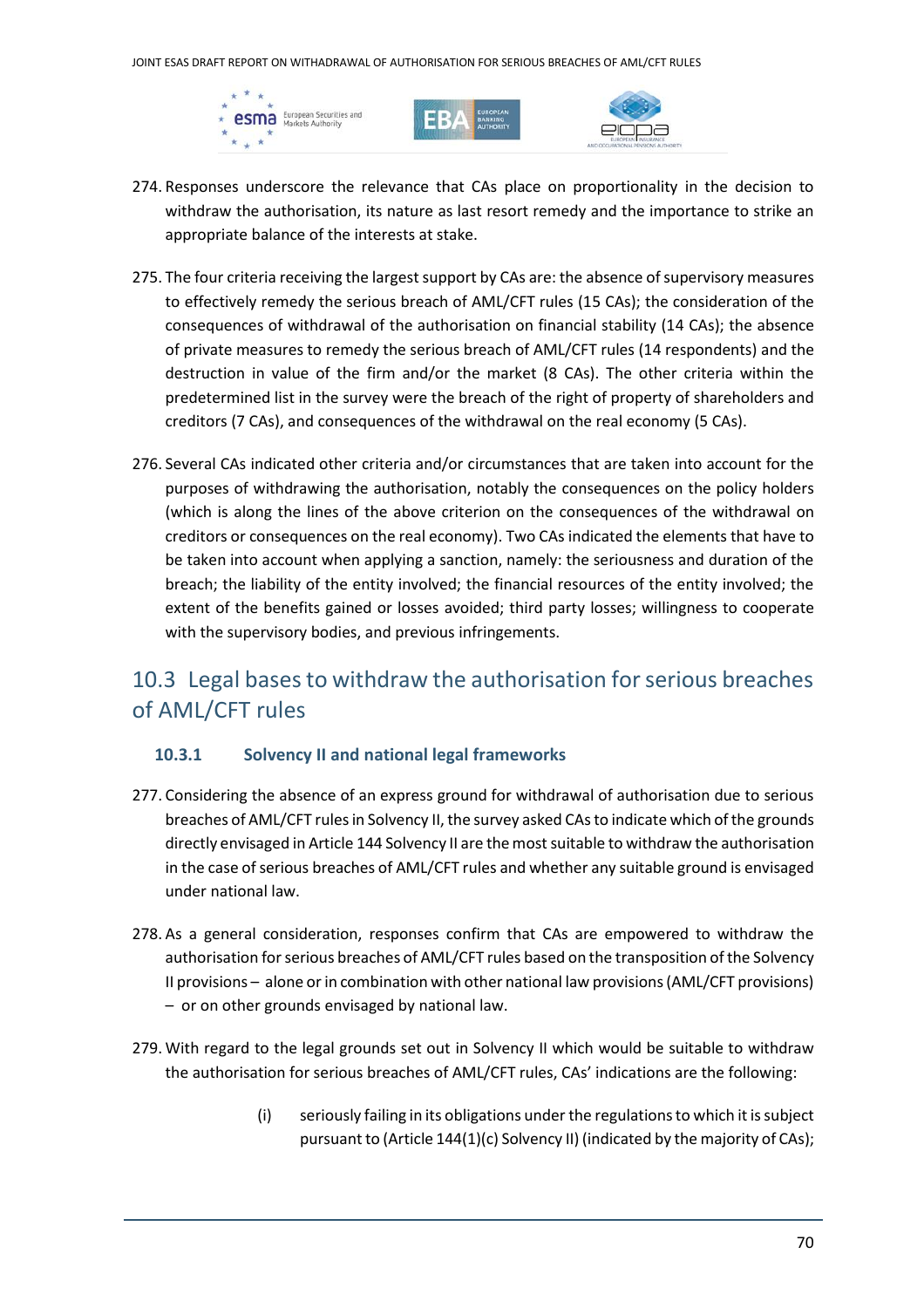





- (ii) no longer meeting "the conditions under which authorisation was granted," pursuant to (Article 144(b) Solvency II (indicated by several CAs) ;
- 280. With regard to the suitable grounds for withdrawal envisaged by national law, some CAs expressly mentioned to be empowered to withdraw the authorisation in the case of severe, repeated, or systematic AML/CFT breaches or a combination of such breaches. Another CA specified that supervisory guidelines require a decision to be taken on the withdrawal of authorisation in cases where three supervisory decisions on significant breaches have been taken in the last four-year period. Other CAs indicated as suitable ground for the withdrawal of authorisation the breach of other national laws; another CA indicated that the authorisation may be withdrawn under national law where shareholders of an insurance or reinsurance undertaking use the proceeds deriving from illegal activities, unreported sources or processes that might be linked to financing terrorism. One CA indicated the possibility to withdraw the authorisation where previously imposed sanctions have not remedied the identified shortcomings; another CA indicated as suitable grounds the case where the authorisation has been obtained through false, fraudulent or other illicit means; and the case of failure by the members of the board of directors to continue meeting suitability requirements.
- 281. Several CAs indicated in the survey that the national transposition of Article 10 IDD is only applicable to the (re)insurance distributor's employees, i.e. the natural persons. Considering that the requirement of good repute and a clean criminal report can only be met by natural persons, Article 10 is not deemed applicable as a sufficient ground to withdraw the registration/authorisation of the insurance intermediary/undertaking that is a legal entity.
- 282. All other respondents reported to have not withdrawn the authorisation from an insurance undertaking under Article 144(1)(b) in the past ten years for serious breaches of AML/CFT rules, and the large majority of CAs reported to have not withdrawn the authorisation under Article 144(1)(c) Solvency II in the past ten years for serious breaches of AML/CFT rules.

#### **10.3.2 The IDD and national legal frameworks**

- 283. Considering the absence of an express ground for withdrawal of authorisation due to serious breaches of AML/CFT rules in Solvency II, the survey asked CAs to indicate the most suitable legal grounds within the IDD to withdraw the authorisation in the case of serious breaches of AML/CFT rules and whether any suitable ground is envisaged under national law.
- 284. The majority of CAs indicated Article 33(1)(d) and (3)(b) in combination with Article 10(3) requiring the insurance distributor to be of good repute and to have a clean criminal record as the most suitable grounds under the IDD. However, three CAs reported that the IDD does not lay down any legal grounds on which to base a decision to withdraw the authorisation for serious breaches of AML/CFT rules. One CA justified this view by observing that Article 10 IDD regulates mainly the employees of the distributor, in terms of training and criminal record rather than the distributor itself. As a consequence, this cannot be sufficient ground to withdraw the registration of the distributor except for specific cases*.*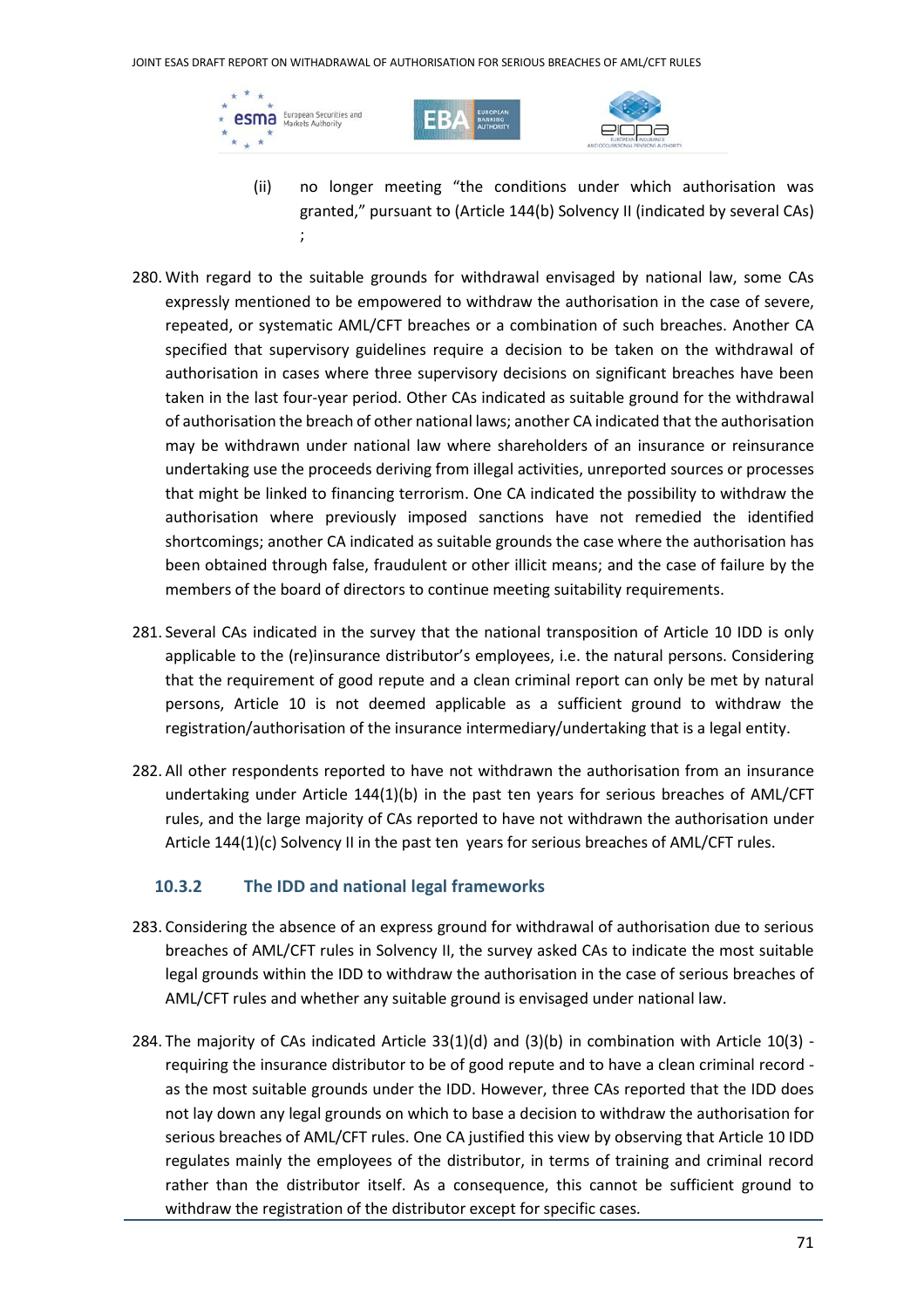





- 285.One CA reported that whilst it is not responsible for insurance distributors, in the case of serious breaches of AML/CFT rules by credit institutions acting as insurance distributors, it is empowered to question the appropriate due diligence of the directors and to take appropriate actions (require to restore legal compliance, in cases of repeated or continued violations, completely or partly prohibit the directors from managing the institution or company and finally, as *extrema ratio*, revoke the licence).
- 286. Another CA made reference to the significant and repeated internal control deficiencies where all other measures have not proved effective, and the breaches are material and longstanding.
- 287. Some CAs reported that the authorisation can be withdrawn under national AML/CFT law in the case of serious and repeated breach of such rules.
- 288. With regard to national law, some CAs indicated that the authorisation/registration may be withdrawn for serious breaches of AML/CFT rules, other CAs indicated the breach of/noncompliance with applicable laws and regulations. One CA indicated the possibility to rely on the following grounds set out in national law: false, fraudulent documents supporting the application for registration, unsuitability of the registered person, undertaking's failure to continue to be managed in a sound and prudent manner, misappropriation of funds, criminal conviction.
- 289. Some CAs reported that no additional ground for withdrawal of the authorisation/registration is envisaged by national law.
- 290. As to actual practice, no CA reported to have withdrawn the authorisation/registration to insurance distributors so far.

### 10.4 Evidence robustness and procedural arrangements to establish the serious breach of AML/CFT rules

- 291. The survey aimed at gaining an understanding of the practices as to the robustness of the evidence necessary to adopt a decision to withdraw the authorisation and the authority in charge of the assessment of the serious breach of AML/CFT rules. For that purpose, the survey presented four options about the required degree of robustness of the evidence: i) supervisory findings, ii) compelling evidence, iii) formal decision or iv) judicial ruling.
- 292. For each of these options, the survey also asked which authority makes the relevant assessment that a serious breach of AML/CFT rules has been committed: whether a) the competent (prudential) authority, b) the AML/CFT competent authority or c) in cooperation. However, the survey did not distinguish the case where the same authority is in charge of the prudential and of the AML/CFT supervision and the case where these two competences are attributed to two separate authorities. Therefore, it is not possible to draw definitive conclusions from the responses provided.